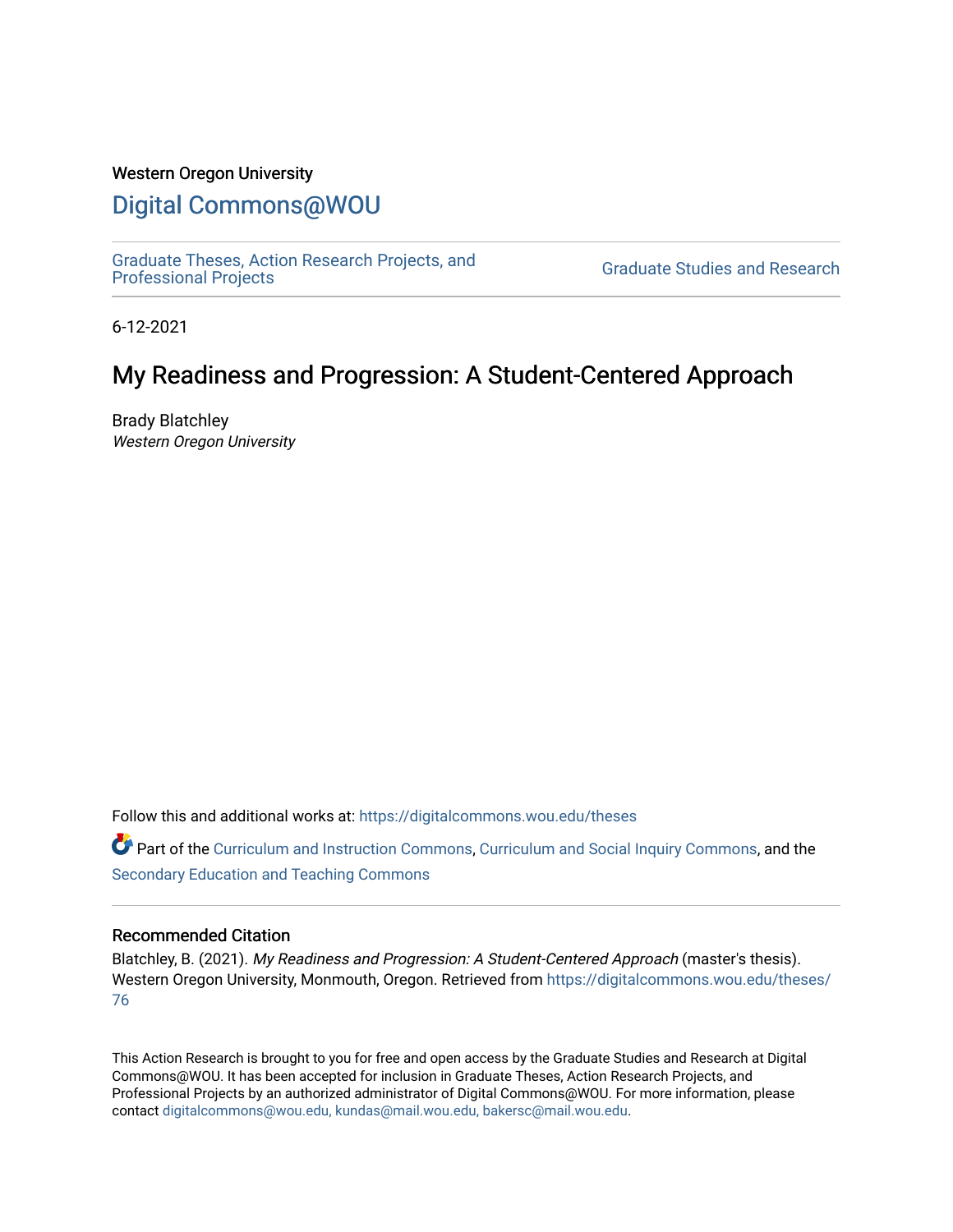## **My Readiness and Progression: A Student-Centered Approach**

Brady Blatchley

An Action Research Project submitted to Western Oregon University

In partial fulfillment of the requirements for the degree of

Masters of Arts, in Teaching

June 2, 2021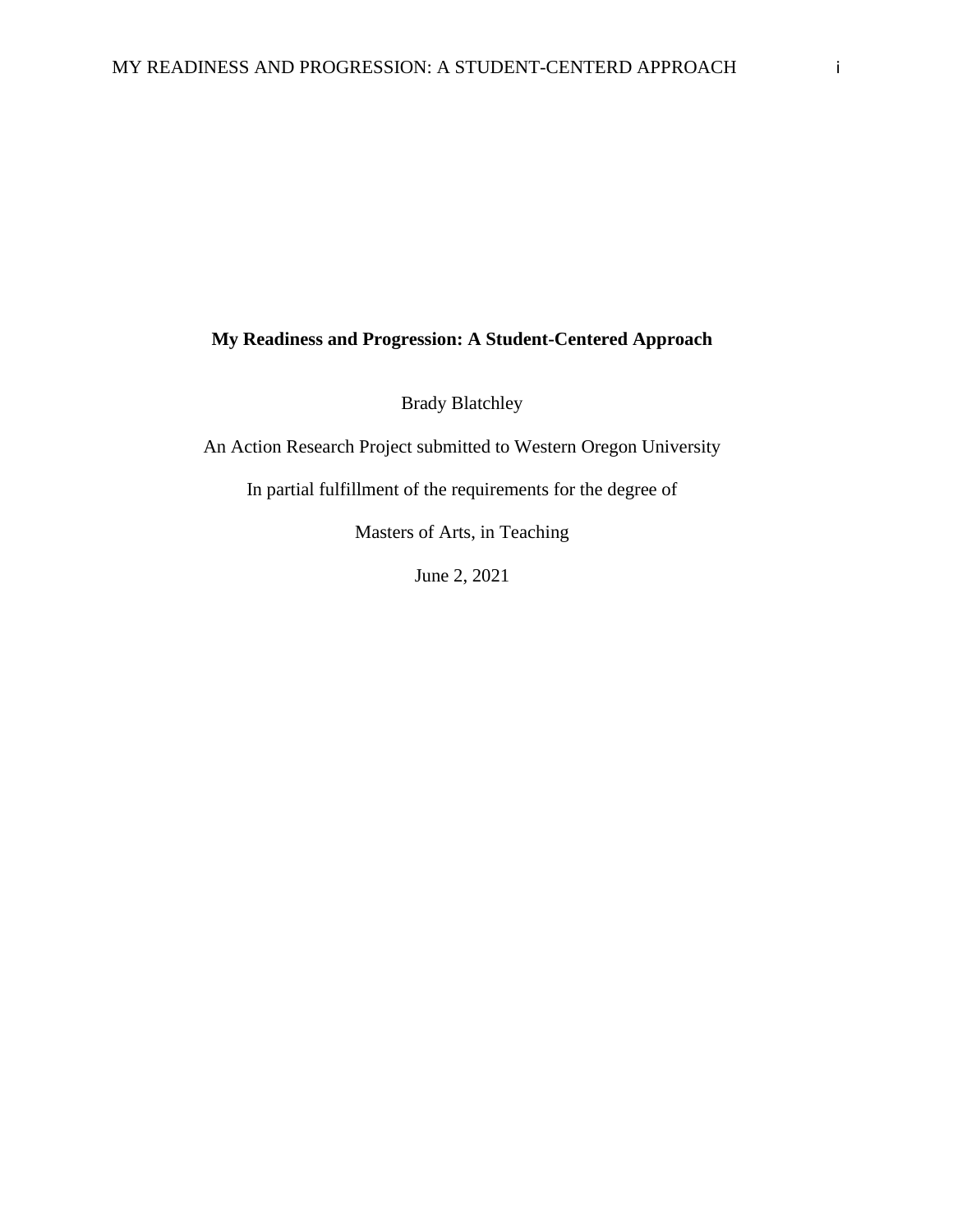

## **WE, THE UNDERSIGNED MEMBERS OF THE GRADUATE FACULTY OF WESTERN OREGON UNIVERSITY HAVE EXAMINED THE ENCLOSED**

Action Research Project Title:

My readiness and progression: A student-centered approach

Graduate Student: Brady Blatchley **Student of the Student of Black Control** to the Student of Black Control to the

Candidate for the degree of : Master of Arts in Teaching: Initial Licensure

*and hereby certify that in our opinion it is worthy of acceptance as partial fulfillment of the requirements of this master's degree.*

\_\_\_\_\_\_\_\_\_\_\_\_\_\_\_\_\_\_\_\_\_\_\_\_\_\_\_\_\_\_\_\_\_\_\_\_\_\_\_\_\_\_\_\_\_\_\_\_\_\_\_\_\_\_\_\_\_\_\_\_\_\_\_\_\_\_\_\_\_ \_\_\_\_\_\_\_\_\_\_\_\_\_\_\_\_\_\_\_\_\_\_\_\_\_\_\_\_\_\_\_\_\_\_\_\_\_\_\_\_\_\_\_\_\_\_\_\_\_\_\_\_\_\_\_\_\_\_\_\_\_\_\_\_\_\_\_\_\_

## **Committee Chair:**

| Name: Dr. Jaclyn Caires-Hurley | Signature. |
|--------------------------------|------------|
| Date: 6/8/21                   |            |

## **Committee Member:**

 $Signature:$ Date: 6/7/21 Name: Ryan Dearinger

## **Dean of Graduate Studies and Research:**

| Name: | $\tilde{\phantom{a}}$<br>$\sim$ |
|-------|---------------------------------|
| Date: |                                 |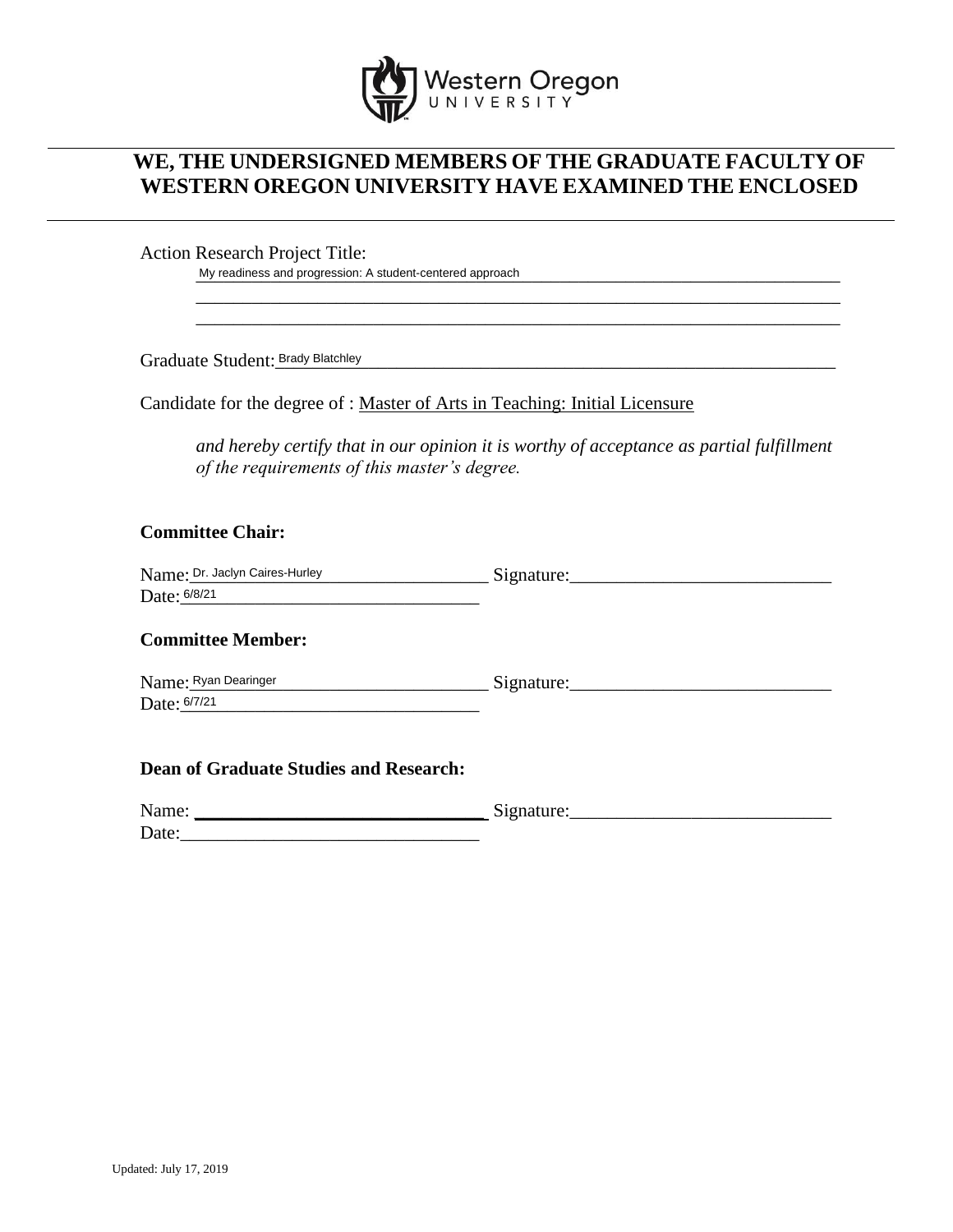### Acknowledgments

First, I would like to thank Dr. Caires-Hurley, and the time she put into working with me to refine this project into what it is now. Second, my mentor at Judson middle school, Lisa Pierson. Lisa's advice from all of her years of experience has helped shape me as a teacher and influence this project direction. Third, Dr. Dearinger and his advice during my revision process. Lastly, I want to thank my partner Cambria Goodman, and my four children. They gave up a lot of time with me to allow me to chase my dreams of becoming an educator. Thank you.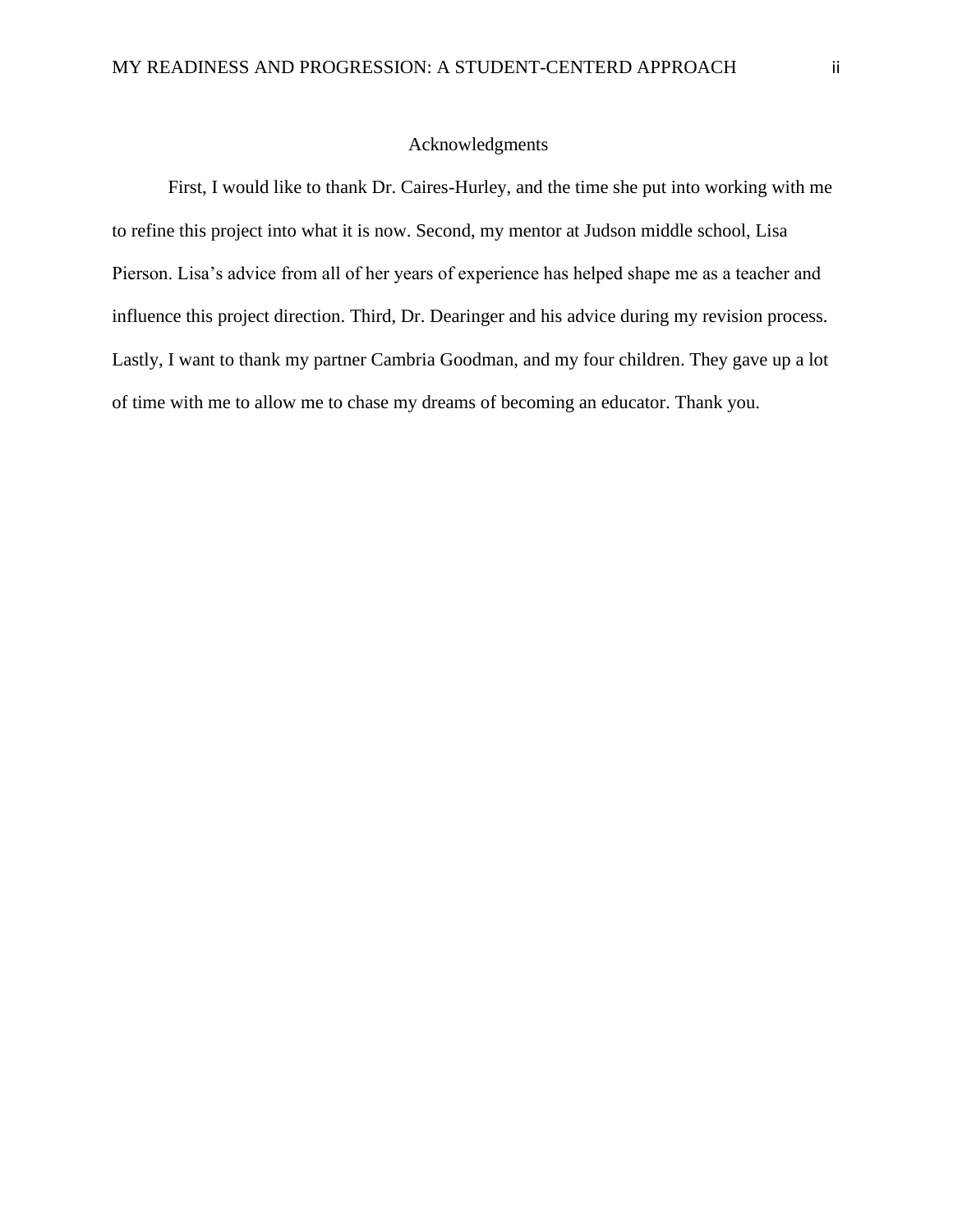### Abstract

## **My Readiness and Progression: A Student-Centered Approach**

Action research is a self-study conducted by teachers to look at specific areas of their practice to identify potential weaknesses and where they might be able to improve. This research looks at a novice teacher, their readiness to teach, and how they progress during a student teaching experience. This study looks at areas of practice that would complement each other, and that any novice teacher would be able to implement in the classroom. This research identifies inquirybased instruction as a superior form of learning instead of the typical rote learning method widely used. The readiness to teach through inquiry-based instruction is paramount for creating relevant, engaging, and research-based lessons that will direct student learning. The job of a teacher is to prepare students to be successful participants in society. This means students need to understand how power, privilege, and oppression affect the everyday lives of each citizen; This research identifies criticality as a method of accomplishing that goal. Criticality helps students understand how those three elements work through reading and writing, and how they might impact their surroundings. The last area of focus in this study is differentiation. Differentiation is a crucial component to making content accessible to all students, no matter their ability level. This study posits that inquiry-based instruction, criticality, and differentiation when used in tandem create challenging and engaging lessons that will inform every student, and prepare them to be successful in our ever-changing society.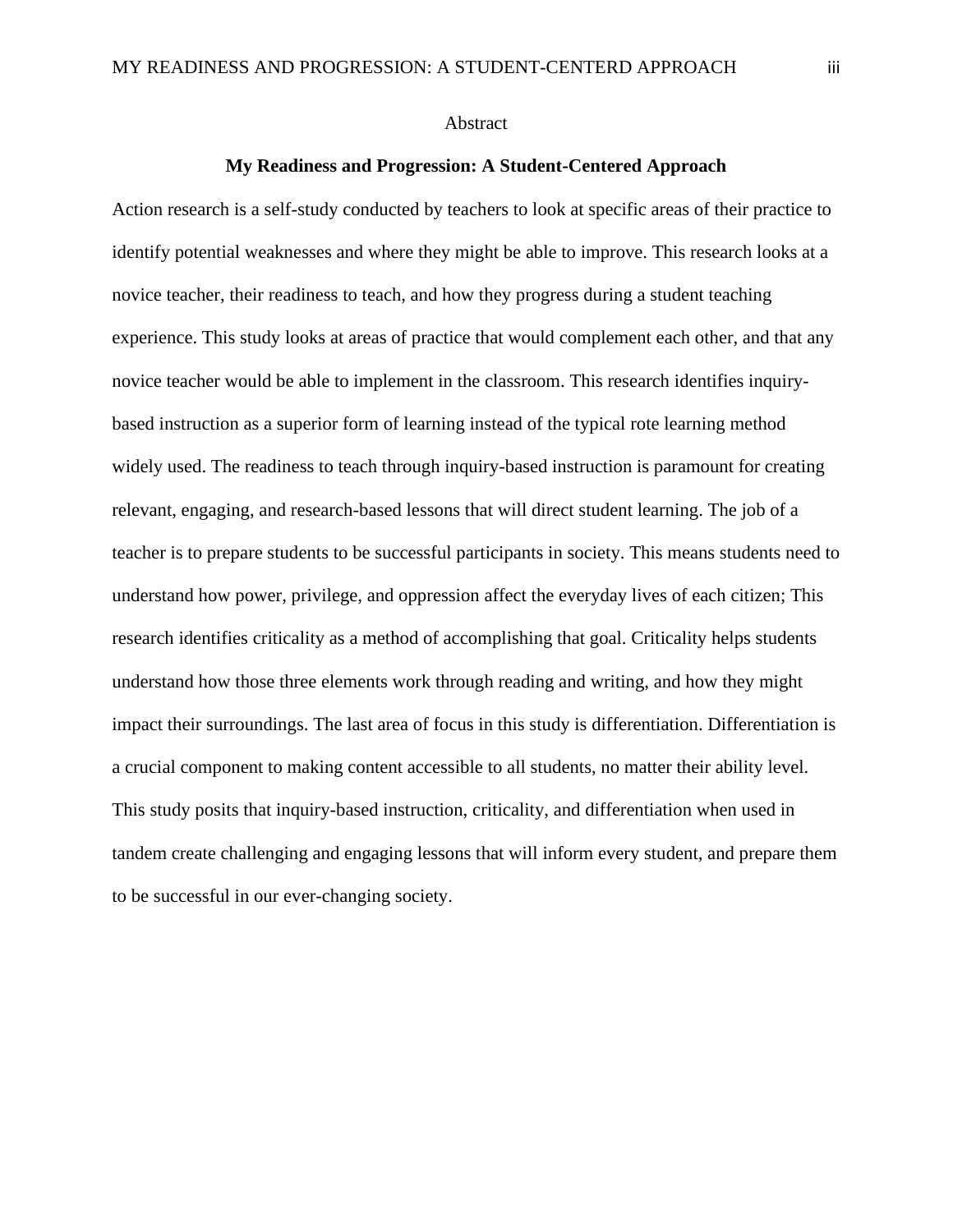## Table of contents

|           | Acknowledgements                                              | p. ii  |
|-----------|---------------------------------------------------------------|--------|
| Abstract  |                                                               | p. iii |
| Chapter 1 |                                                               | p. 1   |
|           | Introduction/Education history                                | p. 1   |
|           | Philosophy of education                                       | p. 3   |
|           | Teaching                                                      | p. 5   |
|           | Culture                                                       | p. 6   |
|           | Ethics                                                        | p. 8   |
|           | Social Justice                                                | p. 9   |
|           | Chapter 2                                                     |        |
|           | Criteria                                                      | p. 11  |
|           | Self-efficacy                                                 | p. 13  |
|           | Theme 1                                                       | p.14   |
|           | What is inquiry-based instruction                             | p. 15  |
|           | What inquiry-based instruction looks like in an ELA classroom | p.17   |
|           | What inquiry-based instruction looks like in action           | p. 20  |
|           | Theme 2                                                       | p. 22  |
|           | What is criticality                                           | p. 23  |
|           | What does criticality look like in an ELA classroom           | p. 26  |
|           | What does criticality look like in action                     | p. 28  |
|           | Theme 3                                                       | p. 30  |
|           | Definition of differentiation                                 | p. 31  |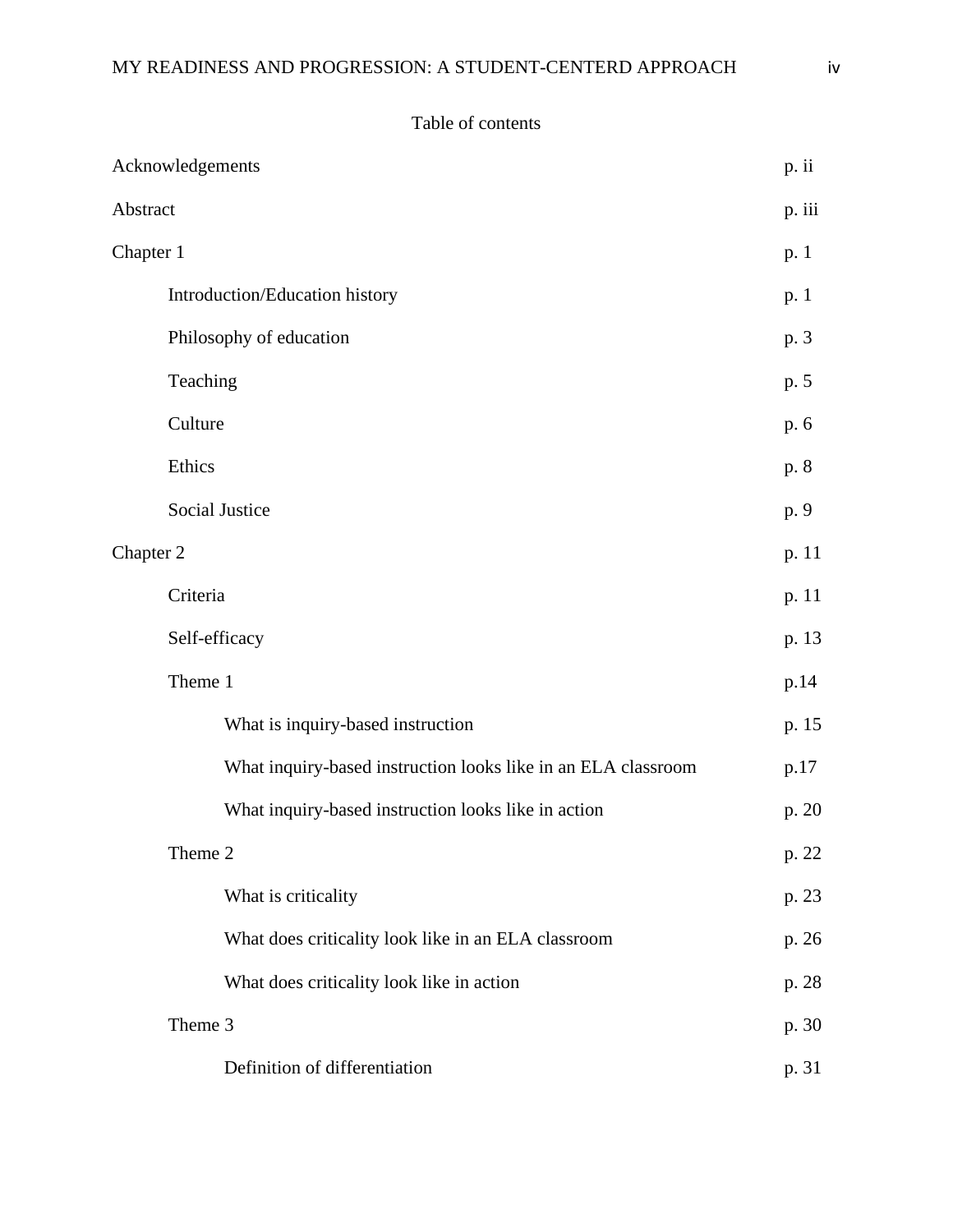| What does differentiation look like in an ELA classroom | p. 32 |
|---------------------------------------------------------|-------|
| Chapter 3                                               |       |
| Research design                                         | p. 36 |
| Research questions                                      | p. 36 |
| Participants and setting                                | p. 37 |
| Data collection procedure and timeline                  | p. 38 |
| Instruments and apparatus                               | p. 42 |
| Data analysis plan                                      | p. 45 |
| Limitations, delimitations, and biases/assumptions      | p. 46 |
| Chapter 4                                               | p. 49 |
| Introduction                                            | p. 49 |
| Analysis of question 1                                  | p. 50 |
| Analysis of question 2                                  | p. 60 |
| Analysis of question 3                                  | p. 66 |
| Conclusion                                              | p. 70 |
| Chapter 5                                               | p. 73 |
| Significance                                            | p. 73 |
| Question 1                                              | p. 73 |
| Question 2                                              | p. 75 |
| Question 3                                              | p. 77 |
| Implications                                            | p. 79 |
| Goal                                                    | p. 81 |
| References                                              |       |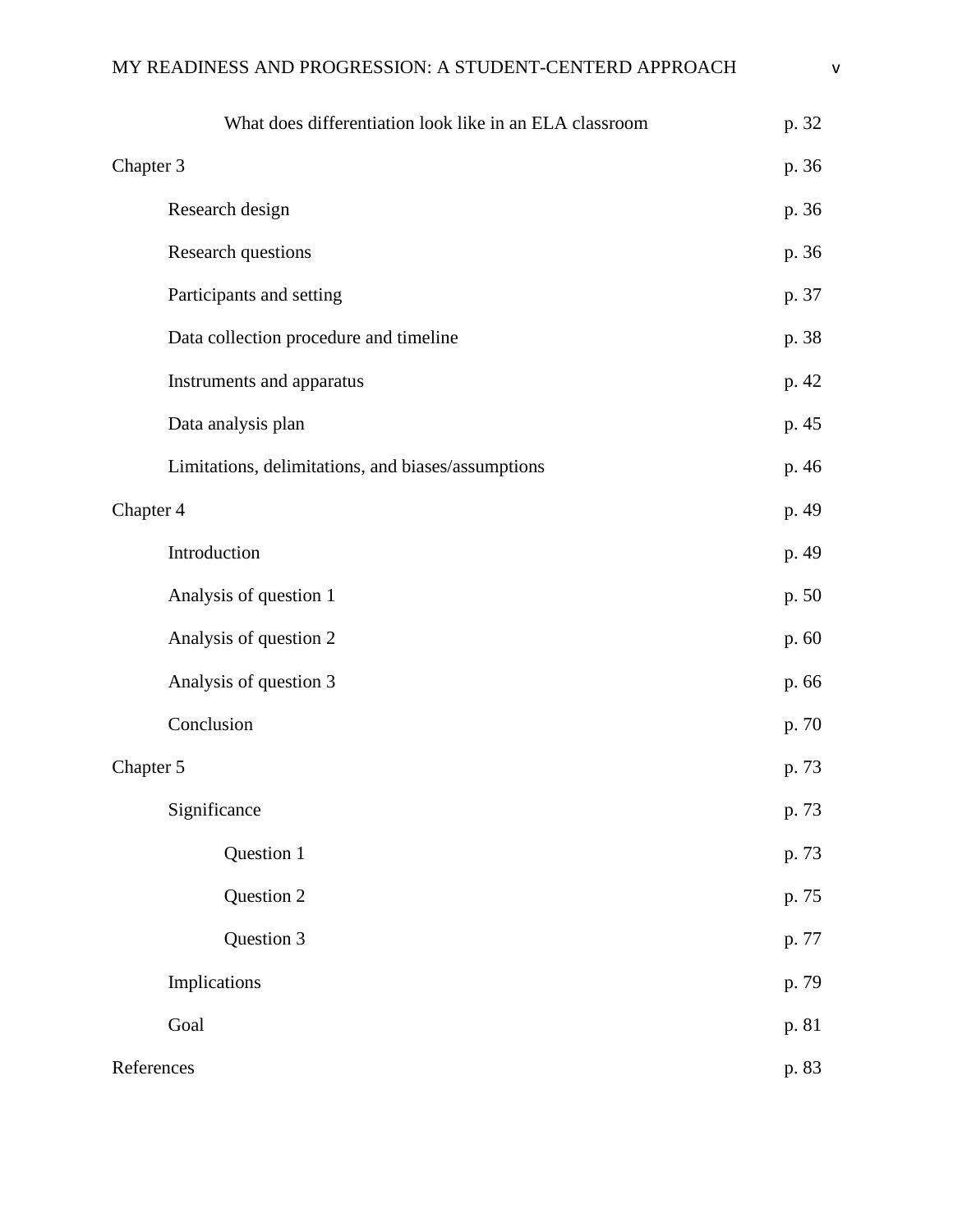## Chapter 1

### **Introduction:** *Philosophy of Education*

As a teacher, one of my goals is to equip my students with the tools necessary to navigate and interpret everyday experiences. I believe a strong foundation in education is important, and that is what I want to provide my students. Our educational backgrounds are integral to who we are, how we see the world, and we understand the people in it. In this chapter I hope to articulate my philosophy of education, why and how I teach, and my beliefs about education. These are important to establish because I am being entrusted with teaching and training young students. I take the responsibility of teaching very serious, and will continue my pursuit of knowledge so that I can continue to teach my students in a relative and appropriate manner. The foundation of my career starts with my education history, and how my history has helped shape my views in my pursuit to become an educator.

#### **Education history**

I was educated in a small school in rural Oregon. Unfortunately, I never took school seriously when I was in high school. I say unfortunately because I have since learned the importance of those educational years. I rarely understood what my teachers were talking about, and when I did, I could never connect it to my life. My teachers told me that I was similar to a piece of clay; If I would just listen to their lessons, I would mold into a good student and citizen. This made me feel as if there was something wrong with me, and that I was not capable of learning like the "smart kids." Due to my lack of understanding, concerns of why I should learn this information filled my head; which in turn, led to me tuning out my teachers. Instead of learning, I spent all my time playing sports. Sports gave me something I could grasp and excel at. My thoughts led me to believe school was not for me. My coaches would perpetuate my view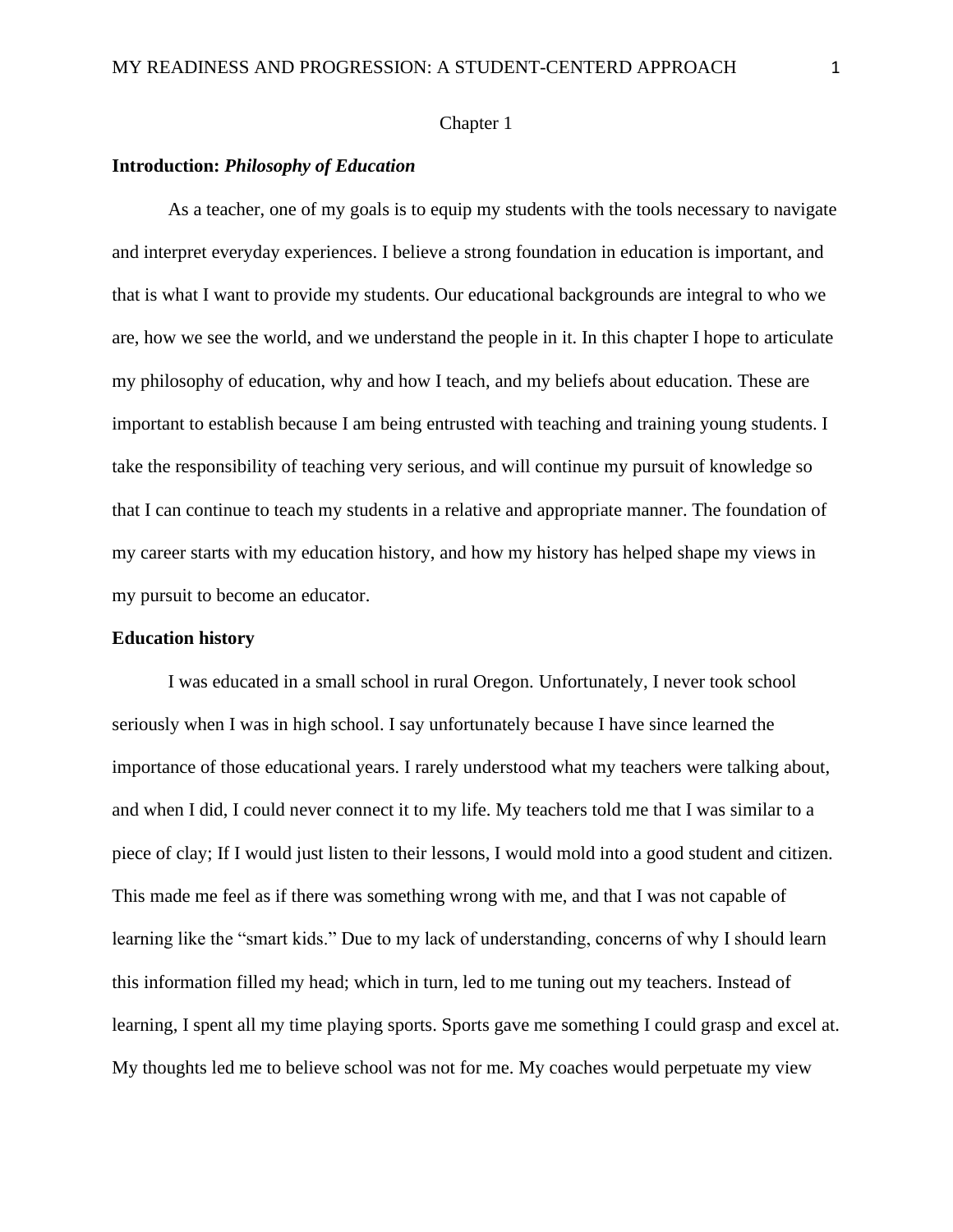that school only existed for social interactions and extra curriculars. I had missed the point of school, and my teachers failed to reach me. My teachers were doing their jobs in their own view, presenting the information in the curriculum. I see this as a problem, and I now realize how this held me back in my education.

I served in the military after high school for a few years before continuing my pursuit of education. I attended Western Oregon University where I met wonderful professors who showed me how educators should make a student feel. As a non-traditional student I was uncomfortable in my classes due to a significant age difference, and I was a parent to four children. I was not treated any different, which then made me feel comfortable. This inclusive environment allowed me to open up and really connect with some of my professors. I knew right away I wanted to model that for my students when I became a teacher. One particular instructor I met was an inspiration to me; it was in her class when I realized I was meant to be a teacher. I knew the differences I could make in students' lives, specifically students like myself who did not feel included.

I do not believe that students are pieces of clay waiting to be molded. Moreover, I do not believe most of our students' learning occurs in the classroom. I believe our students come to us as individuals with their own unique perspectives and their own funds of knowledge. It is my job to connect their funds of knowledge to the content I teach. I view the classroom as a place to equip and show students how to use their new, or redefined tools. School is not the only factor shaping our students' perspectives, their perspectives are impacted by everyday experiences in and outside the classroom. These experiences include myriad factors such as, cultural background, socio-economic situation, home life, religion, and learning disabilities. I will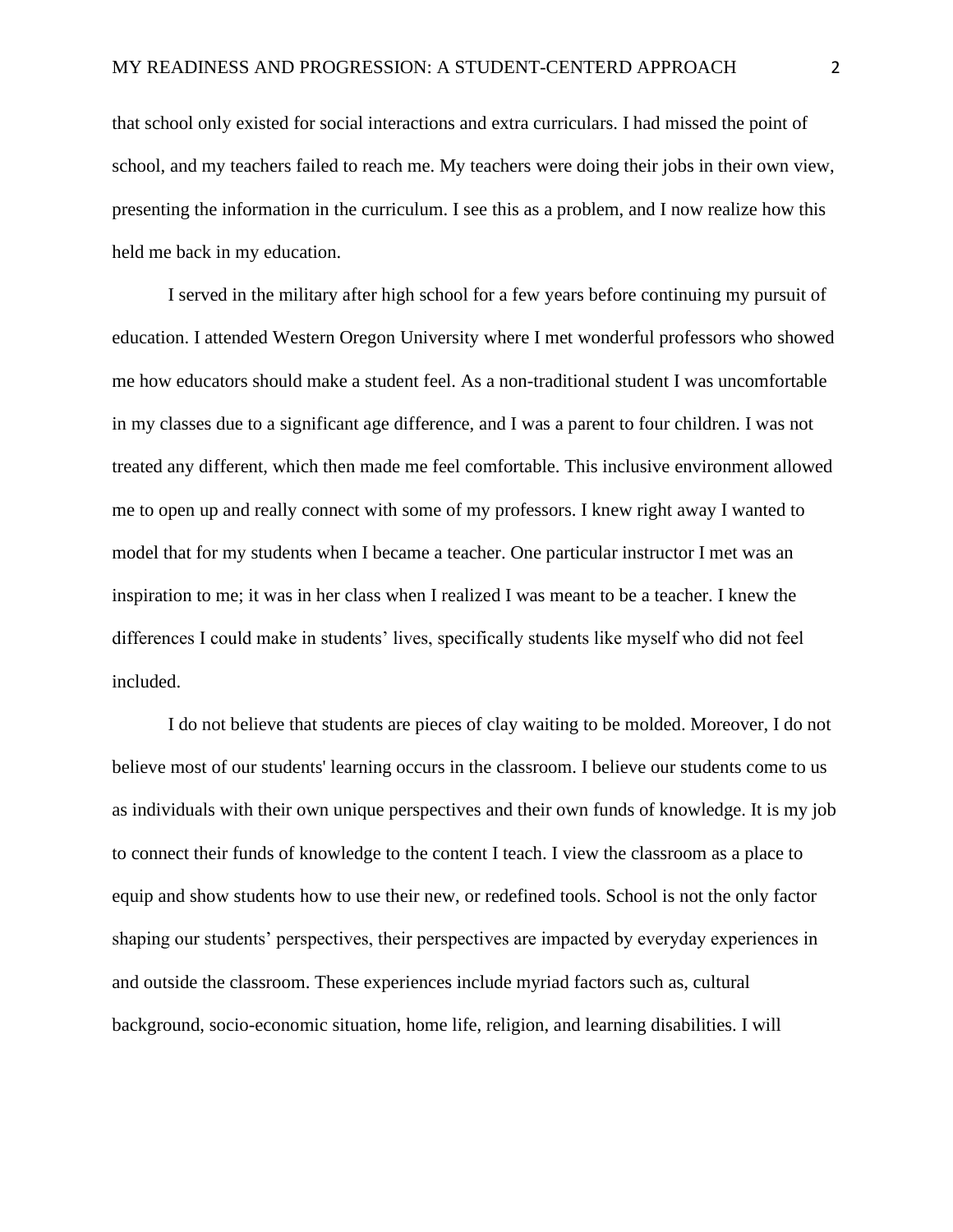address each of these factors later on in this chapter. In the following section I will address my teaching philosophy.

### **Philosophy**

Through deep reflection into my educational history, and through extensive research into different philosophies of education, I have found I align more with John Dewey in terms of philosophy. Dewey (2015) discusses his perception of education when he said:

The history of educational theory is marked by opposition between the idea that education is development from within and that it is a formation from without; that it is based upon natural endowments and that education is a process of overcoming natural inclinations and substituting in its place habits acquired under external pressure. (p. 39)

I believe that education is developed from within, but shaped and formed from without. I will discuss how Dewey instructs teachers to direct students' internal habits in a worthwhile direction in chapter 2. Lance E. Mason (2019) elaborates on Dewey's views by saying, "The extent of an individual's control, however, depends upon attaining robust habits of inquiry and reflection, which in turn, requires opportunities for transaction within a vibrant community that fosters them" (p. 6). Mason is making the point that school is a vehicle to deliver the skills needed to navigate life, skills such as inquiry (seeking information) and reflection (review and consider information). He also makes clear that these "transactions" need to be done within a community. I agree with Mason's view on Dewey's philosophy, for students learn best by experience.

I believe the environment in which the experience happens has an impact on the individual, as well the individual has an impact on their environment. According to Dewey, "transactions between an individual and their environment are not a one-way imposition upon the individual, as the individual is also able to alter the social conditions" (Lance E. Mason,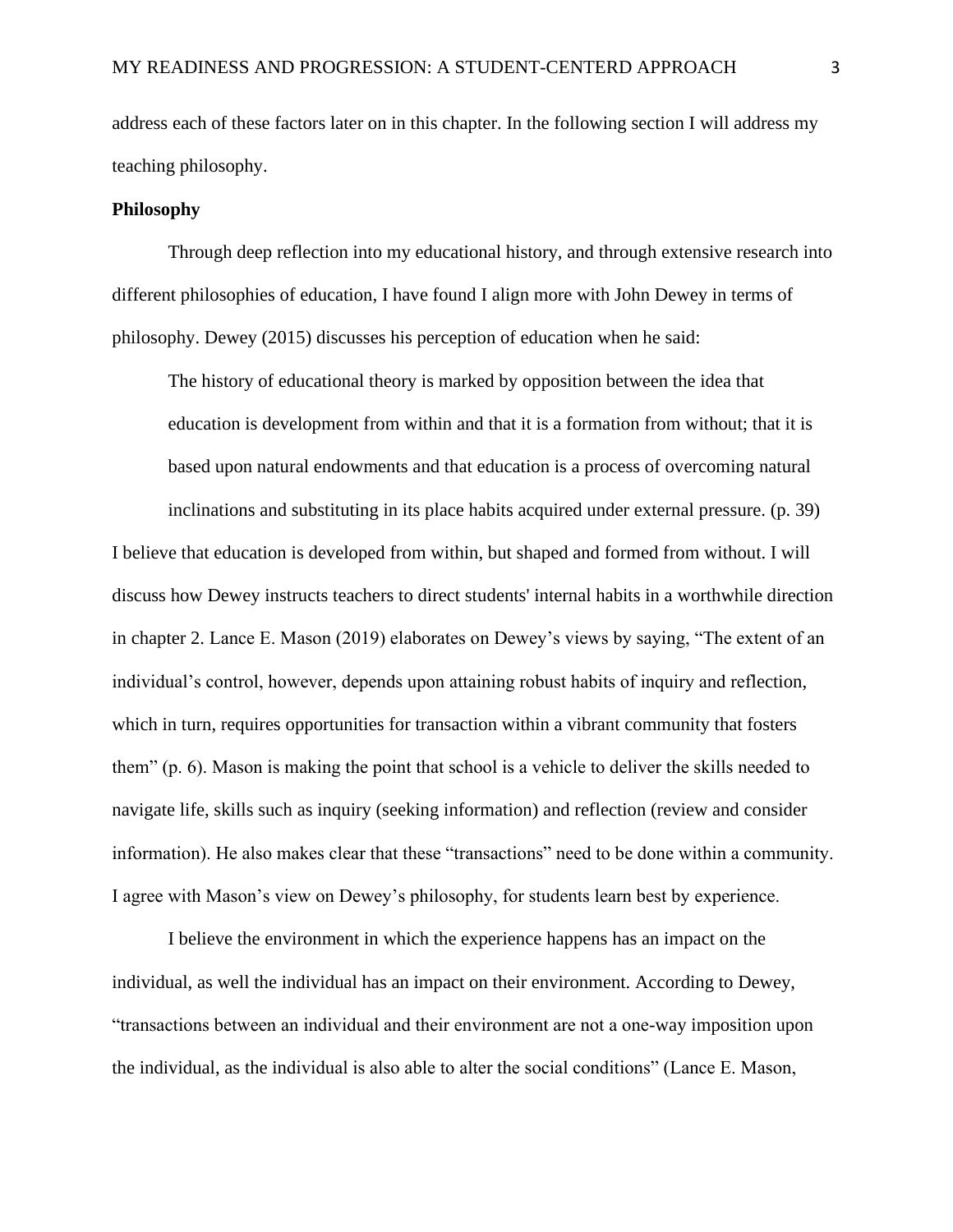2019, p. 6). These interactions in the environment are how students build new knowledge and experiences. This new information based on their interpretation when recalled becomes their prior knowledge (experience) for that specific situation. The content taught in schools, along with prior experiences and knowledge, is what influences the new information coming in. This is why educators stress the importance of incorporating prior knowledge in their lessons; those connections are crucial in forming new knowledge and experiences.

Dewey introduces two key terms, "continuity", and "interaction" (interaction was later changed to transaction); continuity refers to each experience we encounter, and how it influences each subsequent experience thereafter. The change from "interaction" to "transaction" is due to the individual's interaction with the experience being mutual, which relates closer to a transaction. When we have an experience, we take something with us to our next experience, but we also leave an impact on the previous environment and experience. This is why much of my focus is on student prior knowledge, and using that knowledge to foster an inquiry-based instruction. The only way this can happen is if I have a well-founded knowledge of my students and their prior experiences. Preparing myself with this information will help me form better avenues of conveying the content in a fun and engaging manner that will build upon their prior experiences.

I do not believe every experience is positive, but I do believe every experience is educational. No matter the intention, our students are always learning. Students may have friends who have a negative impact on their education, or even a home life that impacts their education negatively. We cannot control experiences outside the classroom, but I can learn from my students and develop ways to ensure that every experience my students have with me are inclusive and positively educational. This is why equipping our students with education that is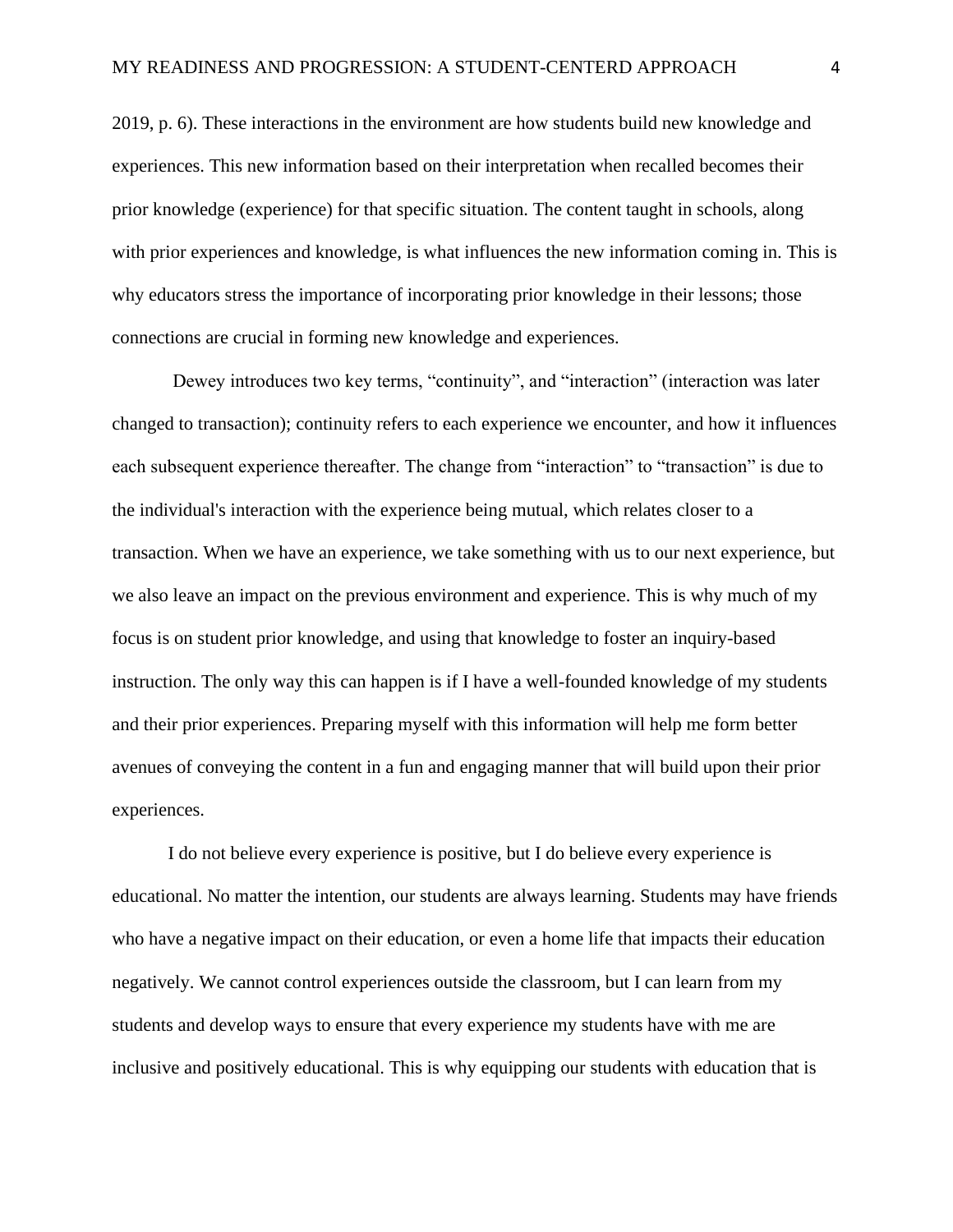relevant to their current lives and situations is so important. This is the basis for why I believe as a teacher I need to incorporate my student's prior knowledge, cultural heritage, and any other factor that might influence their ability to learn or my ability to teach. I now want to discuss what my teaching would look like when incorporating culture, ethics, and social justice work.

## **Teaching**

Some educators believe learning is synonymous with a change in behavior; I disagree. Sometimes learning causes a change in behavior, but this cannot be a measure of learning as Ormrod (2020) affirms when she writes, "learning can occur without change in behavior" (p. 124). I believe cognition plays a major role in learning. Students form beliefs about themselves based on their ability to perform tasks; if as teachers we create unexpected outcomes, it could cause anxiety in our students and in turn our students might miss out on learning experiences. This can be mitigated by making sure every learning activity is relevant to our students and modeled; along with modeling how to perform the task, we should model how to be a voice for the voiceless and marginalized. I will discuss further how I plan to incorporate criticality, which will teach students how to use their voices through various means. Research says students learn new behaviors and knowledge through a competent model. As Tomlinson & McTighe (2006) contends, "The use of models helps make the 'invisible visible' through tangible examples." (p.79) I believe as a teacher I am a model, and because of this, I need to ensure I am competent in my content area. I need to maintain a good reputation among my students and the community to model a good citizen (Ormrod, 2020, p. 132-133).

I believe in "reciprocal causation," which says "both the outside environment and a learner's cognitive processes influence behavior. But the influences go in the opposite direction as well" (Ormrod, 2020, p. 130). This means that individuals, their behavior, and the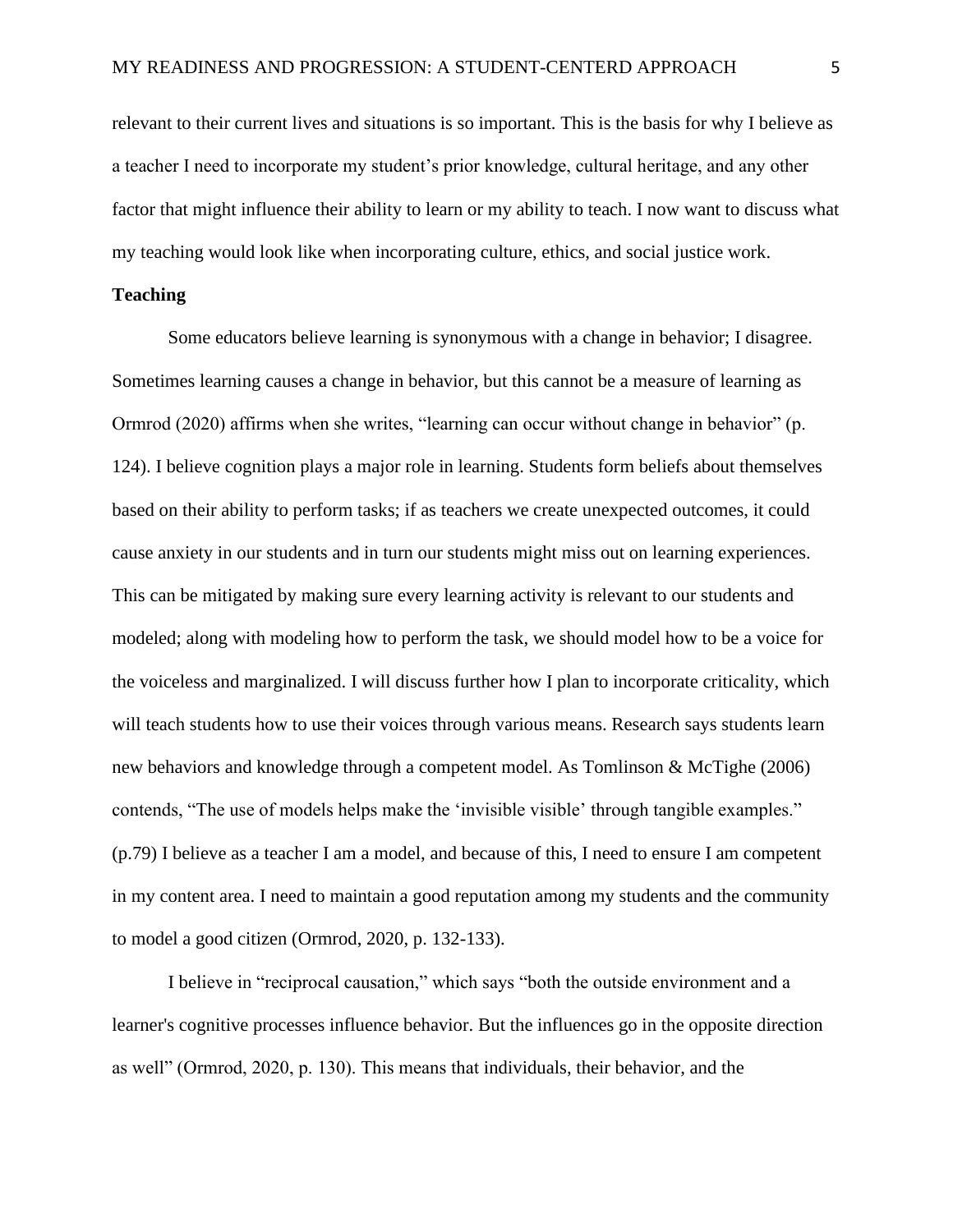environment interact in a way where each impacts each other. Modeling is a form of reciprocal causation. The model's behavior influences the individual and the environment; in the reverse, the student impacts the model and the environment through their interactions and this is what makes the modeling reciprocal. According to Ormrod (2020) "a learner's perception of the environment also affects behavior" (p. 131). In turn, that behavior would impact the environment of the classroom, this is evidence of the need for effective classroom management strategies. Students learn as much if not more modeled behavior from peers as they do from their teachers. This can be harnessed and utilized to maximize the potential in each student through group work and teacher guided inquiry-based instruction.

## **Culture**

I believe an individual's culture and their cultural heritage is something that should be valued and celebrated. I believe my classroom and my school should create a welcoming environment that makes every individual feel welcomed for who they are, and empowered to learn through the lens of their cultural heritage. Soltero (2011) quotes Nancy Commins and Ofelia Miramontes (2005) argument that, "the responsibility of education is to maximize the academic achievement of every child who arrives at school, whatever it takes" (p. 38). This is the lens I use when approaching the diversity of my classroom and as classroom management strategy. Soltero (2011) goes on to identify a two-step approach to dispel common assumptions about ELL's:

first to recognize that the education of ELL's must be a schoolwide effort, and then to develop core knowledge among all teachers and administrators on what it takes to acquire a second language as well as to understand the many sociopolitical factors that are linked to learning English in the United States (p. 38).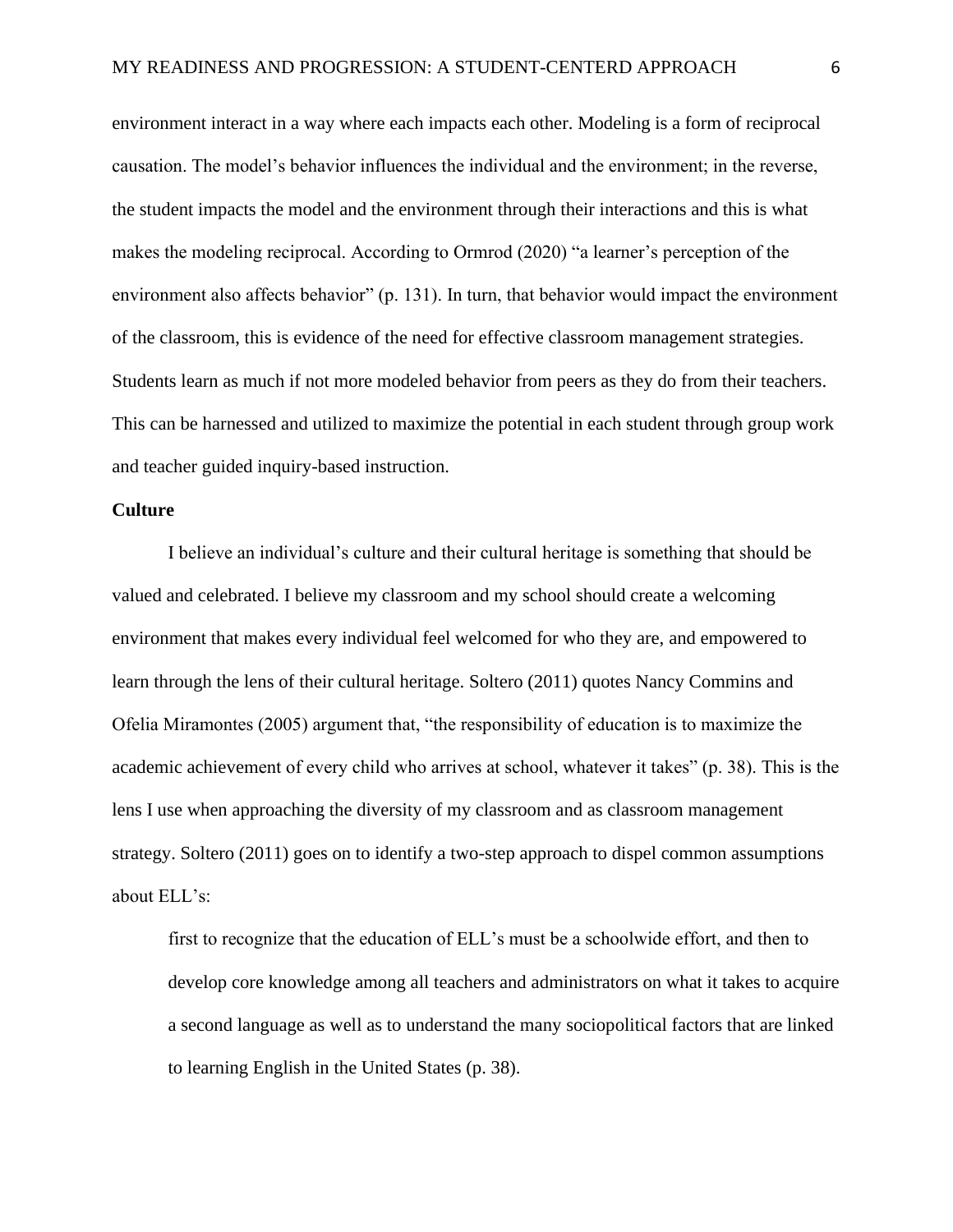This asserts the same notion I proposed of a schoolwide approach, but this starts with each teacher in their own classrooms. Learning incorporates lived experiences and histories, as I have shown through Dewey's work. For a student to learn, they need to understand and utilize their own cultural heritage. This quote also emphasizes the demand it takes to develop a second language; until teachers can understand the rigorous coursework these ELL's undertake while learning a second language, we need to incorporate a schoolwide approach to get the help where it is needed.

I believe differentiated instruction is a necessary strategy which offers a great framework for addressing; differences between learning styles, assisting English language learners, differences in cognitive abilities, and many other variances in learning. Tomlinson (2017) quotes Hattie (2009) which reminds us, "just asking the question 'what works?' is a dead end. To keep moving forward, we need to ask three questions: what works best? Compared to what alternatives? And for whom?" (p. 35). This highlights that teaching with the intent to differentiate involves criticality, which means considering issues from multiple perspectives through reading, writing, and thinking. I need to consider what works best in a specific situation for a specific student, and generate alternative learning activities to compensate for one or more strategies that may not be successful. The reason the question of what works is insufficient on its own is because the answer to that question is different depending on the student's abilities, culture, and knowledge, among other factors.

This concept of teaching a differentiated instruction to meet my diverse learners in their comfortability zone is beneficial for all students. Mason (2019) discusses how Dewey asserts that we should always be trying to locate opportunities for a more culturally inclusive interaction in a diverse environment; "The resulting habits would make individuals more flexible, refine their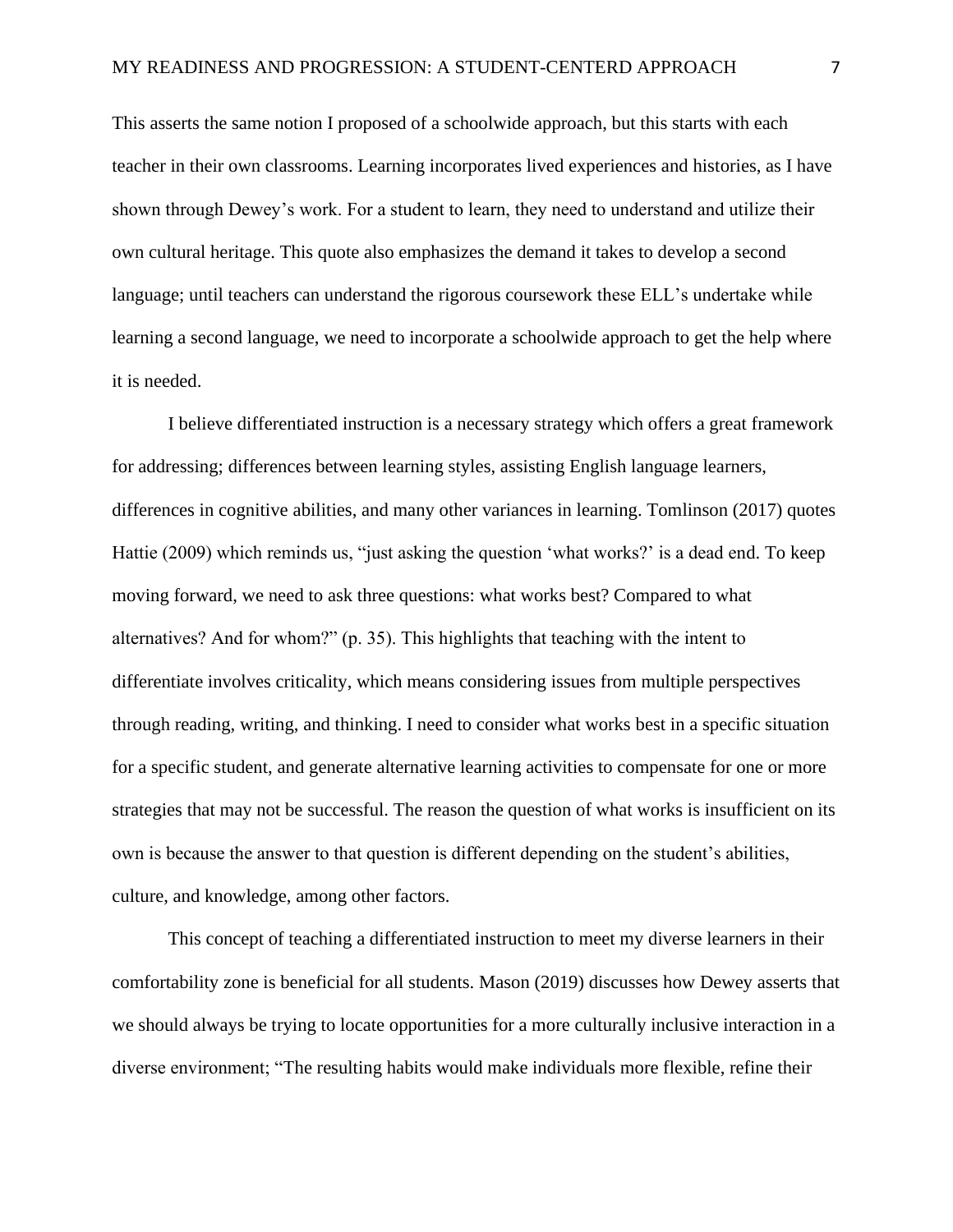degree of perception and reflection, and subsequently increase their ability to connect local, personal experience to macro-level social conditions" (p. 10). This relates back to the section in my philosophy where I reference school as a vehicle to create habits of inquiry and reflection to navigate life. Students developing a more flexible, refined degree of perception, according to Dewey, increases the students' ability for connection between personal experiences and related societal experiences. The benefits my students all receive from a diverse classroom community, where instruction is differentiated based on cultural, cognitive, and other differences is insurmountable. This is evidence of the need to differentiate and include all the differences our students display, no matter if it is external or internal differences.

## **Ethics**

I believe as teachers we have ethical standards and commitments we must uphold because of the nature of our work. I have stressed this point before, but the power entrusted in us as educators is life-altering to our students, and for that reason, it must be addressed in my philosophy of education. When I look for an ethical approach to my classroom, I look to the National Education Association (NEA) for my guidance in how to ethically handle the students I work with. The N.E.A. mentions a two-principle approach when addressing teacher ethics. First, "commitment to the students." This is a promise to ensure equitable access to education for all students inside and outside the classroom. Second, "commitment to the profession." This is the integrity and the laws I am charged with as a teacher, and my promise to uphold and promote those ethics and laws in every aspect of my life.

It is important to collaborate with parents, my colleagues, and administrators when it comes to ethical questions. The reason I stress the importance of these relationships is because I see myself as an advocate. The best way to advocate is to create a group of like-minded teachers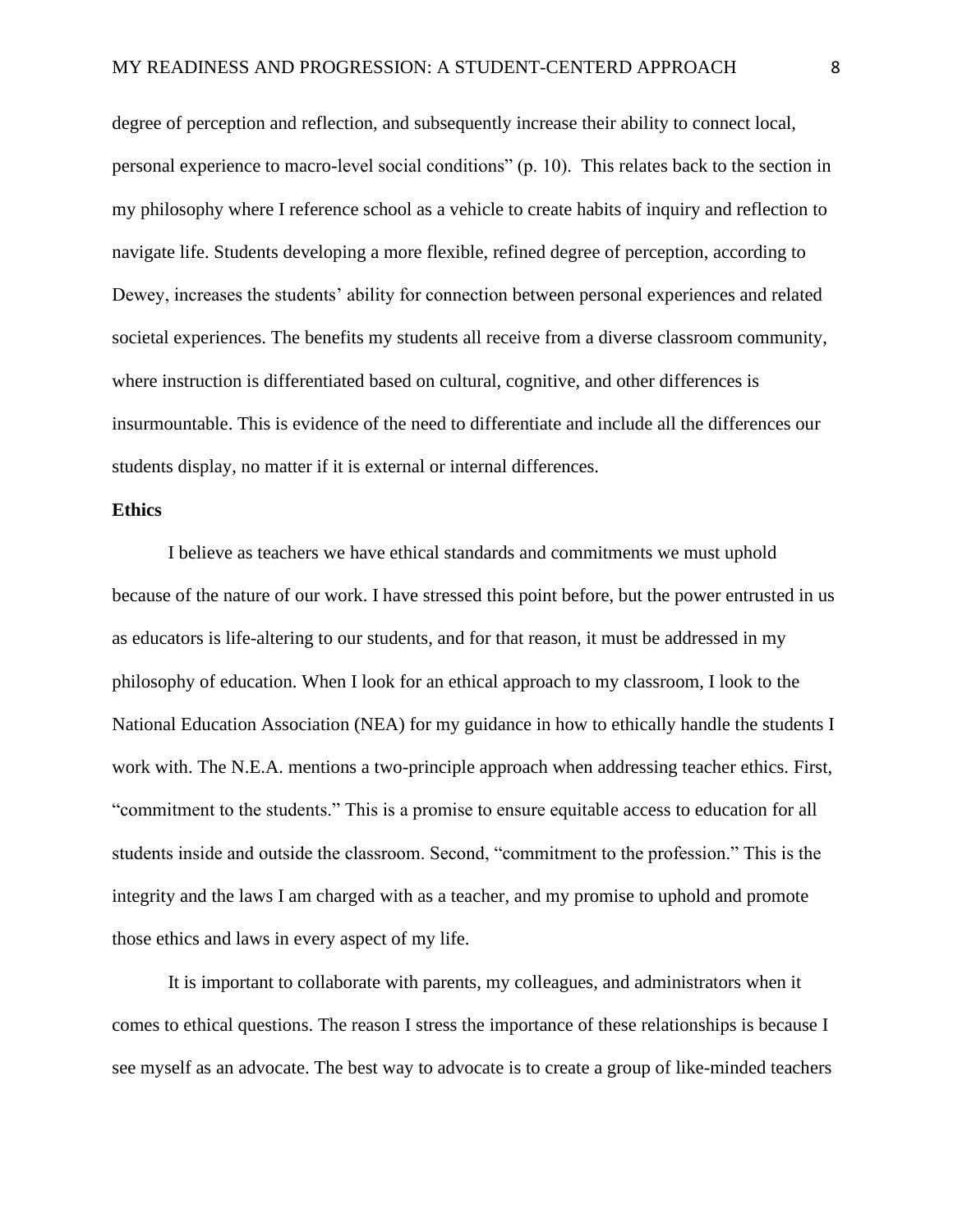and parents to advocate for our students when needed. Relationships with administrators are important to create a culture of inclusivity schoolwide, which in turn makes developing an inclusive classroom that much easier. It also creates a more innovative environment where teachers and administrators are willing to try new research strategies to better their students and the culture of the school. We as educators need to be conscious of societal trends or changes in dangerous laws that could impact our students in a negative way.

## **Social justice**

The definition of social justice I will use throughout this research is from Dover (2009), "the conscious and reflexive blend of content and process intended to enhance equity across multiple social identity groups (e.g., race, class, gender, sexual orientation, ability), foster critical perspectives, and promote social action" (p. 509). This definition says that I am responsible for blending the content I am required to teach, as in the standards and curriculum I may be assigned; with the tools and processes intended to enhance the equitable social identity of each social group and student. This is effective for two reasons, one is the obvious in that it empowers and ensures equitable learning experiences for everyone; the other allows students who may have never experienced another culture or social identity that might not match their own to build new perspectives based on factual experiences.

The National Council of Teachers of English (N.C.T.E.) has addressed the topic of social justice when they released a statement that says in part:

English teacher preparation are political activities that mediate relationships of power and privilege in social interactions, institutions and meaning-making processes. Such relationships, we believe, have direct implications for how we achieve equity and access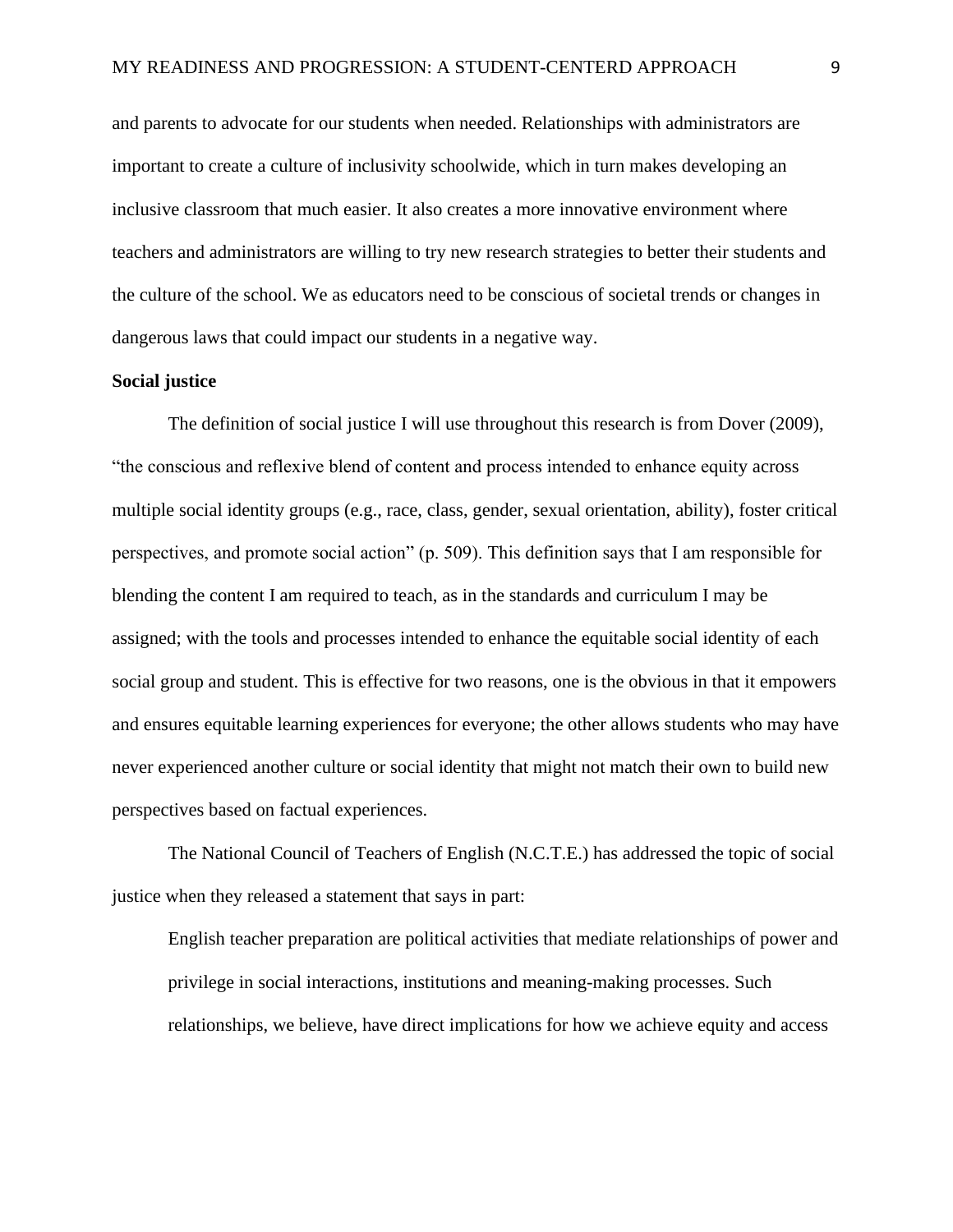in English classrooms. We feel it impossible to prepare English teachers or to engage in serious English study without meeting these goals.

This statement was agreed upon and released by a group of English teachers who speak for the N.C.T.E, and this statement lead to a policy change in 2012 which said in part, "knowledge of how theories and research about social justice, diversity, equity, student identities, and schools as institutions can enhance students' opportunities to learn in English language arts" (NCTE, 2012). This means I am charged to carry out this policy as an English language arts teacher, and it is a charge I take seriously as a member of the education community.

When it comes to a framework for teaching for social justice, Dover (2009) has six principles that guide the classroom:

1. Assume all students are participants in knowledge construction, have high expectations for students and themselves, and foster learning communities, 2. Acknowledge, value, and build upon students existing knowledge, interests, cultural and linguistic resources, 3. Teach specific academic skills and bridge gaps in students learning, 4. Work in reciprocal partnership with students' families and communities, 5. Critique and employ multiple forms of assessment, and 6. Explicitly teach about activism, power, and inequity in schools and society (p. 510).

I felt obligated to add this section on social justice to my research because of the charge I feel called to fill as a teacher. I wanted to find a definition and framework I could see myself using and living my life by, and this framework encapsulates my vision of the inclusive classroom I want to promote. It is important to understand a teacher's perspectives and actions as they pertain to social justice.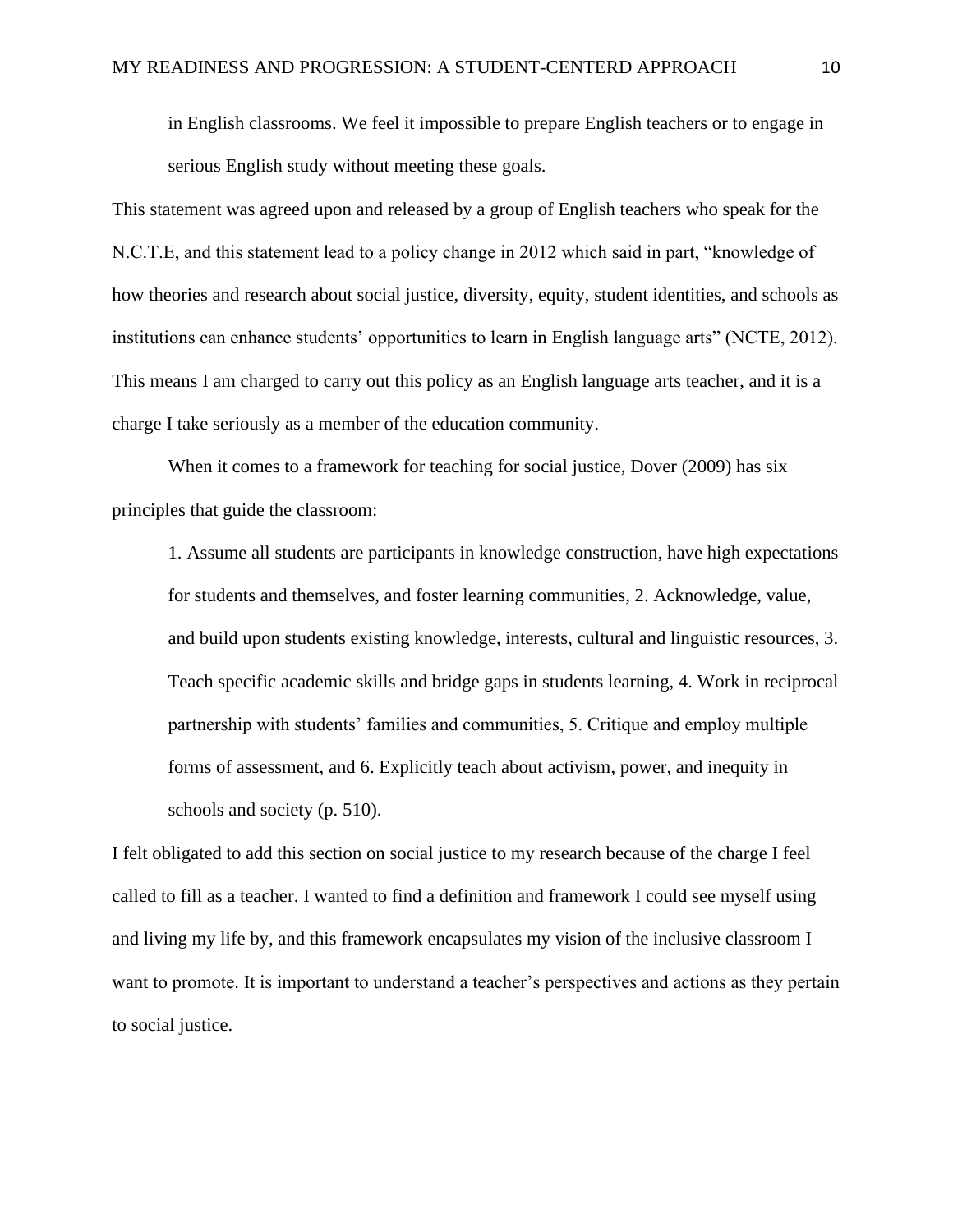## Chapter 2

## **Literature Review:**

Chapter 1 explained my philosophy of education. This chapter I will review the literature I have discovered in my research of three specific questions. I am not a teacher as of yet, but I am pursuing my teaching credentials. I say that to imply that the three research questions are based on my readiness to perform the way I want to as a teacher. The research I conducted will be used as a baseline to evaluate my knowledge and readiness. As I work through my career I will build upon these baselines in an attempt at becoming a better teacher.

## **Criteria**

I broke my three questions into themes, and each theme has sub-questions that I explore to better understand and support the main themed question. There were five main terms I used to gather my research. First, I searched "John Dewey." I searched Dewey because most of my philosophy aligns with his views. I will admit, most of the other terms I searched eventually led me back to John Dewey in one way or another. I used Western Oregon University's resources when searching for literature, they draw on various journals and search engines. The *Sage Journals* search engine was the most commonly drawn from, and the most common journal drawn from was the *Journal of Literacy Research.* After my initial search, I did not search in any particular order. I searched self-efficacy, inquiry-based (which led to inquiry and various variations of the term), criticality (which led to critical and like terms), and critical pedagogy. These were the main terms I searched; I tried to refer back to and keep in line with these terms as I conducted my research. I tried to keep my research as relevant as possible, my earliest literature used was from 2005, and continue as recently as articles written in 2020. A common theme that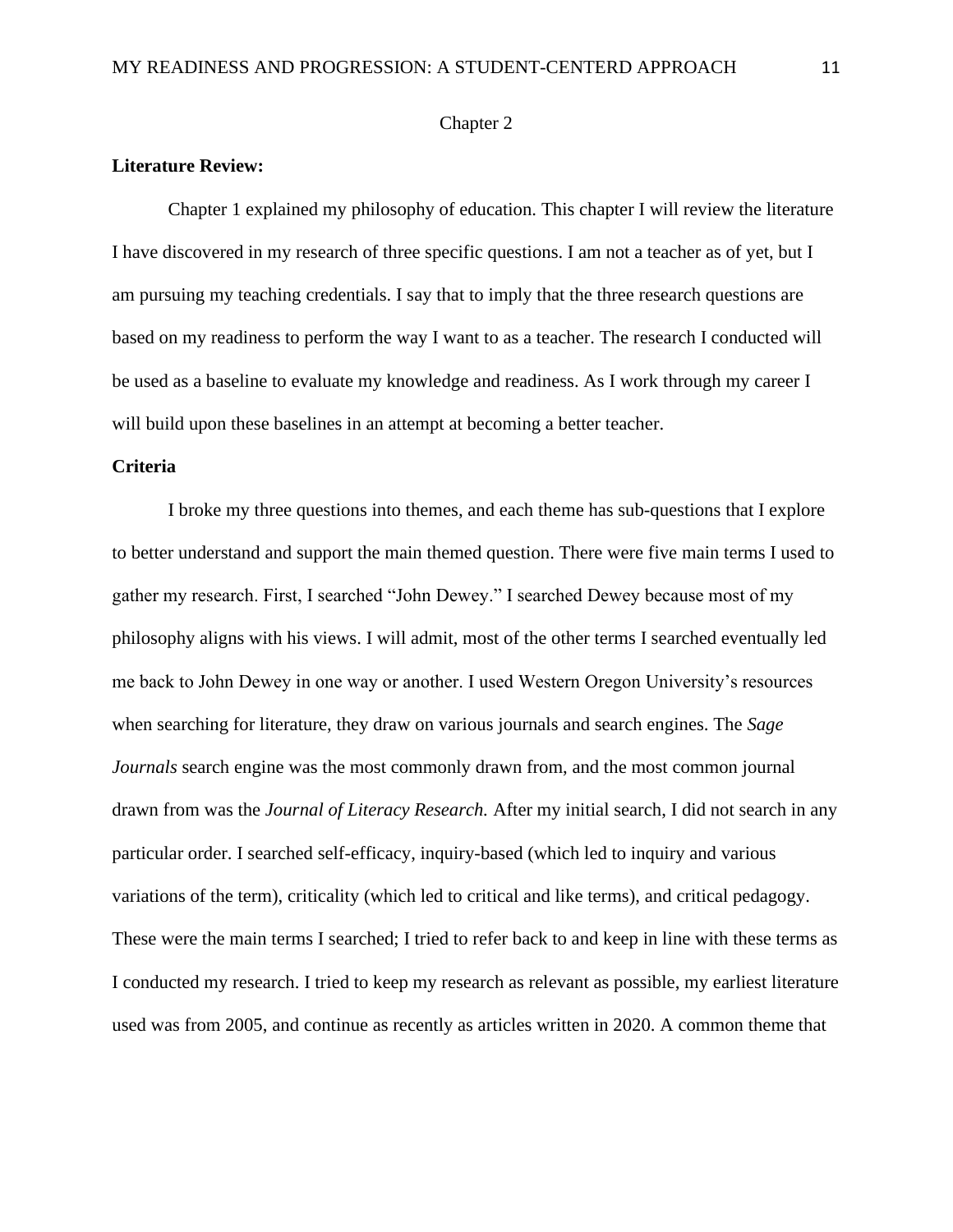arose throughout my research was self-efficacy. I decided to devote a section separate from my themes to discuss the importance of self-efficacy in a novice teacher.

The first theme I will be addressing pertains to the content area I will be teaching. The second theme addresses the diverse students I currently work with, and the future students I will work with throughout my career. The last theme I will discuss is differentiation. Differentiation allows teachers to plan and respond to differences in students or situations. The main question I am addressing in theme 1 is, *how have I grown in my readiness to use inquiry-based instruction in my content area?* I chose this area of my practice to research because I believe inquiry-based instruction is the most effective way to equip my students for their futures. Each sub-question relates directly to the question and is meant to help define or expand on the purpose of the research. Theme 1 sub-questions are; what is the definition of inquiry, what does inquiry look like in an ELA classroom, and how does inquiry-based instruction empower students to use inquiry outside the classroom. The question I address in theme 2 is, *how have I grown in my readiness to plan for criticality in my classroom?* I chose this area of my practice to research because I want to consider all perspectives when planning and teaching, and when needed, be critical of my own teaching and practice. I also want to ensure my students are being taught through a criticality lens, which means to, "read, write, and think in the context of understanding power, privilege, and oppression." (Muhammad, 2020, p. 234) I think the ability to see events through multiple perspectives allows me to better adapt to any uncertainty that could arise throughout my teaching career. The sub-questions I address pertaining to the theme 2 question are; what is criticality, what does criticality look like in an ELA classroom, and what does it look like outside the classroom. The last of those is relating to how criticality can influence student action in terms of social justice. The third and final question addressed in theme 3 is, *how have I*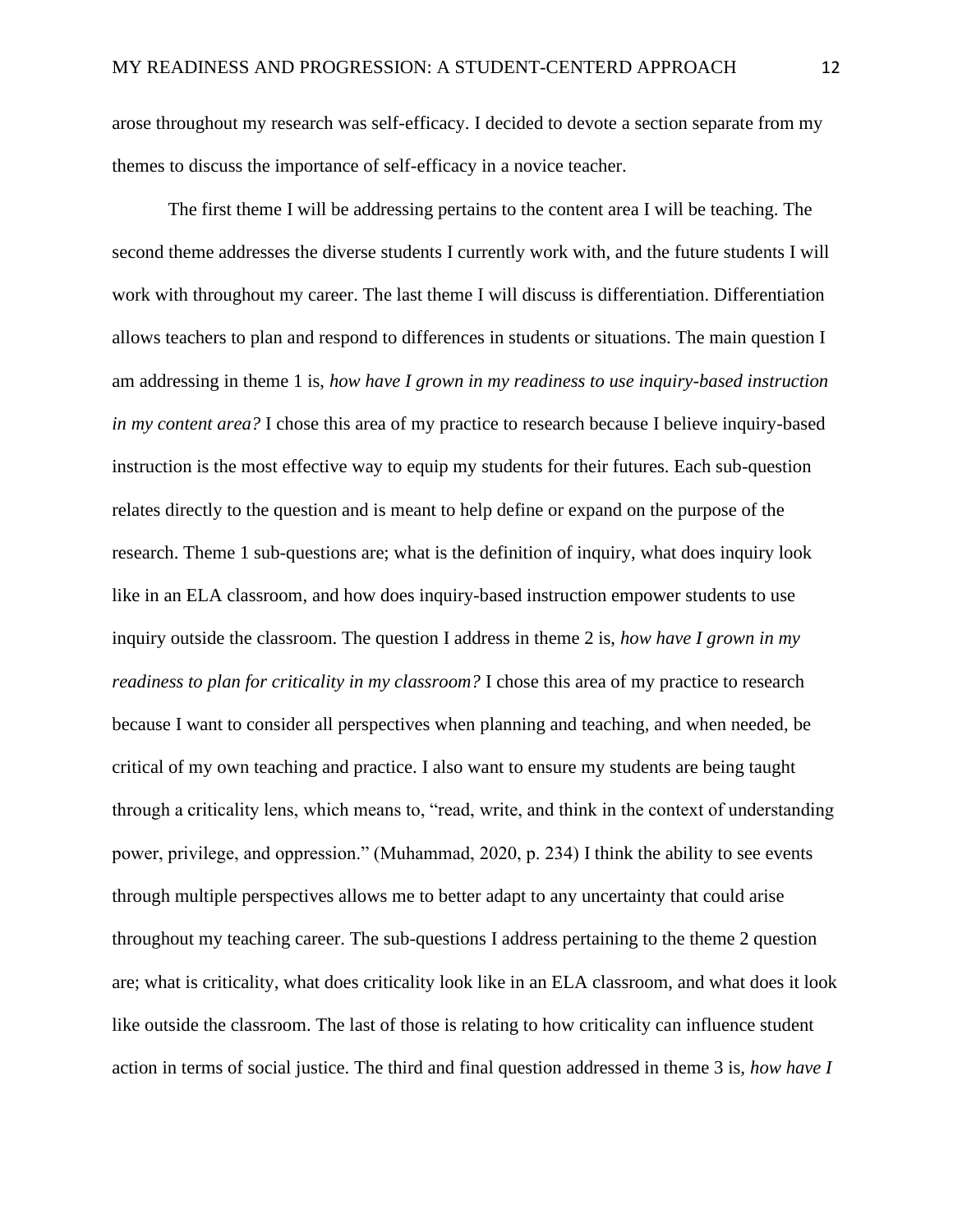*grown in my readiness to differentiate within my classroom?* I chose this area of my practice to research because teaching an inquiry-based classroom, and viewing my classroom through a criticality lens requires me to be proficient in differentiation. The sub-questions pertaining to theme 3 questions are; what is differentiation, and what does differentiation look like in an ELA classroom. I have elected to not follow the sequential order of questioning when it comes to the final sub-question in theme 3. Instead, I focused a section on self-efficacy because of its value to aspiring teachers, as well as its value to our students.

#### **Self-efficacy:**

Chichekian and Shore (2016) define self-efficacy as, "the belief in one's capabilities to organize and execute the courses of action required to manage prospective situations" (p. 2). I can see how having belief in my own capabilities and in what I am doing as a teacher will empower me to excel. Having a strong sense of self-efficacy is crucial for what follows in this literature review. Bandura (2000) says, "self-efficacy impacts the amount of perseverance and effort an individual undertakes when working toward achieving an objective." I cannot work in this field without perseverance and effort toward achieving your objective. Now that I have established what self-efficacy is and why it is important, I want to identify four major forms of influence on self-efficacy.

Bandura (1995) talks about, "mastery experiences, vicarious experiences, social experiences, and physiological and emotional states." Out of the four Bandura says "mastery experiences provide the most authentic evidence of one's success." Self-efficacy is built on success, which builds mastery of that experience. Vicarious experiences refer to the experience I am receiving currently through my student teaching at my clinical site. Seeing the theory that I learned put into practice by an experienced teacher builds toward my overall self-efficacy. Social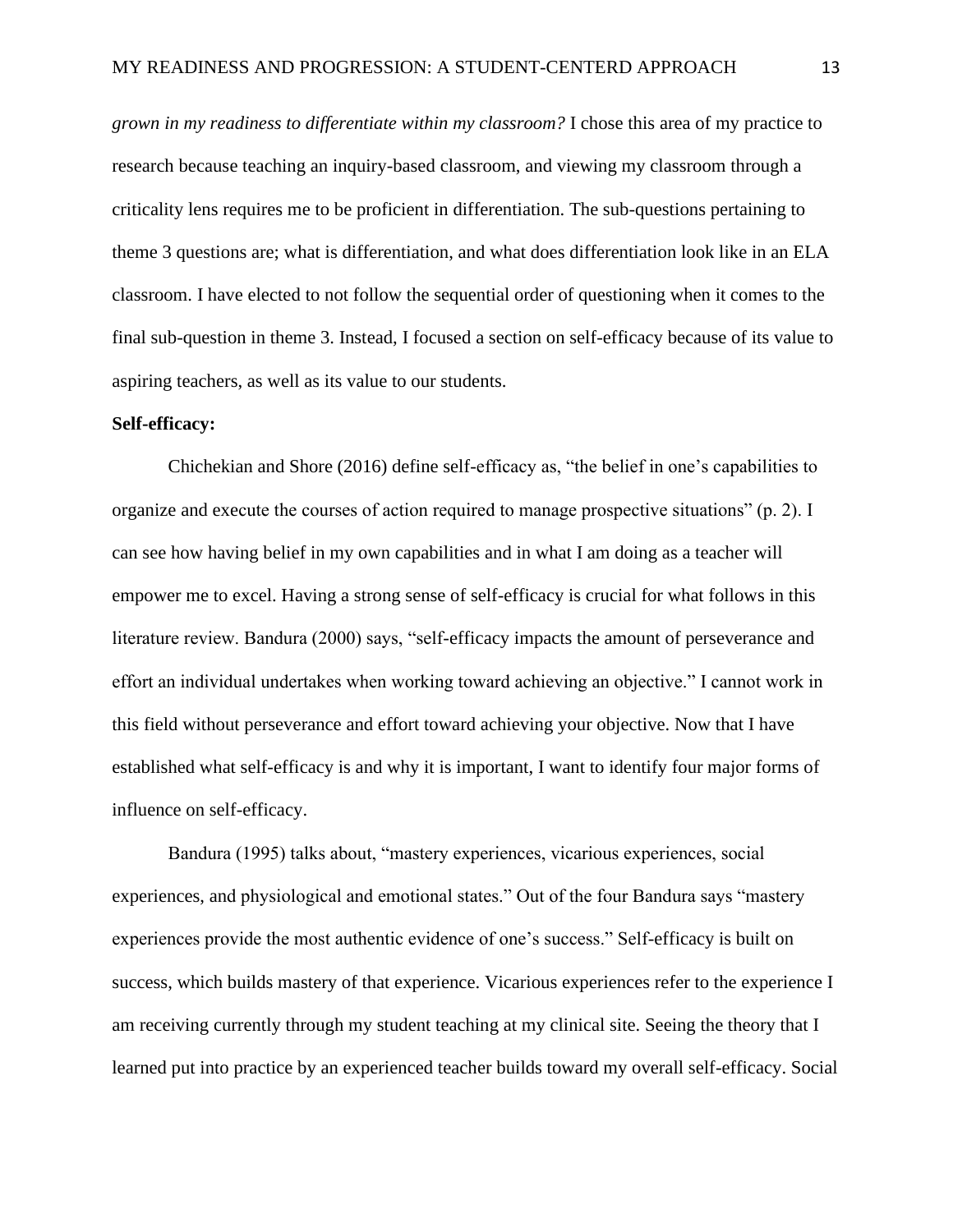experiences are the supports in place to promote success and the pressures of peers to continue successful practices. Lastly, how I interpret emotional and physical reactions, my perception can cause energy or bring down energy. These four factors when working together create a confident, self-efficacious teacher who is able to teach using inquiry, and plan for criticality in the classroom using differentiation. Self-efficacy and a teachers perceived readiness is a strong combination as noticed by Hammond et al. (2002), when they compared teachers from traditional graduate programs to teachers without formal training, they asserted, "Although acknowledging that linking preparation to direct measures of effectiveness would be preferable, the authors defended their emphasis on self-perceived preparedness because it was associated with teacher efficacy which, in prior work, predicted student achievement." (p. 57) I will now look at each of my questions as they pertain to my readiness and the literature that I found relevant to my research.

**Theme 1:** How have I grown in my readiness to use inquiry-based instruction in my content area?

With the research I have conducted I will show why inquiry-based instruction is not only important, but necessary for 21st century students. I have decided to adopt inquiry-based instruction into my teaching because of its effectiveness. I will show through the research I have gathered how effective inquiry can be. I wanted to expand my knowledge of various strategies to ensure my students are reaching their full potential in and outside of the classroom. To understand my own growth in inquiry-based instruction I needed to understand a few concepts of the instruction style. I will explore where this particular style of instruction originated from, and how different researchers define inquiry-based instruction. I will also explore what research says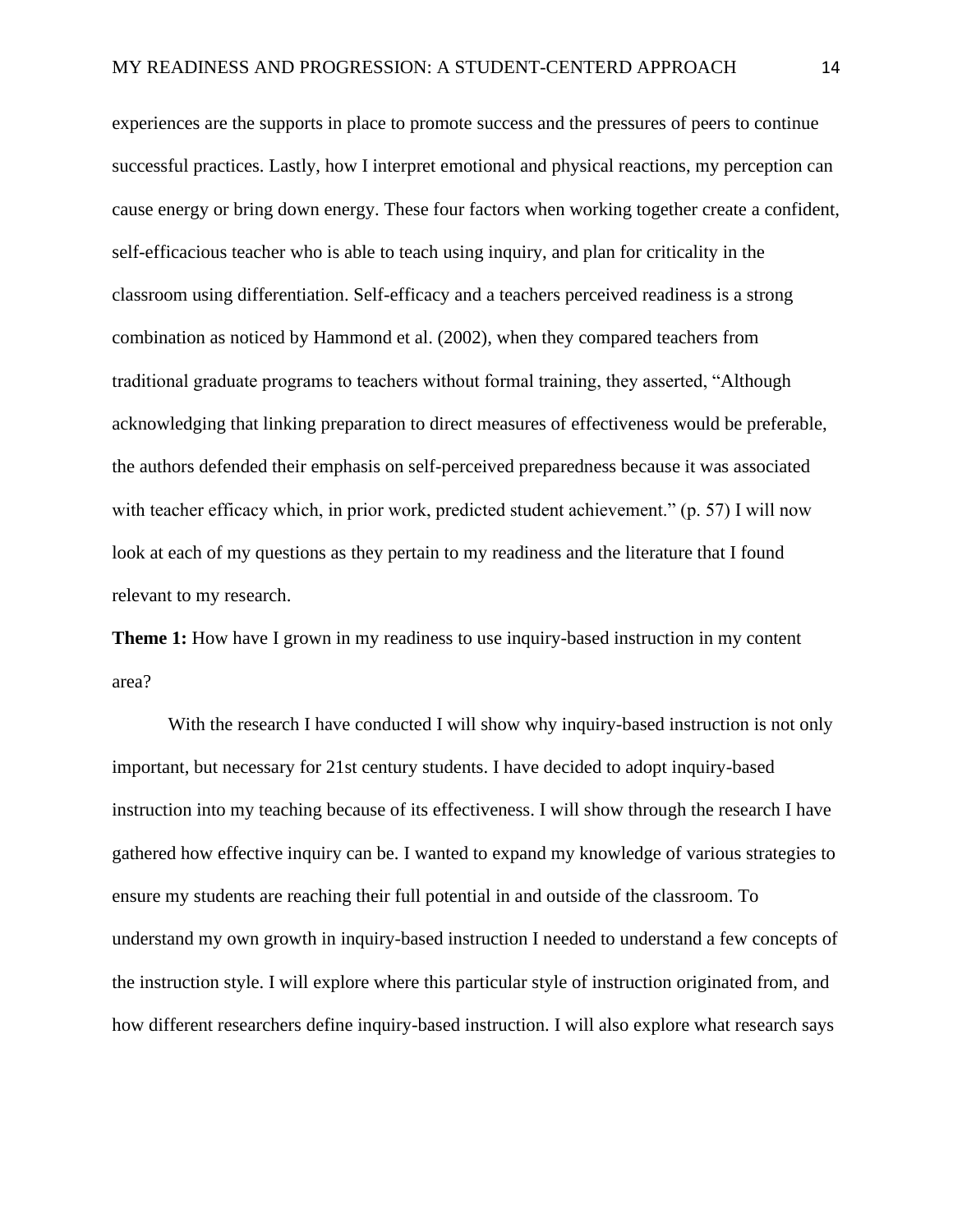the instruction style should look like in an ELA classroom. Finally, I will discuss what inquirybased instruction looks like in action in society.

#### **What is inquiry-based instruction?**

According to Philip W. Jackson (1998) the psychological premise of John Dewey's educational theories relies heavily on the fact that children possess a small number of instincts. In April 1899, Dewey expanded on those instincts in his second of three lectures which were delivered that day. In reference to the, "small number of instincts" Dewey said, "it is the teacher's job to direct toward worthwhile (i.e., educative) ends" (p. 420). This is a charge I do not take lightly, for Dewey is considered the "godfather" of the progressive movement that has revolutionized our field (Labaree, 2005, p. 280). For a teacher to be able to direct the education of our children, they must understand the instincts referenced by Dewey. Jackson (1998) continued by naming the four natural inclinations coined by Dewey:

"They are 'the social instinct' (i.e., the wish to communicate with others), 'the constructive impulse' (i.e., the wish to make things), 'the instinct of investigation' (i.e., the wish to find out about things), and 'the expressive impulse' (i.e., the wish to create things) (p. 420).

Each of these instincts needs to be fostered and nurtured, and inquiry-based instruction fulfills the charge put forth by Dewey that April day in 1899 to, "direct toward worthwhile ends." Inquiry-based instruction fosters the instincts through group work, projects that allow students to learn about a relevant topic in a creative way, research on topics that enhance knowledge of cultures and differences encountered in society, and many other ways to express how the students feel about different perspective compared to their own in a safe and controlled manner. Jackson (1998) elaborates further on Dewey's perspective of the teacher fostering these instincts,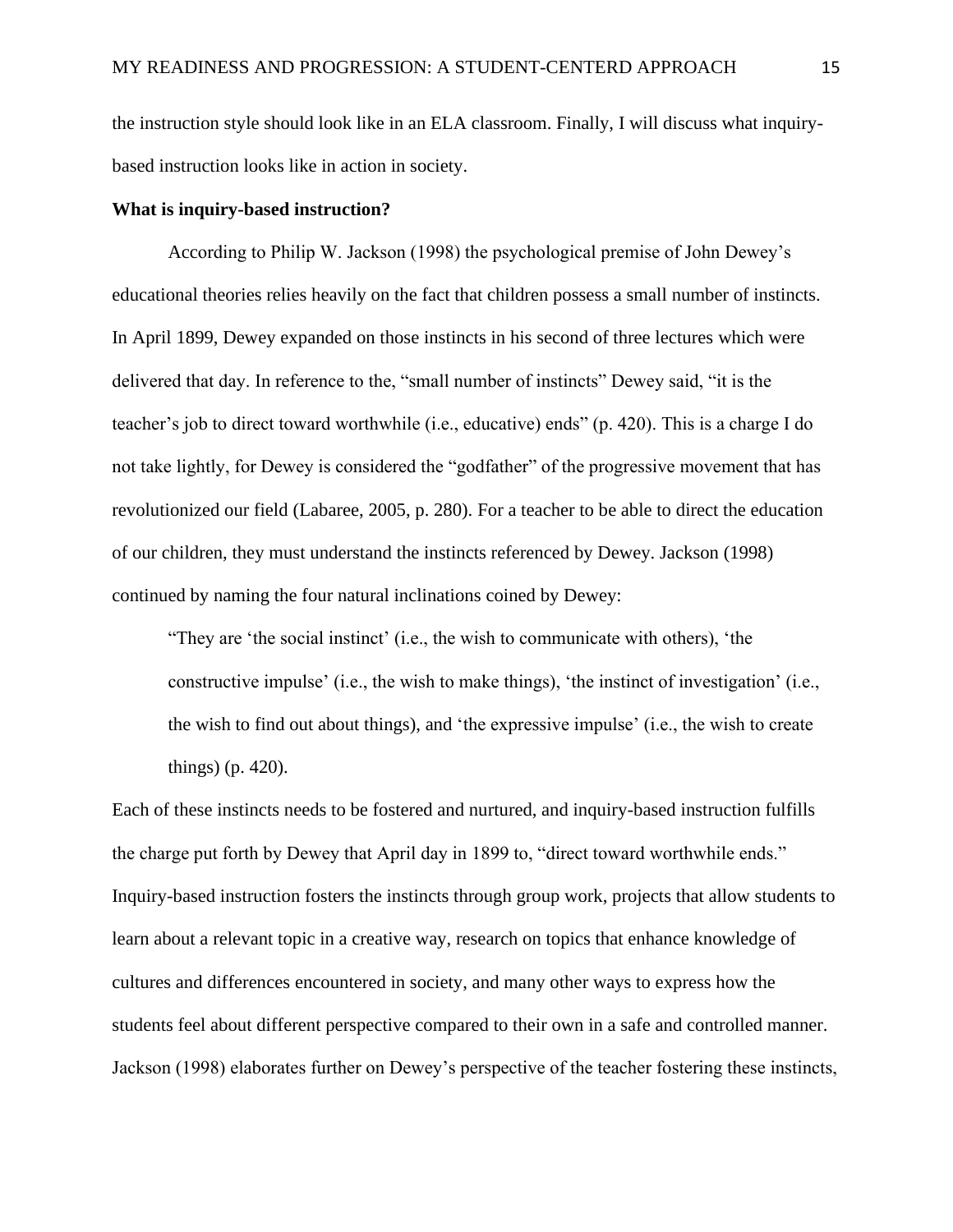"Her job is not to humor and indulge those native tendencies. Rather, it is to discover how each might be used to lead students toward greater knowledge and more disciplined skills" (p. 420). This passage points out how Dewey acknowledged that students will come to us with "native tendencies," opposed to "indulging" these tendencies; we are to use them in an attempt to expand student knowledge and skills. This is accomplished through effective inquiry-based instruction.

Many scholars have defined inquiry over the years since Dewey gave his lectures, and each discipline has their own interpretation of inquiry. When searching for the definition I wanted to use, I considered a few factors: first, it must incorporate a reflective practice, and second which theorists have used the definition in their work? I believe reflection is important to learning as Lance Mason (2019) quotes Dewey's discussion on the "habitual self":

Dewey (1964) Through the influence of the social environment each person becomes saturated with customs, the beliefs, purposes, skills, hopes and fears of the cultural group to which he belongs' (p. 10). Individuals learn about the world through these transactions, which modify their impulses and help from what Dewey calls habits. Dewey (1922) defines habits as 'that kind of human activity which is influenced by prior activity and in that sense acquired' (p. 5).

Mason (2019) elaborates on this by saying "The extent of an individual's control, however, depends upon attaining robust habits of inquiry and reflection, which in turn, requires opportunities for transactions within a vibrant community that fosters them" (p. 6). As a teacher that is exactly what I should be doing, developing robust habits of inquiry, and ensuring my students understand reflection. This is all practiced in the classroom, or as Mason puts it, "a vibrant community"; the practice done in the classroom when reflected upon builds skills for societal encounters and success.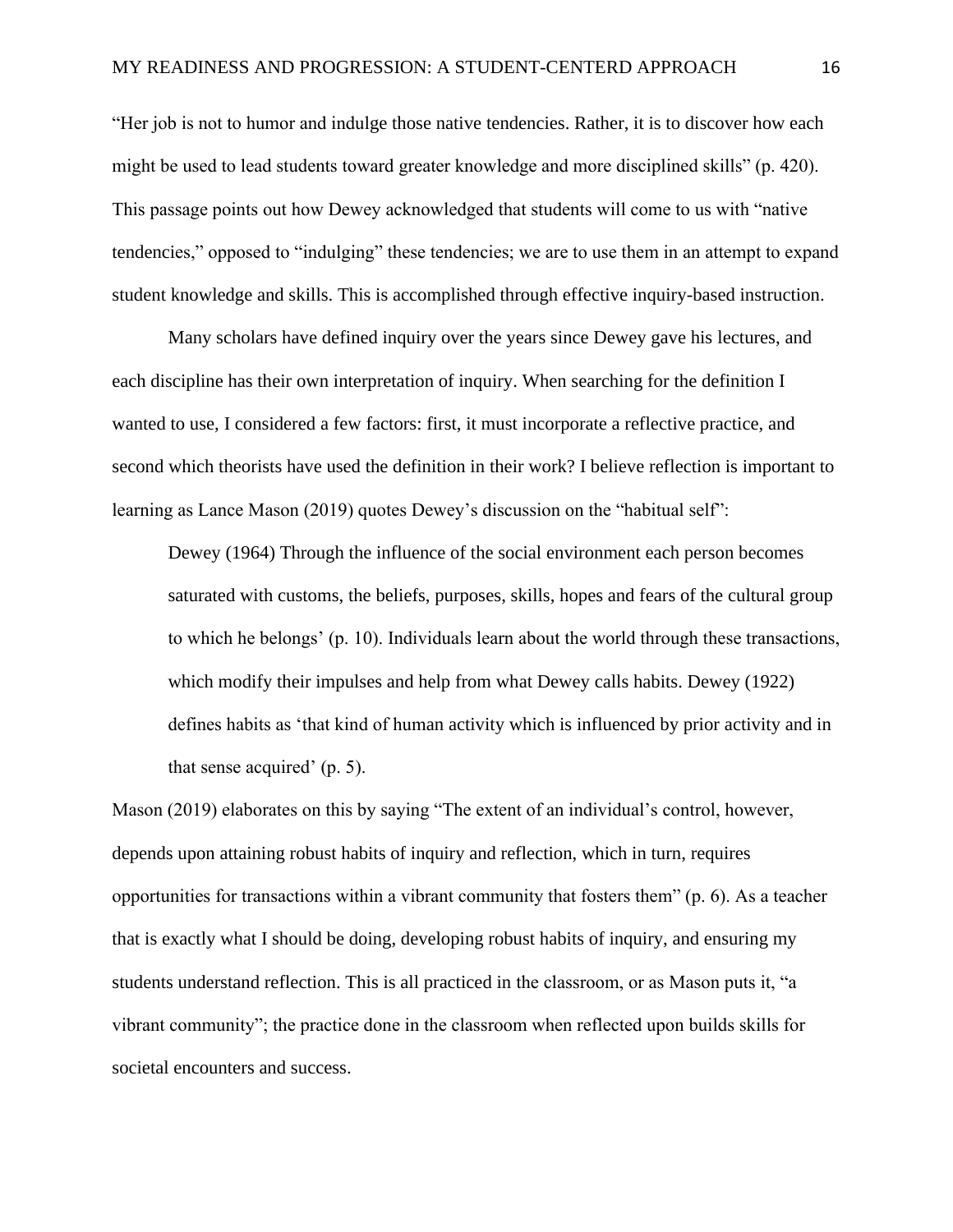The definition of inquiry I will use embodies all of the above definitions and skills. Another factor that I considered when searching for a definition was theorists who the definition is grounded in. According to Steven Athanases et al. (2015) "this conception of inquiry is rooted in a Dewey-inspired paradigm of reflective practice" (p. 89). Here I was able to find the reflection aspect that is so important and grounded in Dewey's theory; Athanases et al. also draws on work from Aristotle and of Freire to form this definition. The definition I will use is "inquiry promotes praxis, practice that is part of a system of critical reflection on action, generating new knowledge and theory to shape transformed action" (p. 89). Praxis, as used here by Athanases et al., is defined as practice of theory. When I refer to inquiry for the remainder of the review, this is the framework I will be using for the inquiry-based instruction section.

#### **What does inquiry-based instruction look like in an ELA classroom?**

When reading studies and articles on inquiry-based instruction, a common theme was how little the practice was used in ELA classrooms. Inquiry-based instruction is primarily used in a Science classroom when compared to other K-12 disciplines. One particular study referenced by Chichekian et al. (2016) claims after science, "Social studies (e.g., history) have been the next most frequent discipline implementing forms of inquiry instruction, followed by mathematics (inquiry as problem solving), then English Language Arts (ELA) emphasizing inquiry instruction the least" (p.2). Reading this made me question how that could be possible when we as ELA teachers are responsible for literacy, writing, and language skills. These are the basic forms of communication in our society, and how we understand what is going on around us. How can we educate students to be informed citizens without teaching students to learn how the world works and how to interpret their surroundings? Inquiry-based instruction does just that,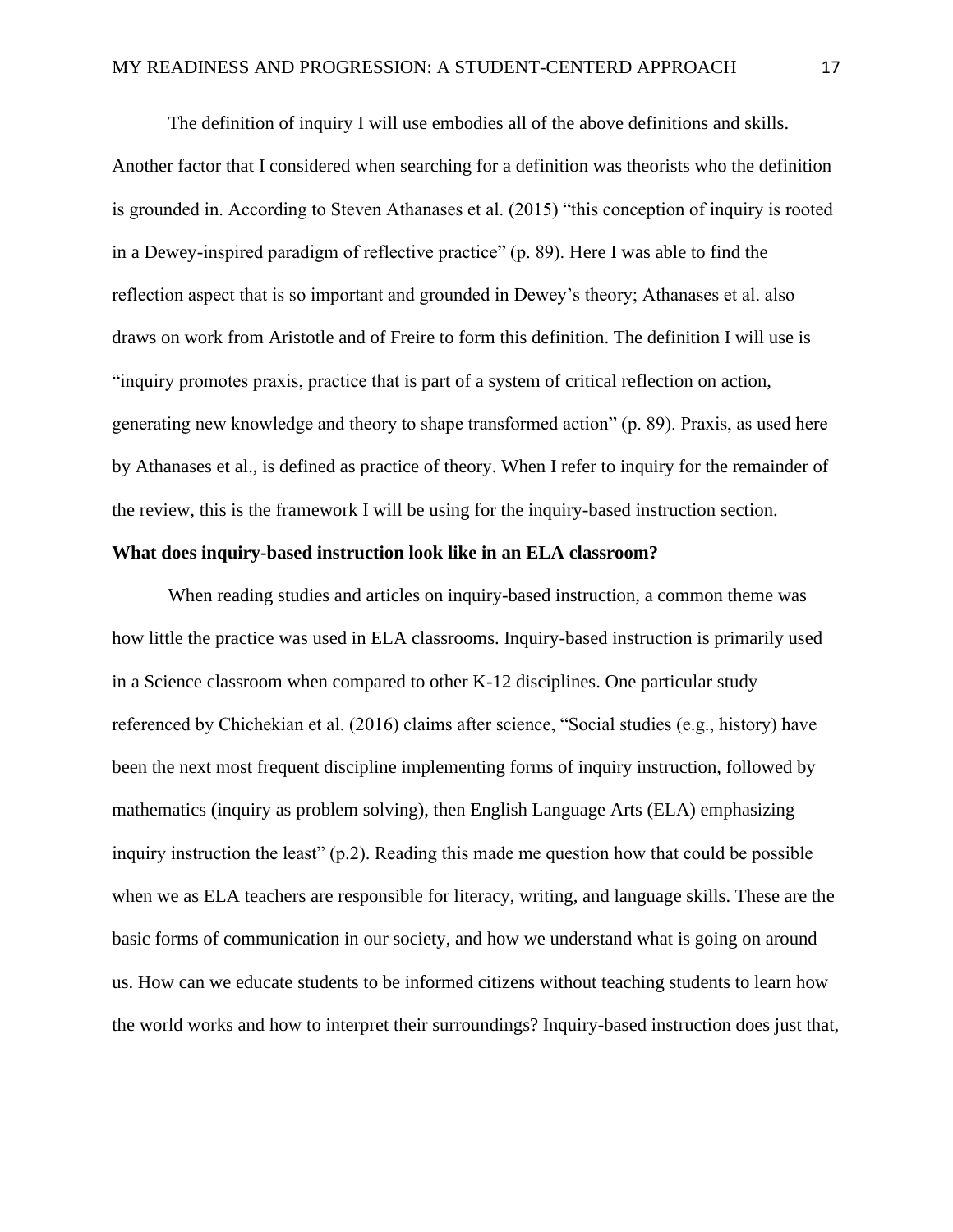it teaches students how to be informed through various forms of research and inferences, which I will discuss more in depth over the next few paragraphs.

Mirra et al. (2018) makes an excellent point when she says, "literary reasoning offers a model for public deliberation about civic and political issues that is aspirational and creative. These are some of the qualities necessary for challenging entrenched inequalities" (p. 441). Mirra et al. highlights the importance of inquiry within a discipline that teaches students how to read, write, and speak; as well as interpreting what is heard, and what is written on the various platforms. It also puts into perspective how someone who misses out on inquiry-based instruction in an ELA classroom will have a difficult time participating in societal discourse, not to mention any other form of Discourse; as differentiated by Gee (2015):

The notion of "Big 'D' Discourse" ("Discourse" spelled with a capital "D") is meant to capture the ways in which people enact and recognize socially and historically significant identities or "kinds of people" through well-integrated combinations of language, actions, interactions, objects, tools, technologies, beliefs, and values. The notion stresses how "discourse" (language in use among people) is always also a "conversation" among different historically formed Discourses (that is, a "conversation" among different socially and historically significant kinds of people or social groups). The notion of "Big 'D' Discourse" sets a larger context for the analysis of "discourse" (with a little "d"), that is, the analysis of language in use.

I believe when discussing context that may include both types, big "D" Discourse, and small "d" discourse, it is important to differentiate between the two. Understanding both of these is crucial when implementing inquiry-based instruction in an ELA classroom; particularly when there is an emphasis on social justice education and criticality.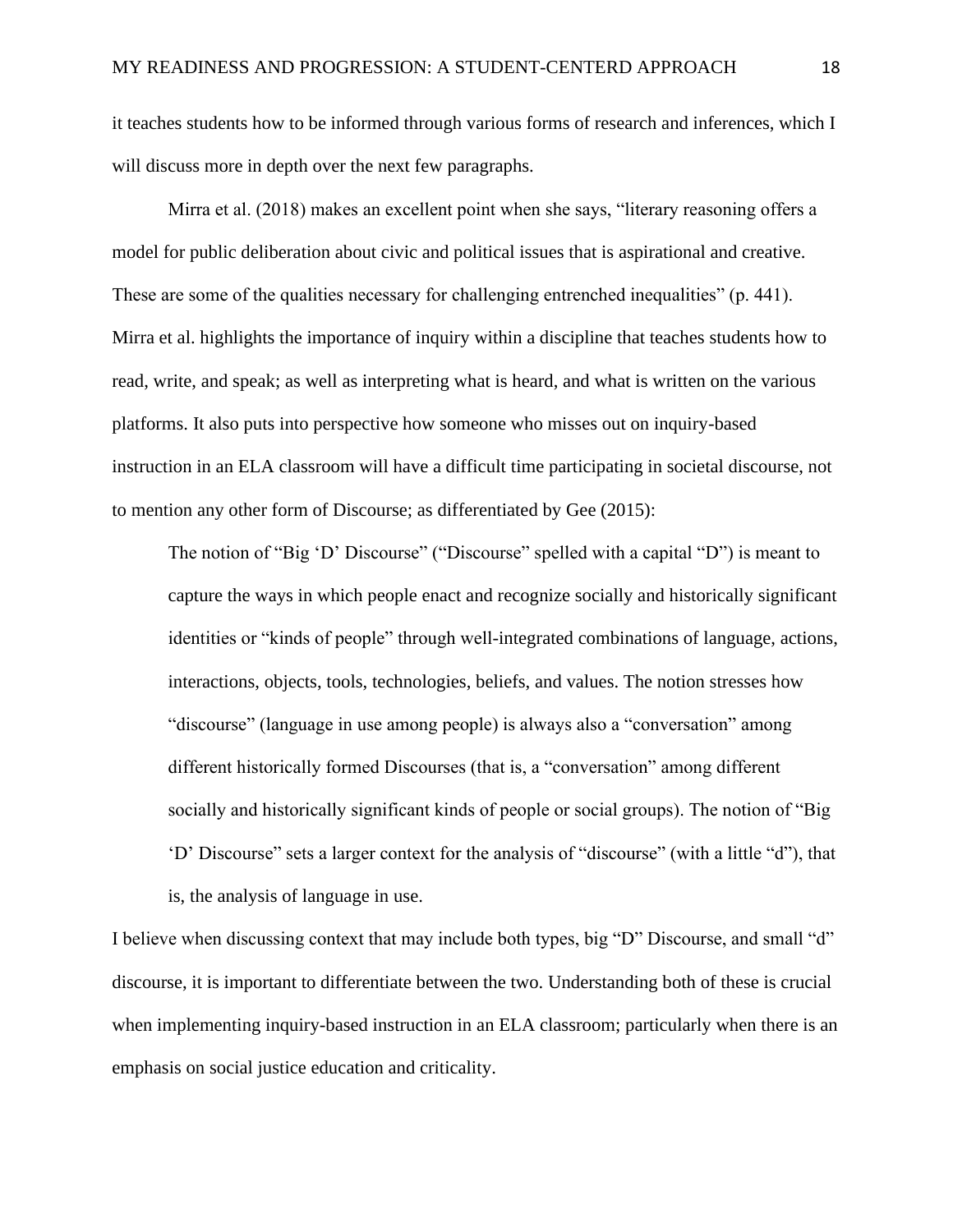According to the National Council of Teachers of English, "ELA standards asserted that evaluating and interpreting findings from various information sources was 'one of the most vital skills that students can acquire (IRA & NCTE, 1996, p. 28)" (Chichekian et al., 2016, p. 2; see also Levy et al., 2013, p. 387). With inquiry being so important in ELA, what should ELA teachers be doing to incorporate inquiry-based instruction? Well, according to Chickekian et al. (2016), "Teaching ELA with inquiry should foster critical consumption, production, and interpretation of written, visual, and audio text" (p. 2). As a prospective teacher in the field of ELA, my classroom needs to foster critical consumption of written, visual, and audio text. This reflects on my personal teaching, and what I instill in my students on a daily basis; and according to the Chickekian et al. (2016), "I need to incorporate multimodal platforms for distribution of text." I also need to teach my students how to interpret text on multimodal platforms, this includes a deep understanding of what the authors are trying to say. Lastly, I am charged with ensuring my students can produce text on each of the platforms, and understand at a deep conceptual level.

Now that we understand inquiry in terms of how it is framed to be used in an ELA classroom, and what that looks like from my perspective as the teacher. Now, we need to look at what this should look like when used in an ELA classroom. I chose Chichekian et al. (2016) to give us their interpretation of how this should look when in action:

Teachers must distinguish between practicing a discipline (authentic learning processes) and practicing discipline-based activities (e.g., interactive, hands-on classroom activities; Chichekian et al., 2011; Syer, Chichekian, Shore, & Aulls, 2012). Highly self-efficacious teachers might persist and be more ambitious in implementing inquiry-instruction strategies, but confidence alone insufficiently contributes to effective practices (3).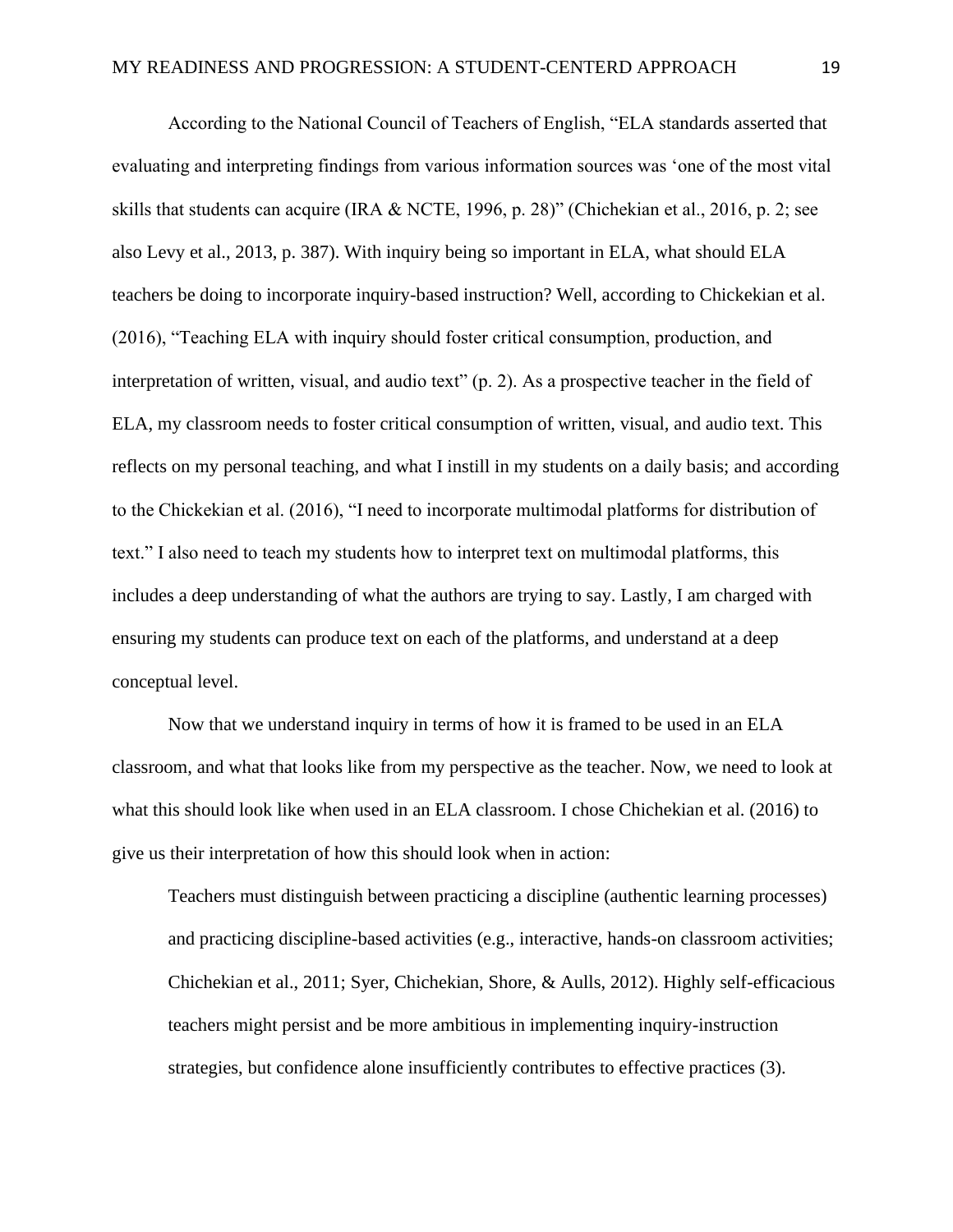This tells me as a teacher that it is not sufficient to teach authentic disciplinary inquiry or learning processes; I am charged with integrating interactive hands-on classroom activities to foster and practice what's been learned, which in turn creates authentic inquiry. I do not want to discount the importance of posing traditional disciplinary questions, but without the practice of hands-on activities, the learning is not connected to practice. According to Konstantinos (2015), "Authentic inquiry is about learning, changing, developing, and implementing practices that contribute to learning and teaching" (41). The teaching of authentic inquiry, and practicing through hands-on activities are the core concepts of what inquiry looks like in an ELA classroom.

## **What inquiry-based instruction looks like in action?**

My search for literature in the last two sections has focused on Dewey's philosophies on education and how they can be applied in my own classroom. This last section focuses on the self, and how we are always evolving based on new knowledge as referenced by Dewey. Mason (2019) discusses Dewey's conception of self when he writes:

Dewey's conception of the self-formed through habits is a social self that is relatively fluid. This self is continually changing, but not easily mailable, and can only be changed by modifying existing habits. This is a largely linear conception of the self with a past that is in continuity with its present, as an individual achieves character growth not by destroying past habits but transforming them into something useful for present action. Dewey's self is continuously growing as it is constantly being shaped and reshaped through transactional relations, through the particulars of such growth are predicated on the details of an individual's experiences within social environments (p. 9).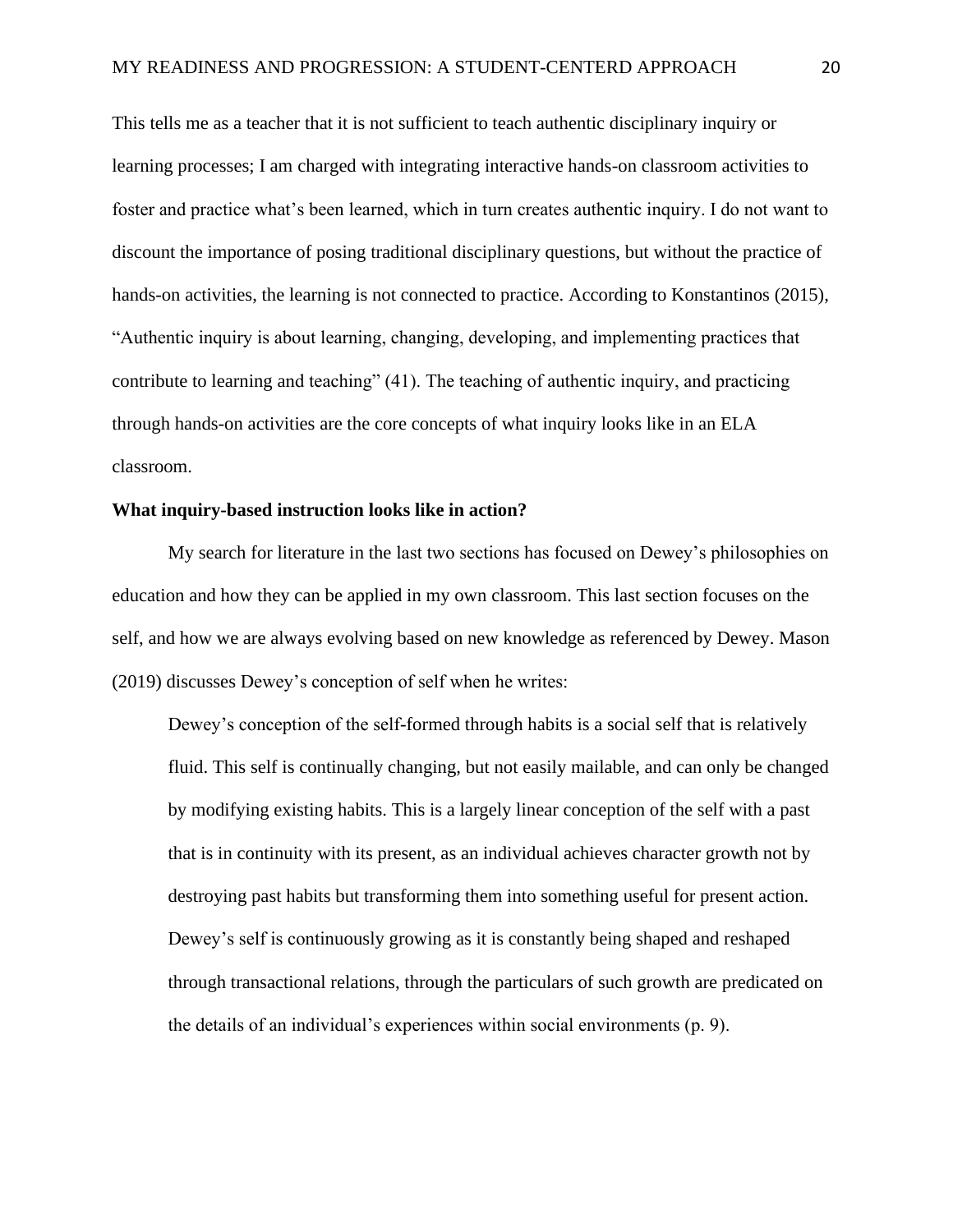The first part of this quote relates to the previous sections about forming and modifying "habits," which is done inside the classroom. Dewey elaborates more on how the habits are modified and not destroyed, which is why the emphasis of lived experience will show up throughout my research. The latter part of the quote relates to the "transformation" of the habits, being turned into "present action"; which is exactly what those two words are defined as, "action now." It then talks about that present action taking place within an individual's social environments, as in the world outside of the schoolhouse. Our social environment in America is divisive and chaotic, which makes for a difficult transition from high school for students. This part of Dewey's philosophy is more important now than ever before.

In my quest of how to create a classroom environment that helps students interpret and communicate within our society; and how to empower students to make the changes needed to create a more inclusive society. I turn to Rahimi and Sajed (2014) who bring up my role in critical pedagogy which is relevant when they claim, "Therefore, it is incumbent on critical pedagogues to bring it to people's awareness and inform them of their rights and abilities as social agents who can bring about change" (p. 42). I will discuss critical pedagogy in more detail later on in this chapter. In the process of forming and shaping my students' habits, I am charged with instilling an awareness of their rights and abilities. As Rahimi and Sajed put it, "social agents who can bring about change." If I teach a curriculum that promotes inclusiveness, and practice the philosophical views I am grounded in, my students will be ready to confront society with the tools to enact positive and lasting change.

After all my research on inquiry-based instruction, I feel as if I have enough knowledge to assess my own readiness to enact inquiry-based instruction in my classroom. I have reviewed what the scholars say inquiry-based instruction is, and the path it has taken from Dewey to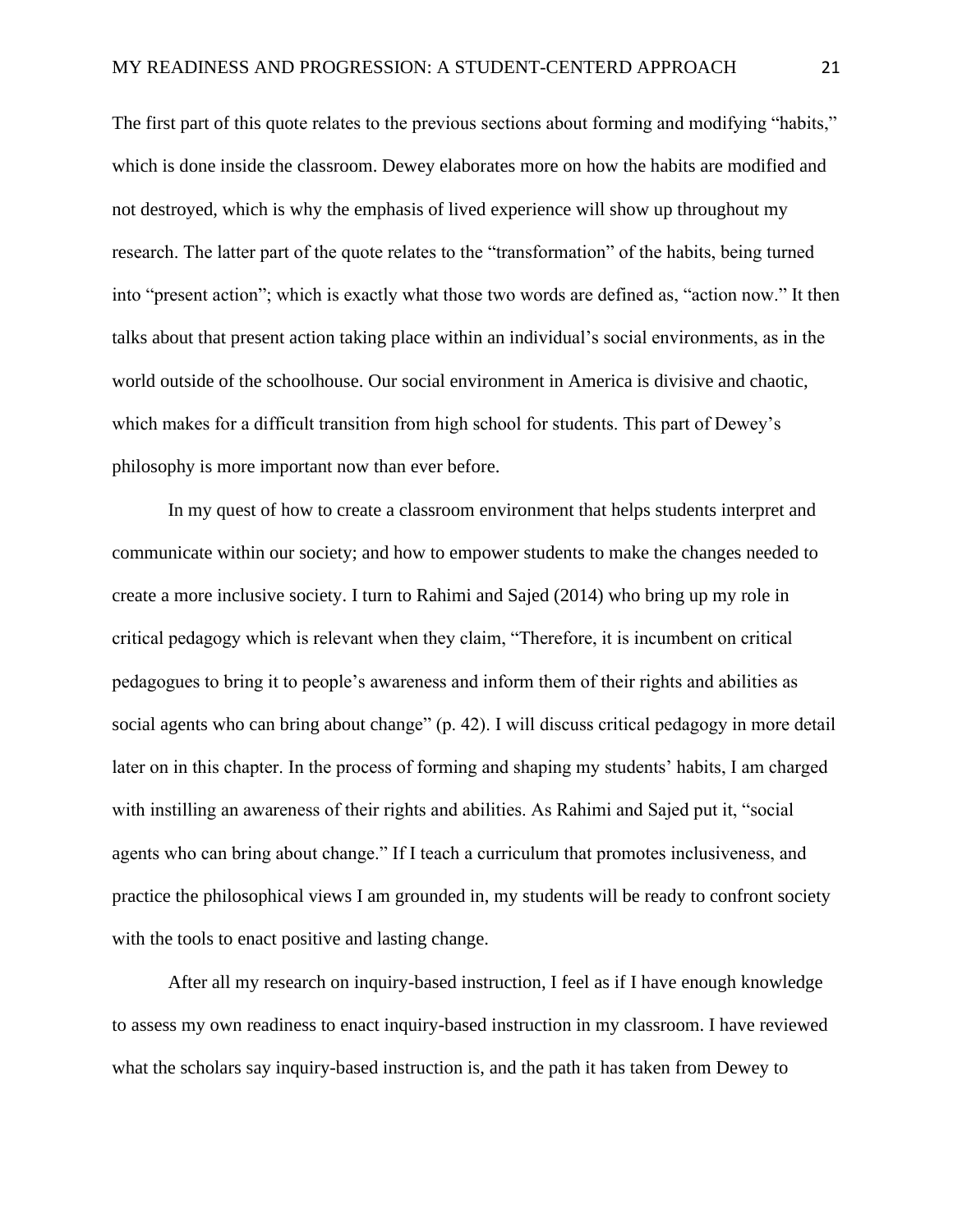scholars of today. I have explicated the definition and broken down each section to see what it takes to teach using this strategy. I provided evidence-based research to support my assertions that my students will learn the state mandated standards while being more effective in society; this is done by understanding themselves, and the perspectives needed to be productive and successful. I have backed up my decision to use this method through research on why it is preferred over other methods such as rote learning and standardized tests. To teach my students using inquiry, I must plan for criticality in my classroom; I will differentiate criticality from critical pedagogy, and critical thinking.

**Theme 2:** How have I grown in my readiness to plan for criticality in my classroom?

In this section I will review the literature and studies I have found in my pursuit of understanding criticality. I believe criticality is important to supplement a classroom geared toward inquiry, and crucial for understanding and navigating our divisive political climate. I will define and explain why I will practice criticality in the classroom that I plan on teaching. The research question I plan to answer for this theme is how have I grown in my readiness to plan for criticality. To accomplish this, I will need a firm grasp and understanding of the word criticality as used in an ELA classroom and the nuances that separate criticality from similar but crucial practices. Once I have established the definition and how it is used, I will then look at what criticality will look like inside an EA classroom. Lastly, I will explore how criticality can prepare my students for action and critical analysis of the society in which they reside. I will intertwine theme 1 at times with theme 2 showing the interconnectedness and how criticality works together to support inquiry-based instruction, and to support students develop themselves in a healthy and equitable way.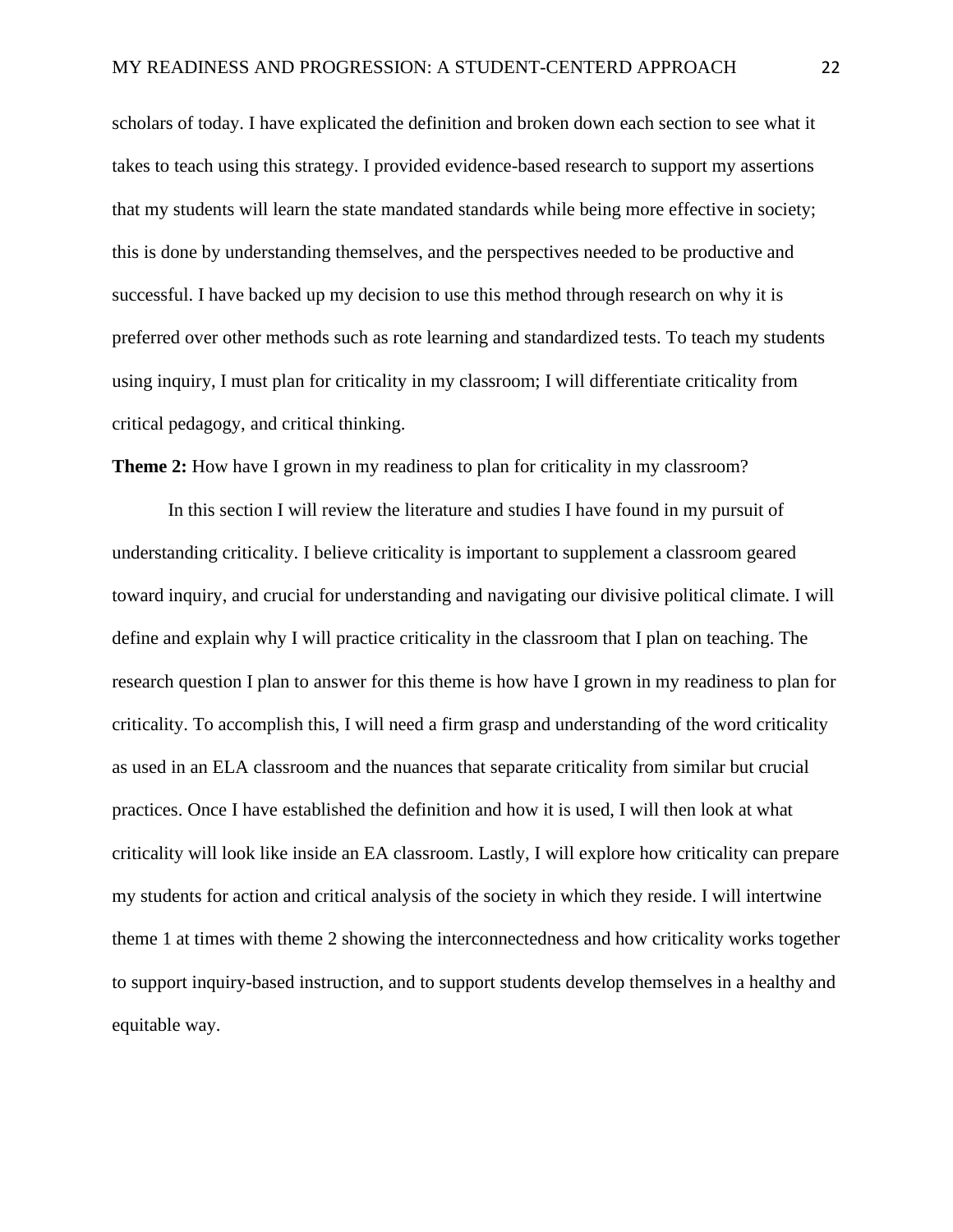## **What is criticality?**

As a teacher I want to ensure I teach my students to think critically about literature, writing, or society in general. I want to teach my students how to analyze information before making decisions that affect people, like how to properly research a political issue in order to become a more informed voter. Criticality is not the same as critical pedagogy or critical thinking, although it encompasses both. According to Mary Breunig (2005):

While pedagogy is most simply conceived of as the study of teaching and learning, the term critical pedagogy embodies notions of how one teaches, what is being taught, and how one learns. Freire is regarded as the inaugural philosopher of critical pedagogy for his work on recognizing the relationships among education, politics, imperialism, and liberation (109).

I agree with Freire that teaching should incorporate how education, politics, imperialism, and liberation tie into criticality. When I use "critical thinking" I refer to Amy Shaw et. al. (2020) when they contend, "Critical thinkers are able to search, comprehend, and evaluate relevant statements logically and rationally during problem-solving or decision-making processes." So, criticality contains teaching in a way that informs students on how to function in society, and ensures students can comprehend and evaluate what is being taught. What does this have to do with criticality then, and how does this apply to me and my research to be a better teacher. In my research I found a definition that I believe is applicable to what I plan on doing in my ELA classroom.

For my definition I turn to Banegas and Castro (2016) definition and I combine it with Muhammad (2020) definition used for her framework in her book on "culturally and historically responsive literacy." Banegas & Castro (2016) deduce from their discussion on critical thinking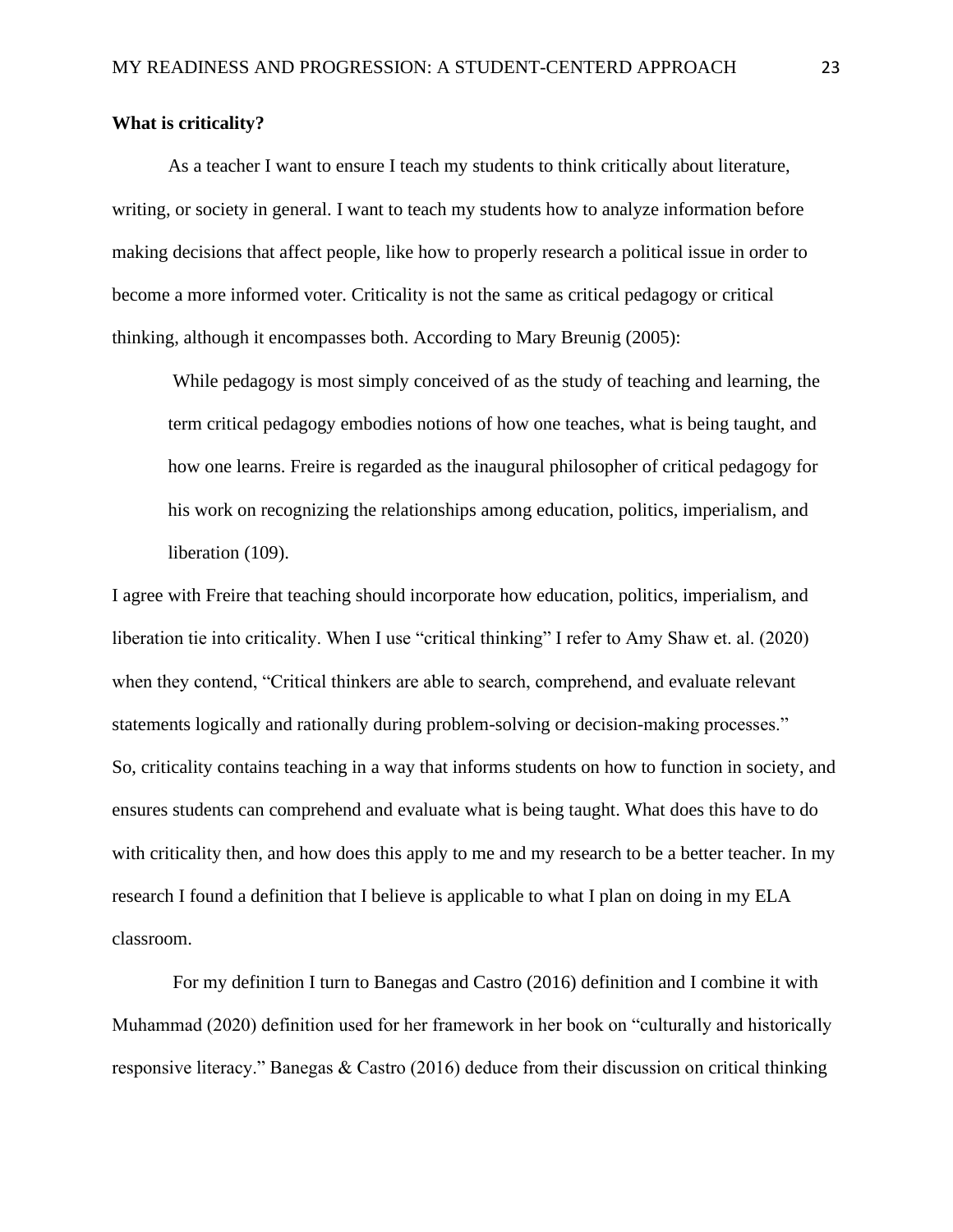and critical pedagogy that, "in this regard, criticality refers to the practice of socially situated reflection and evaluation. It means considering an issue from multiple perspectives, even when these involve self-critique" (p. 455). Consideration of others perspectives is something that is not done often these days, but it is something that should be taught in secondary education. The reason I did not feel as though this was a sufficient definition is because it focuses primarily on the perspective of society. When I add Muhammad's (2020) definition of, "criticality is the capacity to read, write, and think in the context of understanding power, privilege, and oppression (p. 234). Not only does criticality address perspective and reflection based on what I teach; it contends that I must teach how to "read, write, and think" to truly ensure there is an understanding of the power dynamics in this country. Muhammad's (2020) definition goes even further by articulating that:

Criticality is also related to seeing, naming, and interrogating the world to not only make sense of injustice, but also work toward social transformation. Thus, students need spaces to name and critique injustice to help them ultimately develop the agency to build a better world. As long as oppression is present in the world, young people need pedagogy that nurtures criticality (p. 234).

Muhammad's definition incorporates a strong social justice perspective, which fits right in line with the direction I plan on taking my classroom. I like the addition of Bangegas & Castro's definition because it emphasizes the importance of situational or contextual reflection and evaluation, but Muhammad adds the action aspect that I want to incorporate in my inquiry-based classroom.

I do not need to include research on how our society and education system has been shaped and still is shaped by oppressive laws and policies; on top of toxic rhetoric spewed from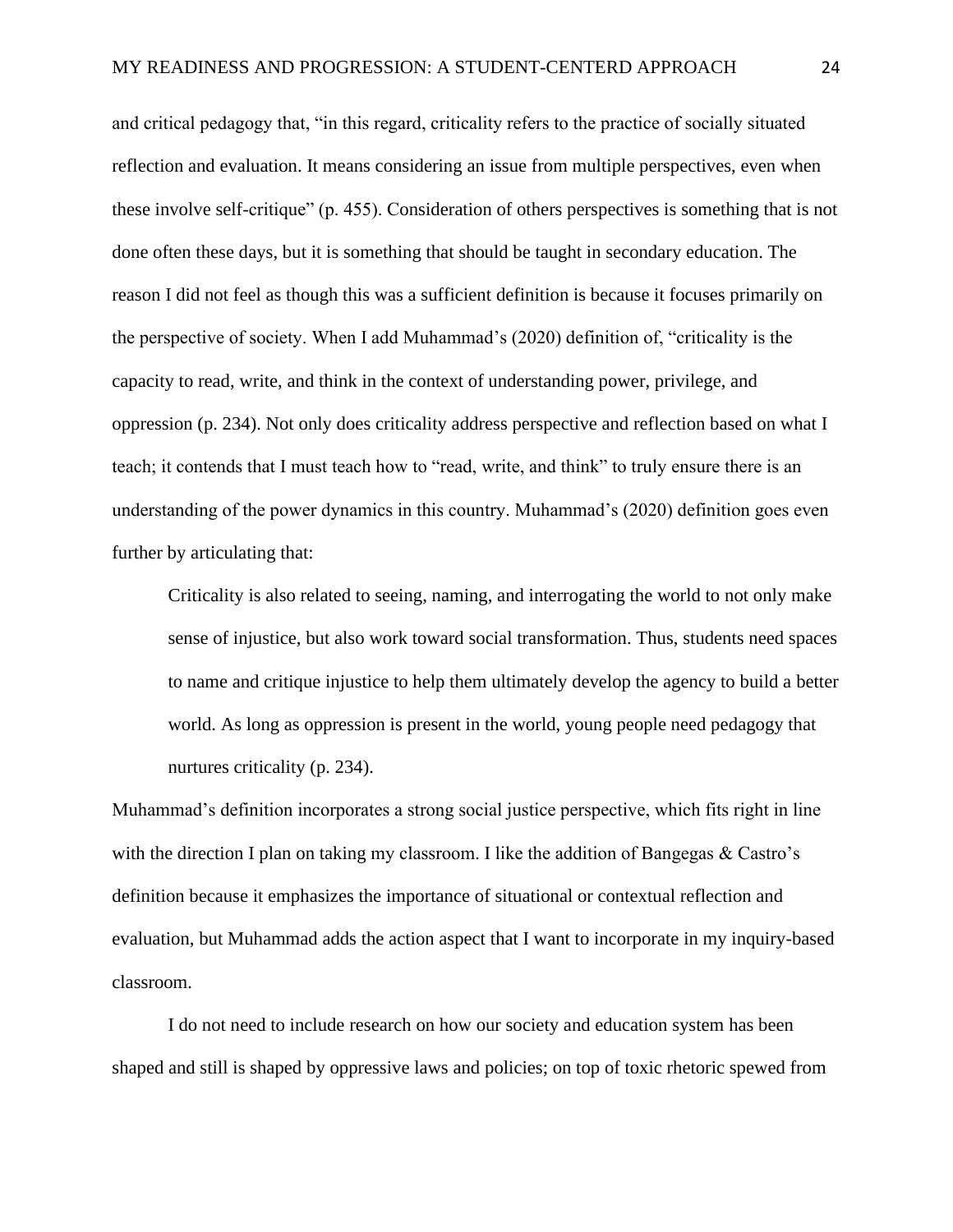politicians aimed at preserving a hegemonic tradition that dates back to before imperialism. I will assume these are agreed upon as fact, which illustrates the necessity for Muhammads definition of criticality in an ELA classroom. She points out that we not only have to see, name, and interrogate the injustices, but try in every way to transform the world. As Rahimi and Sajed (2014) described it as "social agents who can bring about change," similarly Muhammad is asking us to equip students to transform society. To enable our students to become agents of change, we need to first provide safe-spaces for our students to critique injustices. Doing this will help build their confidence and knowledge of who they are as a person and how to use that information to confront the injustices seen in society.

The thought of society is somewhat complex when trying to teach a student to understand how and why our society reacts to certain events or tragedies. This becomes even more complex when one can only think inside their own perspective, as in not able to relate, or see someone else's point of view. This kind of thought creates narrow minded individuals who cannot think empathetically, which in turn perpetuates our hegemonic narrative and racial funding of our society. Ho (2020) introduces an interesting concept in her pursuit to plan for criticality, she says:

I have become increasingly interested in my own form of performance education, one that involves creating educational spaces where our students' brains can work through the complexities of our everyday human condition; essentially, within my class, I aim for students to perform society (152).

She is suggesting allowing students to digest their complex issues in class, which in turn exposes students to multiple perspectives of a specific situation or event. This does not solve any longterm problem with education or society, but it allows students a safe-place to talk, hear each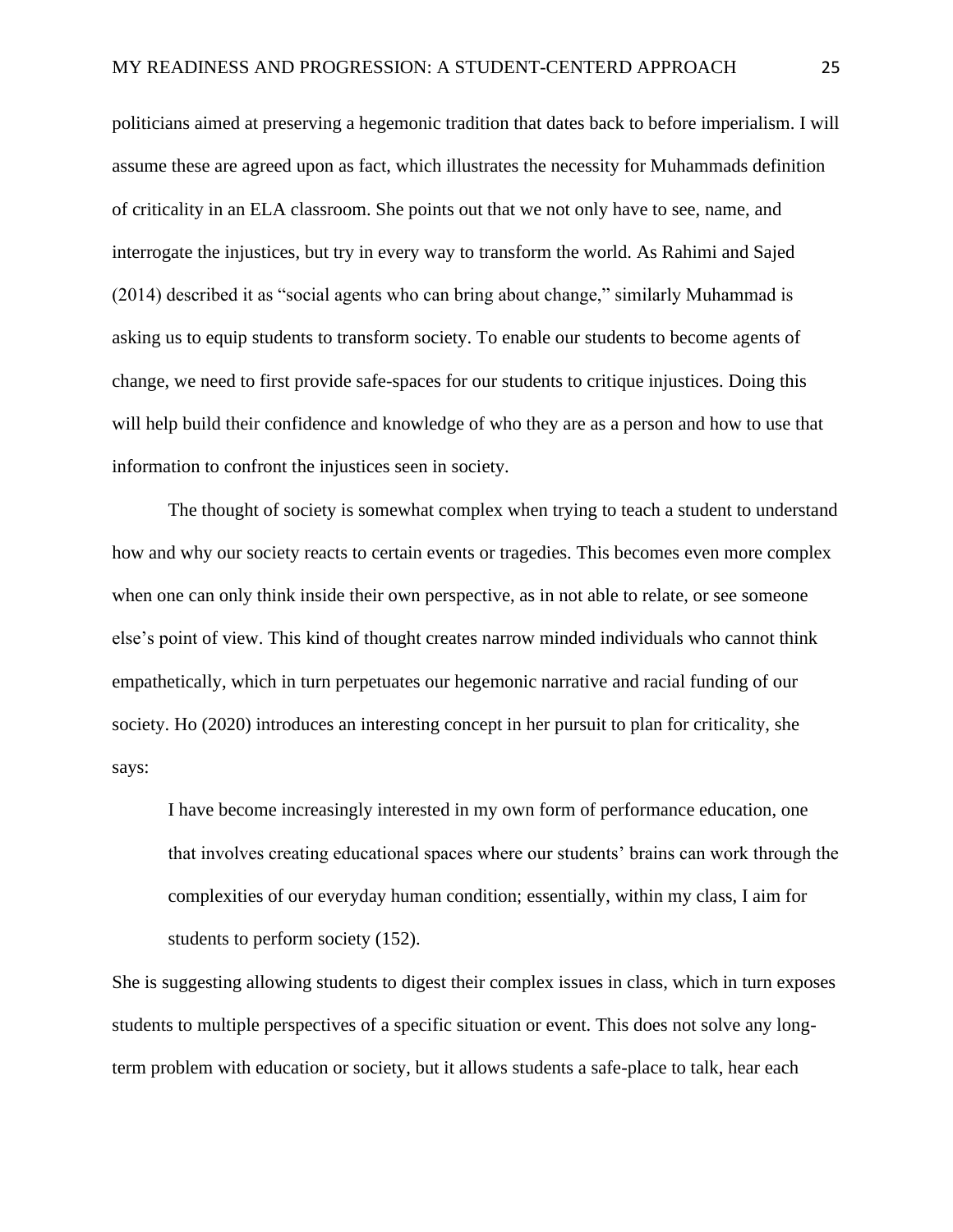other, and value each person's perspective. According to Nieto & Bode (2018), "People of color, now roughly one-third of the U.S. population, are expected to become the majority in 2043" (p. 16). This is because of immigration, refugees, and natural increase as Neil Foley asserts in his book *Mexicans in the Making of America:*

In 2010 the census counted 50.5 million Hispanics or Latinos, making up 16.3 percent of the U.S. population, compared to 4.5 percent in 1970. Most of the increase after 2000 has been due to natural increase rather than immigration, as recent birth rates confirm: in

2010 one of every four babies born in the United States was born to a Latina mother (p.7) This highlights the importance for criticality now more than ever, although it has always been of importance. This statistic supports the rationale behind Ho's performance education model, treating the classroom as a performance of society; This is also just one example I found that promotes criticality in the classroom as defined by Muhammad (2020)  $\&$  Banegas  $\&$  Castro (2016).

#### **What does criticality look like in an ELA classroom?**

Now that we have our definition and have discussed the importance of perspective in terms of criticality, we need to shift and discuss lived experiences. Mason (2019) posits in regard to Dewey's view on lived experiences, "individuals are biologically rooted, and in continuous transaction with their lived environments. He rejects the transcendental self, seeing humans as inherently social and deriving their sense of individuality from environmental engagements" (p. 5). I highlight the importance of this because in an ELA classroom the transactions between peers are important, especially if I want to plan for criticality. This Deweyan quote supports the "preform society" in the classroom I looked at in Ho (2020), and fits into my inquiry-based classroom. Pierre Bourdieu (1973) expands on this further when he discusses his three modes of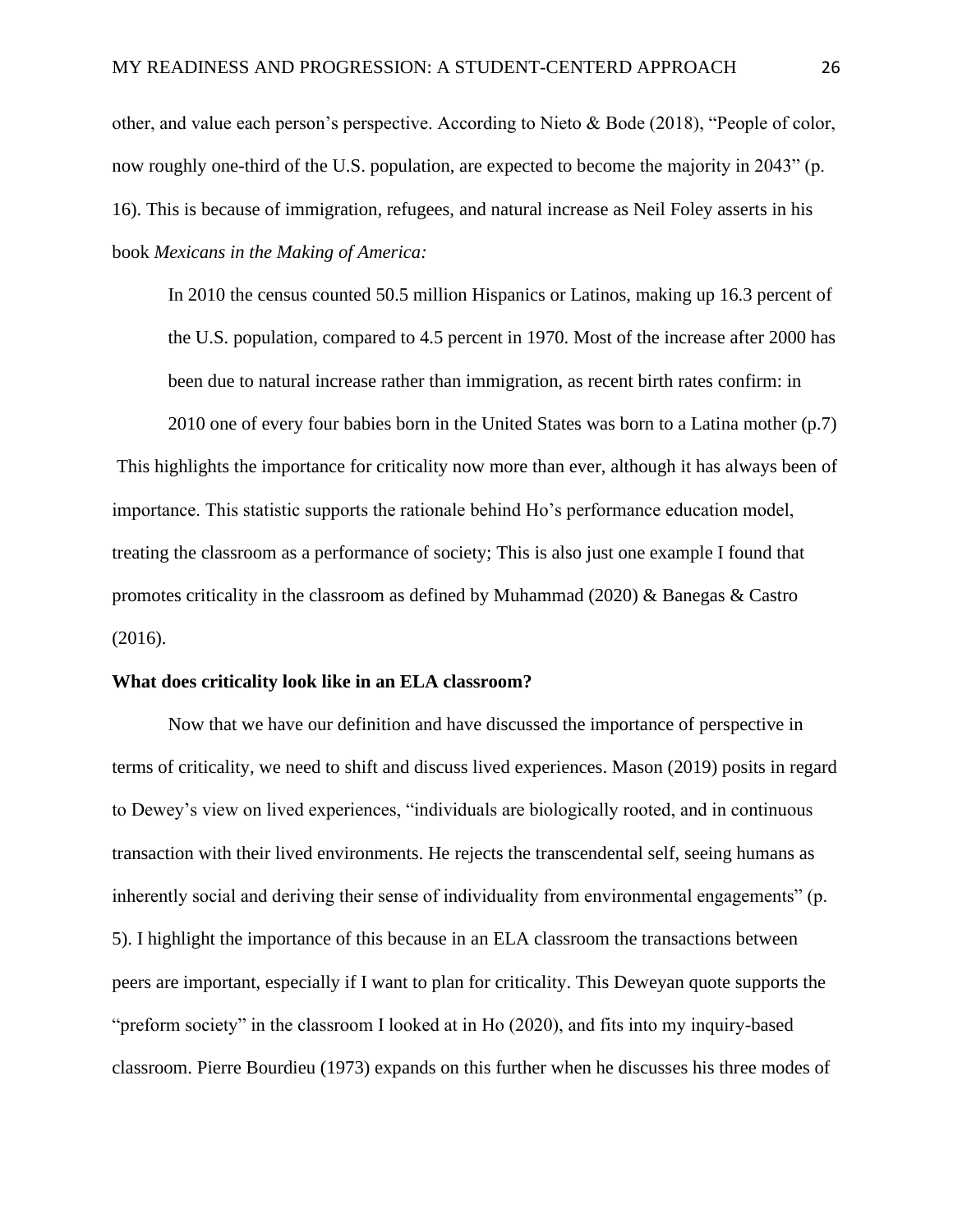theoretical knowledge, which are all in contrast with practical knowledge. He named them as perceptual knowledge, objectivist knowledge, and praxeological knowledge. When these are combined a student will be able to view situations through the lens of various perceptions, with an objective view and the intent to create a plan of action (p. 53-54). This expands Dewey's thought of transactions between individuals, and the individuals impact on their environment as well as the environmental impact on the individual. This connection of inquiry and criticality is what I am aiming for in my ELA classroom. Understanding how student environmental interactions shape their societal understandings highlights and puts an emphasis on the importance of criticality. In particular how to express their learned understanding of society, which is encapsulated in our criticality definition.

Moving from the environmental transaction thought, I want to shift to empowering students of minorities; this can be done by creating counternarratives to our dominant societal narratives. Dallacqua and Sheahan (2020) postulate that, "critical theory advocates transparent teaching of language of dominant texts to challenge such ideologies and create counter narratives that uphold minority voices and experiences" (p. 68). This supports criticality through developing one's own self, and empowering our students to be who they are, not who society tells them they should be. As an ELA teacher I am responsible for exposing my students to various perspectives, even if that perspective is not shared by individuals in my classroom; experiencing another's perspective is not only enlightening, but educational in a sense of creating a more informed society. This can be done through Ho's performance of society. Students should be able to not only understand their own cultural traditions as experienced throughout their life, and learned about in class through authors who mirror my students and the various cultures of the world, but they should be able to advocate through reading and writing among other forms of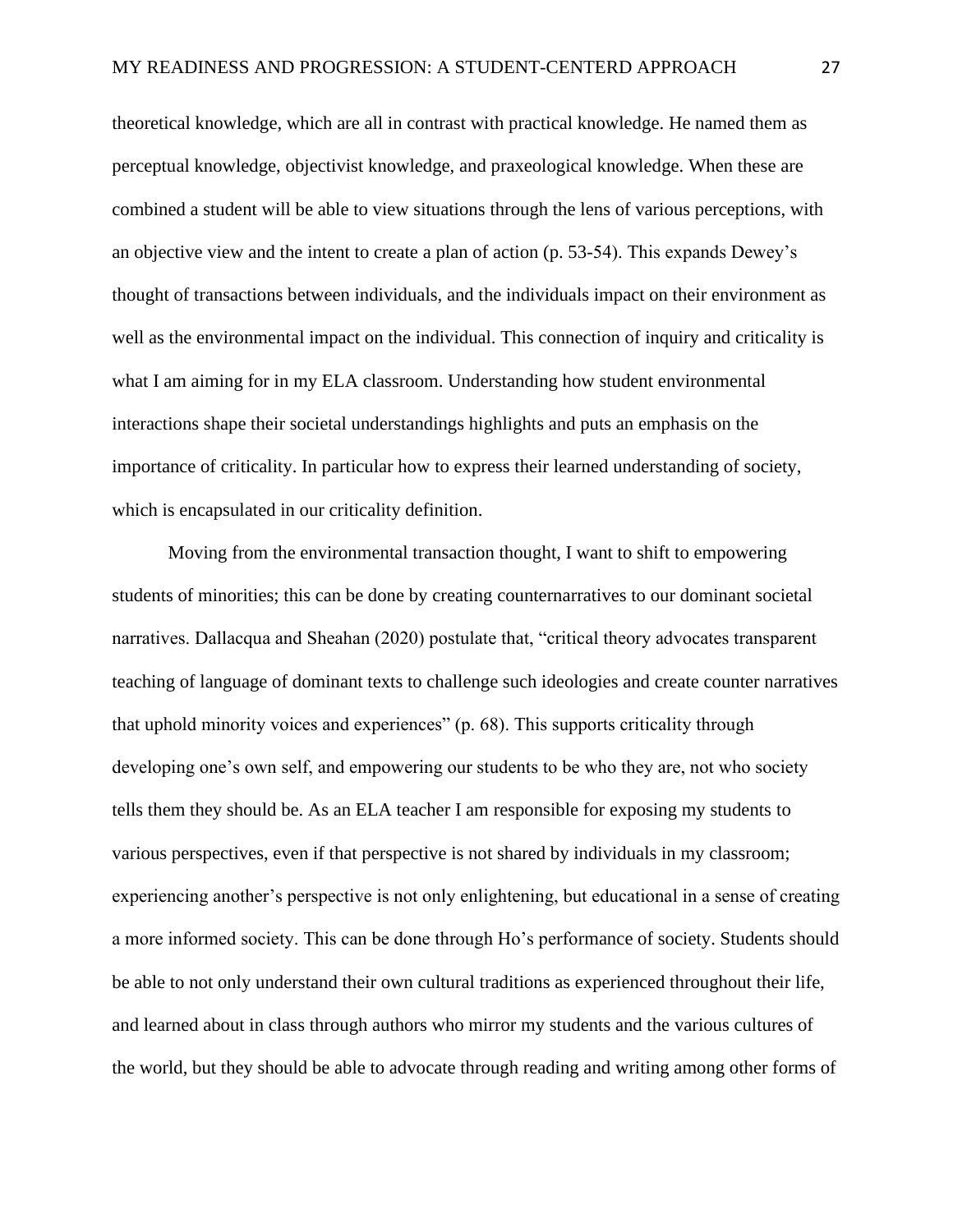communication for themselves and other people who relate to them. I will expand further on social justice in the classroom later in the chapter, but this empowerment section is a key concept to teaching for social justice.

Dallacqua and Sheahan (2020) were reflecting on a study centered around Shakespeare's *Hamlet*, and a nontraditional text that they paired with it when they said:

Pairing nontraditional and canonical texts lent itself to unconventional responses showing the synthesis of multiple texts in relation to larger unit questions surrounding privilege and power. We felt that responding to texts in this way could support the criticality and empowerment that we want to cultivate (p. 70).

I like how they accept the canonical text prescribed by their school, instead of complaining about the outdated problem set and vernacular of it; they adapt the old story to a modern text that uplifts the voices of minorities, and focuses on themes such as a dominant narrative put forth in the text such as privilege and power. This allows us as ELA teachers to break down stereotypes, and empower our students instead of deeming them a deficit because society says they are. This also allows students to acknowledge the power structure in society and perhaps see life through a multi-perspective lens. Understanding how the structures in America have been founded through and influenced by imperialism, and continues to oppress in new ways can put in perspective the challenges we face. In particular when referencing societal change and creating agents of change in my students. This method really helps breakdown the historical context and helps empower students to critically think about how to disrupt the current system and structures.

#### **What does criticality look like in action?**

Criticality is one aspect that is more important when practiced in society, but foundations are definitely laid in secondary education. Dallacqua and Sheahan (2020) assert, "the exploration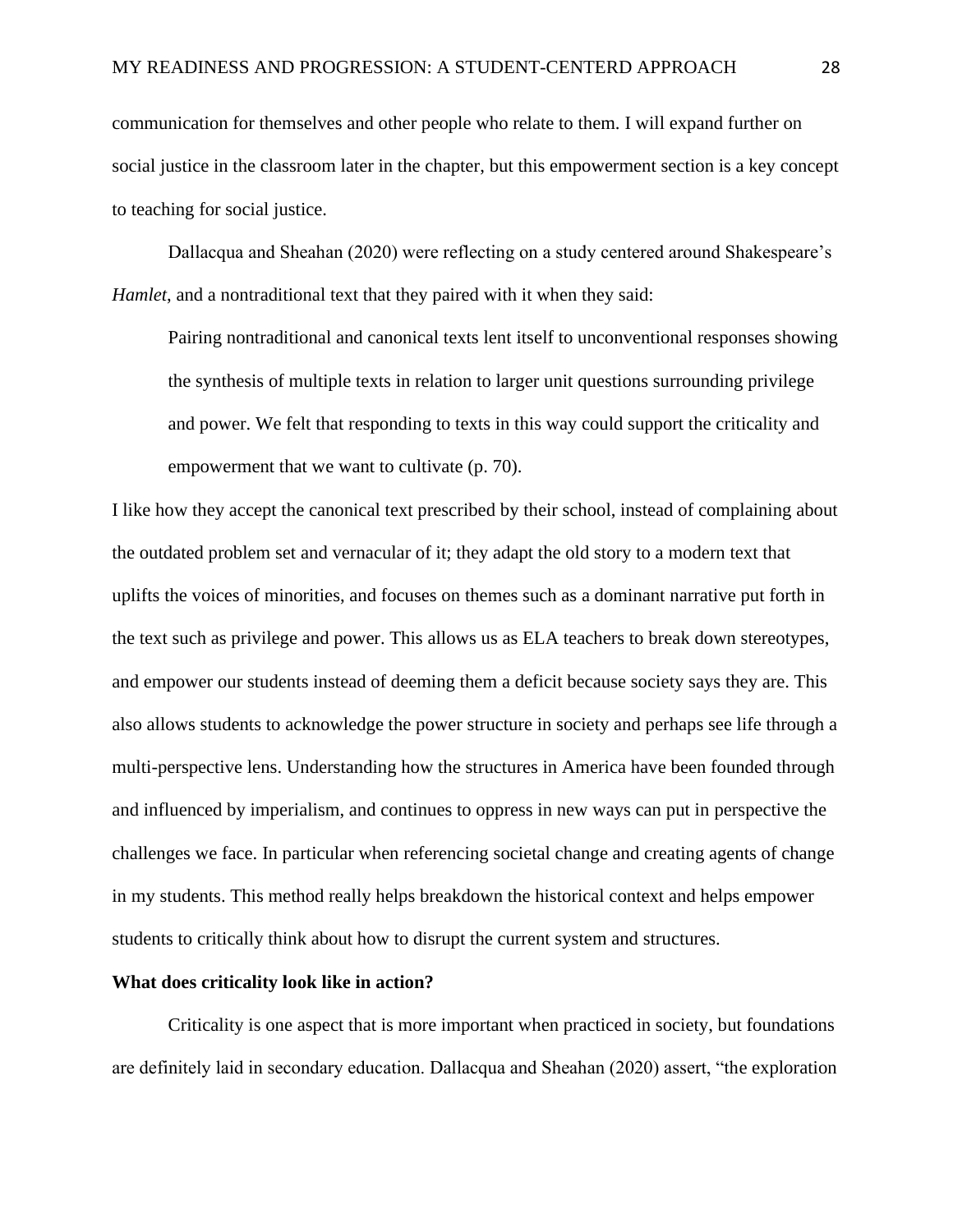of both traditional and nontraditional texts as a way for teachers and students to investigate power, identity, and differences in their reading of the real world" (p. 68). This builds off what I discussed in the previous section in regards to comparative texts interpretation, and describes how those studies impact views on power, identity, and differences encountered in the real world. Rahimi and Sajed (2014) connect what is done in class to how it should translate to action in society:

Critical thinking is about avoiding foolish opinions, is about questioning all the assumptions about what is true, is to view arguments as open to debate rather than the last word, to infer carefully and draw appropriate conclusions and is one's ability to distinguish between fact and opinion (p. 43).

When I discussed what criticality would look like in an ELA classroom, these are the ultimate desired outcomes. If I have taught through a criticality lens my students will be able to avoid foolish societal opinions. Particularly ones associated with power and privilege in our society and the oppressive history that supports those pillars. This is done by questioning assumptions put forth by stereotypes in an attempt to stop the perpetuation of those assumptions. Critically analyzing each individual situation as isolated to infer and draw appropriate conclusions and actions; this minimizes unnecessary judgements and prejudices and this helps disrupt or at least challenge the oppressive structures. As we have witnessed and read about years of heroic individuals attempting to create change, one person alone is not capable of creating the size of disruption to enact lasting change. This is why teaching using our definition of criticality should create classrooms of change agents ready to change America to an equitable society.

So far, I have talked a lot about learning how to think critically, and how we can analyze each situation in a way not to perpetuate already negative situations. This is not enough though,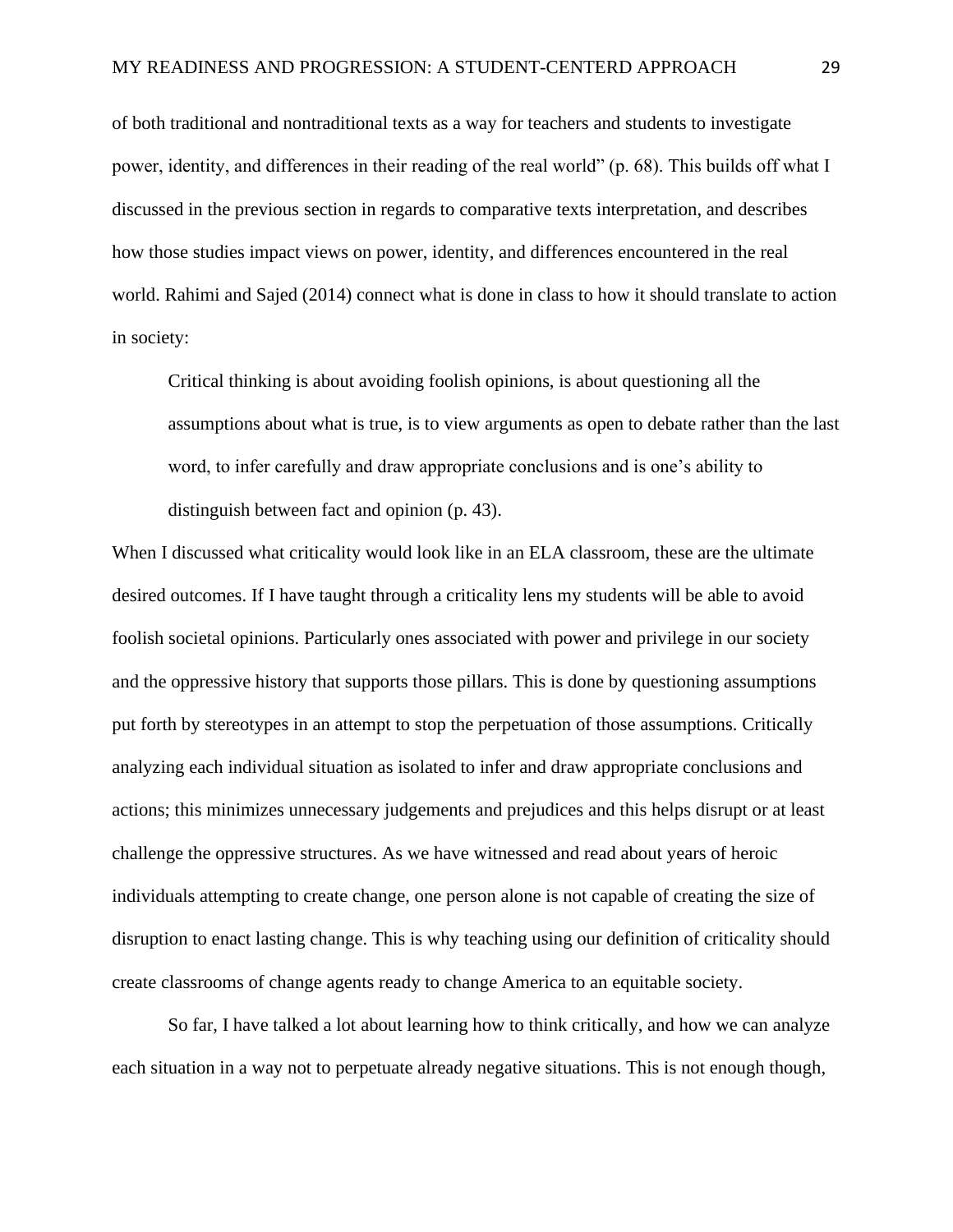knowing about the problem without trying to fix it is still perpetuating the problem. Burbues and Berk (1999) expand on this idea of "moral agents" when they said:

Since critical thinking allows us to overcome the sway of our egocentric and sociocultural beliefs, as moral agents and potential shapers of our own nature and destiny we should foster dialogue in which thinking from the perspective of others is also relevant to the assessment of truth claims (p. 50).

This takes the critical thinking taught in class and translated in a way to make a change in one's own life, but when taught how, also makes efforts toward societal changes. Fowler-Amato et al. (2019) quotes Lamar Johnson associate professor at Michigan State University, "Johnson argues that the field of English education must 'take action to eradicate a system that blocks the chances of creating the impossible, in this case, a more just and equitable world'" (p. 160). As other charges I stated I take seriously, this charge I take as serious as any other. To do my part in creating a more just and equitable world, I teach my students to view the world with criticality and act when necessary to enable others to equitable proportions.

# **Theme 3:** How have I grown in my readiness to differentiate within my classroom?

 Our students come to us in many different forms and at various knowledge levels, for this reason it is imperative that we are proficient at differentiation as teachers. Students' differences in learning cause a broad range of skill levels when I am assessing my students. To meet each and every student where they are, I need to develop skills to ensure each student is capable of learning what is presented. If the student is not learning, it does not mean there is a deficit in the student, it means I need to adjust my approach to ensure my students can learn what I teach. This can look different depending on the student's needs. I will discuss the various strategies used for differentiation in the classroom. To assess my growth in differentiation, I need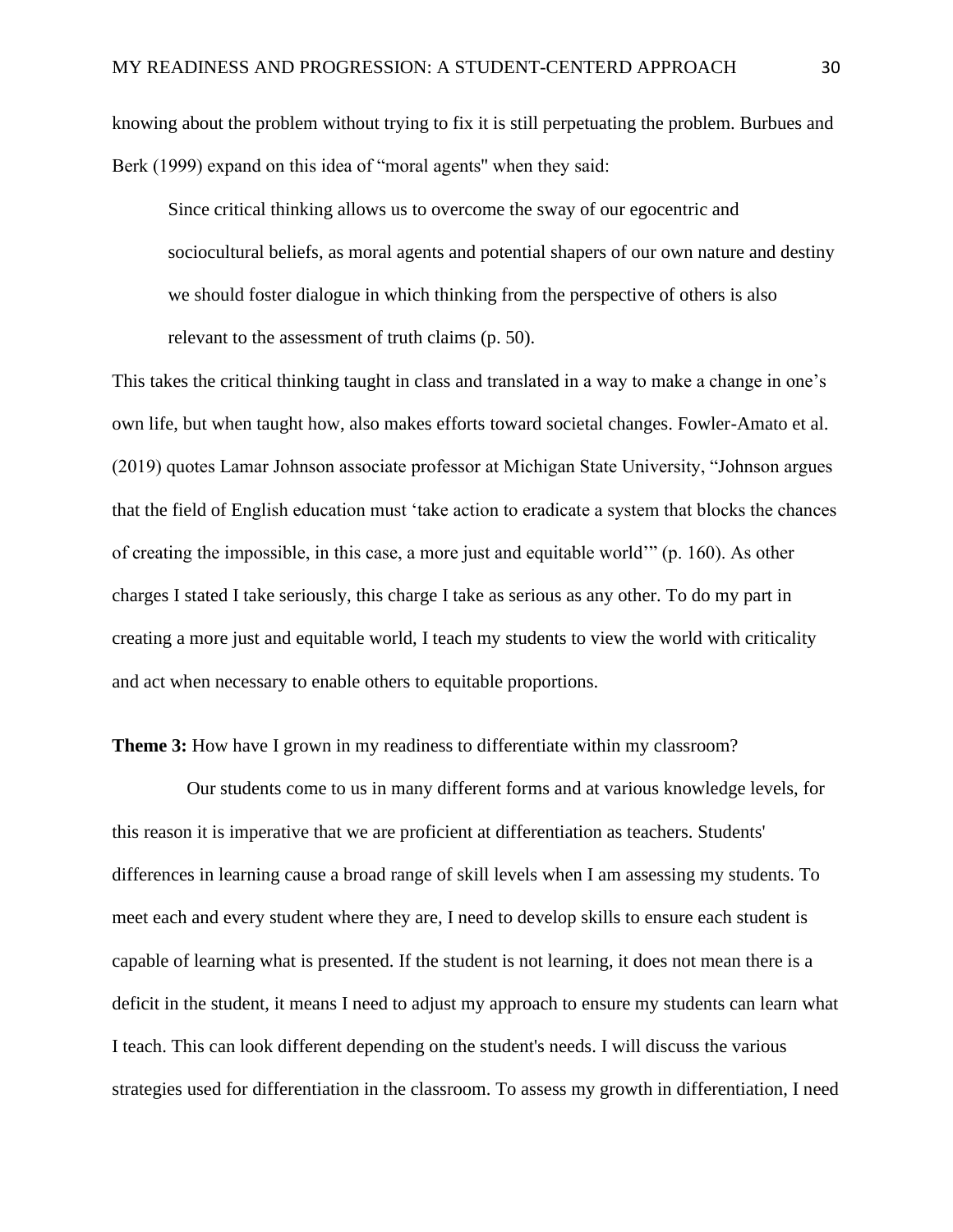to comprehend the definition and what planning for differentiation looks like inside an ELA classroom.

#### **Definition of differentiation**

Before I discuss the actual definition, I want to discuss why I feel it necessary to incorporate differentiation in my teaching, let alone why I want to research the topic. Labaree (2005) discusses two important components of naturalism which is part of Dewey's progressive pedagogy. First, learning is natural:

If learning is natural, then teaching needs to adapt itself to the natural development capacities of the learner, which requires a careful effort to provide particular subject matters and skills only when they are appropriate for the student's stage of development. Developmentally appropriate practices and curricula are central to this progressive vision (p. 281).

This quote does a great job at describing why differentiation is needed in the classroom; if learning is natural, then I need to adjust my teaching to meet students where they are naturally at. Staying in line with my progressive view on education, planning for differentiation in my curriculum is central to that vision. Second, learning is holistic, Labaree (2005) says, "learning is most natural when it takes place in a holistic form, where multiple domains of skill and knowledge are integrated into thematic units and projects instead of being taught as separate subjects" (p. 281). It is not feasible in a traditional school to teach multiple disciplines in one classroom, but I can ensure I am integrating interdisciplinary skills and knowledge into my lesson plans. Ensuring my students know the ultimate end goal is the key here, as teaching various skills can lead to confusion.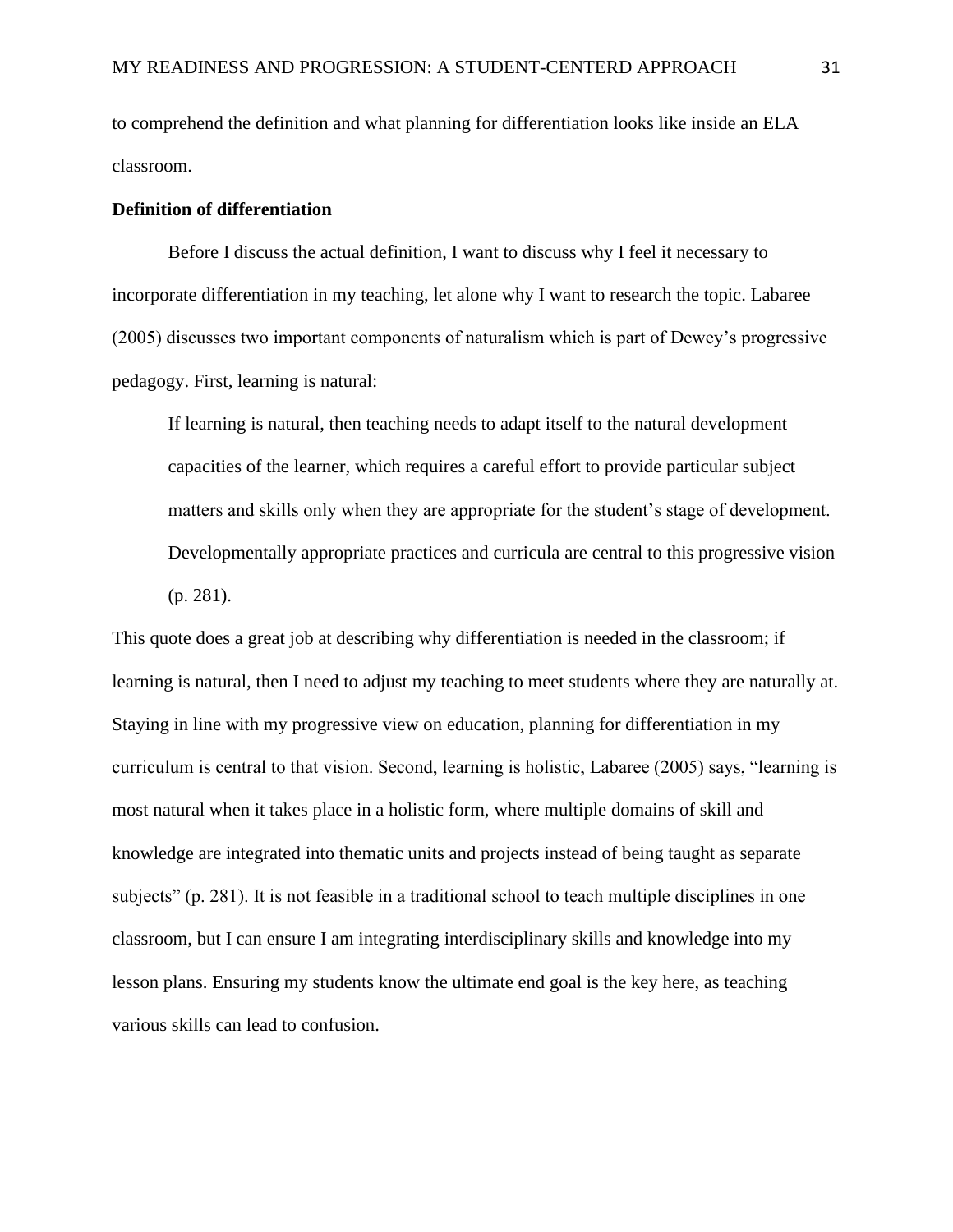Now that we have covered a few reasons to rationalize differentiation and established why it is necessary to differentiate in the classroom; let's look at what definition I will be using throughout this section of my literature review. My definition is from Athanases et al. (2015) when they state, "Effective teachers adjust, modify, adapt, and invent in response to instructional results. They know how to learn about learners and how to adapt lessons to individuals and groups" (p. 84). I addressed the first part of this quote already when I discussed naturalism, the latter is an important skill that needs to be acquired. Learning how learners learn is crucial to adapting lessons to meet individuals and groups where they are naturally at. Now that I have the definition, I can review my research of differentiation and assess my readiness to differentiate in my classroom.

#### **What does differentiation look like in an ELA classroom?**

Now that we have established our definition of differentiation, I want to look at what this strategy looks like in an ELA classroom. As I have alluded to in a previous section, inquirybased study is least often used in ELA classrooms. This is significant because this implies a strong reliance on core curriculum as the standard teachers use. Most core curriculum is not in line with the progressive view that I and most Deweyan teachers strive to implement. Differentiation is necessary no matter the curricular standard used, but when following a nonprogressive rot curriculum, major differentiation is needed to ensure learning and interest are fostered. Mason (2019) says:

This implores schools and educators to channel the creative energy of students in positive ways that foster their curiosity, imagination, and social engagement with others. From this perspective, the extent that one is encouraged to explore, observe and reflect carefully about situations, confer with others, ask questions and refine their own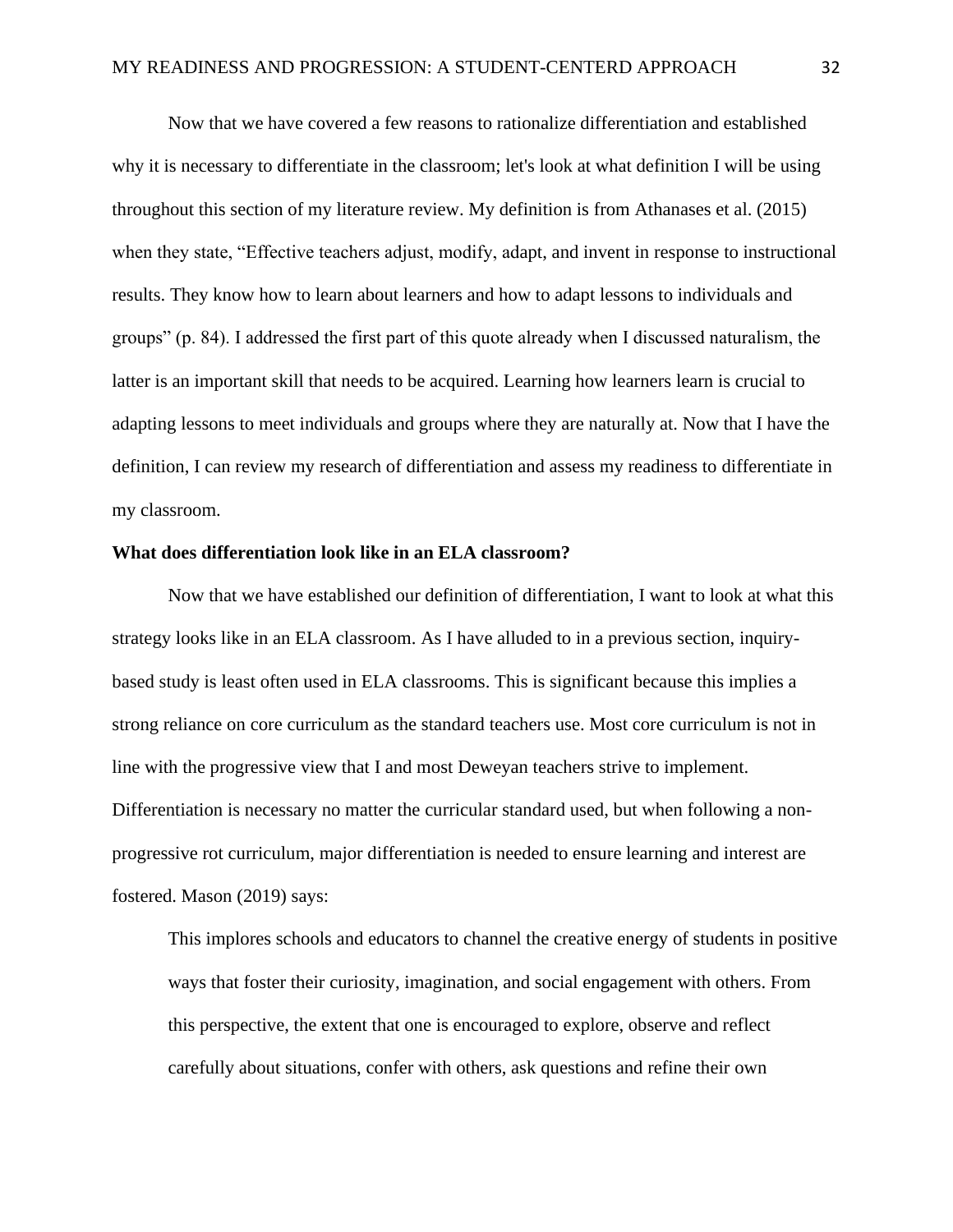understandings will in no small part determine an individual's character and disposition, making the classroom environment a key site for the rearing selves (p. 6).

There is a lot to unpack in this quote in regards to my discussion on differentiation. The first sentence speaks directly to what is needed in a classroom, no matter the curriculum or the material. I am to differentiate the material in a way that channels a creative energy, through that energy I want to foster their curiosity, imagination, and social engagement with their peers. Imploring my students to act in these ways looks different to each individual student. Differentiation is meeting them where they are and ensuring they accomplish things such as curiosity, imagination, and social engagement. The latter part of the quote references how engaging in learning in this way reinforces good individual qualities, such as character and disposition. When differentiation is done right, the classroom is a wonderful place to foster and grow these qualities in our students.

When looking at an ELA classroom in specific, sometimes the reading and writing can really take a toll on students, and can be boring. As teachers know, when you start to lose the interest of students, they do not learn much and it is hard to regain their attention. Levitt (2017) says, "When students are interacting with literature on a subject that interests them, they benefit from the synergistic nature of the interdependencies of engagement, interest, and motivations" (p. 9). This is one major form of differentiation in an ELA classroom: choice of what to read. Recalling my philosophy of education in chapter 1, reading was not fun for me, and that was because I never found anything that I enjoyed reading. Levitt (2017) goes on to say, "In fact, the interest level is often more powerful than the readability of the material when it comes to comprehension and recall" (p. 9). This is a great example of how powerful of a motivator differentiation can be. Research supports the assertion that motivation is enough to entice a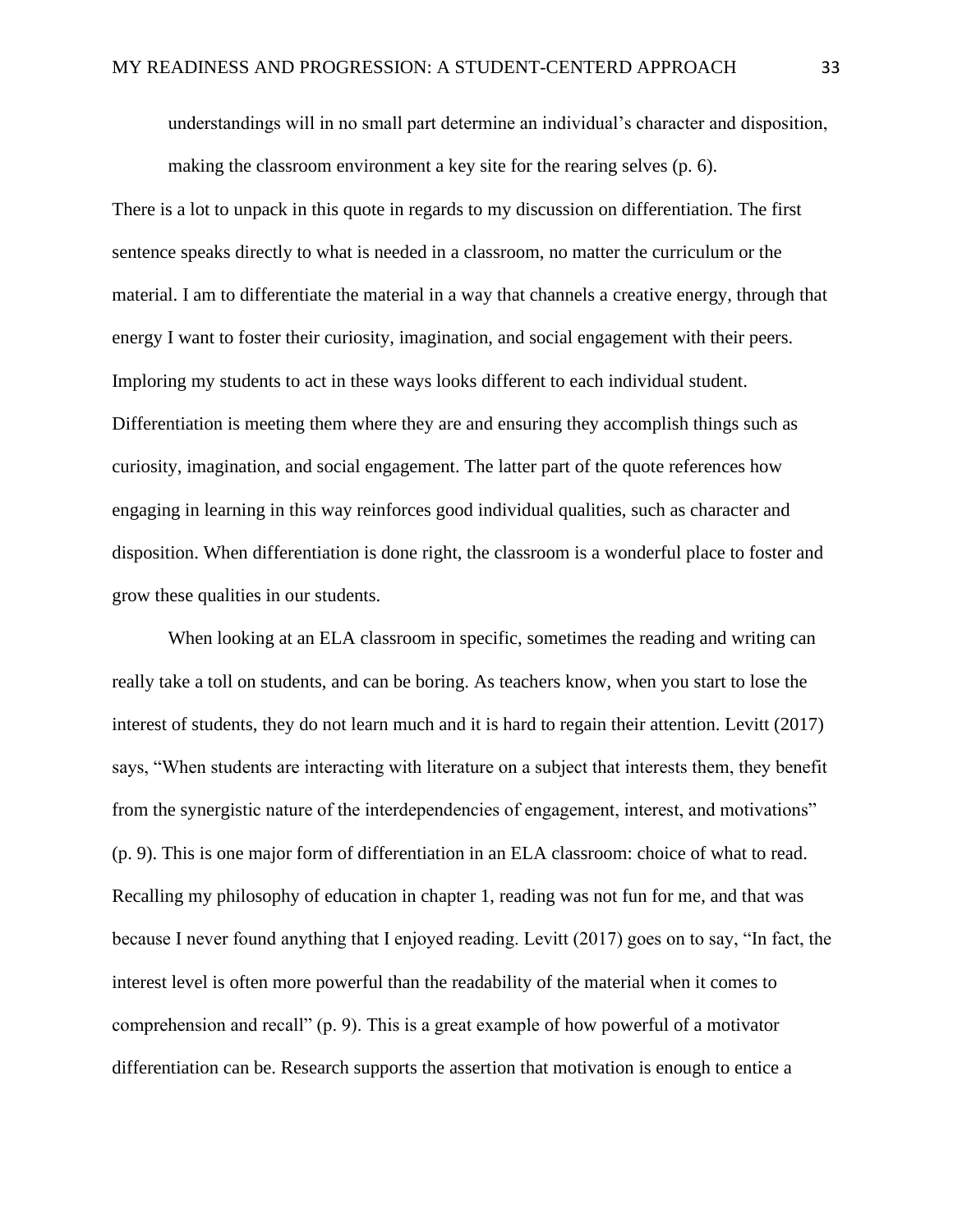student to begin reading a more difficult book, this strategy is a form of differentiation. as articulated by Hidi & Harackiewicz (2000), "when students are interested in an academic topic, they are more likely to go to class, pay attention, become engaged, take more courses, as well as process information effectively and ultimately perform well" Worthy and Sailors (2001) elaborate more when they said, "Additionally, students may also read texts that are otherwise too difficult for them if the texts interest them." This quote highlights the importance of choice, and keeping the materials presented to students interesting. Ensuring the curriculum is interesting will garner more participation and more learning in the students.

As an ELA teacher my goal is to interest my students, this in turn promotes learning, as Ormrod (2020) says, "In general, interest promotes more effective cognitive processing. People who are interested in a topic devote more attention to it and become more behaviorally, cognitively, and emotionally engaged in it" (p. 515). So, if the research says students learn more effectively when they are interested, I need to ensure all my students are interested. Ormrod discusses many types of interest, two in particular standout to me as important for my research. Situational interest Ormrod (2020) says, "is evoked by something in the environment, something that's perhaps new, unusual, or surprising" (p. 514). This is the kind we would encounter in the classroom, but she goes on to say, "Many longer-term, personal interests probably come from people's prior experience with various topics and activities. For example, objects or events that initially invoke situational interest may provide the seed from which a sustained personal interest gradually emerges" (p. 515). That ultimately is our goal, personal interest in subjects we teach. Ormrod (2020) claims that personal interests are, "relatively stable and manifest themselves in consistent patterns in choice making over time" (p. 514). This is what differentiation looks like in an ELA classroom, choices to draw interest, and ranges in difficulty to accommodate all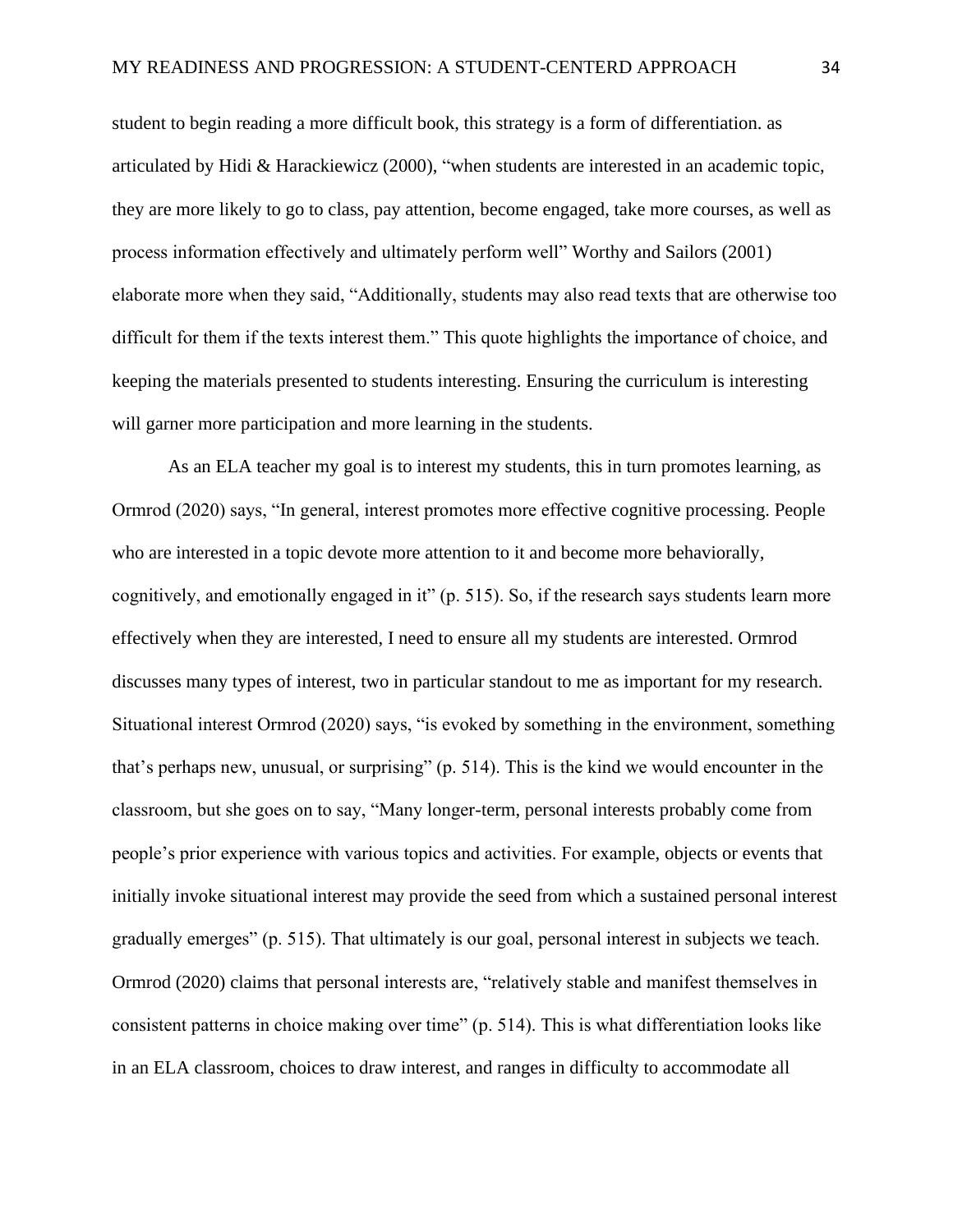learning styles. Now that I have reviewed the literature, I need to plan how I will collect data to conduct my research.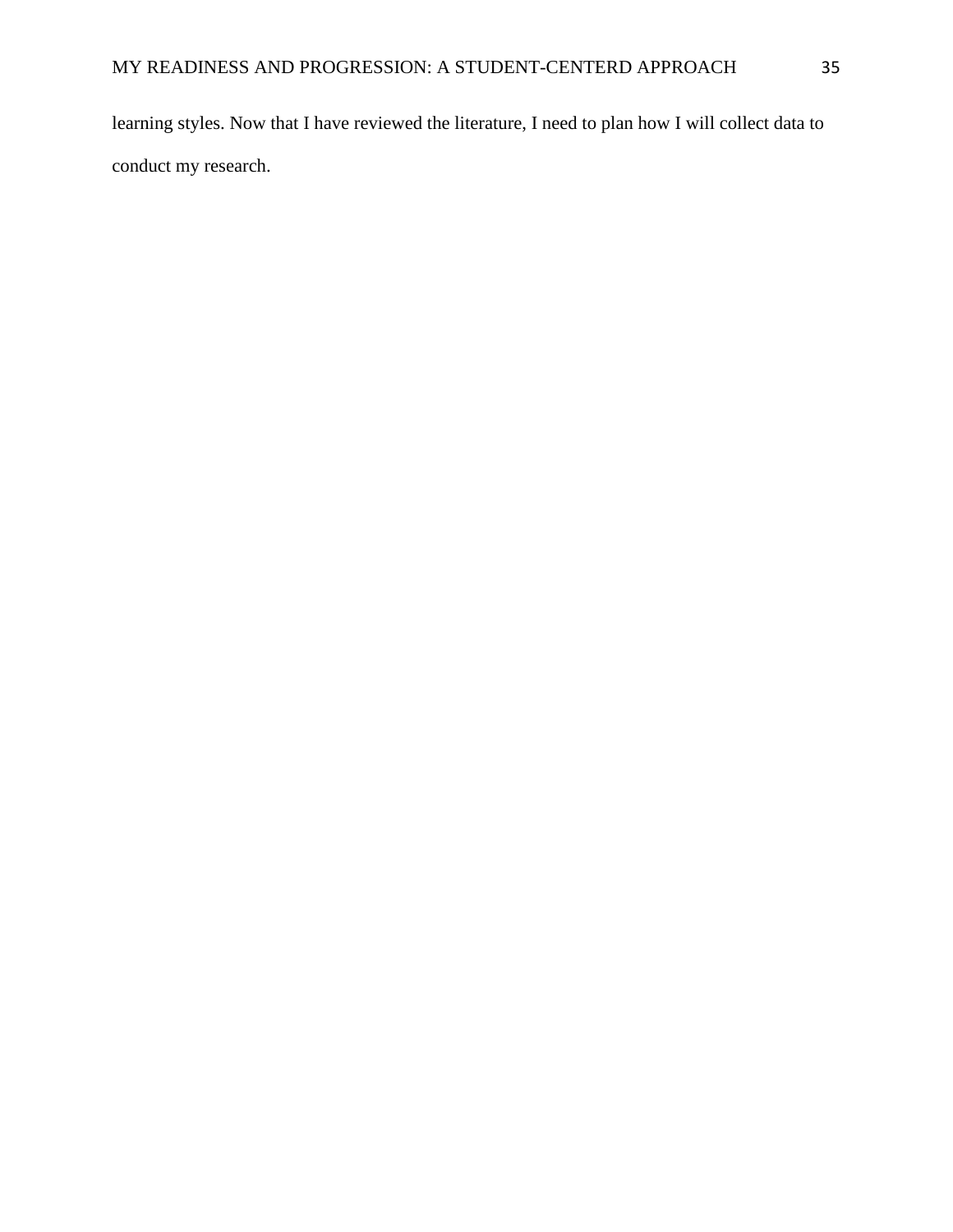### Chapter 3

#### **Methodology**

### **Research Design:**

As teachers, we need a way to continue learning in our field. We need to learn new approaches and keep up on relevant research that pertains to our students. Qualitative research works better here because I am building a conceptual framework for my future work in the classroom, and for further research that might move into quantitative research someday. I have identified action research as a way to study myself and my practice as a novice teacher. According to Bullough & Pinnegar (2001), "Self-study is a methodology characterized by examination of the role of the self in the research project and 'the space between self and the practice engaged in'" (p. 15) Burns (2010) elaborates further on this by saying, "AR involves taking a self-reflective, critical, and systemic approach to exploring your own teaching contexts." (p. 2) Action research allows the teacher to take control of their research, and decide where they want to improve or learn new strategies. Mathew Gould (2008) discusses three different approaches to conducting an action research project; a schoolwide approach, a collaborative model that focuses on a department or a few classrooms, and individual teacher research. This study utilizes the latter of the three, and focuses on three specific readiness questions in regard to my practice.

#### **Research Question:**

I am a teacher candidate, and have not worked independently in a classroom as of yet. My research questions are grounded in the thought of how I can ensure equity for all my students, and how I can prepare my students for the world in which they will eventually contribute. I selected questions that align with InTASC core teaching standards, along with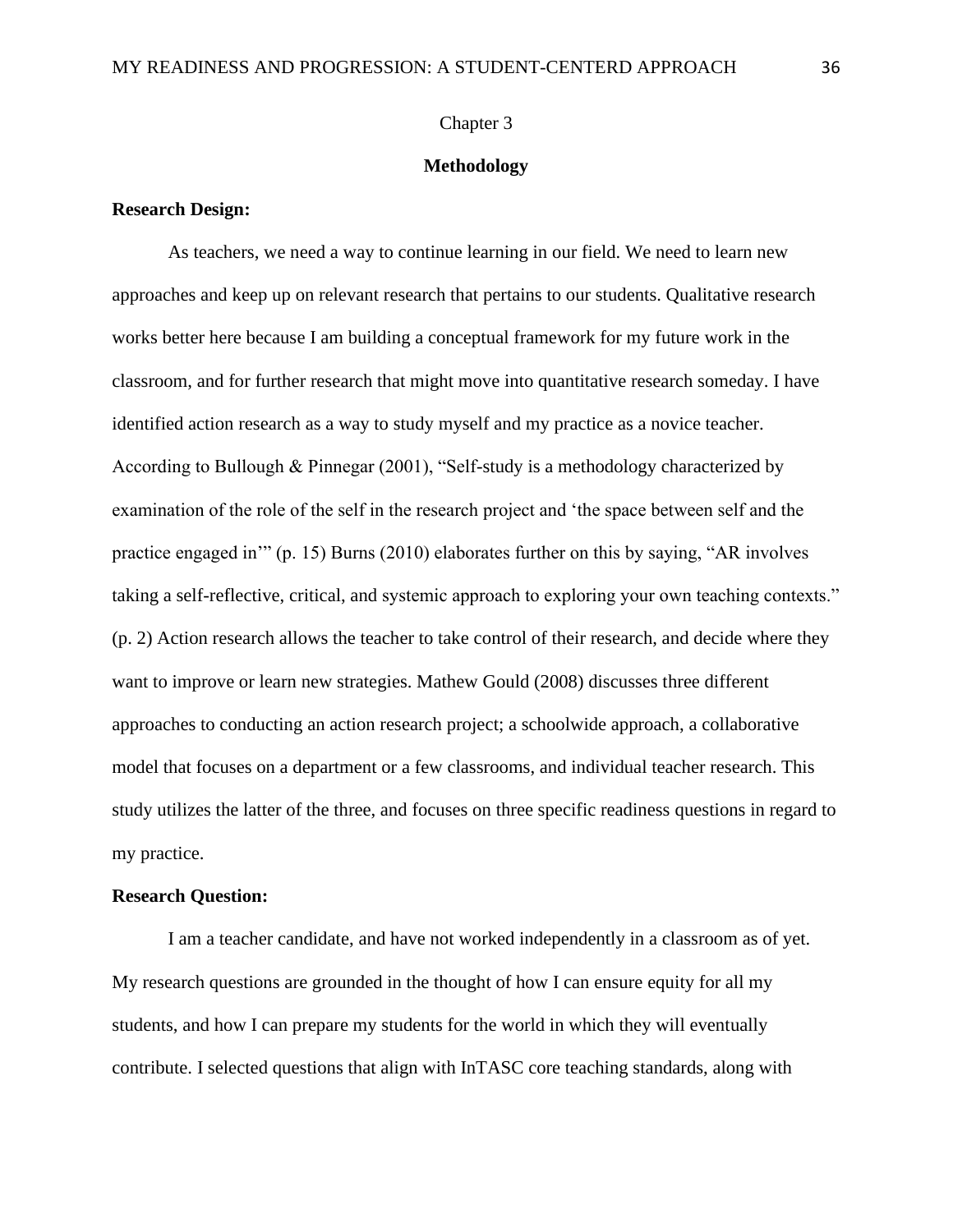questions that are based on my readiness to enter the classroom. My first question, *how I have grown in my readiness to differentiate in my classroom;* aligns with the InTASC standard #3 (learning environment), which says, "The teacher works with others to create environments that support individual and collaborative learning, and that encourage positive social interaction, active engagement in learning, and self-motivation." (Council of Chief State School Officers, 2013, p. 21) Question two, *How I have grown in my readiness to plan for criticality in the classroom;* aligns with the InTASC standard #5 (Application of content), which says, "The teacher understands how to connect concepts and use differing perspectives to engage learners in critical thinking, creativity, and collaborative problem solving related to authentic local and global issues." (Council of Chief State School Officers, 2013, p. 27) Finally, question three, *how have I grown in my readiness to use inquiry-based instruction in my classroom*; aligns with the InTASC standard #6 (Assessment), which says, "The teacher understands and uses multiple methods of assessment to engage learners in their own growth, to monitor learner progress, and to guide the teacher's and learner's decision making." (Council of Chief State School Officers, 2013, p. 30)

### **Participants and Setting:**

I conducted my research in the Spring of 2021 at Judson Middle School in Salem Oregon. As of right now, I have only seen students in a virtual format in response to the Covid-19 pandemic. Judson uses Zoom to conduct their meetings for class. Mondays have been dedicated to teachers planning days and any other staff meetings. I see students four days a week, the same students twice a week; either Tuesday and Thursday or Wednesday and Friday. When they are not in class, they have what is called an "applied learning day." Students use applied learning days as workdays; they receive and do homework that supports what the teacher is teaching on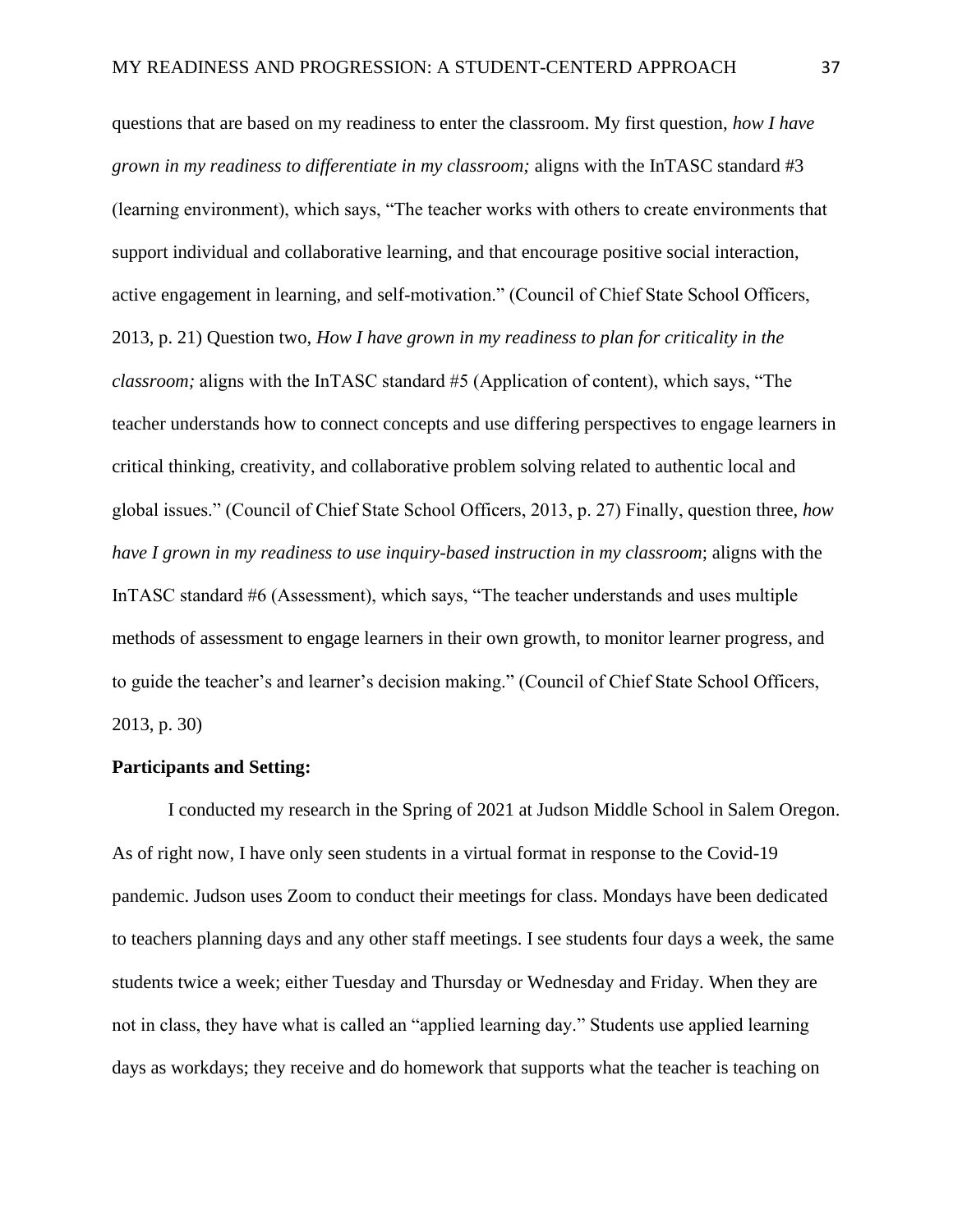their two in class days. My study consists of 91 students spread over six classes within two cohorts. 43 of those 91 students identify as female, only one class had more females than males. White is the most prominent race making up 73%, Latinx was the second most prominent race making up 26% of my students. These statistics are not too far off from the city's demographics as a whole. 18 of my students are on individualized education programs (IEP), 15 of which are not writing at grade level, 9 are not reading at grade level, and 1 who cannot read on their own. 8 of my students are emergent bilingual, 5 are transitioning bilingual, and 3 are active bilingual.

# **Table 1**

| <b>Research</b>  | Data          | <b>Purpose</b>           | <b>Procedure/Timeline</b>            |
|------------------|---------------|--------------------------|--------------------------------------|
| <b>Question</b>  | <b>Source</b> |                          |                                      |
| How I have       | Journal       | Inform myself on         | I take notes in my journal about     |
| grown in my      |               | student interactions     | all interactions, and I collected 20 |
| readiness to use |               | that pertain to inquiry. | weeks of journal notes.              |
| inquiry-based    | Lesson        | Inform myself on how     | I fill out a lesson plan for each    |
| instruction?     | plans         | my instruction is        | lesson I plan on teaching, and will  |
|                  |               | fulfilling my inquiry    | finish these by April 28, 2021.      |
|                  |               | desire.                  |                                      |
|                  | Student       | These inform my          | I collect these for my edTPA, and    |
|                  | artifacts     | future instruction and   | will reflect on them to assess my    |

*Data Collection Procedures and Time Frame:*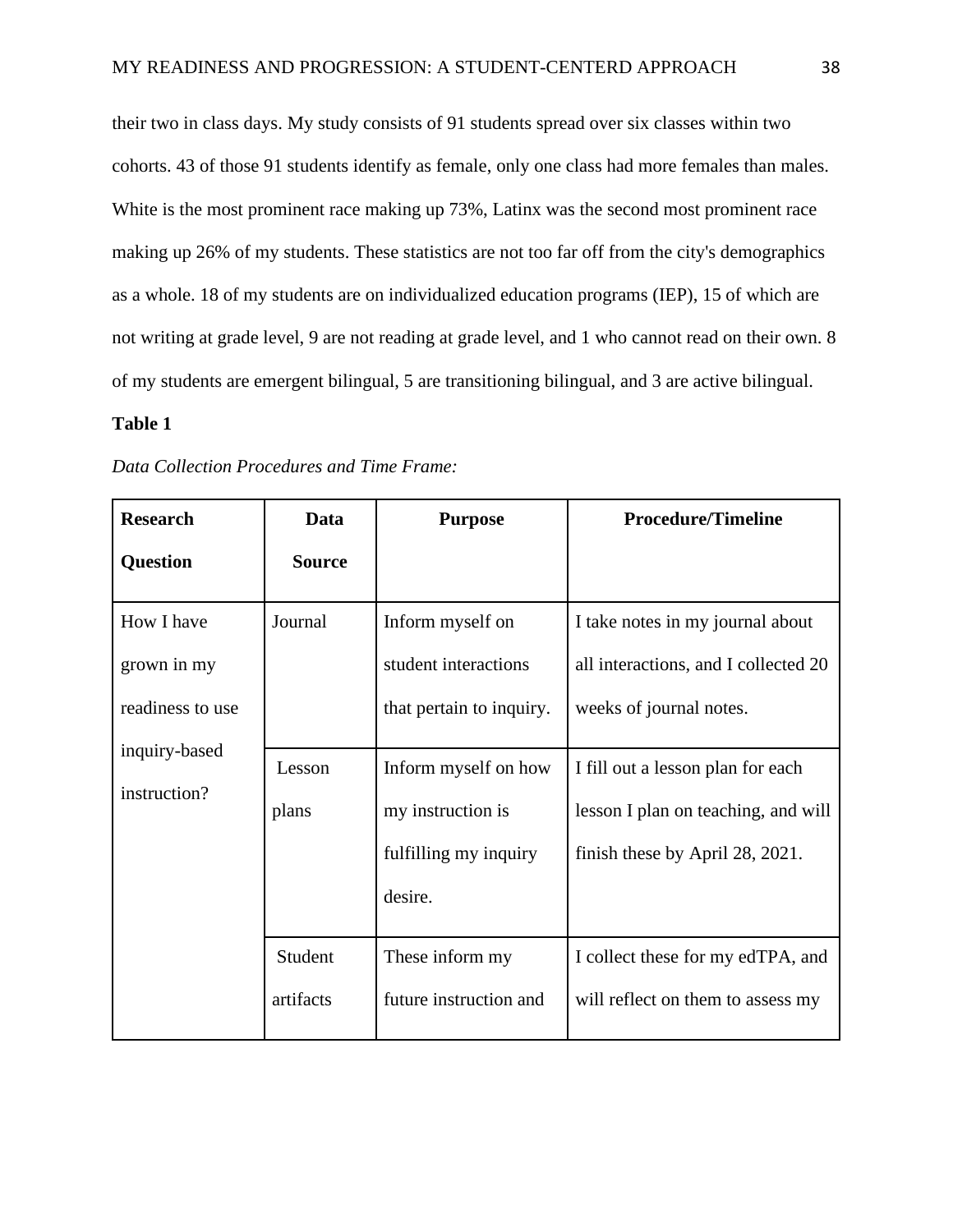|                   |             | allow me to assess my    | readiness; these will be collected  |
|-------------------|-------------|--------------------------|-------------------------------------|
|                   |             | progress.                | by May 4, 2021.                     |
| How I have        | Interviews  | These interviews will    | I have/will conduct interviews      |
| grown in my       |             | assess my readiness to   | with my mentor teacher, and         |
| readiness to plan |             | plan with criticality.   | University supervisor. I will       |
| for criticality?  |             |                          | finish collecting these by May 1,   |
|                   |             |                          | 2021.                               |
|                   | Journal     | These will assist in my  | I record various aspects of the     |
|                   |             | reflection on my ability | lesson and day as I encounter       |
|                   |             | to plan for criticality. | them, these will be done by May     |
|                   |             |                          | 1, 2021.                            |
|                   | Mentor      | These will help me       | I meet with my mentor and           |
|                   | assessments | reflect on my ability to | supervisor multiple times per       |
|                   |             | plan for criticality     | term, I use these as a way to       |
|                   |             | throughout my lessons.   | assess my ability to plan for       |
|                   |             |                          | criticality. These should be        |
|                   |             |                          | collected by May 1, 2021.           |
| How I have        | Lesson      | My lesson plans will     | I fill out a lesson plan for each   |
| grown in my       | plans       | help me reflect on my    | lesson I plan on teaching, and will |
| readiness to      |             | readiness to             | finish these by April 28, 2021.     |
| differentiate?    |             | differentiate my         |                                     |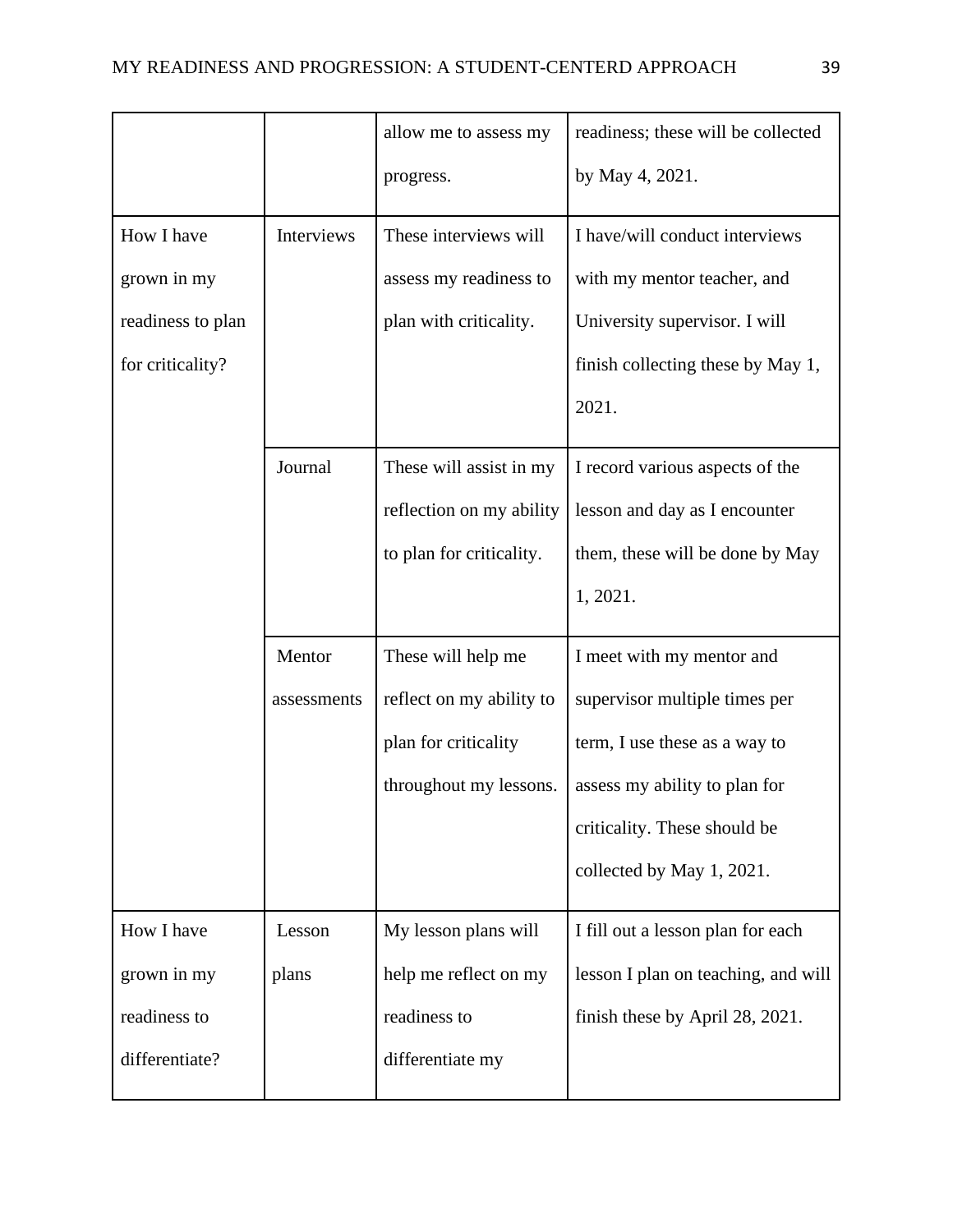|            | lessons to fit my<br>student's needs. |                                     |
|------------|---------------------------------------|-------------------------------------|
| Mentor     | These will help me                    | I meet with my mentor and           |
| assessment | reflect on my ability to              | supervisor multiple times per       |
|            | differentiate                         | term, I use these as a way to       |
|            | throughout my lessons.                | assess my ability to differentiate. |
|            |                                       | These should be collected by May    |
|            |                                       | 1, 2021.                            |
| Student    | These inform my                       | I collect these for my edTPA, and   |
| artifacts  | future instruction and                | will reflect on them to assess my   |
|            | allow me to assess my                 | readiness; these will be collected  |
|            | progress in terms of                  | by May 4, 2021.                     |
|            | differentiation.                      |                                     |
|            |                                       |                                     |

In this section I will describe the procedures that I used to evaluate not only my readiness, but my actual reflections on the work I did within the classroom. The method I used as I mentioned previously is action research, which is a form of self-study. I will use this self-study to assess the research questions and my readiness to practice as a teacher without supervision. I have planned for various methods of data collection to use as my own assessment of my teaching. Over the course of my student teaching I have collected data for my edTPA and reflected on that to gage my progress from the beginning to the end of my research. Once I have all the data collected I will analyze the data and chart the progress. I will have built in support (interviews and assessments with my mentor teacher and my university adviser) to allow me to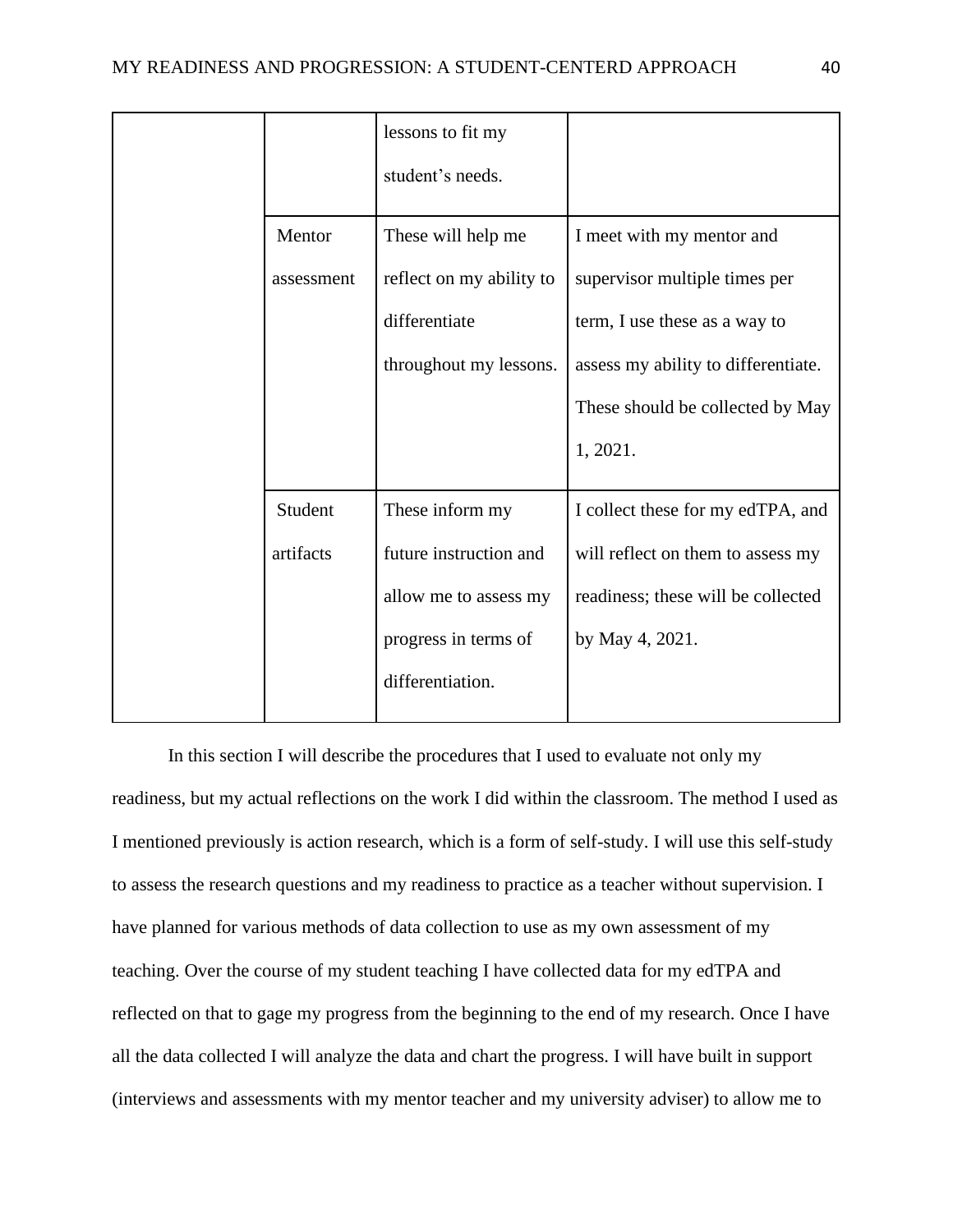assess my progress throughout my research, and to ensure I am progressing toward my desired goals. Now I will discuss the various methods of data collection and time frames I will follow.

I started working with my students in September 2020, I did not start my data collection until January 4th, 2021. I used the earlier part of the year to form relationships and to get to know the students. I wanted to focus most of my time early on learning as much as I could about the students. When I started documenting the data I was receiving during each of my interactions, it was deeper conversations, this is because I had already formed relationships, and gathered necessary background data in the first half of the year. I taught my first four edTPA lessons January 12th-January 15th, this equated to two in person lessons, and three applied learning lessons. I had a debriefing with my mentor teaching following the lessons and discussed what I did well and where I could improve. After I taught these lessons I felt as if the students started seeing me as a classroom teacher instead of a student teacher. I believed this because my communication with the students really picked up, and it was mostly prompted by them. The more comfortable the students got with me, I got more comfortable teaching in front of them. I started taking attendance daily, this involved discussion over "the question of the day"; these questions ranged from favorite music to the most despised chore you've been required to complete. These discussions allowed me to build authentic relationships while learning likes and dislikes of my students.

I taught my second set of lessons on March 8th-March 19th; these were on a persuasive writing unit. I have body paragraphs, transitions, and conclusions. While I am conducting my research, I am also trying to satisfy the edTPA for my licensure. I mention this because I will be tasked with adding a reading aspect to the lesson to satisfy a specific section of the edTPA. Another thing considered in my next lesson planning effort is the potential to start in person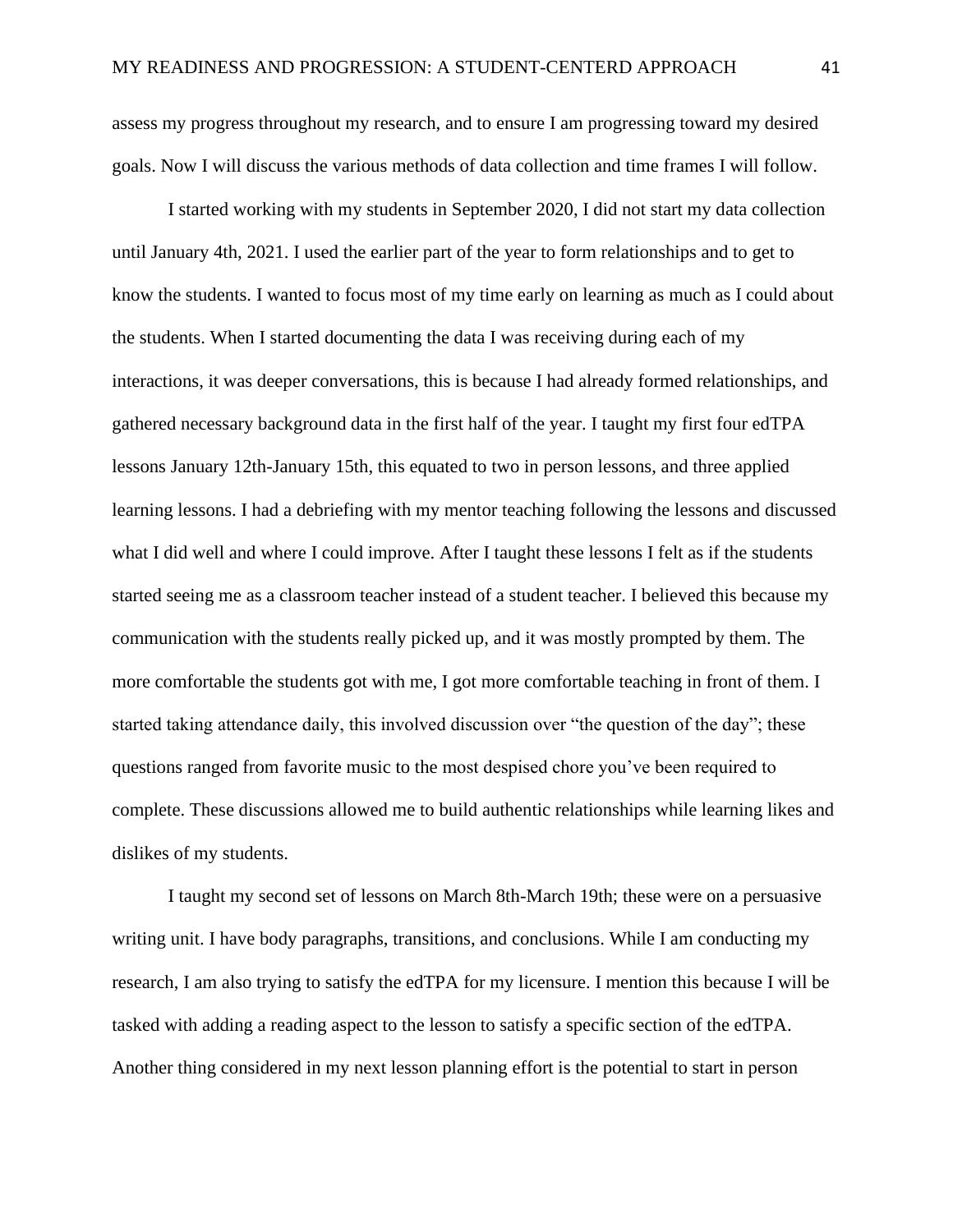education before, or while I am actually teaching my lessons. I plan on teaching my lessons for my edTPA starting April 20, these lessons will be based on the book, *The Outsiders*. K-5 has started back in school already, and we are scheduled to return starting April 15. I believe these kinds of situations such as online and now switching to in person learning has been a good learning experience opposed to a hindrance. I feel better prepared for any uncertainties that may come our way.

I started my data collection in a daily journal for my edTPA where I recorded various interactions ranging from hearing what specific students say they like during attendance, to interview questions in one-on-one breakout rooms. Each situation was different and dictated what kind of field note I would record. I would refer to my field notes often to ensure I knew specific details about my students during interactions. These interactions felt authentic, and the relationships built felt real.

Each lesson I taught in these classes were developed using a lesson plan template, these lesson plans were used as guides during instruction. Based on my lesson plans I built a PowerPoint presentation to teach a mini-lesson on whatever the specific standard I was aiming to fulfill. Each lesson contained some kind of engagement interaction, this was things like Padlet, Jam board, or verbal exercises. As I mentioned, each lesson is followed by an applied learning lesson. This lesson needs to be descriptive because I am not there to teach them a lesson or tell them what is expected. Applied learning lessons typically require a submission to me and my mentor teacher, which we review on the following virtual school day. My lesson plans will be used in my data collection, along with engagement activities and assessments that accompany the lesson plans; to assess my progression and my readiness in accordance with each of my research questions.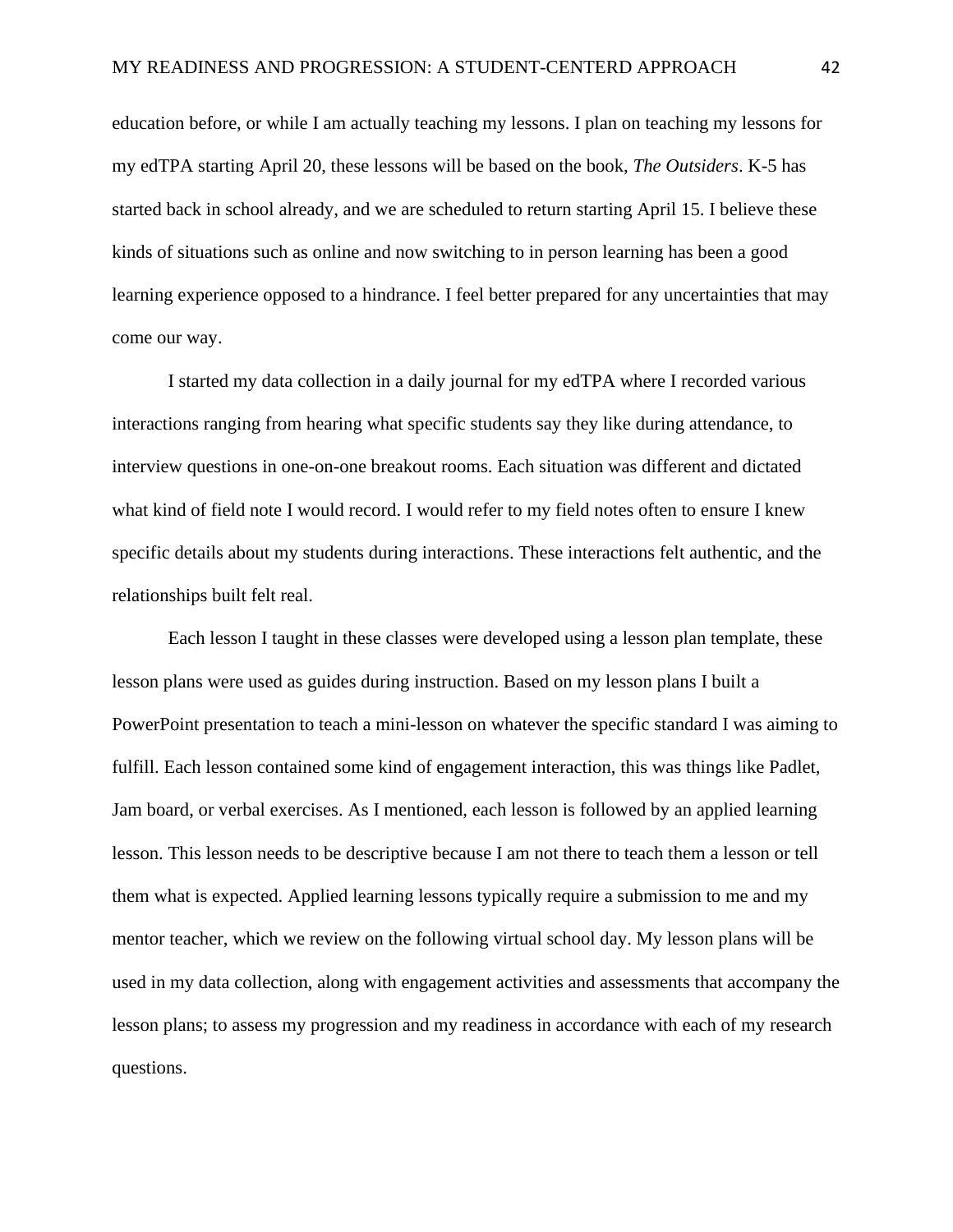Whenever I teach, I am assessed by my mentor teacher. Human resources of the Salem Keizer School District will randomly assess me, along with check-ins with my program mentor. I have debriefings and discussions with my mentor often, I keep field notes on our conversations. All these assessments, debriefings, and discussion notes will assist in evaluating my progression toward being ready to assume my own classroom, and my progression toward my research goals.

The last piece of evidence I will use are student artifacts and assessment samples to support my understanding of how my teaching is affecting student learning. These artifacts include papers written, Padlet mini-lesson exit tickets, quizzes, and various other forms of assessment. These artifacts should give me data that will help me understand how effective my teaching is, and another way to assess my readiness in accordance with my research questions.

## **Instrument and Apparatus:**

I worked with a great mentor teacher; hand in hand she taught me the approaches she uses in her classroom. She helped me really understand her philosophy through watching her teach, and one-on-one interviews. I mention this because I built my lessons based on her guidelines and procedures. There are three main instruments I used when collecting data. First, I reflected on specific situations to assess my readiness. I formed relationships with students over the past year and noted these interactions in my reflective journal. I recorded many of the interactions I had with the students, along with the information I learned in conversation or from attendance questions. I used/will use this data when building my lessons. I have collected valuable information for my edTPA that pertains to my students' backgrounds and cultural habits that may impact their learning. These reflections also gave me insight into various engaging and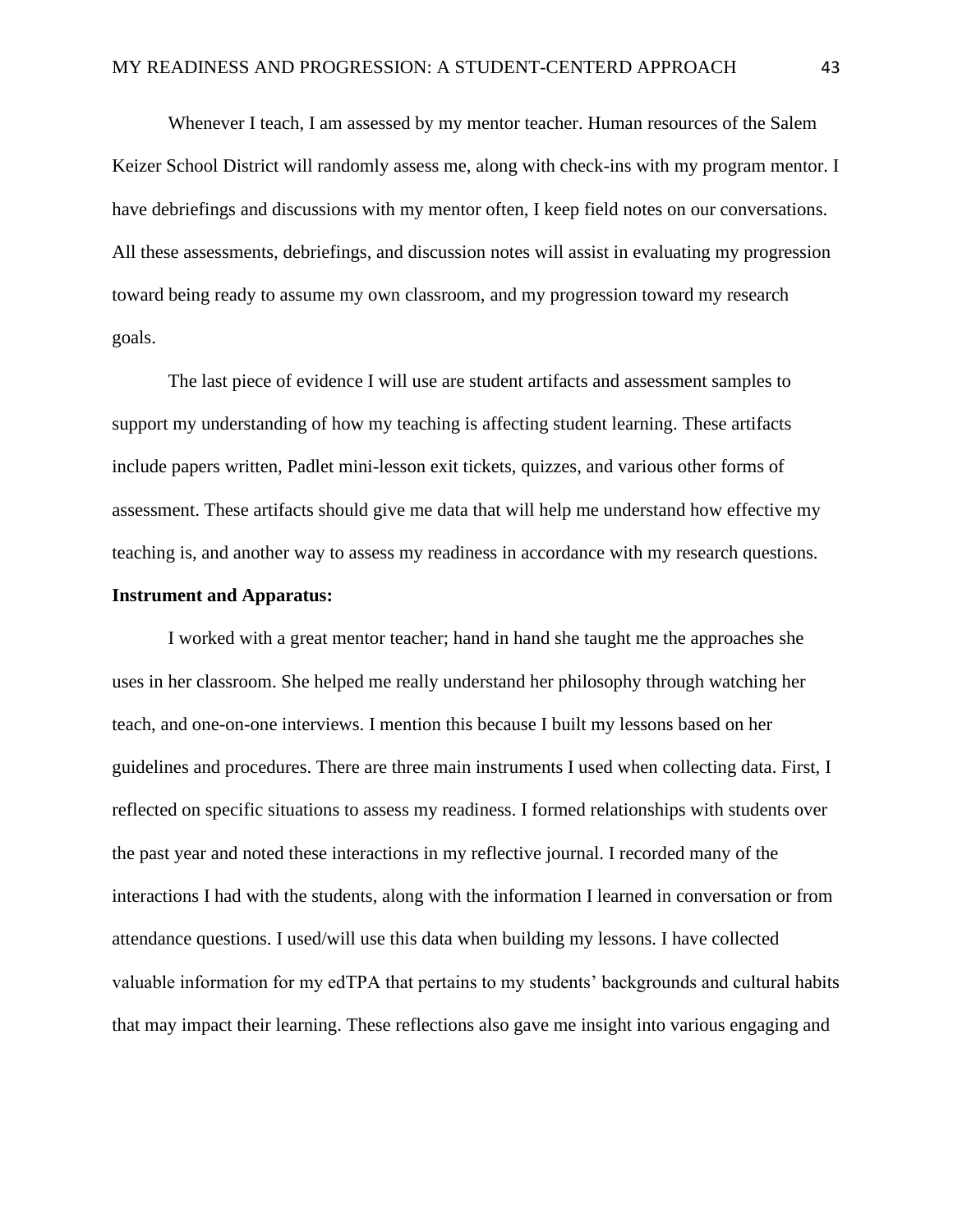non-engaging activities based on student participation; this information allows me to produce activities that would encourage more participation from students.

The second instrument I used to gather data was non-directive interviews. I used this method with my mentor teacher and university supervisor. I learned a lot about my students' family composition, favorite subjects in school and what makes them their favorite subjects, reading likes and dislikes, who likes to write and what they enjoy writing about including genre and style, and many other important factors that I used to tailor my edTPA lessons to fit their classroom through casual conversation. The reflections of my edTPA data will be used to inform me on my readiness in differentiated instruction to fit my student's needs. My interviews with my mentor teacher were more targeted on what has worked and not worked in her experience. She has over 20 years of experience, pre-pandemic, during the pandemic, and she plans to continue after the pandemic. She teaches with an emphasis on reading, and admittedly is not as well at teaching writing. Observing her will allow me to embody the parts of her reading instruction I want to emulate, and learn where she struggles when it comes to writing instruction. She also was able to share valuable data about her students that I could not learn from interactions, such as childhood traumas or any other factor that could impact behavior or learning.

The last instrument I will use is content analysis; I used this method to assess information gathered for my edTPA. I have not created my surveys yet, but I plan on gathering information related to academic and student reactions to my lesson/instruction for the purpose of informing my lesson planning in my future edTPA tasks. I will use survey research before my lesson, then an after-lesson survey, and one more before I depart from the class; these three sets of data will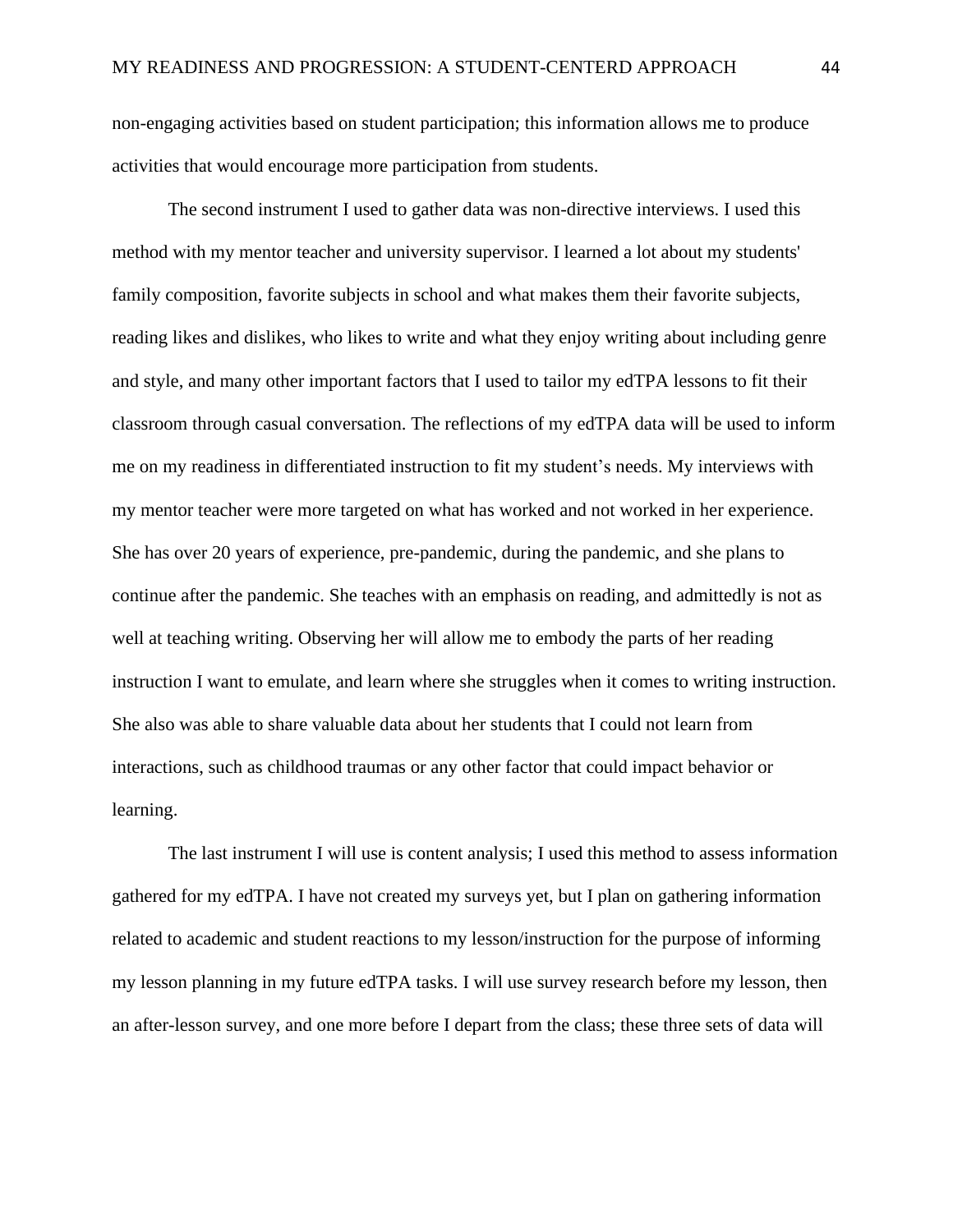be compared and then I will reflect on them to better inform my teaching, and to answer my three research questions.

Because of the pandemic, the apparatuses I used to complete my research all revolves around technology. There are good and bad repercussions of this change in the learning environment, one of the good things is having to use so much technology. Many teachers struggle early and often throughout their careers at incorporating technology enough and in an engaging way, as stated by Tondeur et. al. (2011), "Unfortunately, research findings suggest that technology is significantly under-used by pre-service teachers and beginning teachers." All of the apparatus I used are technological, and will be beneficial when I move into my own classroom next school year. Due to the environment all students are using computers and Zoom to receive their lessons and communicate with teachers and peers. Zoom and their lesson units are embedded in the Canvas on instucture.com website. I also used Jam boards and Padlet for free writes and different assignments, they allowed students to write in one place where I could see and give feedback. These were also embedded in the Canvas site easily found in their assignment. The final apparatus I used was Google doc, and Google slides; I used Google-Slides often to present a mini-lesson and it was available for the students to return to if they needed, and I used Google-docs for students to submit various assignments, they would share right to my email. These tools allowed me to review and send feedback immediately for revisions to students as needed.

### **Data Analysis Plan:**

#### **Table 2**

#### *Data Analysis Steps*

Format this column to fit your study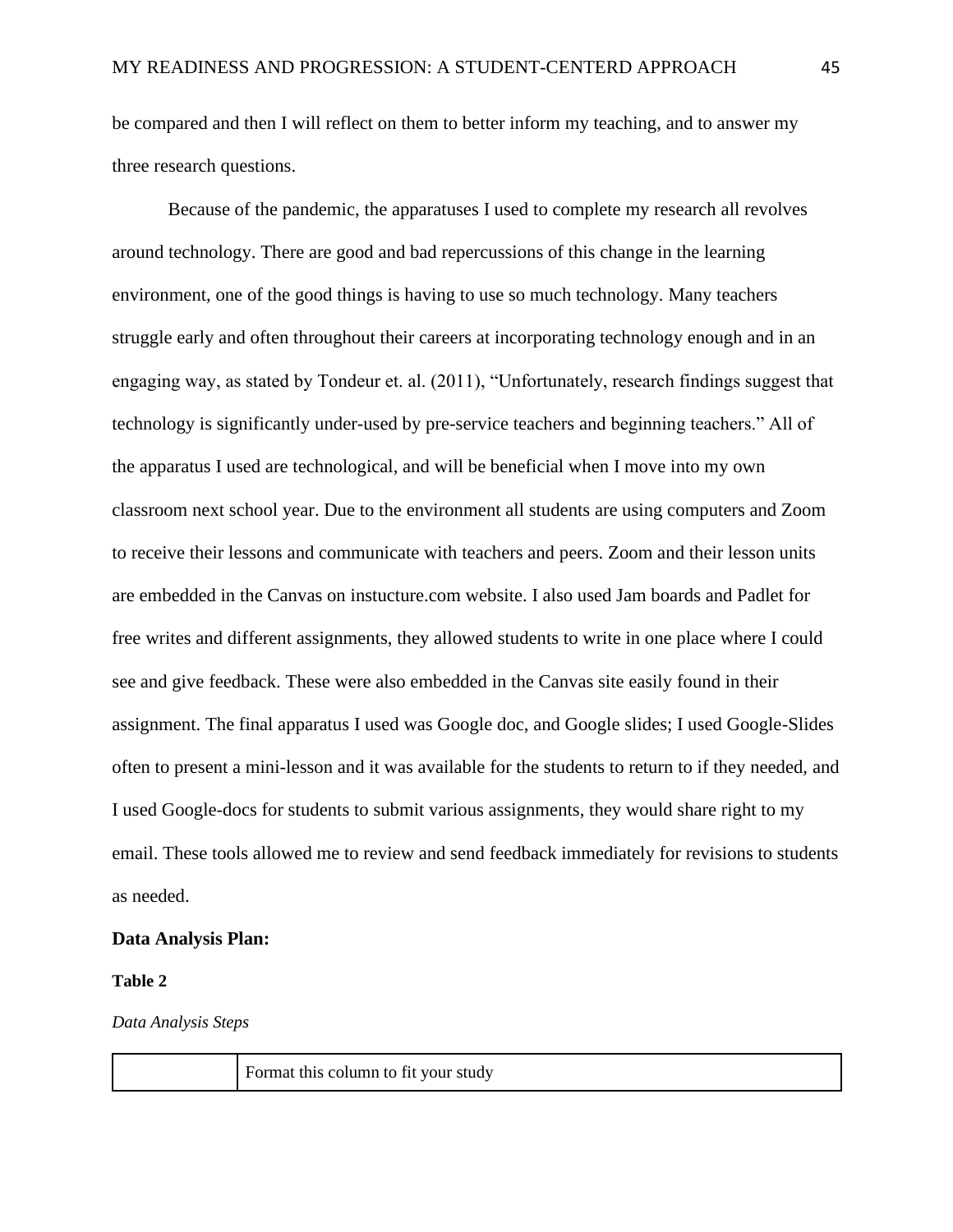| <b>Phase I</b><br><b>Familiarize</b><br>myself with<br>data | Journal entries, lesson plans, videos of myself teaching, student artifacts and<br>assessments from mentors.<br>Read journal entries to find similar data, viewed lesson plans to see how well I<br>used information from my journals, watched videos to see if I taught<br>according to the lesson plans; to see what I did well; and where I needed<br>work, read assessments from mentors and reviewed artifacts from students to<br>see if they comprehended the content. |
|-------------------------------------------------------------|-------------------------------------------------------------------------------------------------------------------------------------------------------------------------------------------------------------------------------------------------------------------------------------------------------------------------------------------------------------------------------------------------------------------------------------------------------------------------------|
| Phase 2<br><b>Generate</b><br>initial codes                 | After reviewing my data from all my sources; I categorized them based on<br>similarities. I then determined a code to identify all the data that was in each<br>group. The codes were a way for me to easily access my data and see how I<br>can associate the data to each of my research questions. I ended up with too<br>many codes for me to analyze and fit into my project.                                                                                            |
| Phase 3<br><b>Search for</b><br>themes                      | I found many of my codes could be combined, and I could create a theme that<br>would incorporate more than one or two codes. Once I started connecting<br>codes to my research question, the search for themes became a bit more<br>manageable.                                                                                                                                                                                                                               |
| Phase 4<br><b>Review themes</b>                             | I started then to match my themes to each research question. This allowed me<br>to see how the data would help me assess my readiness and progression<br>according to each question.                                                                                                                                                                                                                                                                                          |
| Phase 5<br>Define &<br>name themes                          | Once I identified which themes were supporting each of my questions, I<br>decided to put all my codes and themes into a table. I made a table for each<br>source that I used to collect data (these tables are in chapter 4). This was an<br>easy way for me to organize my data, and a way to show the reader how I<br>made my connections between data, code, and theme                                                                                                     |
| Phase 6<br><b>Write the</b><br>thematic<br>report           | Once I had my data collection completed and sorted by codes and themes, I<br>wrote my analysis of how I interpreted this data. The data was used to tell me<br>how ready I am to address each area of my practice, and tell me how I am<br>progressing as I conducted my student teaching.                                                                                                                                                                                    |

My approach to analyzing my data is to read through my field notes, interviews, and journal entries; I will then create codes that will help me identify themes within my data. These themes will be used in conjunction with my research questions to assess my readiness and progression toward my goals. The data I collected will primarily be used to assess baselines and progression of my readiness for my edTPA and reflected up throughout the duration of the study.

# **Limitations, Delineations, and Biases/Assumptions:**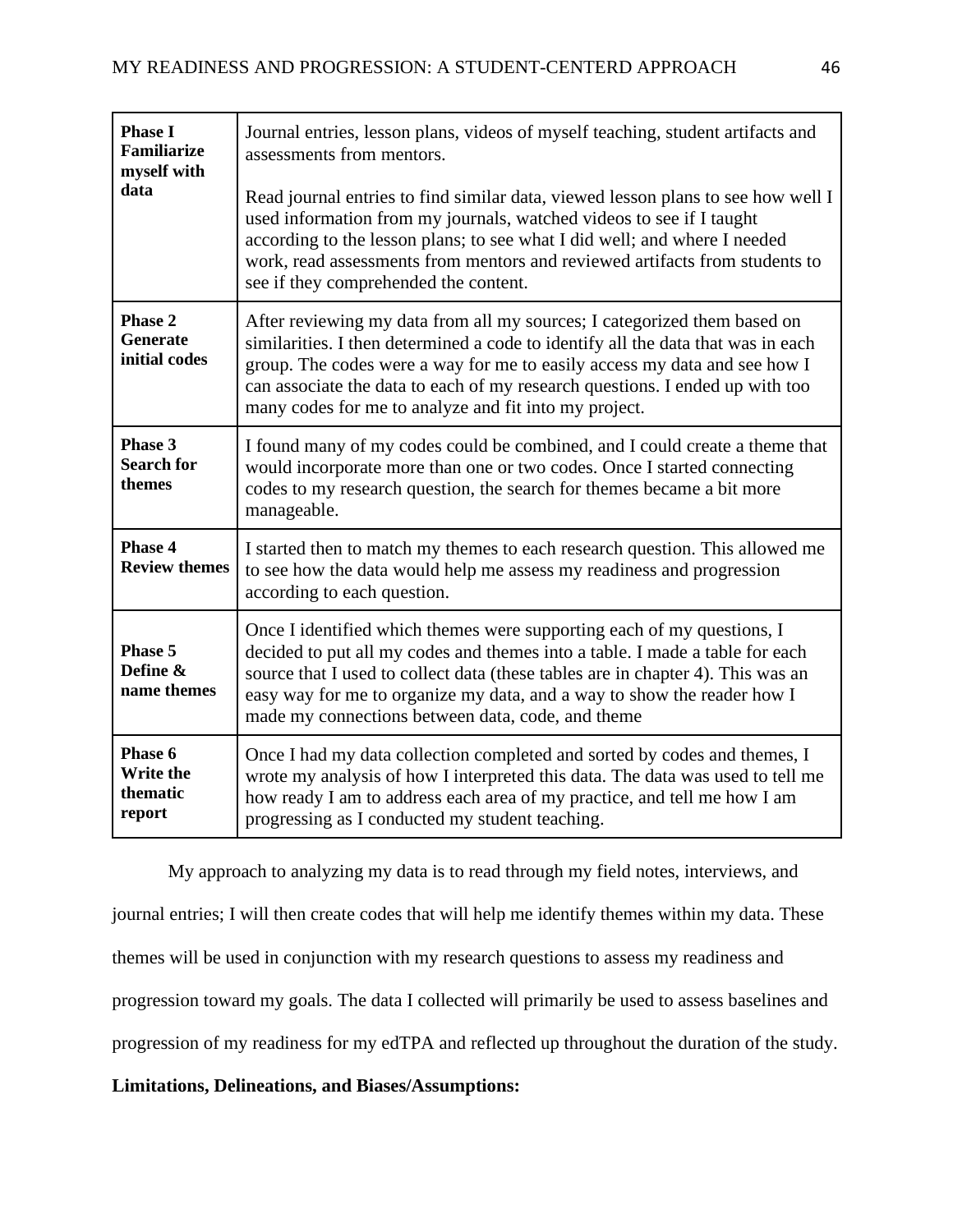# **Limitations:**

Action research is not an objective or experimental form of research. Because of this, my findings should not be generalized, and because of my time restraints, have not been replicated. Action research is a cyclical process, and should be replicated multiple times to show the results are indicative of whatever methods were used. After my completion of this program I will continue my research and the repeating processes to solidify my findings. I plan on teaching in my own classroom in the fall of next school year, and will continue researching my practice in regard to these same research questions. In doing so will allow me to finish my research in full, with time to reflect and make necessary changes.

#### **Delimitations:**

- **Spring term 2021:** I started this research journey in September, at the beginning of Fall quarter. I had set timelines for specific parts of the research, and the end of Spring 2021 was my goal to have my research completed and turned into the graduate office. Other benefits to completing the research this quarter are that I am done with my Master of Arts in Teaching (MAT) classes, and have more time to dedicate to the research of my practice; also this term, I am required to participate in distance learning as my students are learning from home; this allows me to strengthen my online teaching ability and use of technology, which was an area of need for me. I feel more confident in my technology abilities, and learned valuable techniques that can be used online or in a classroom setting.
- **8<sup>th</sup> grade ELA:** My research is solely with one teacher, and her six 8<sup>th</sup> grade ELA classrooms. I selected this narrow scope because it fit within the timeframe and personal time-restraints I have. This classroom worked perfect because I am following a teacher as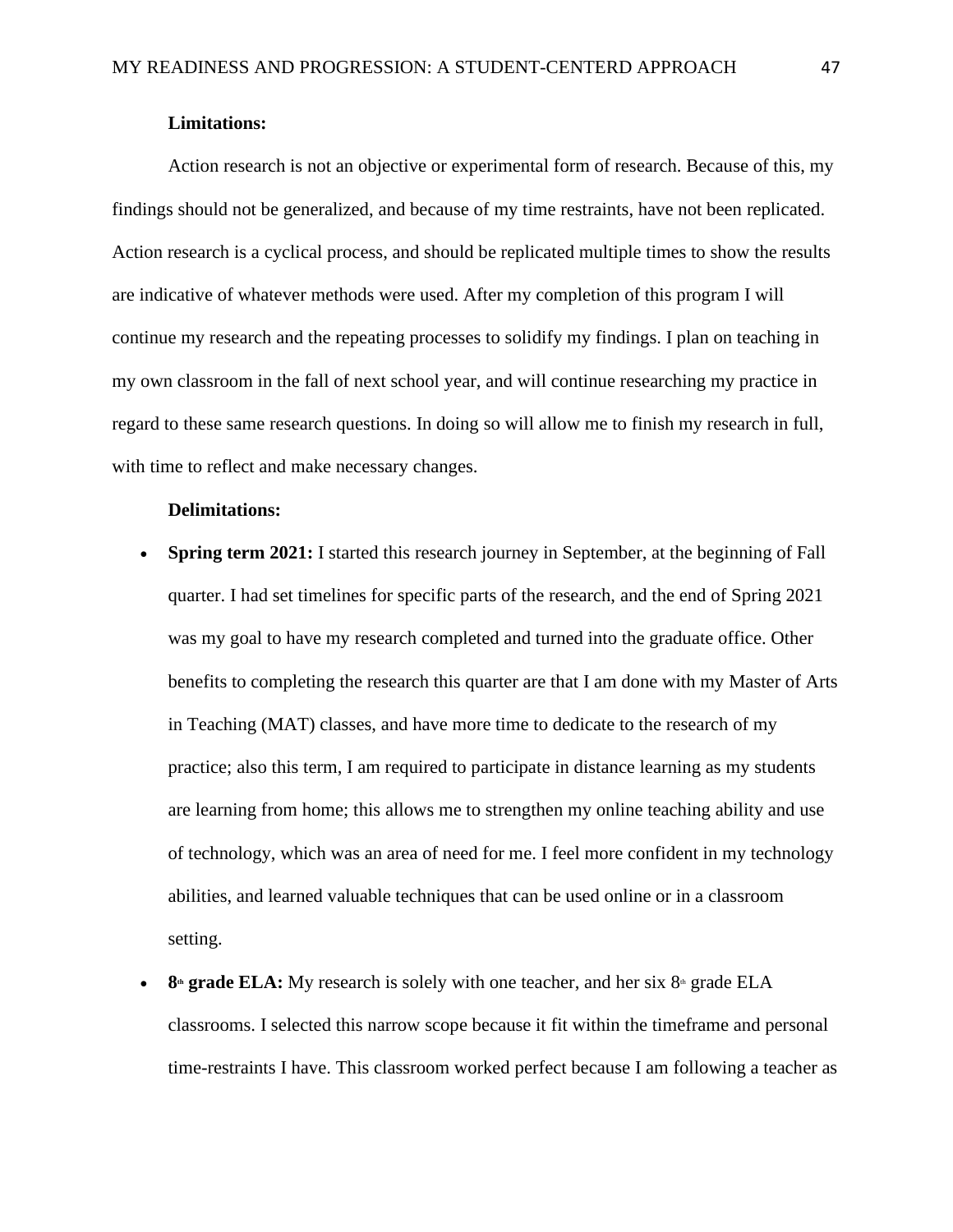part of my exit practicum. As I stated in the previous bullet, I plan on continuing this research in my own classroom; which will add various new variables and findings in terms of my research questions.

• **Virtual learning environment:** I applied for this MAT program before the Covid-19 pandemic, but by the time we started it was Summer 2020. This posed many challenges and unknowns when it comes to how to conduct this research. As time drew near to start my student teaching and my research, it appeared clear this year would at least start virtual. This was an adjustment due to my experience only ever being in an actual classroom. I adjusted quickly, learning many new strategies and technology techniques. Because of this pandemic, my entire research is conducted through a virtual learning environment.

#### **Biases/Assumptions:**

- I assume my participants will answer questions on the survey, or in interviews as honestly as they can. I am aware that each student's situation is different, and they may not feel comfortable revealing specifics about their home life. My research questions do not ask anything that would put my students in a position where they might feel the need to mislead me, my questions are based on reflections of my teaching and interactions.
- I assume that each student has the same opportunity while in class. I cannot control what happens at my students' homes, but I can ensure that every student has access to materials. All of my students have Chromebooks, and I know of a few that got a second because the first was lost. I make the reading material accessible to anyone and have emailed parents about issues that may arise.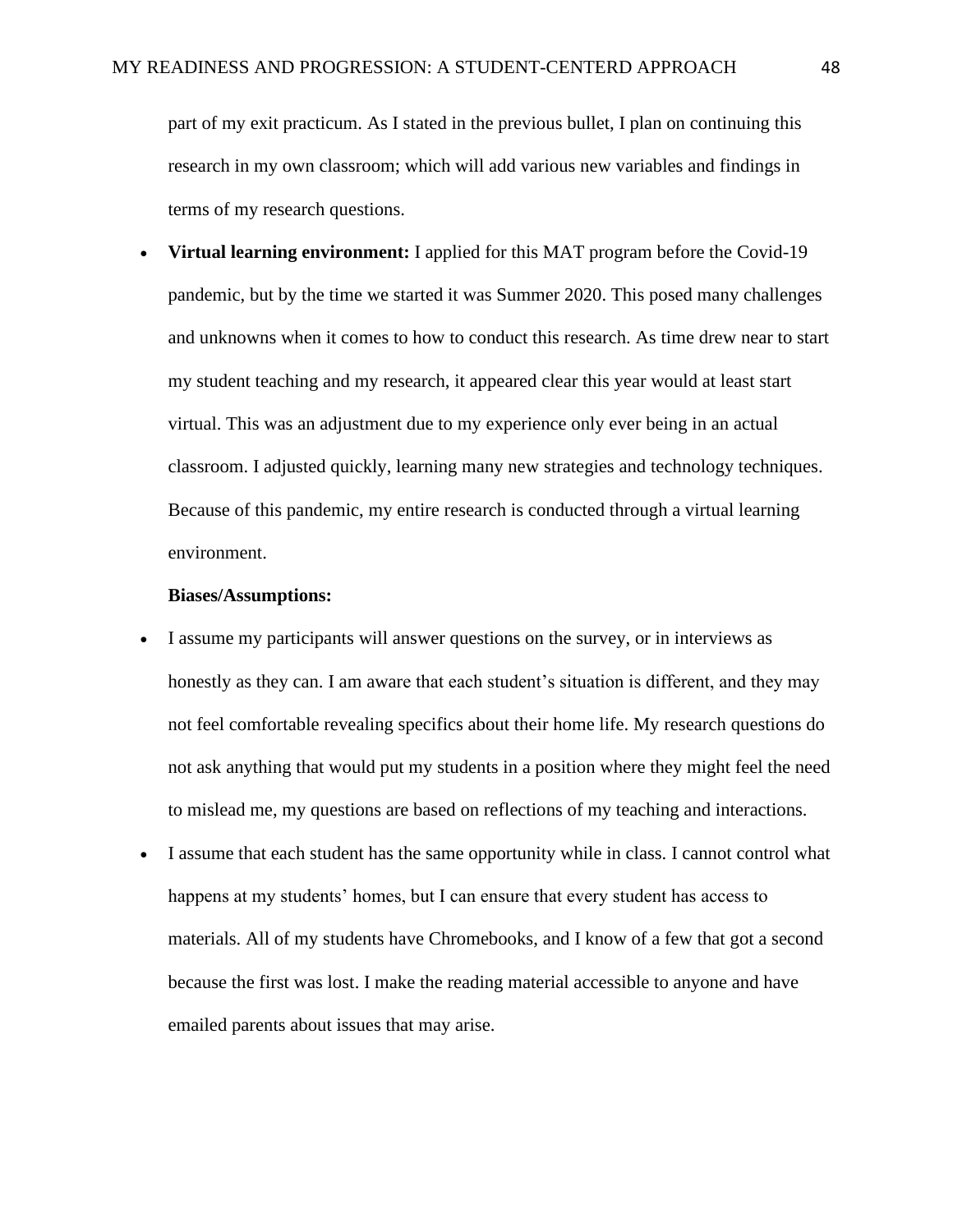• I provide an inclusive environment as I can. I ensure to identify stereotypes; this way I can ensure they do not affect my teaching. One way I try to check my own bias before I present a lesson is by reviewing my lesson for any, "hidden" messages in my curriculum. I use the word, "hidden" as Kumashiro (2015) uses it when he says, "These unintentional lessons make up the 'hidden' curriculum of oppression that permeates our schools and complicates any movement to reform curriculum and teach toward social justice." He said this in reference to things such as; lining up for separate restrooms, more resources for boys' athletics opposed to girls, or asking boys to lift heavy items. I would also include racial and cultural biases. As inclusive as I believe I am, I need to be aware of the "hidden" lessons in my curriculum.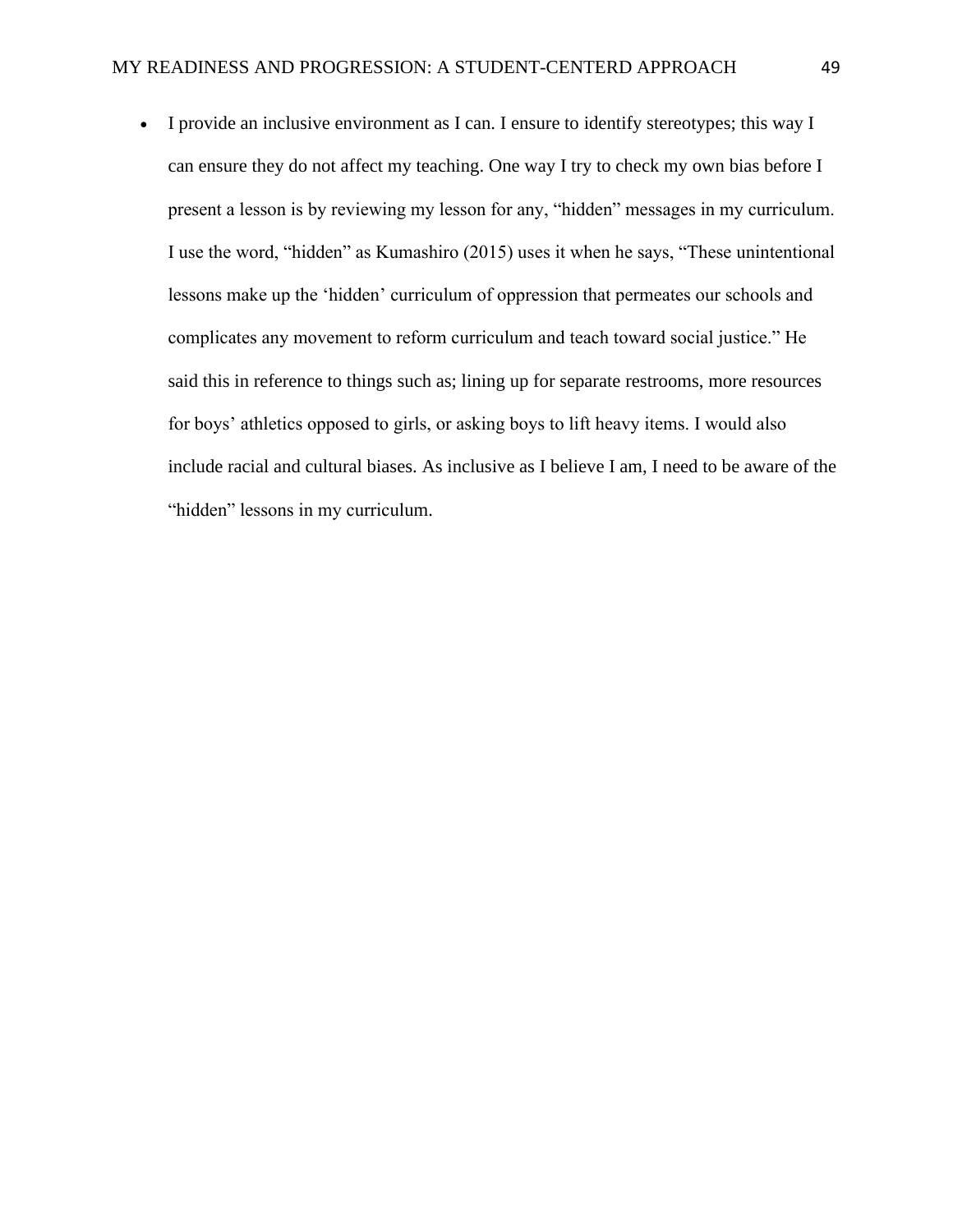#### Chapter 4

#### **Data Analysis**

### **Introduction:**

 I have spent the past five months collecting data pertaining to research on questions that I have identified as areas I want to grow or exhibit as a novice teacher. I narrowed my research questions down to three: research question number 1 is *how have I grown in my readiness to use inquiry-based instruction in my classroom?,* question number 2 is *how I have grown in my readiness to plan for criticality in the classroom?,* and question number 3 is *how I have grown in my readiness to differentiate in my classroom?.* I selected these questions specifically to build upon each other and support my first year in the profession as an English Language Arts teacher. I think inquiry is important, and using inquiry-based instruction in my classroom will promote learning that differs from traditional rote learning. It will add a variety of perspectives and voices to the classroom, as well as show my students how to use inquiry outside of the classroom. I need to understand and use differentiation to ensure I am reaching each of my students academically and getting the most out of them when they are in my classroom. My ultimate goal is for my students to use the information received in class to understand the society they will be entering, how it works, and how to impact it. In this chapter I will analyze the data I collected and explain how it pertains to each of my research questions.

 I used various forms of data collection over the past five months to collect relevant data that I believe will help me answer and explain my research questions. These forms included journaling, lesson plans, student artifacts, videos of me teaching, and mentor assessments. During my research I was also completing my edTPA for my teaching license. I mention this because I assessed a lot of the data from my edTPA and used the same information in my action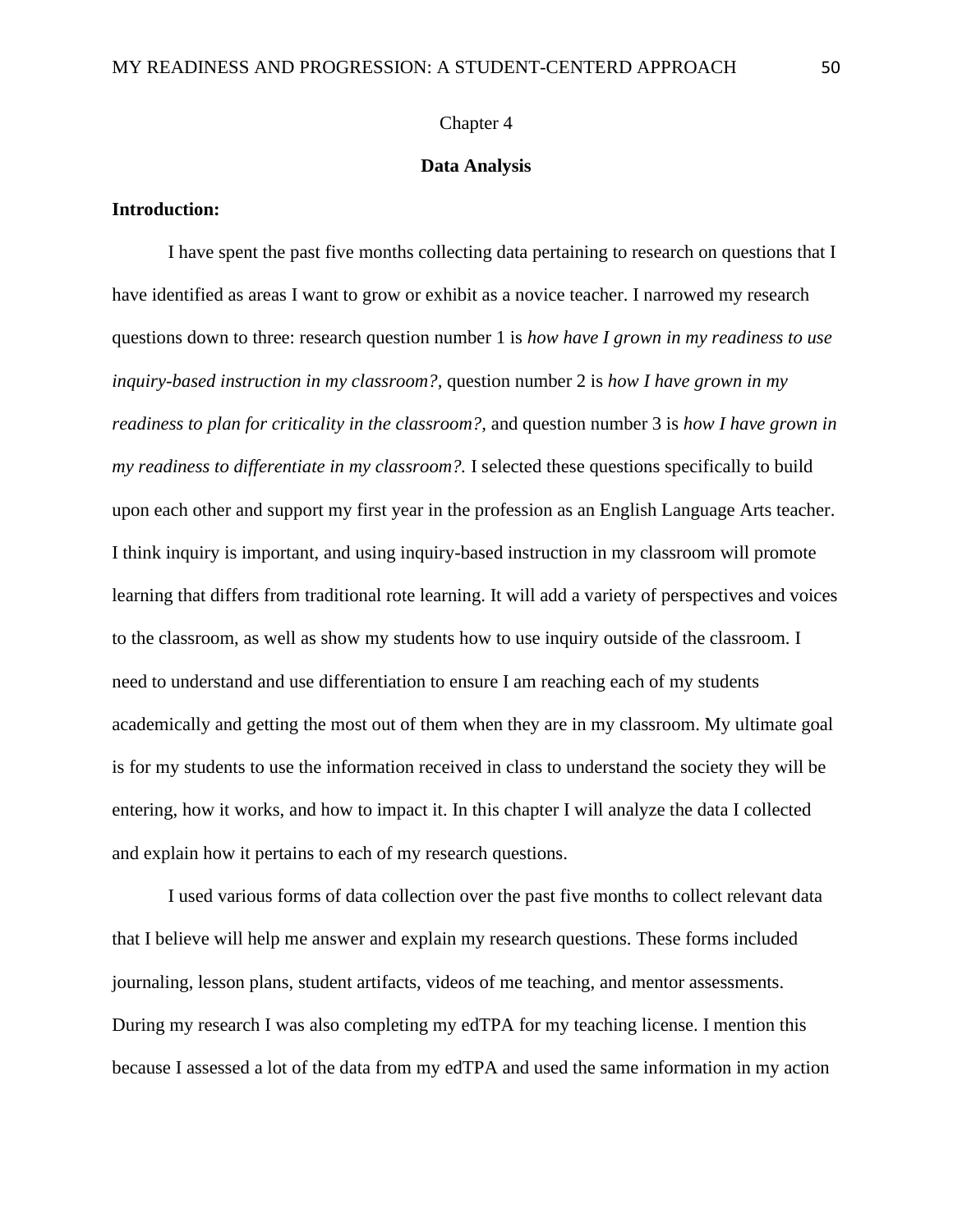research. I analyzed my data by applying codes. The data I assessed was: vocabulary and how it was used; questions posed in class including closed and opened ended questions; preparation for class including notes; PowerPoints; student materials; and any other materials I might need for class, my speech as in clarity and flow, my actual teaching of the content, documents such as lesson plans; assignments; edTPA documents; and assessments, supports such as word walls; attachments pertaining to assignments; and supporting texts, and engagement opportunities. I collected this data while teaching under the supervision of my mentor teacher, and while observing my mentor teaching when I was not. The majority of my time in the classroom has been conducted on Zoom due to the pandemic, while on Zoom I worked in small groups with my students as well as taught. I taught two consecutive weeks in the classroom for my edTPA, and I recorded these lessons so I could assess myself. I have met with students one-on-one virtually, conducted help sessions outside of class, and have participated in one-on-one sessions with my mentor to assess my work.

I analyzed my data using thematic analysis from (Braun & Clarke, 2006). Thematic analysis "is a method for systematically identifying, organizing, and offering insight into patterns of meaning (themes) across a data set" (p. 57). The six steps include applying codes to label features of the data. I coded this data as part of a thematic analysis to address my research questions. I narrowed the data into five themes: preparation, questions, teaching, and social justice. I will address these themes and how they pertain to each of my research questions later in this chapter.

## **Analysis of question #1:**

**Step #1:**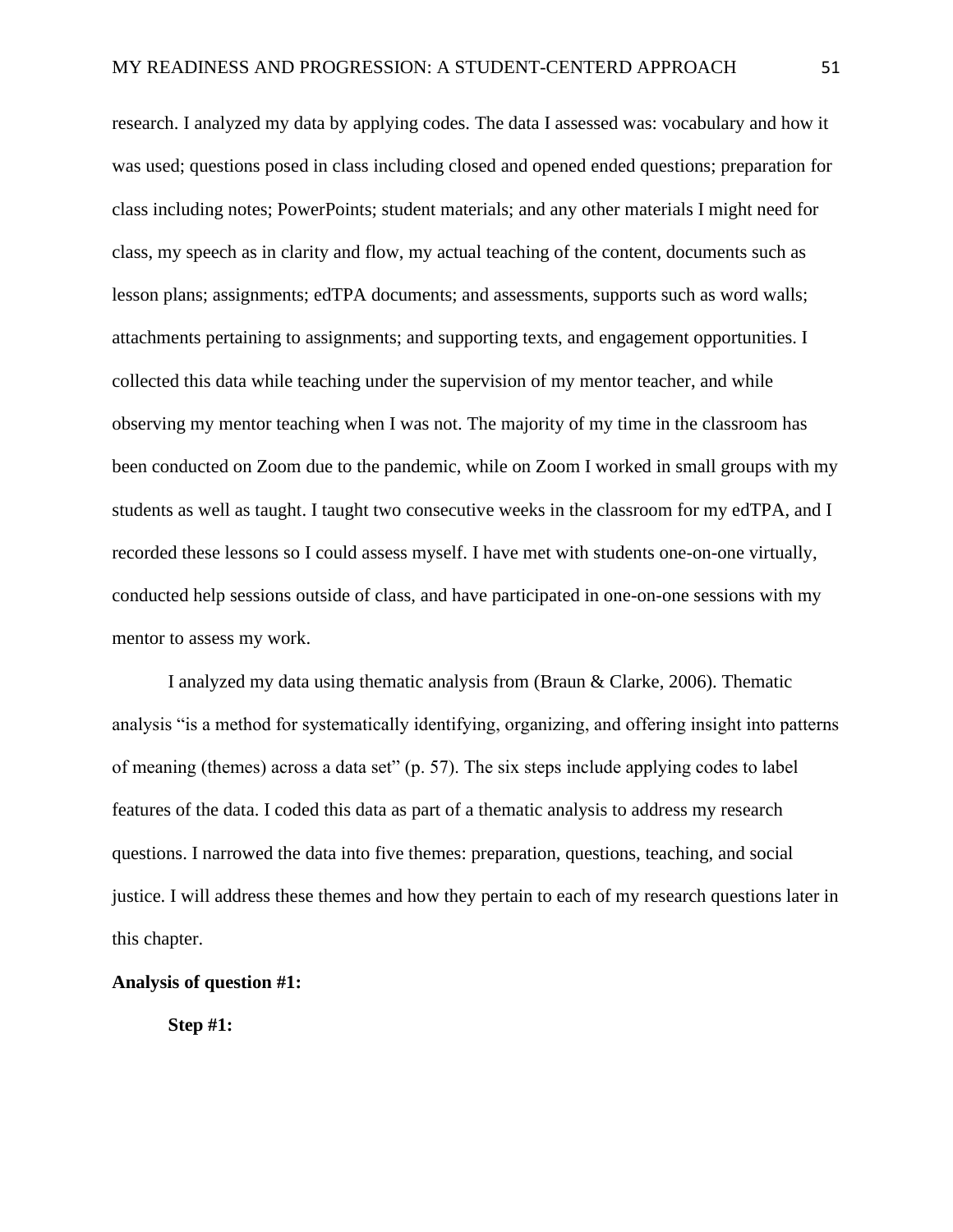Step one of the Braun and Clark thematic analysis refers to familiarizing myself with my data. I evaluated data based on each particular research question. I assessed my data based on specific criteria, then I immersed myself in the data to really understand how it pertains to question number 1 and how I can use it to answer or inform myself in regards to my question. The data I gathered came from data sources such as my journal, my lesson plans created for my edTPA, video recordings of my teaching, and student artifacts that were collected for my edTPA. I used my journal to record interactions between myself, my students, my university mentor, and my student teaching mentor. These interactions included recording student natural instinct that I noticed when reviewing my videos/lesson plans, and how my teaching mentor and myself directed these instincts in a constructive inquisitive manner. I recorded weaknesses and strengths I noticed, and considered how I could potentially support weaknesses with lifelong tools, and how I can expand on students strengths. I took note of student cultural, background, and beliefs that may be useful when creating inquiry-based lessons. I recorded meetings with both my university mentor and my student teacher mentor. Their advice about inquiry and how I can get the most out of my students was invaluable. I reread these notes from my journal and extracted data that I felt was relevant to my research questions, and put them on a list that I planned on adding other data from my other sources. The idea was to create a list of data and occurrences from all my sources to create themes; I will talk more on this when I discuss steps 2 and 3 of the Brauns & Clark model.

I taught my edTPA lessons over a two-week period, and collected the majority of my data during these lessons. The notes in my journal had been an ongoing process through the entire five months of data collection, and I used these notes to inform my instruction in a way to ensure I was teaching through inquiry as I described in my literature review. I continued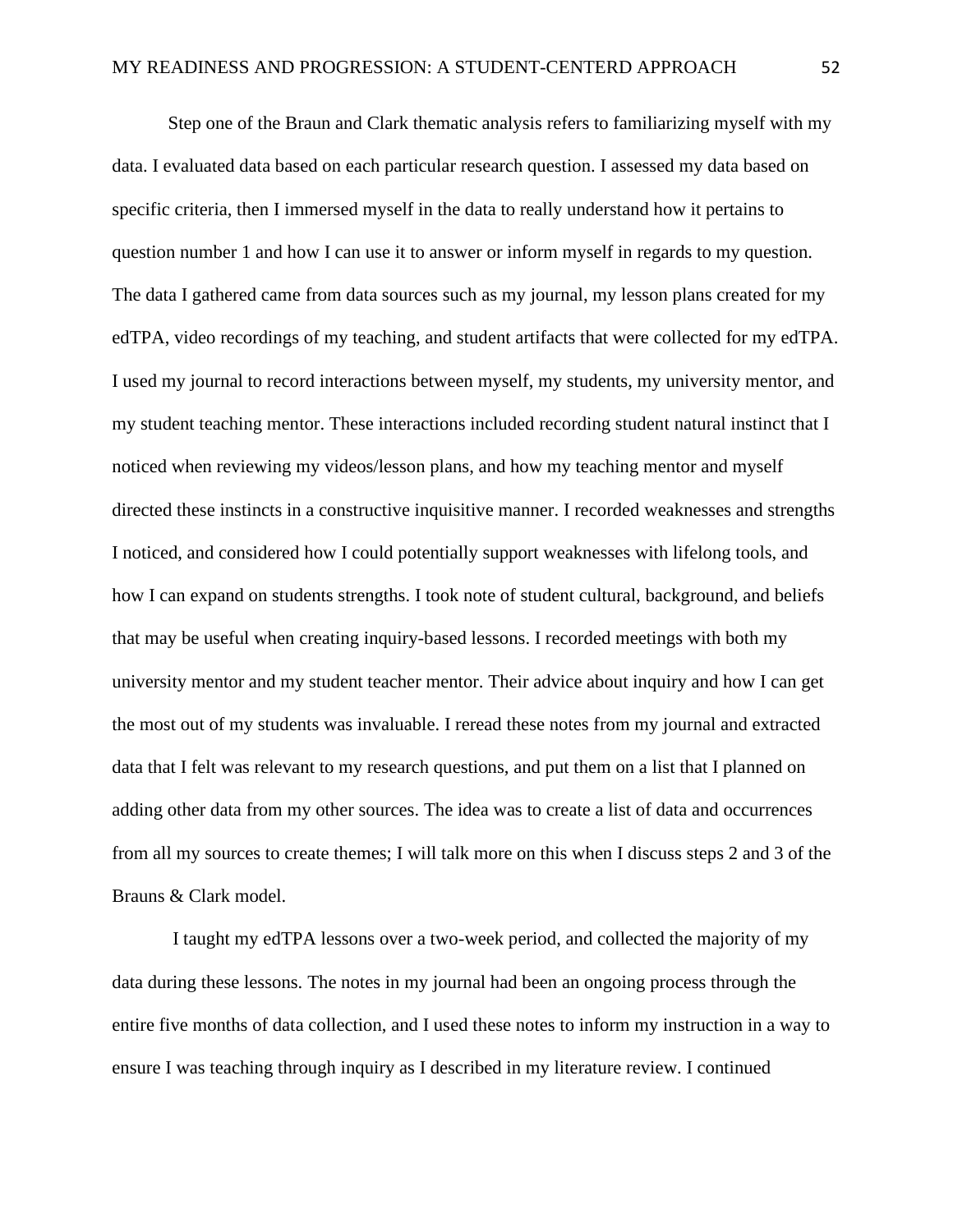recording in my journal throughout the process, and adjusted instruction as new data arose regarding student needs and abilities. I reviewed my edTPA lesson plans to assess how I enacted the data from my notes that I had collected. When planning, I assessed my lesson plans, had my student teaching mentor assessments, and then made changes as needed. I took all the data I mentioned above from my journal and applied the thinking and data to my lesson plans. The idea was this would help me stay true to my plan of inquiry-based instruction while teaching my edTPA lessons and assist in my effort to assess my readiness to teach inquiry-based instruction in my own classroom someday.

After using my journal to inform myself on the best ways to plan for my specific students, and planning my instruction through my edTPA lesson plans; I assessed the video recordings of me teaching my two weeks of lessons, and student artifacts used to satisfy task 3 (assessment of student work, including written feedback) of my edTPA. This provided me with data related to how my actual teaching promoted inquiry-based learning, or where I needed to work on areas to strengthen my teaching in an inquisitive manner. I received valuable data that will be used in my future studies of my teaching, particularly regarding inquiry-based instruction; as I mentioned in a previous chapter, the time restraints on this study were not conducive to maximize my readiness. This study will serve as a baseline, and knowledge building on how to conduct a study to further assess my readiness in my own classroom. The student artifacts I collected for my edTPA assessment task showed me strengths and weaknesses I developed during this process, and will serve as a guide for what I did right and wrong in terms of supporting an optimal learning environment, and how I can improve. I have learned through this process that not everything planned or envisioned always works the way it is intended, and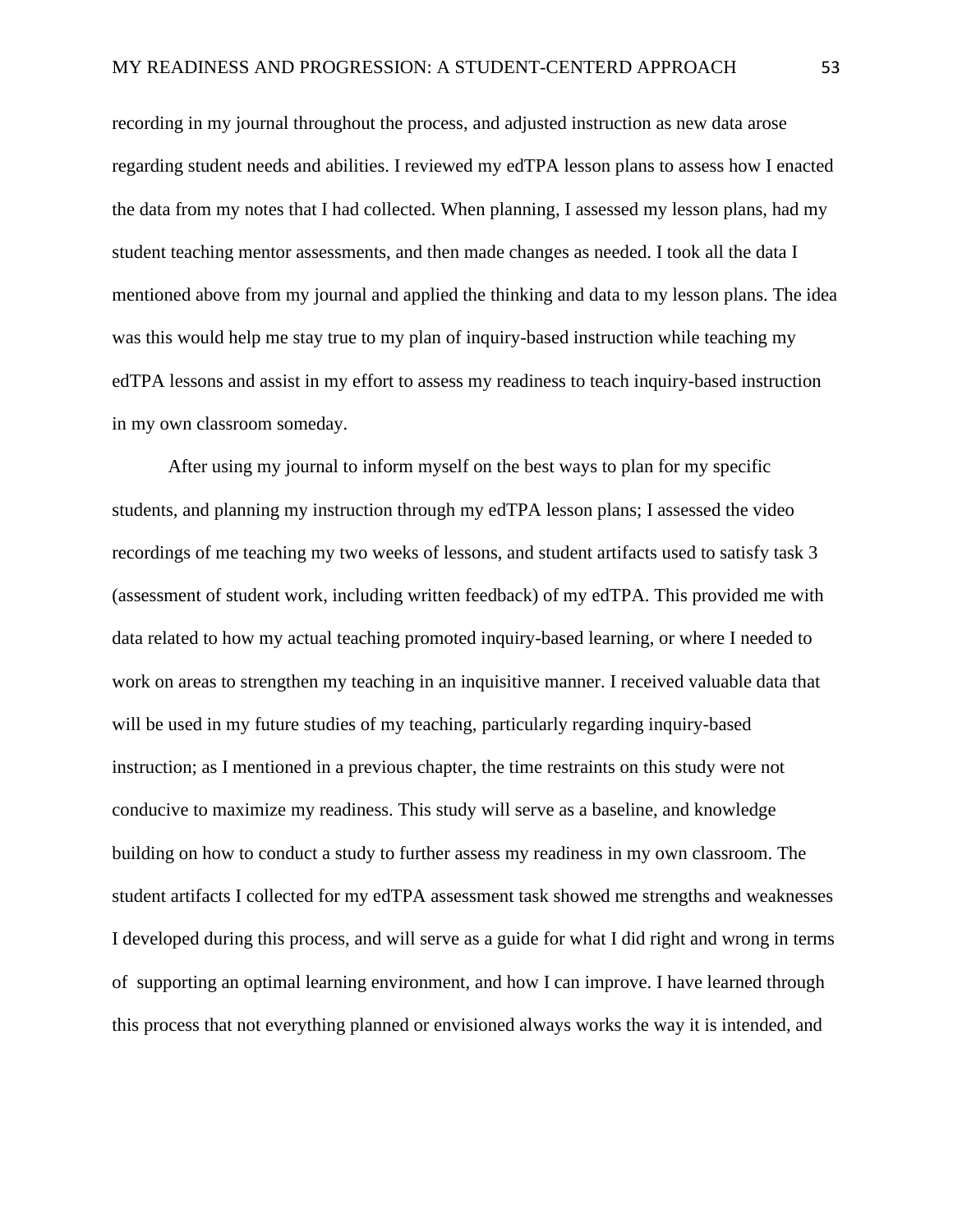seeing results to assignments I created to foster inquiry was a great tool for me as I adjust my lesson planning strategies.

The thought process was to understand the culture, backgrounds, and specific beliefs my students possessed, and use that to plan inquiry-based instruction that would promote the optimal learning environment. I gathered information through my journaling each day, then used that information to inform my planning process and how I taught my lessons. I then watched the videos of me teaching and reviewed student artifacts that I collected for my edTPA to assess how well the method I used promoted the inquiry-based instruction I want in my classroom. When this process was done, I had meetings with my university mentor and my student teacher mentor. My university mentor saw me teach on two separate occasions and gave me feedback as to what he observed. He suggested I focus less time in the future on vocabulary when discussing text, and more time on conceptual information. He praised my abilities as a novice teacher, and gave me high marks in regard to scores through my schooling. The feedback was intended to only elevate my abilities and ensure students are ready for inquiry related to concepts. Although, my edTPA artifacts revealed my student's ability to interpret and respond to complex text in an inquisitive manner was impeccable. My student teaching mentor observed all my lessons and gave me outstanding remarks. This process allowed me to learn a lot about myself, how I teach, and how I want to operate in the future.

#### **Steps #2 & #3:**

Step two of the thematic analysis is generating codes based on the collected data that is relevant to my research questions. Next, step three is condensing those codes into themes, according to Braun and Clark (2006), "A theme 'captures' something important about the data in relation to the research question, and represents some level of patterned response or meaning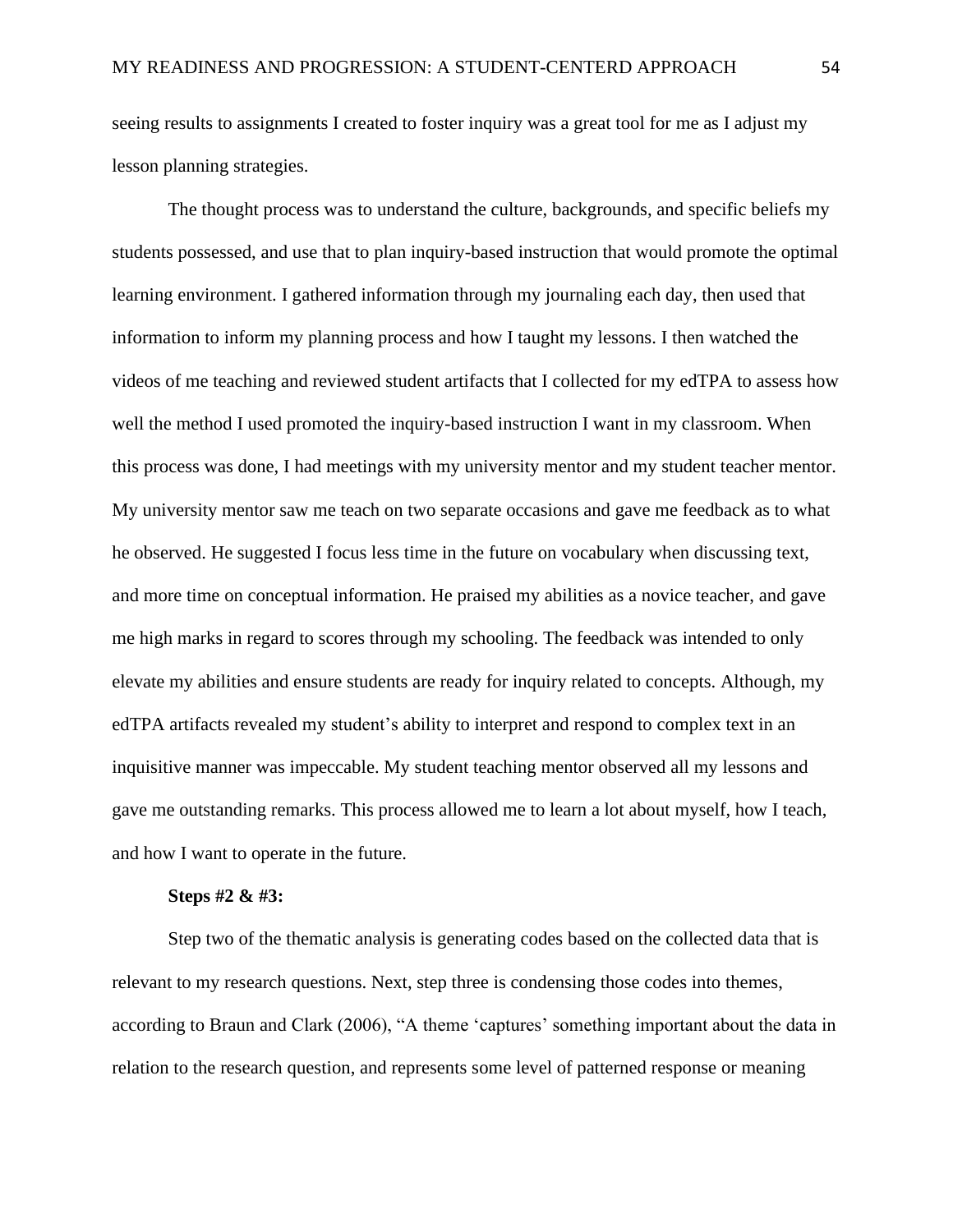within the data set." (p.82) I will first talk about how I coded the data I collected and how the patterns lead me to use them in my research and how they are connected to my questions. Next, I will describe how I narrowed those codes, or as Braun and Clark put it, the "building blocks" of my analysis into themes. Lastly, I will explain how these themes will inform me about my current research in regard to my questions, and how I will use them in my future research when I continue the work I have started here.

I used my journal to gather information about how I can foster inquiry with my students. The first half of the year I was primarily used in class as a small group leader, and assisted students one-on-one in breakout rooms. I took notes in my journal during these interactions. The patterns I noticed that pertains to inquiry were: questions about how to research and what information they should look for; wanting to know and look into social issues, such as police brutality, LGBTQ+ issues and discrimination, women's pay, and equal rights; students expressed boredom with none inquiry-based instruction; I took notes on students background and beliefs as they pertain to social issues and various other issues that may arise in class; vocabulary needs; and students expressed where to go next after specific learning objectives, as in they learned how to research the benefits of Xbox compared to PlayStation, now how do they apply those research skills to other research ideas. I used this information to help me plan for my instruction and to build my lesson plans that I used to guide my instruction. I took all this data and tried to find areas of commonality to combine my codes into themes; the theme I constructed from these codes led to five different themes which I will discuss in the conclusion of this chapter. The first, questions because of my students' inquiries about research, what to do next, and social issues. Second, preparation because the information I gathered needs to be synthesized and used in future lessons.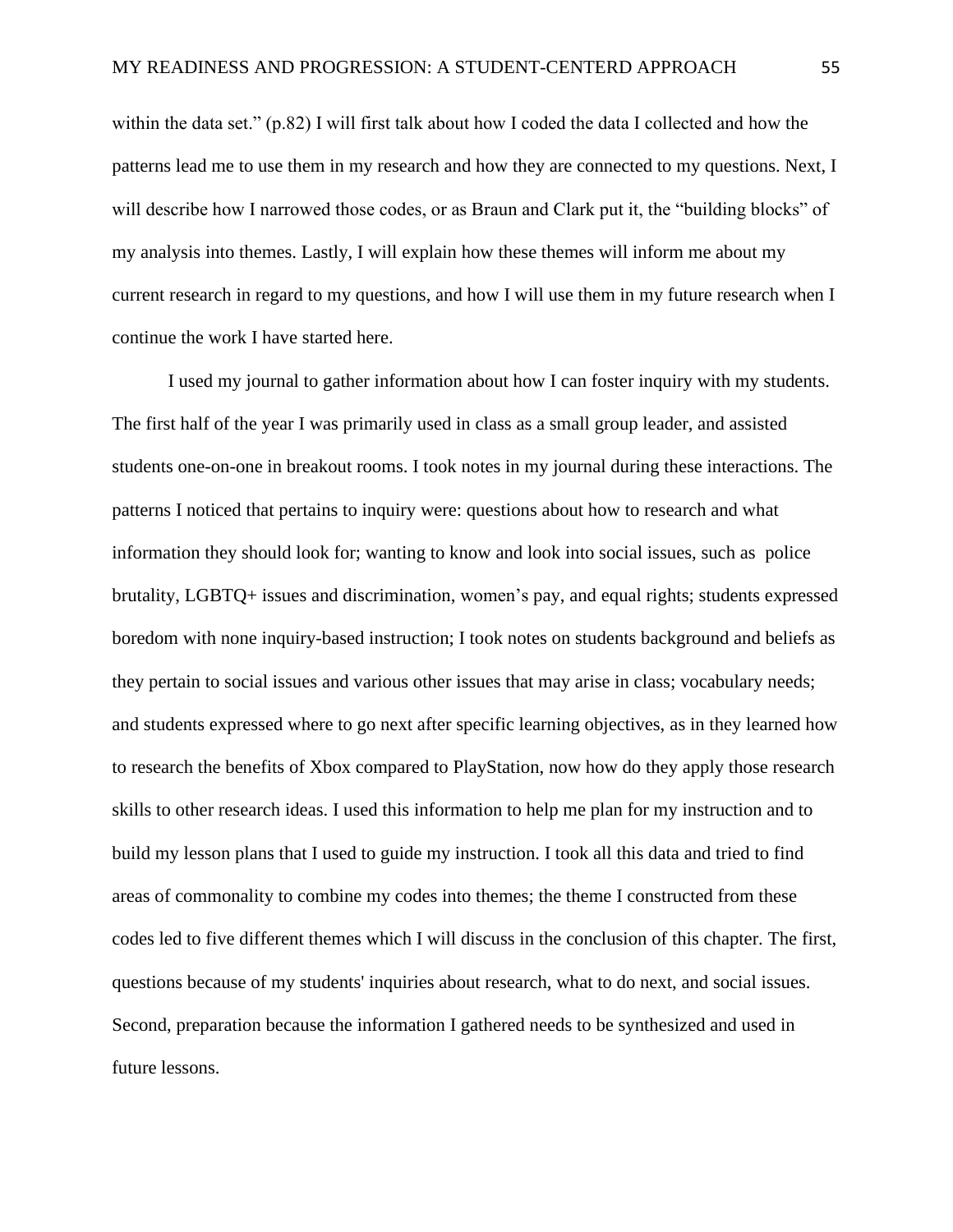The information in the chart that follows came from my journal that I recorded and

produced in my preparation for my edTPA. I reviewed this data and added some of what I recorded to show how I came up with my codes and then my themes.

# **Table 3**

### *Journal coding/theme table*

| Quote or discussion about                                                                                            | Coded as                                             | Theme aligns with     |
|----------------------------------------------------------------------------------------------------------------------|------------------------------------------------------|-----------------------|
| Discussion about abusive father<br>because after reading one students<br>poem                                        | Background<br>information/home life.                 | Preparation           |
| "I feel scared inside, and I feel my<br>teachers look right through me"                                              | Doesn't connect to school or<br>teachers.            | Preparation           |
| Helped students find research on Xbox<br>and Playstation, the student asked.<br>"How did you find that information?" | Wanting to learn more about<br>how to research.      | Questions             |
| Poems about religion, and religion<br>came up in many discussions.                                                   | Background<br>information/homelife.                  | Preparation           |
| Quite a few discussions about the death<br>of parents or other family members.                                       | Background<br>information/questions about<br>coping. | Preparation/Questions |
| Almost every student wanted to know<br>about re-entry into class after Covid-<br>19.                                 | Wanting to know more<br>information.                 | Questions             |

I have included the themes I came up with from my journal; I will go into more detail when I get to steps 4 & 5 about why I chose the themes I did and how I can use them.

Next, I want to look at the data I collected from my edTPA lesson plans. I taught my edTPA lessons on *The Outsiders* by S.E. Hinton. I used the information I gathered from my journal and other interactions to help inform my lesson planning. The data I collected led me to focus on perception, figurative language, first person point-of-view, stereotypes, battle of the classes, acceptance, vocabulary, and heroes. The data from my lesson plans were associated with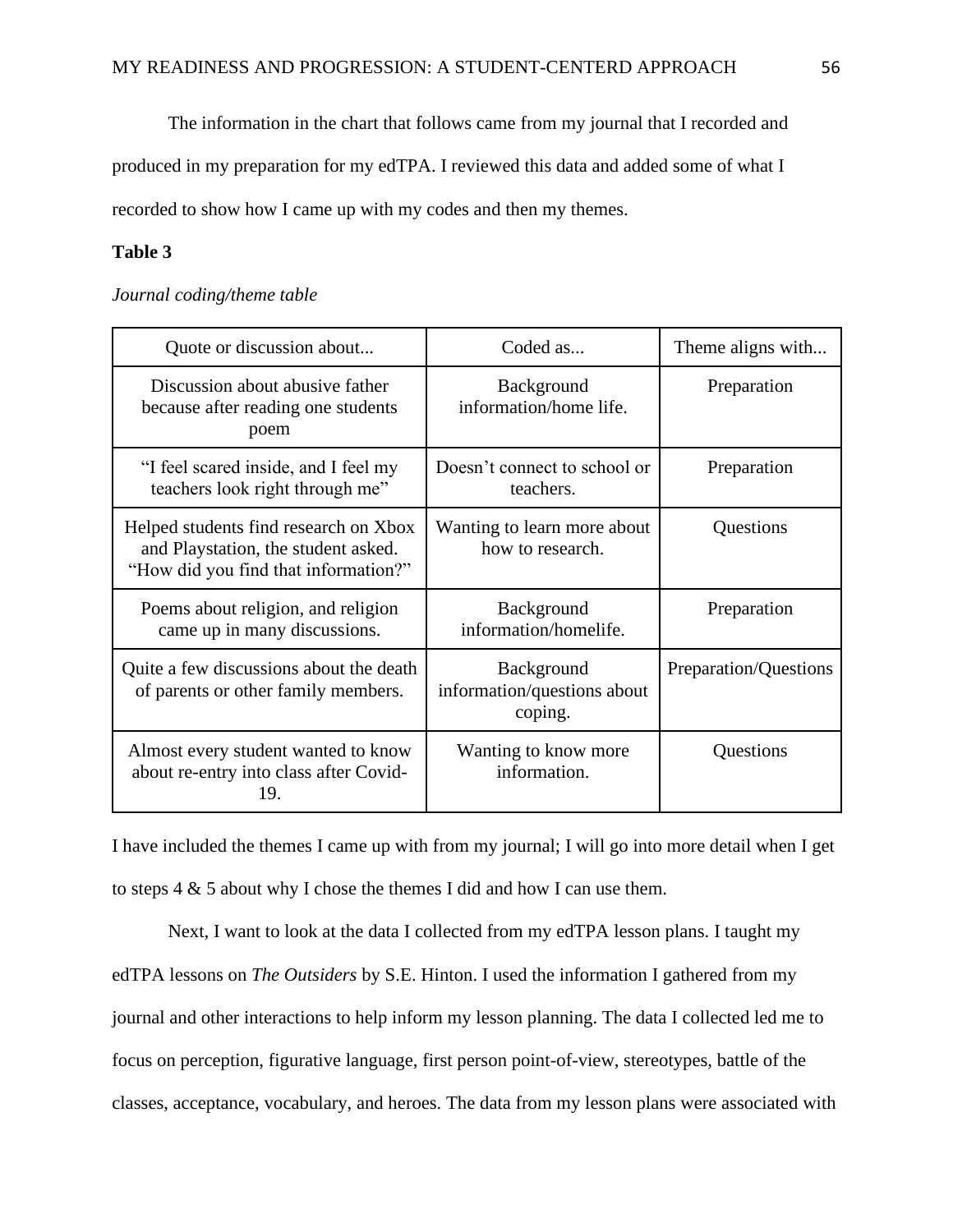me trying to meet the needs my students expressed in my journal notes. The data I collected included my ability to address social issues that I can connect to my students; ensure that my lessons are relevant, this was a focus because the *The Outsiders* was written in 1960s; I incorporated research; made sure my lessons were engaging; include talking about issues some of my students are dealing with in their home lives, or that they can connect to because of their backgrounds; supports for vocabulary, because the language in the book was quite different than we use today in the Northwest; and direction on where to go next with the knowledge we gained from the book. The following table will describe how I used the data to create codes, and then what theme I associated those codes with.

#### **Table 4**

| Topic                                                                                                           | Code                                   | Theme                       |
|-----------------------------------------------------------------------------------------------------------------|----------------------------------------|-----------------------------|
| Research topics such as perspective,<br>stereotypes, and how the lack of<br>understanding these can be harmful. | Research                               | Questions/Social<br>justice |
| Lessons are engaging, this was to mitigate<br>boredom and typical rote learning<br>experiences.                 | Presentation of<br>information         | Preparation                 |
| Lessons are connected to students<br>backgrounds and home life.                                                 | Background/home life                   | Preparation                 |
| Adding support for students in regard to<br>language and vocabulary.                                            | Wanting to know more<br>information.   | Questions                   |
| Direction on where to go next with<br>information from the book.                                                | Connection to their<br>personal lives. | Social justice              |

*Lesson plan coding/theme table*

I will expand more on "direction on where to go next" when I get to theme two, this theme is focusing on inquiry-based instruction.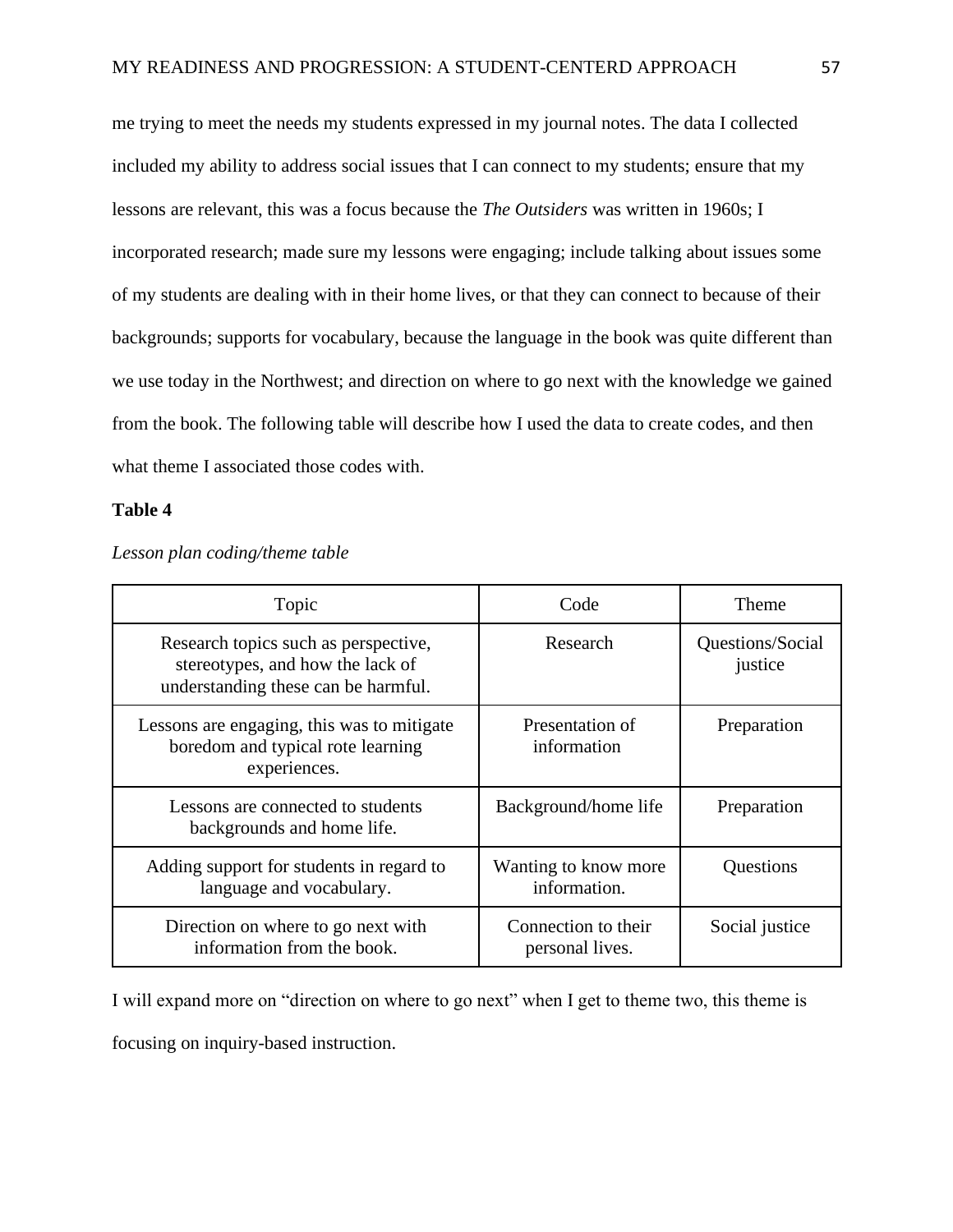The next piece I looked at when collecting data were my edTPA videos. I recorded each of my lessons to evaluate myself and my teaching practice. I was able to watch myself teach and gather some data from those in regard to my research questions. My main focus in this section was to evaluate how successful I was in accomplishing my goals in my lesson plans, and to incorporate the information I gathered from my journaling. The data I gathered from my videos was my presentation; did I make connections, such as to home lives/backgrounds, stereotypes we are seeing today, and how lack of understanding each other can lead to stereotypes; vocabulary supports; were the lessons engaging; and where to go next with the information they are receiving. I organized this data in the chart that follows to show how I coded my data, and then how I connected these codes into themes.

#### **Table 5**

| Topic                                                                       | Code                                    | Theme                      |
|-----------------------------------------------------------------------------|-----------------------------------------|----------------------------|
| My presentation, my articulation, and<br>my presence as I teach.            | Adequate instruction                    | Teaching                   |
| Did I make connections to the home<br>lives and backgrounds of my students. | Connections to their<br>personal lives. | Teaching                   |
| Stereotypes and perspective taught in a<br>way that connects to daily life. | Connections made to<br>society          | <b>Social Justice</b>      |
| Vocabulary and language                                                     | <b>Supports</b>                         | Teaching                   |
| Were my lessons engaging                                                    | Supports/connections                    | Teaching/Preparation       |
| Where to go next with information<br>students received.                     | Teaching                                | Teaching/Social<br>justice |

*Video coding/theme table*

A lot of my data overlaps, but I view it and use it differently depending on the purpose of the data. For instance, how I plan to help students make connections between the information I am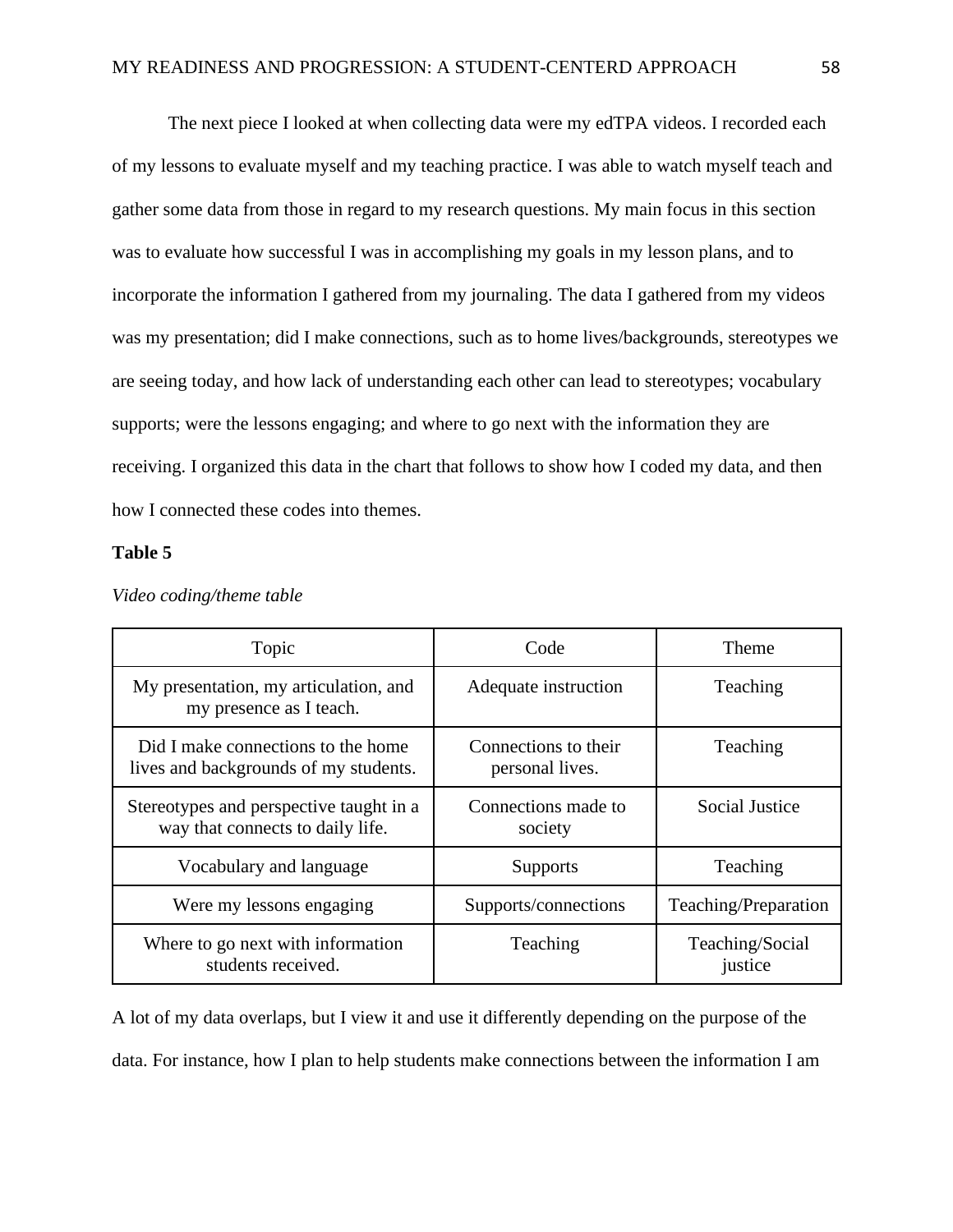planning to teach, and the actual connections I help them make after I teach are different pieces of data.

The last pieces I want to talk about are the artifacts I collected for my edTPA lessons, and assessments I received from my mentor teacher and university mentor. I am combining these two data sources because they both pertain to how well I actually did in teaching. The artifacts include assignments I assigned for my edTPA; these will help identify potential weaknesses in my teaching and where I did well. I found sufficient data to support my research questions, and the assessments from both my mentors will provide me feedback on how well I taught my lessons as well. These data sources provided me data such as students definition of perception, before I taught they could not tell me how to define the word; students use and understanding of vocabulary associated with the book; did I make connections between stereotypes from the book and stereotypes in today's society; how well I incorporated students backgrounds/home lives; supports for understanding concepts of the book; incorporate research, and support for students who need help with research; did my students understand where to go next with the information from the book. Following is a table that connects the data I collected, how I coded it, and what theme I identified according to the data.

#### **Table 6**

| Topic                                                                                   | Code                 | <b>Theme</b>                  |
|-----------------------------------------------------------------------------------------|----------------------|-------------------------------|
| Could my students identify and<br>understand perception?                                | Adequate instruction | Teaching                      |
| Vocabulary                                                                              | <b>Supports</b>      | Teaching                      |
| Connections between stereotypes from<br>the book and stereotypes in today's<br>society. | Adequate instruction | Preparation/Social<br>justice |

*Assessment and artifact coding/theme table*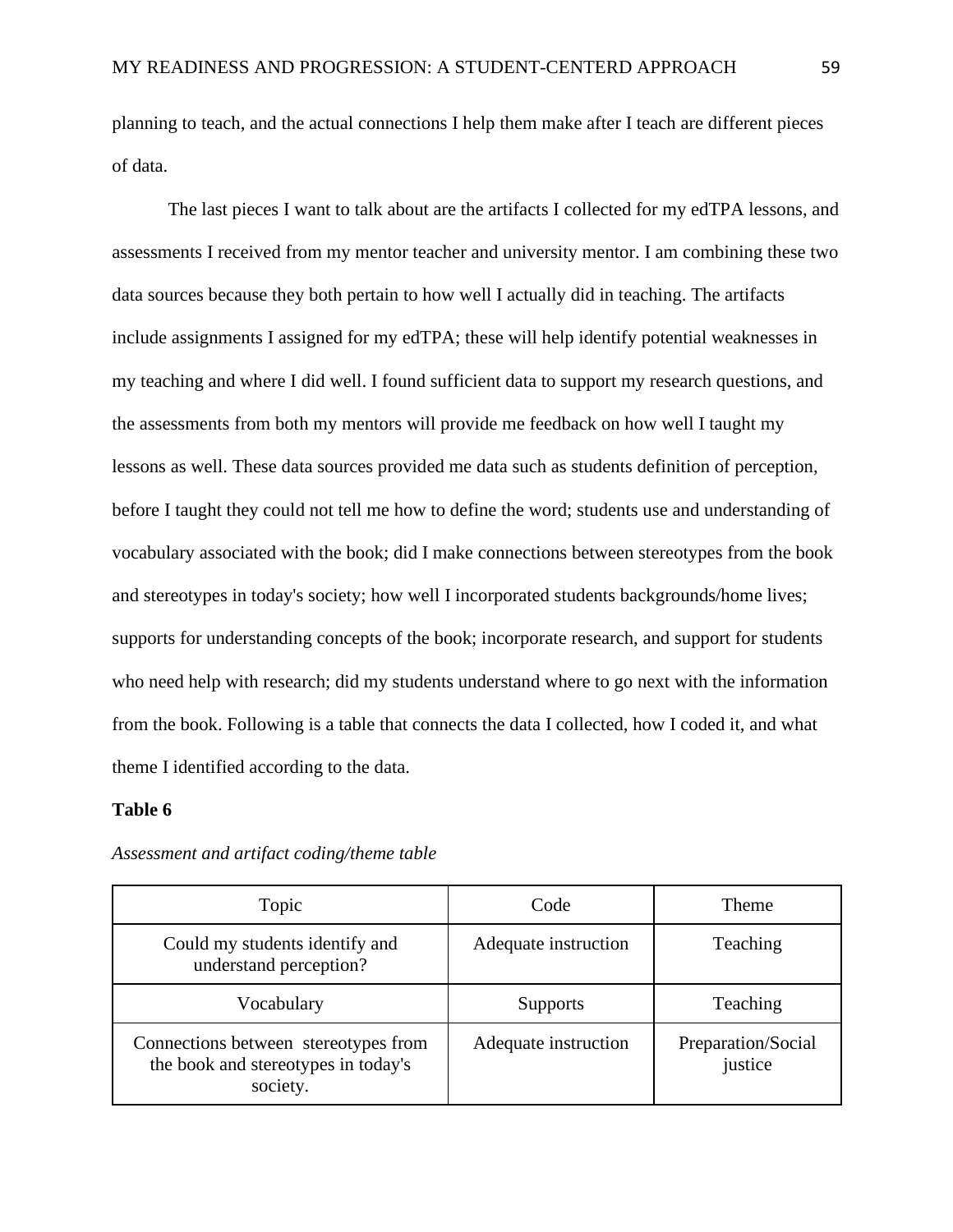| Incorporate students' backgrounds and<br>home lives.          | background/homelife<br>connection | Preparation/Teaching |
|---------------------------------------------------------------|-----------------------------------|----------------------|
| Did my students understand important<br>concepts of the book? | <b>Supports</b>                   | Teaching             |
| Research and assistance as needed with<br>research.           | Support/research                  | Question/teaching    |

The next section will walk through my thought process of how I generated my themes and how they connect directly to my research questions.

### **Steps #4 & #5:**

All the themes and codes I generated are associated with creating a classroom that is based on inquiry. The theme, "preparation" incorporates any preparation I did for my lessons, or ideas/concepts that I would need to be prepared for in my lessons. I included anything to do with my students background/home lives, meeting specific needs of my students that have been identified before the lesson, or ensuring that my lessons are engaging to my students. All of these things need to be planned out and incorporated in strategic ways, hence them all identifying as preparation. The theme, "questions" pertains to research related data; my students needed a lot of support when conducting research. It also incorporates curiosities my students have about vocabulary, questions about the context of the book, and conceptual questions. I included data pertaining to my students' curiosity about perspective and other stereotypes. The theme, "social justice" includes teaching perspective and stereotypes, any connections to society and the book, and what to do next with information from the book. The theme, "teaching" involves any part of my instruction that has to do with inquiry, such as support provided, teaching on issues such as perspective, and connections I make in my teaching to students' backgrounds. I will look at each theme more in depth in the conclusion of this chapter, and summarize my themes and how they pertain to the data and the codes.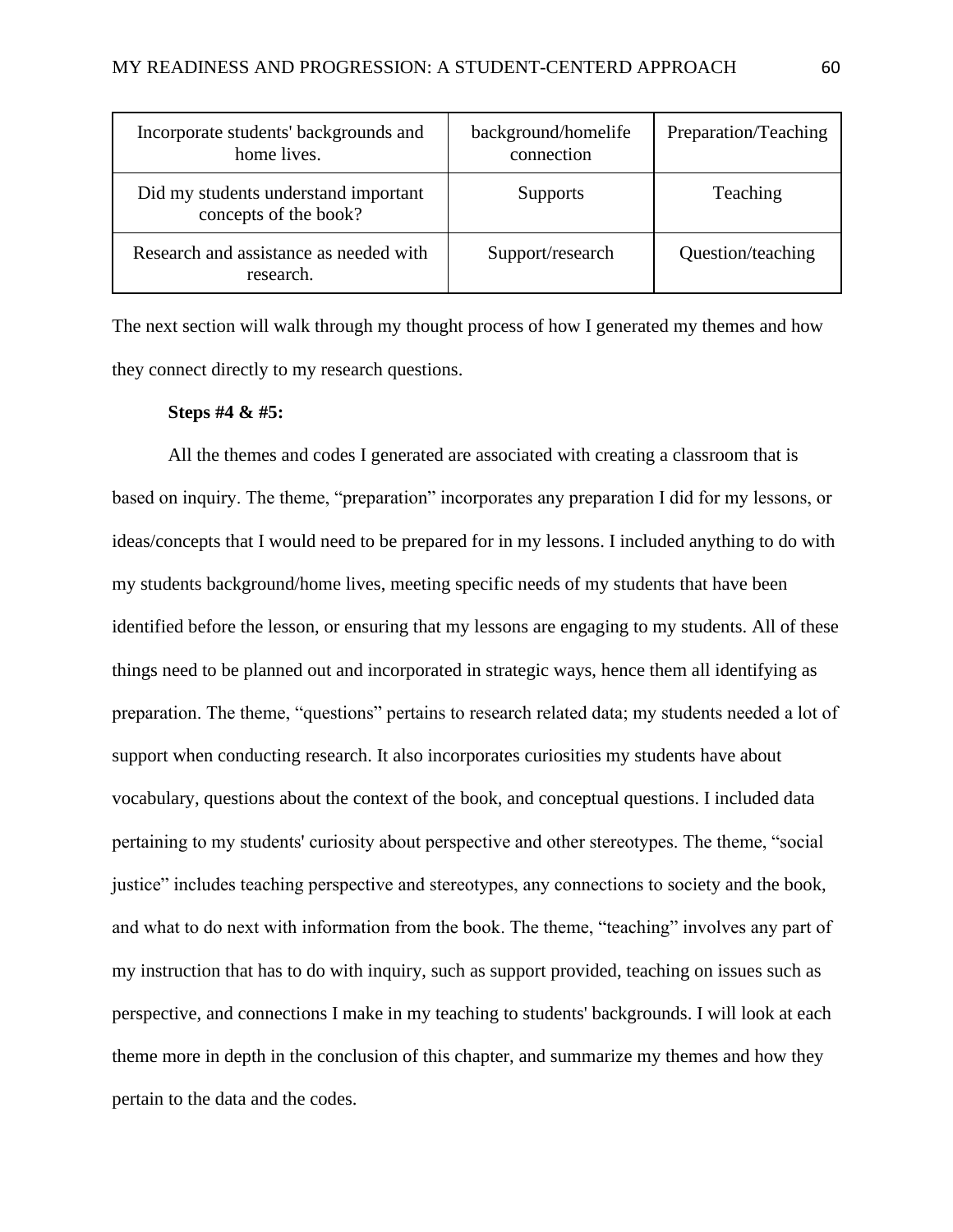### **Analysis of question #2:**

# **Step #1:**

The data sources I am using for question #2 are the same data sources I used for question #1. The only difference is how I look at the data and how it relates to my research question. The way I immersed myself in the data is the same. Question #2 looks at my readiness to teach through a criticality lens, which I defined in chapter 2 of this action research. Criticality is important to prepare my students for society, and how to use the information my students learn in school to work for them and their goals in life. As I have mentioned, I taught *The Outsiders* for my edTPA, and I made sure to incorporate relevant social issues that my students encounter on a daily basis. *The Outsiders* addresses the fault lines of socioeconomic class, but it was my goal to relate that to not only oppression of the lower class, but oppression we see in different cultures, races, and within different systems throughout our government. It was important for me to not only focus on addressing these issues through text, but also through writing. My data in this section incorporates issues my students and myself discussed during class and in casual conversation; recognizing and using proper student pronouns; conversations about power structures and how police brutality affects society; in particular, George Floyd; stereotypes and how to see others perspectives to mitigate stereotypes; and power and privilege.

In step  $\#2$  and  $\#3$  I will look at a lot of the same data as I did in question  $\#1$ , but through the criticality lens. I will create a table of some of my data I collected and identify the code I assigned the data, then I connect those codes to one or two of five different themes I developed. In step #4 and #5, I will describe my thinking between the data I collected and my research question #2 and they are associated.

### **Step #2 & #3:**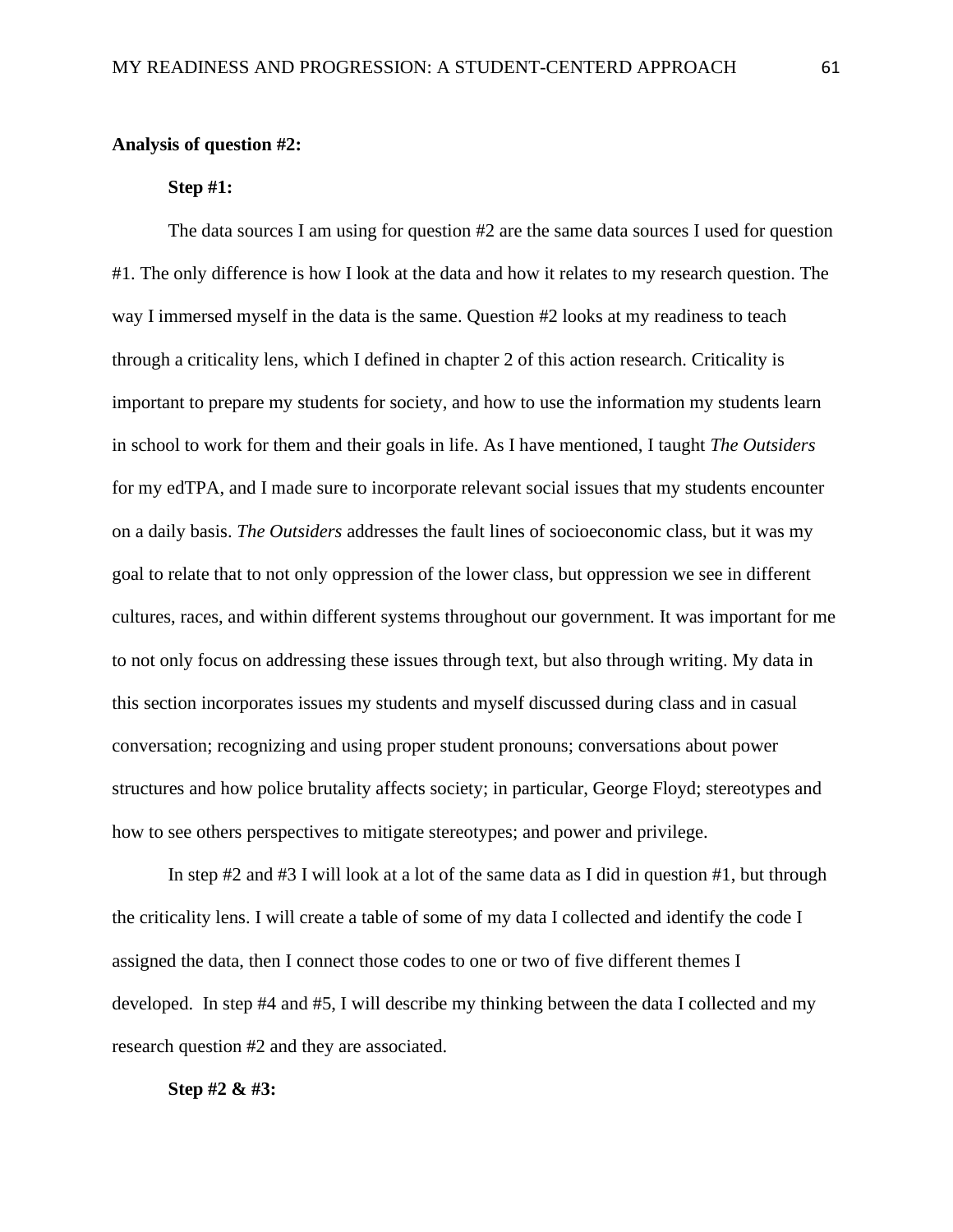Step #2 of the Braun and Clarke model is identifying the data I will use to answer or apply to my specific research questions. Then, taking that data creates codes to organize my data. These codes are connected in some way to each other, and as I stated previously, are the "building blocks" of my research. Step #3, is then combining like codes into themes that I can use in my final assessment of my research questions. These themes make my data easier to utilize in a meaningful way for answering my specific questions. This particular research question addresses my readiness to teach through the lens of criticality. Like the previous question, I will discuss the data that I collected from each of my data sources. Next, I will create tables to connect the data to the code I came up with, then identify the theme I associate the codes with. I will then in steps #4 and #5 discuss the thought process behind why I selected the specific themes based on the codes I came up with.

### **Table 7**

| Quote or discussion                                                                                                        | Coded<br>as | Theme aligns<br>with     |
|----------------------------------------------------------------------------------------------------------------------------|-------------|--------------------------|
| Conversation about current society and the way Asian<br>Americans are being treated.                                       | Hate        | <b>Social Justice</b>    |
| I made a note to ensure I am using the proper pronouns, or<br>using non-gender terms when addressing the class as a whole. | Inclusivity | Inclusive<br>environment |
| The power structure and privilege in The Outsiders.                                                                        | Privilege   | <b>Social Justice</b>    |
| Conversations about George Floyd, one student visited where<br>he took his last breath.                                    | Privilege   | Social Justice           |
| Conversations about police brutality.                                                                                      | Hate        | <b>Social Justice</b>    |
| Stereotypes from the Outsiders, and relating to stereotypes<br>leading to hate.                                            | Hate        | Social Justice           |
| Perception/perspective, trying to understand other people.                                                                 | Inclusivity | <b>Social Justice</b>    |

*Journal coding/theme table*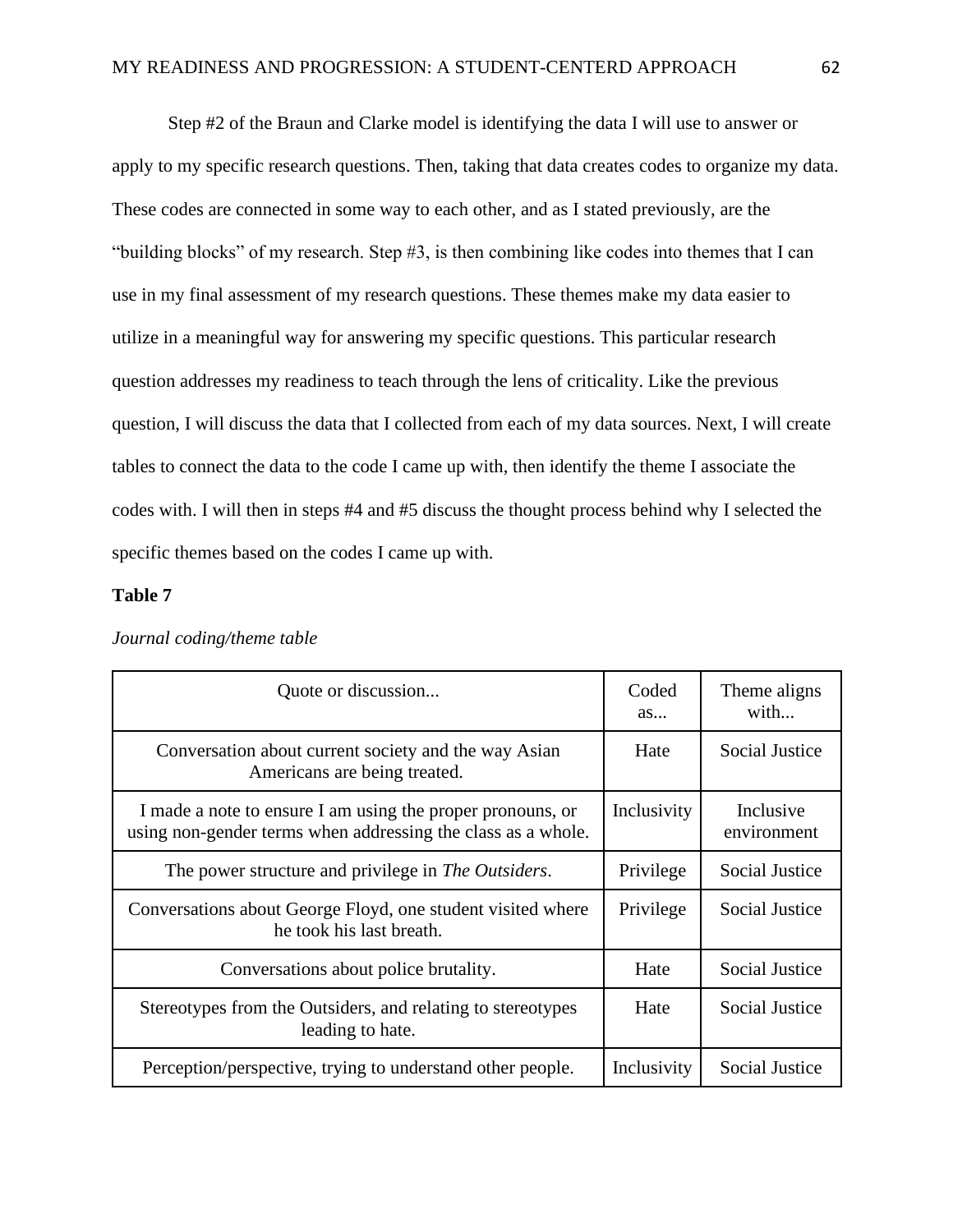Because criticality deals with understanding power, privilege, and oppression, most of the topics that come up in question #2 deal with social justice. Our society today is dealing with deep seated issues of race, hate, and political discord among many other issues. My students come to class with thoughts and feelings regarding these issues, and want to, at times, discuss some very difficult issues such as these. Fortunately, this book is easily relatable to some of these issues using themes and stereotypes established in The Outsiders.

As I have alluded to previously, these notes helped inform my lesson planning. I will now discuss the some of the data I collected when reviewing my edTPA lesson plans in regard to question #2, and my readiness to teach through the lens of criticality. We had many discussions about race, hate, the protests (some in class would classify as riots), and police brutality. specifically, when discussing police brutality, we talked a lot about the George Floyd case, the trial concluded just before I taught my edTPA lessons; we connected this to issues of power and privilege from *The Outsiders*; we discussed cause and effect; perspectives leading to stereotypes; and the power of persuasive writing in terms of making change. I used my notes and some of the questions that came up to inform how I would approach teaching *The Outsiders*. In assessing my lesson plans for data I could use to answer my research question about my readiness, I looked for data that told me I was prepared to teach in an engaging, relevant manner.

#### **Table 8**

| Topic                                 | Code                                        | Theme                      |
|---------------------------------------|---------------------------------------------|----------------------------|
| Power and privilege in The Outsiders. | Privilege, who has it,<br>and who does not. | Social<br>justice/Teaching |

*Lesson plan coding/theme table*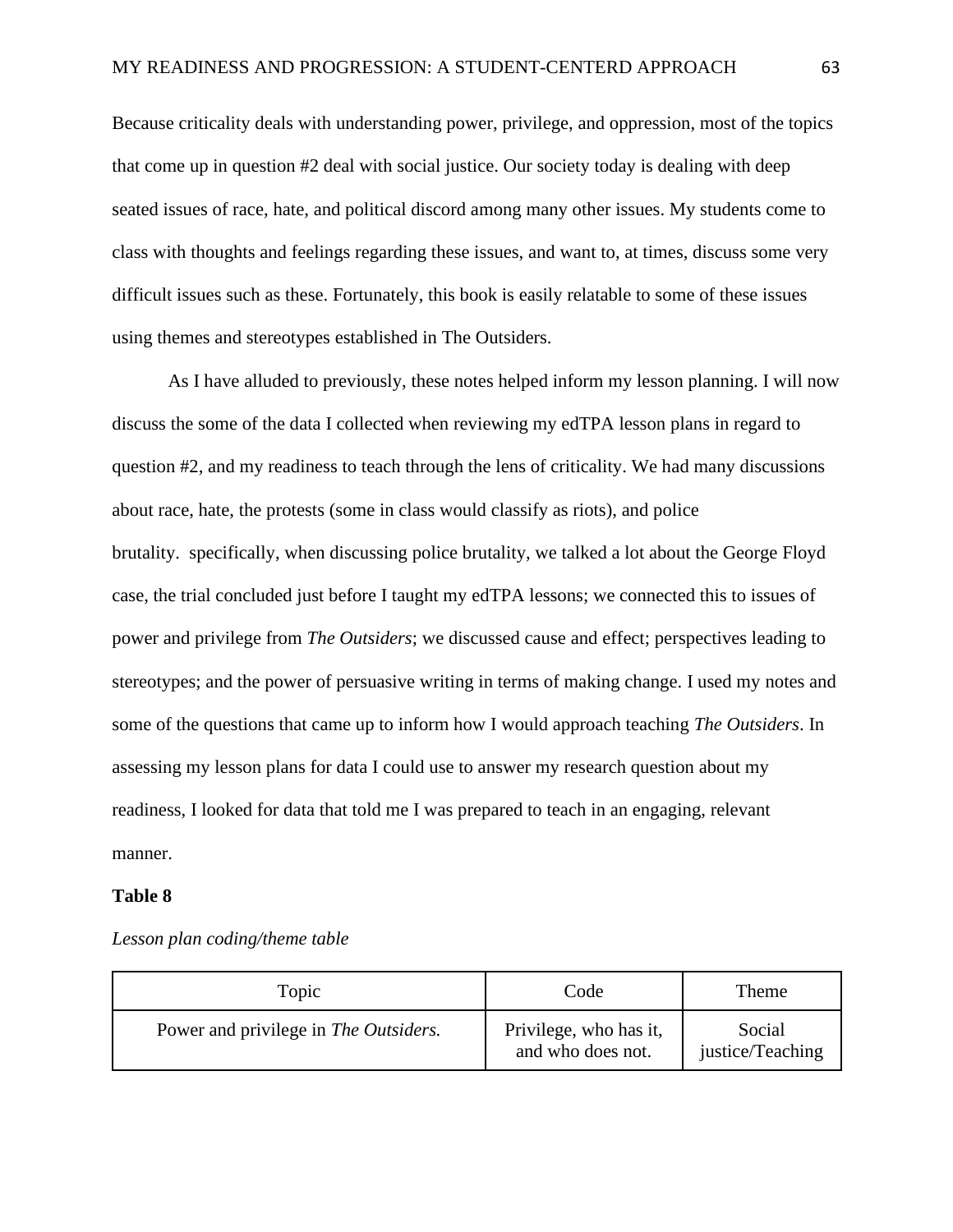| Cause and effect/problem and solution. (in<br>regard to <i>The Outsiders</i> )                               | Societal issues and<br>where they might stem<br>from. | Teaching       |
|--------------------------------------------------------------------------------------------------------------|-------------------------------------------------------|----------------|
| Persuasive writing, how can we make a change<br>using our writing.                                           | Writing                                               | Teaching       |
| Perspective and that leading to stereotypes,<br>which leads to misguided judgements.                         | Judgment                                              | Social justice |
| Police brutality, how the police viewed the<br>Greasers compared to the Socs, and how that<br>relates today. | Judgment                                              | Social justice |

Next I will discuss data I collected from my edTPA videos of me teaching. My goal in reviewing my videos is to assess if I was able to accomplish my goals in teaching with a focus on criticality. As I said, I used my lesson plans to build my actual lessons, and to include the information my students and myself discussed from the chart above. The next chart will look at data I collected from the videos about how well I did, and various topics and ideas we discussed.

# **Table 9**

# *Video coding/theme table*

| Topic                                                                                                   | Code                             | <b>Theme</b>               |
|---------------------------------------------------------------------------------------------------------|----------------------------------|----------------------------|
| My presentation, my articulation, and my<br>presence                                                    | Adequate<br>instruction          | Teaching                   |
| How well I was at making connections of what I<br>was teaching to society and students' lives.          | Connections to<br>personal lives | Social justice             |
| Disrupting stereotypes, and helping students<br>understand various perspectives.                        | Social justice                   | Social justice             |
| Were my lessons engaging                                                                                | Supports and<br>connections      | Teaching/questions         |
| Did I provide reading and writing opportunities to<br>allow students to understand power and privilege. | Social justice                   | Teaching/social<br>justice |
| Did I connect what we are doing in class to what<br>students need to do next with the information.      | Teaching                         | Questions                  |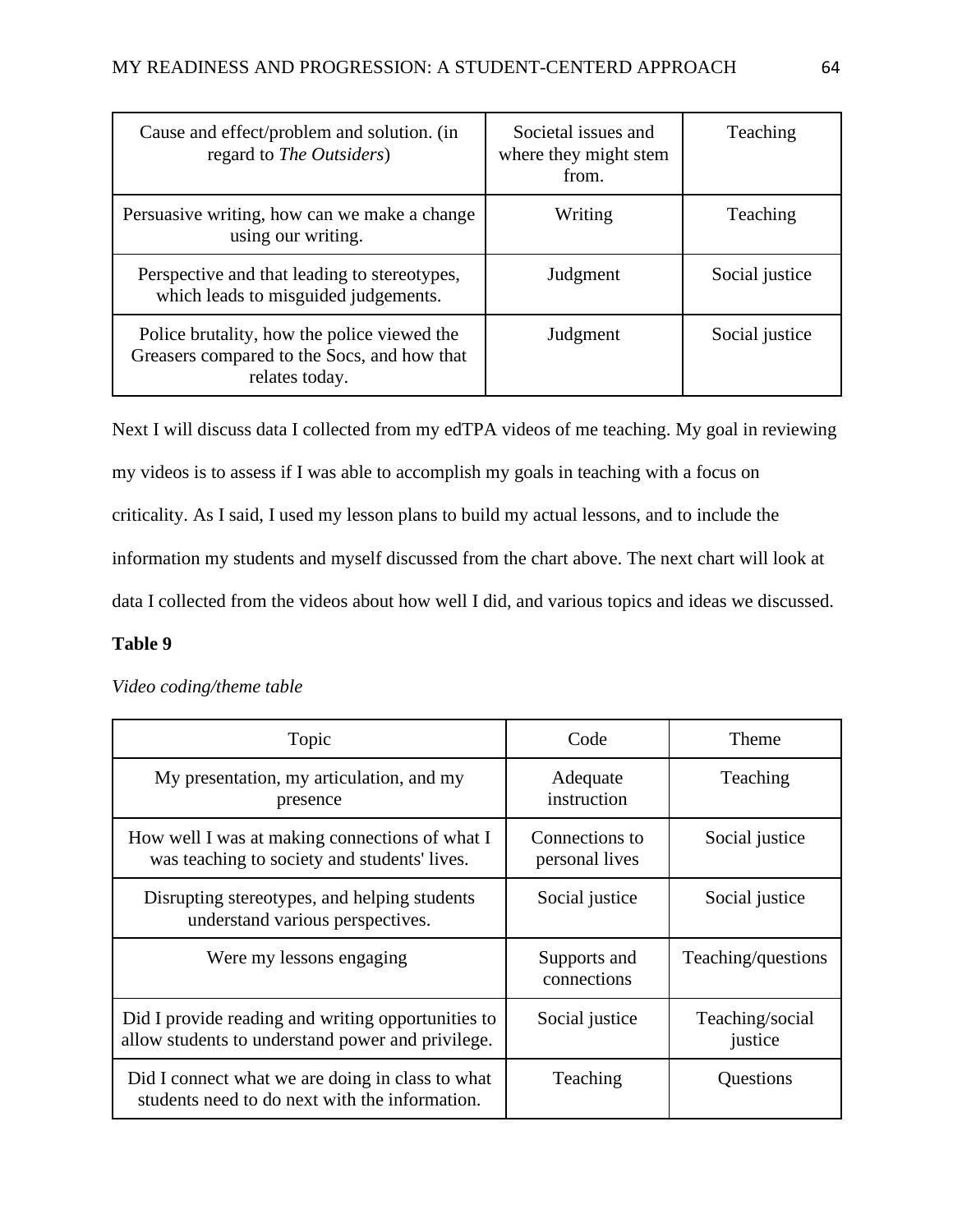My goal in assessing my videos was to ensure I am accomplishing my goals as a novice teacher. I have my research questions that I am answering, and I have goals such as; state standards I am trying to satisfy, concepts set out in my lesson plans, and incorporating criticality through providing writing and reading opportunities in a way that my students will understand power and privilege in society. Next, I will discuss my data from student artifacts I collected from my edTPA, assessments my mentor teaching has provided me, and assessments provided to me from my university mentor.

# **Table 10**

### *Assessment and artifact coding/theme table*

| Topic                                                                                                         | Codes                       | <b>Themes</b>               |
|---------------------------------------------------------------------------------------------------------------|-----------------------------|-----------------------------|
| Students comprehension of stereotypes and<br>perspectives.                                                    | Social justice              | Social justice              |
| Were students able to make connections to society<br>in regard to stereotypes.                                | Social justice              | Social justice              |
| Did my students understand the concepts of the<br>text, and could they provide written answers to<br>show me. | Comprehension               | Teaching                    |
| Were students able to connect research to<br>understanding power and privilege.                               | Research and<br>criticality | Questions/Social<br>justice |

Most of my data from this section came from student artifacts. My data in this section was an assessment of how well I implemented planning through student responses to questions. I had multiple meetings and assessments from my two mentor teachers, but their main focus is on how I teach, not necessarily on my research questions. They did not provide me much feedback in terms of my question about my readiness to teach with a focus on criticality. Next, I will go in to steps #4 & #5 of the Braun and Clarke model in regard to my second research question.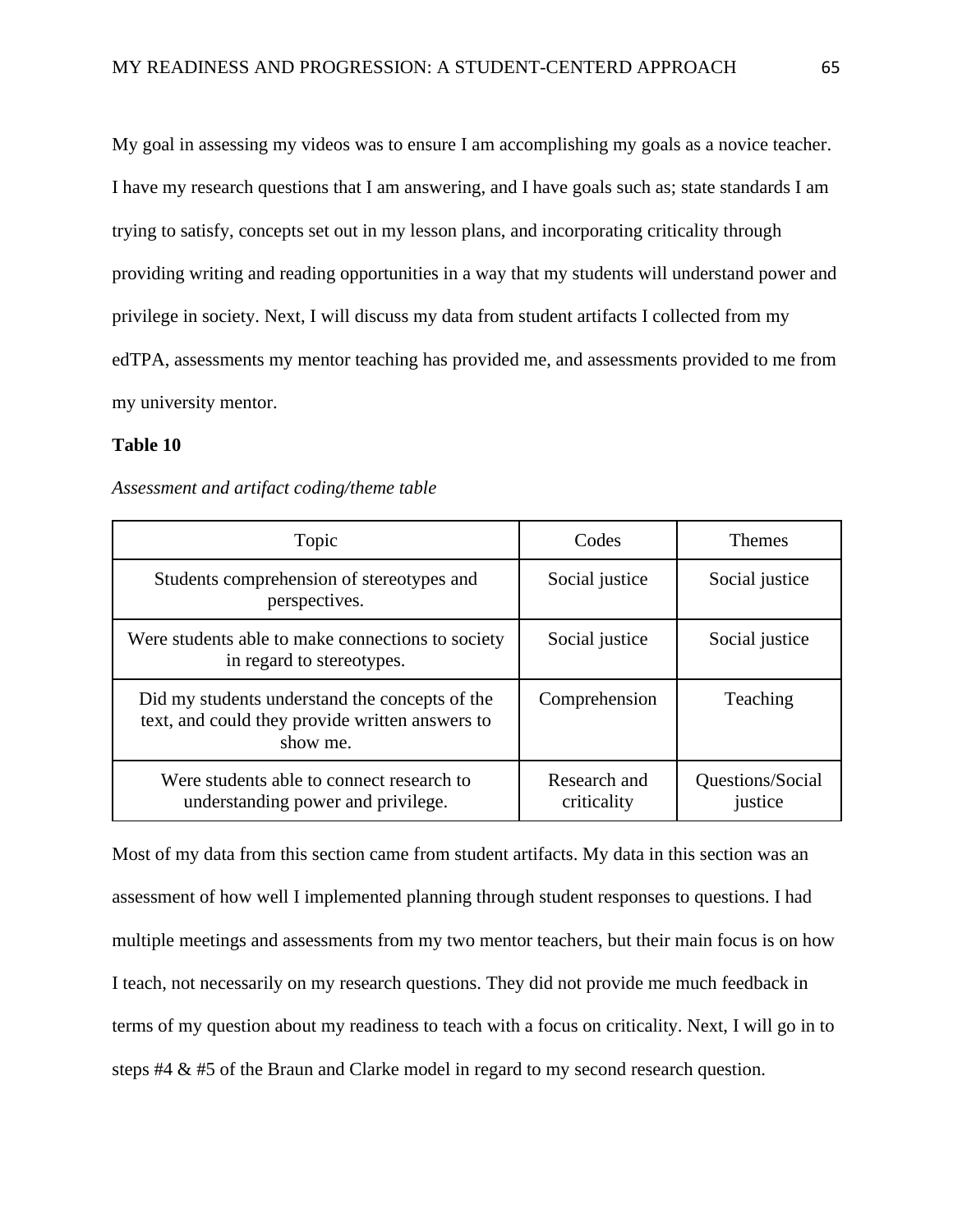## **Steps #4 & #5**

The themes and codes I generated based on my data for my second research question are more in the category of social justice. This is something that stood out to me after dissecting my data sources. I think the topic of social justice kept coming up because of the idea of criticality, and its impact on my teaching. When looking for power, privilege, and oppression within various texts and media, it's easy to start to notice it everywhere. This is one of the reasons I chose this research question, and wanted myself to be able to address these issues with my students. I also believe the component of the definition which includes writing in a way to understand the context of these situations is crucial, especially in our current situation with misinformation everywhere you look. In my teaching, I went out of my way to identify power, privilege, and oppression in the text, and tried to incorporate some writing pieces to help with the comprehension. For instance, when teaching *The Outsiders* for my edTPA, I identified the power, privilege, and who seemed to be more oppressed. I then made connections to our current society, and identified where the poor, powerless, and oppressed individuals are, and who is represented in our government, who has less representation, who are populating our prisons at a higher rate per capita, and various other systemic problems we have within our society.

I have heard in various echoing chambers that teachers are pursuing and pushing specific political agendas. I would argue that as police departments might have a "bad apple," there might be a few teachers who take this upon themselves; but for the most part, teachers are teaching students facts to inform them to make well informed decisions as contributing members of society. This is what teaching through the lens of criticality is, ensuring students understand the systems and powers at play within them, and how to navigate or change them if they feel so inclined.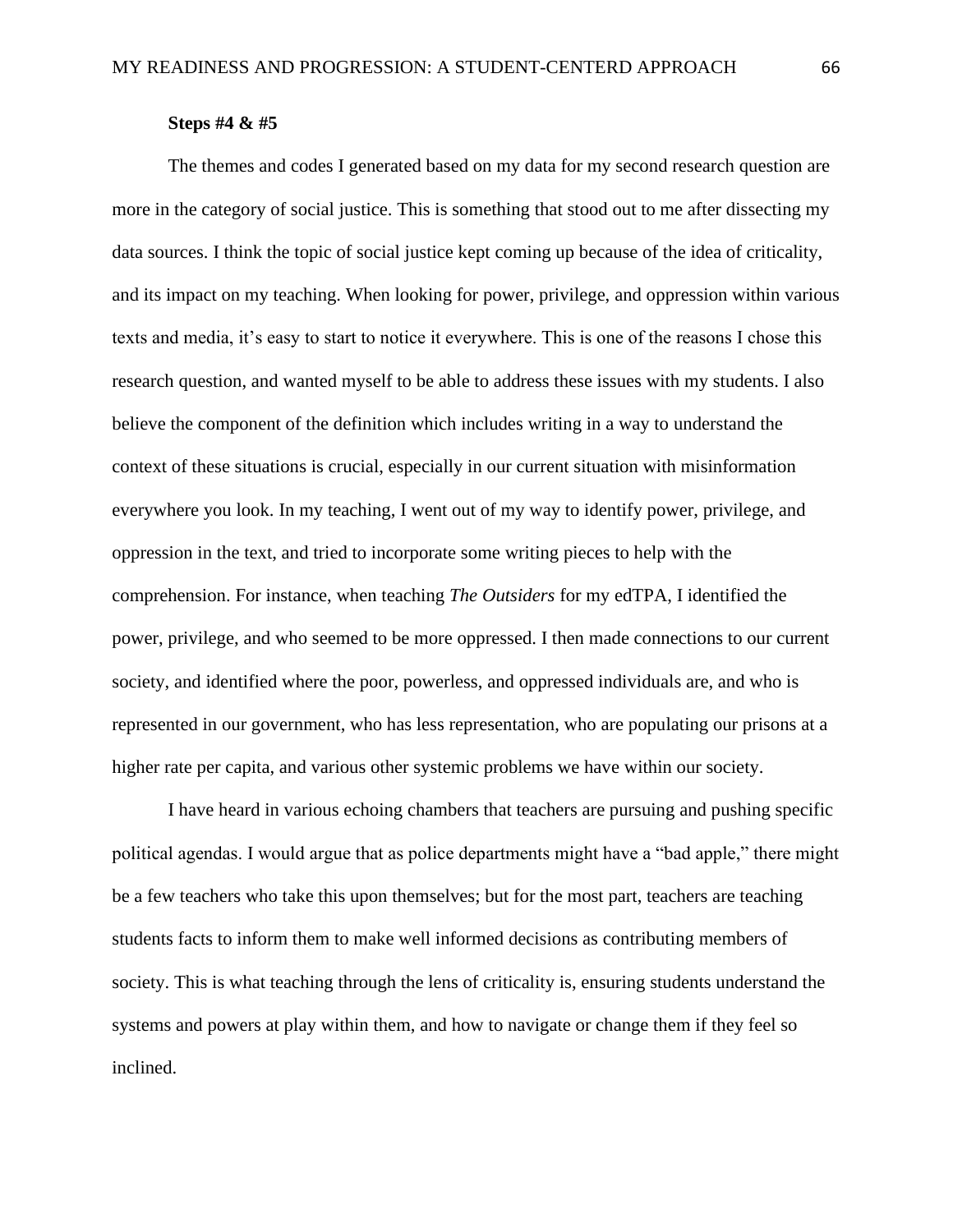## **Analysis of question #3:**

## **Step #1**

Question #3 addresses differentiation, and ensures my lessons reach each of my students and meets their needs; this is done through maximizing their strengths that I have identified, and supporting students where needed based on academic weaknesses. I used my journal to record the strengths and weaknesses of each of my students, and notes of various strategies that I noticed worked and did not work. My mentor teacher is very effective with our students, and I learned a lot about how to help particular students who might be struggling with specific goals. I studied students' various IEP's, 504 plans, and other documents pertaining to learning abilities and needs. This data, along with personal relationships I had developed over the course of the year allowed me to understand different needs and the range of abilities in my classroom. I then used this data that I recorded about my students to help build my lessons that would be most effective with all my students.

#### **Step #2 & #3**

As I stated, the data related to this question that I recorded in my journal pertains to students' likes, dislikes, and varying levels of abilities. This information was important for me to document because it has a lot to do with student learning. My goal as a teacher is to ensure that all my students are learning as much as possible about the content, themselves, and society, like how to interact, interpret, and thrive. Creating lessons that can effectively reach students and keep them engaged is an important aspect of ensuring all students are receiving something valuable. Following is a table that details some of the data I used from my journal in answering my research question. Like the other questions, my journal was a critical part of my planning, maybe most crucial with this research question. I say that because understanding my students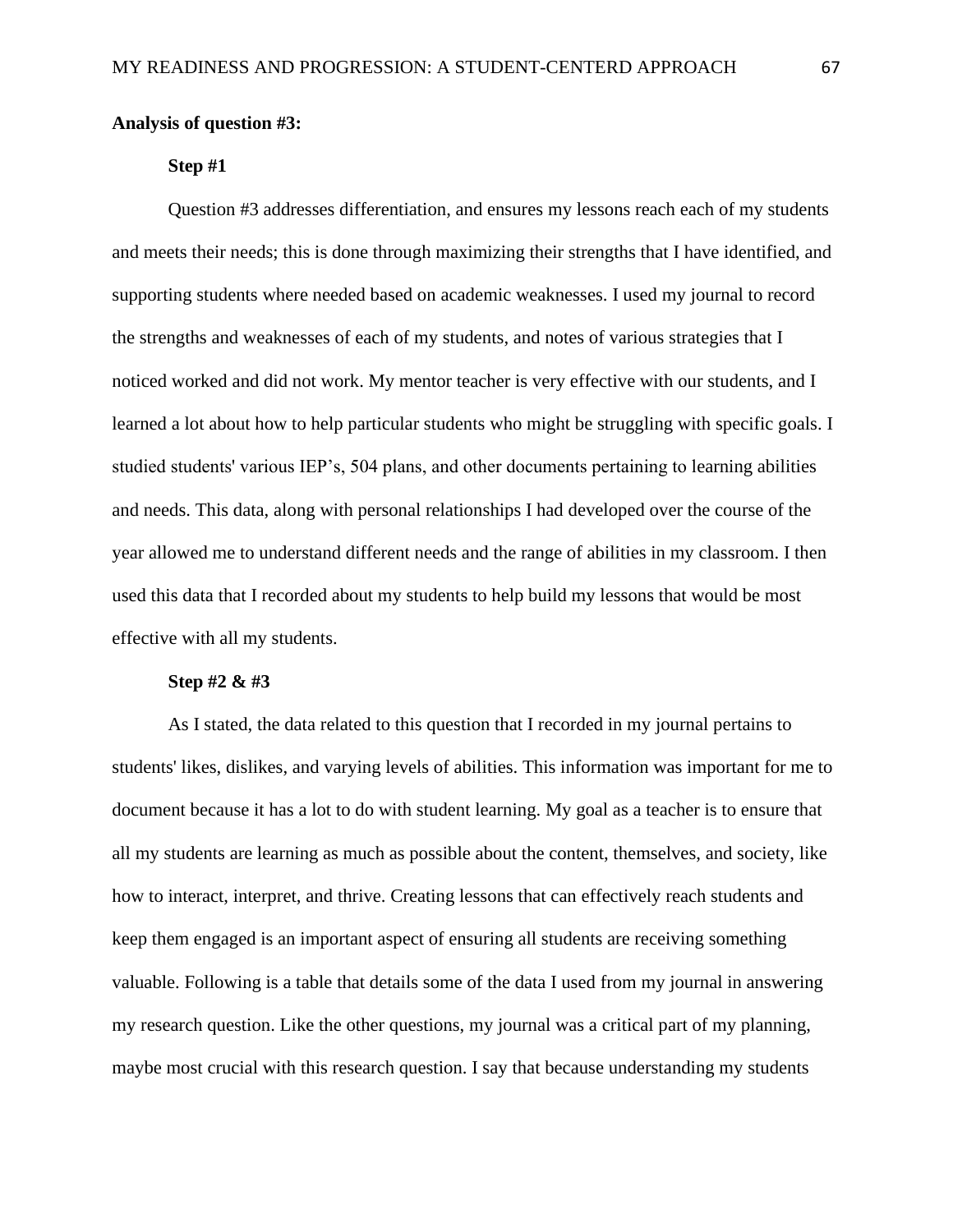and their abilities is very important for designing lessons and assignments that are engaging and all encompassing, or differentiated in a way that all students receive some kind of learning. From my journal I had data such as: students weaknesses and strengths; issues my students are having at home that may impact their learning, and various supports they have or lack at home; students interest, such as hobbies and other aspects of their life that I could use to make my lessons more engaging; approaches used or suggested from my mentor; and assessments to assess my students readiness for different aspects of my lessons.

### **Table 11**

#### *Journal coding/theme table*

| Quote or discussion                                                    | Code                                                     | Theme                     |
|------------------------------------------------------------------------|----------------------------------------------------------|---------------------------|
| Students strengths and their<br>weaknesses.                            | Informing myself about my<br>students                    | Preparation/Relationships |
| Home life and supports provided at<br>home.                            | Personal relationships with<br>my students.              | Relationships             |
| Students' interests and hobbies.                                       | Personal relationships with<br>my students.              | Relationships             |
| Various approaches I observed my<br>mentor use, and that I read about. | Observation and learning<br>from experienced prationeer. | Preparation               |
| Planned assessments to evaluate<br>student readiness.                  | Information gathering to<br>inform my instruction.       | Preparation               |

My journal included a lot of information I learned from relationship building, conversations, and reading different documents pertaining to my students. I used these journal notes and data to inform my lesson planning. These notes as I stated previously were crucial in trying to ensure I can reach each of my students with quality instruction that is engaging. Next, I will put a table that shows data I received from my lesson plans that I created based on data I collected from notes in my journal. The data I included from my lesson plans pertain to: planned supports I have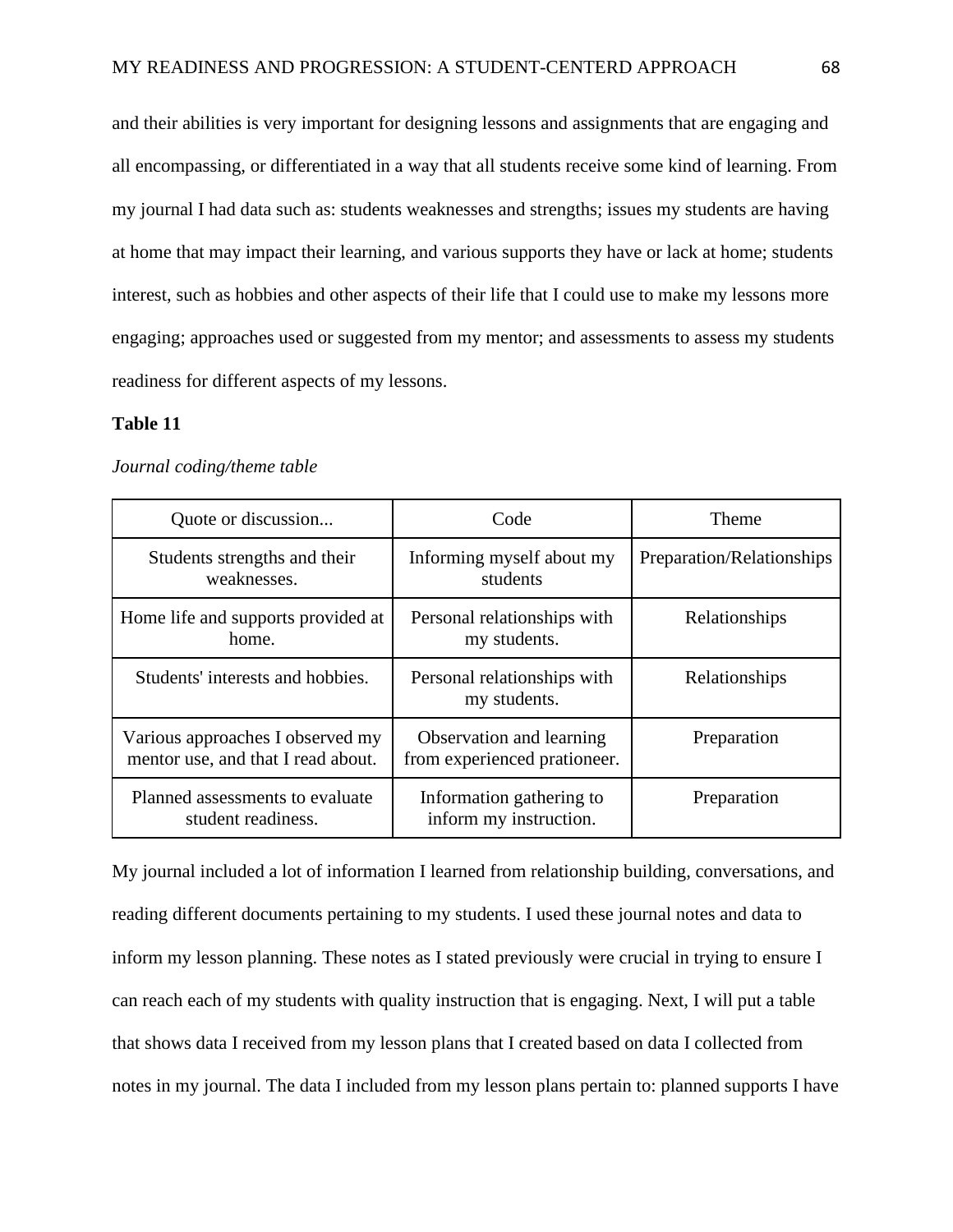in place to differentiate my instruction; various ways that I planned to address students weaknesses, and maximizing student strengths; ways to connect my lessons to students personal lives; and ensuring I am teaching all the content in a way that every student has access to it.

## **Table 12**

#### *Lesson plan coding/theme table*

| Topic                                                               | Code                                 | Theme                     |  |
|---------------------------------------------------------------------|--------------------------------------|---------------------------|--|
| Planned supports to differentiate.                                  | Support                              | Preparation               |  |
| Planning to address student weaknesses.                             | Planning using student<br>data       | Preparation               |  |
| Planning to maximize student strengths.                             | Planning using student<br>data       | Preparation               |  |
| Planned connections to students' lives to<br>make lessons relevant. | Planning for relevant<br>connections | Preparation/Relationships |  |
| Planning for complete content coverage.                             | Content planning                     | Preparation               |  |

I use my lesson plans as a guide for when I am teaching. I include things that I want to address and plans I have for supporting the content I am teaching. My goal was to ensure I am teaching in a way that I can reach all students, no matter their abilities. I do this by adding specific supports to enhance my lesson for struggling students. Sometimes I add harder questions on assignments for students I see are more advanced than other students, this allows them to gain a deeper understanding in the same content area I am teaching all my students. At other times I have to amend assignments with more support to assist where I have identified weaknesses in my students'. These supports include but are not limited to audio recording of the reading, spanish version of readings, vocabulary words attached to assignments, and reworded questions to ensure students are understanding what is being asked. I recorded my lessons to assess my teaching, and my next table will look at data I collected from these videos. This data includes: How well did I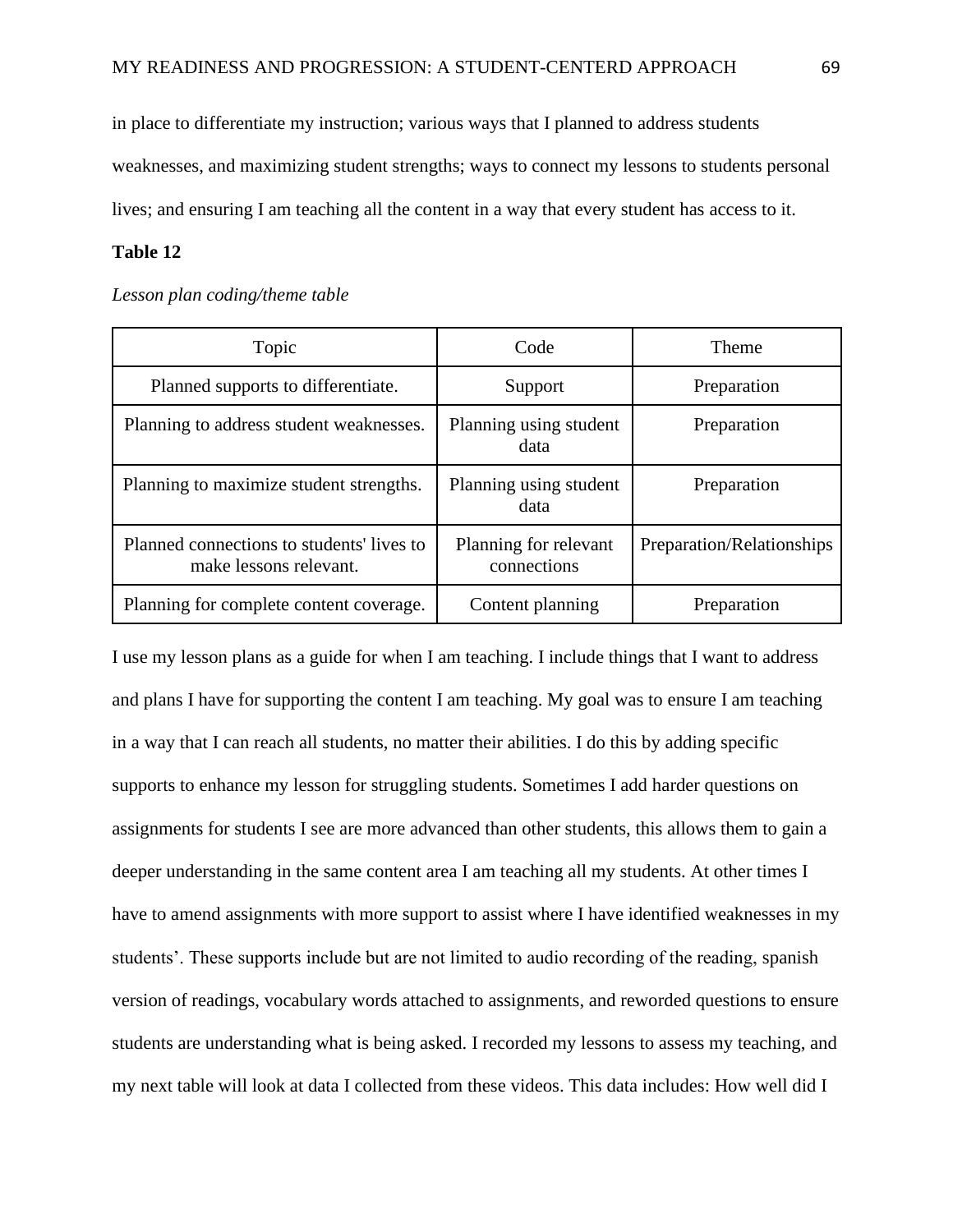implement the support I planned for students? did I mitigate areas that will hinder student learning?, this is associated with weakness and strengths I found during data collection; Was I successful in connecting the content to the students' lives?, was it relevant?; and was my the content accessible for all my students?

## **Table 13**

*Video coding/theme table*

| Topic                                                                   | Codes                                      | <b>Themes</b> |
|-------------------------------------------------------------------------|--------------------------------------------|---------------|
| How well did I implement support for<br>struggling students?            | Support and implementation<br>of planning. | Preparation   |
| How well did I mitigate student's weaknesses?                           | Support and implementation<br>of planning. | Preparation   |
| How well did I maximize student's strengths?                            | Support and implementation<br>of planning. | Preparation   |
| Did I connect lessons to relevant issues that<br>my students encounter? | Connections to students'<br>lives.         | Relationships |
| Did I make the content accessible to all my<br>students?                | Planning and student<br>knowledge          | Preparation   |

The data I collected from my videos is informative for future lessons, but does not always tell me how effective I was in reaching each of my students. The next table I added looks at how each of my students responded to questions about the content I am teaching. This data will help me understand if my differentiation strategies were successful or where I might need work. I added supports that I thought might help mitigate where specific students displayed weaknesses, and differentiated assignments based on need. The data I collected from my artifacts and assessments are: how well did the supports I implemented help my students; was I able to support where my students were weak, and maximize where they were strong; did the artifacts display an understanding of the content; and did my planned assessments meet all my students' needs.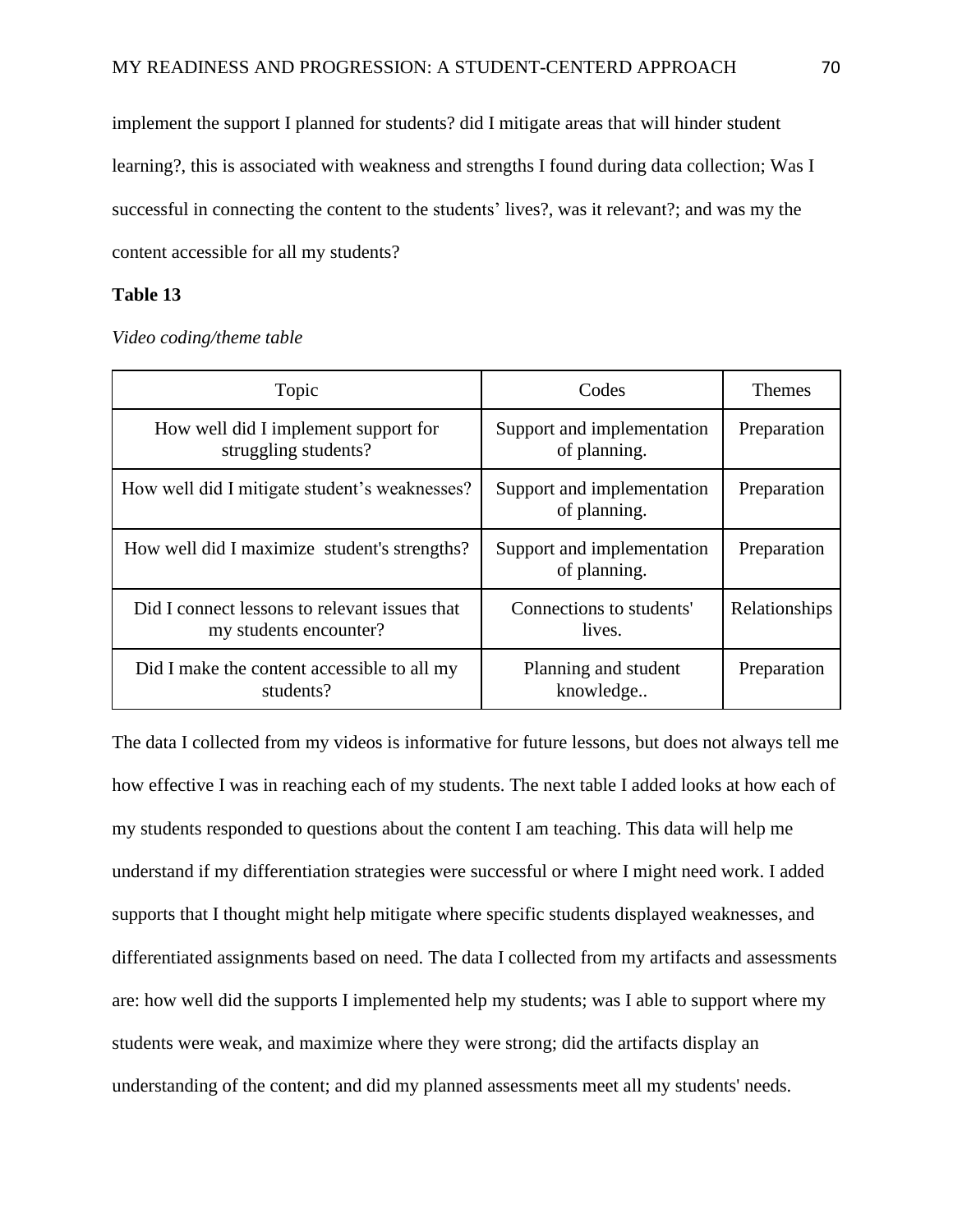# **Table 14**

*Assessment and artifact codes/theme table*

| Topic                                                          | Code                                          | <b>Theme</b> |
|----------------------------------------------------------------|-----------------------------------------------|--------------|
| Did students use implemented supports as<br>intended?          | Supports added from teaching                  | Teaching     |
| Were students strengths directed in a way to<br>maximize them? | Effective planning                            | Teaching     |
| Did student weaknesses hinder their ability to<br>learn?       | Effective planning                            | Teaching     |
| Did all my students understand and grasp the<br>content?       | Effective planning                            | Teaching     |
| Did planned assessments meet all students'<br>needs?           | Effective assessments and varied<br>questions | Questions    |

# **Step #4 & #5**

The majority of the themes from question #3 pertain to preparation and teaching. The theme of preparation came up quite often because differentiation includes lots of planning. I took data from other sources and used it to plan ways to differentiate my instruction in a way that would maximize my students strengths and abilities. I also planned ways to support my students so that their weaknesses do not hinder their ability to learn or have access to the content. The theme of teaching came up often because after planning, I tried to teach in a way that would support my students and ensure my students have access to the full breadth of the content. Differentiation is an important skill that every teacher needs to master so that all students are able to receive what they need from the content.

## **Conclusion:**

The Braun and Clarke model of thematic analysis allowed me to look at my data in a way that makes it easier to interpret. When I was done with my research, I ended up with so much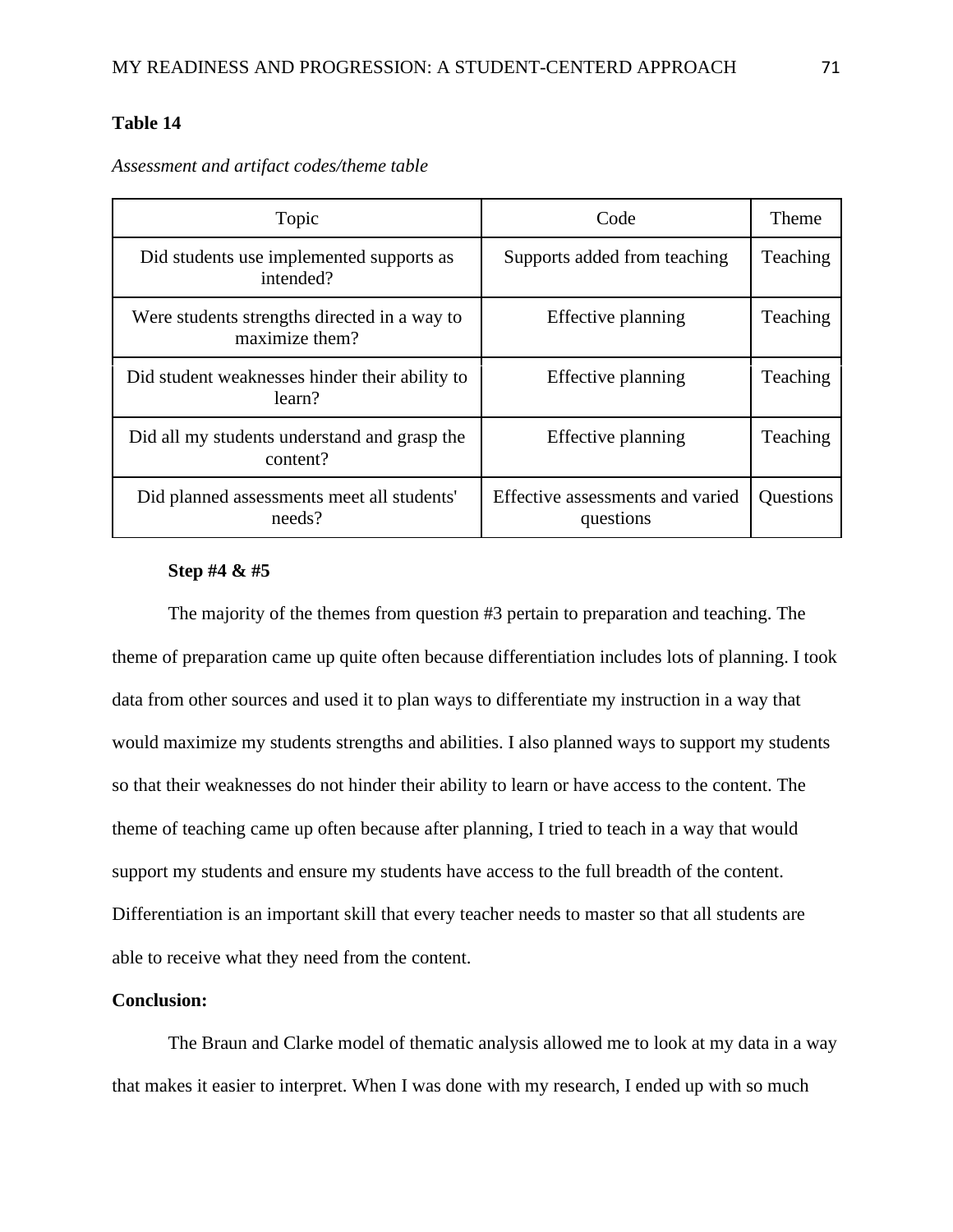data, and did not necessarily know how to interpret it or what to do with it. Using the Braun and Clarke model I highlighted all my data to identify what I wanted to use, or what I thought was useful in terms of my research. After doing this highlighting, I ended up with so much data, but grouping this data into specific codes allowed me to take a step towards organization. Once I had codes, this process seemed much more simple, and I started to see themes before I ever started to separate them into themes. This immersion into my data allowed me to see patterns and connect pieces of data as I read through notes in my journal, and when I assessed my lesson plans (which I used my notes to help construct my lesson plans), and then watching videos of myself teaching the planned lessons, and then finally, assessing my students work that they answered based on the lessons I created.

The first theme I will discuss is preparation. This theme came up a lot when looking at journal data, assessments intended to inform me about my students, and any other planning tool I used to prepare for my lessons. Preparation is a very important aspect of teaching. One of my first lessons I was not very prepared and I had to ask my mentor teacher for help in the middle of the lesson. After that incident I ensure that I am prepared and know exactly what I am going to teach, and what I am going to ask of my students.

Next theme is questions. This theme is related to questions posed in class, or to my students, or questions posed to me from my students. I ensure I make myself available for students to ask questions as needed, this also allows me to learn more about my students, and build relationships. Speaking of relationships, that is the next theme I will discuss. I have been told over and over by every teacher I have talked to that the most important part of teaching is relationship building. I have found this to be true. I have also found that the best way to build these relationships is through authentic conversations and listening. My students want to talk and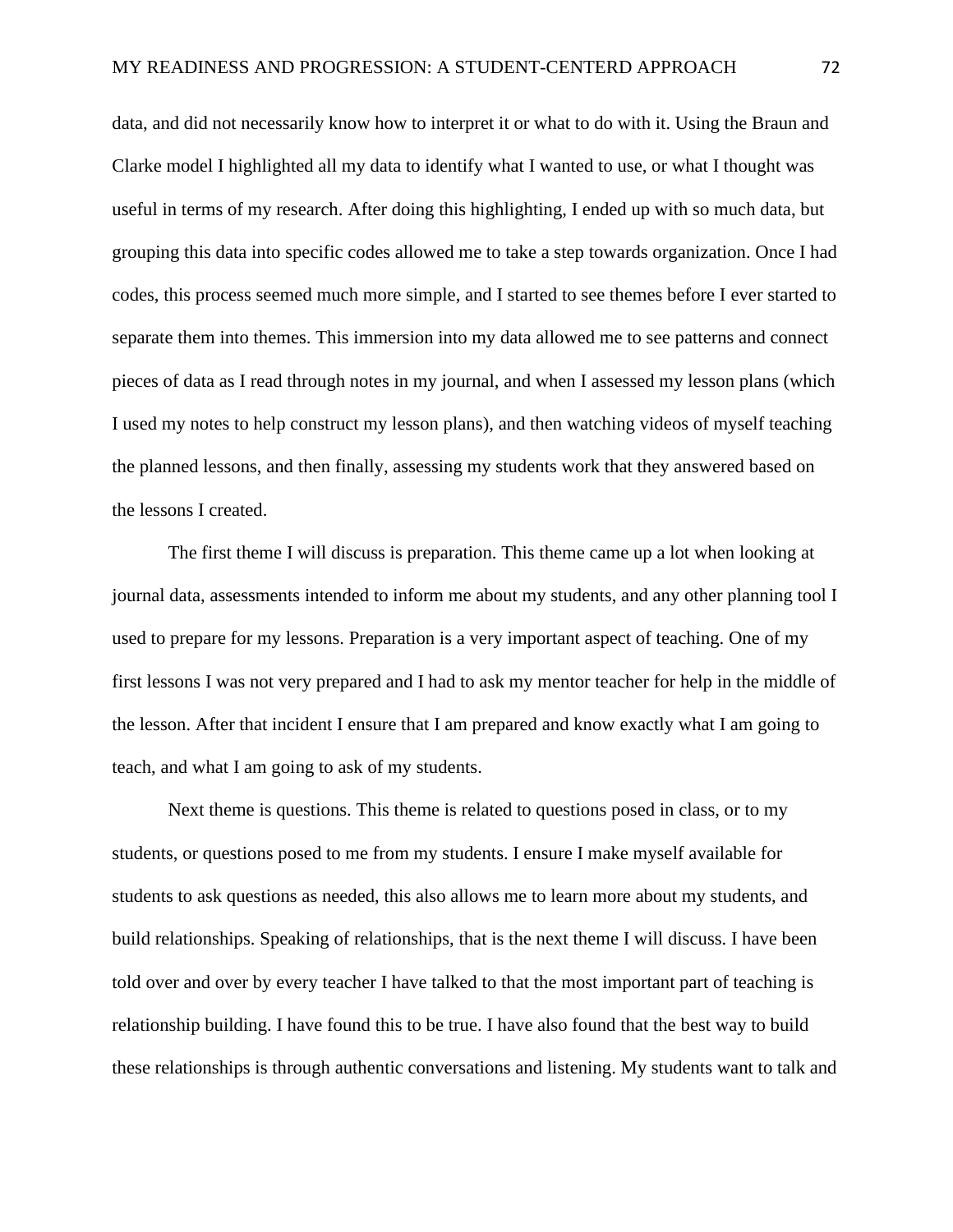tell me about their lives, I just need to be open, listening, receptive and inclusive. My relationship theme includes these conversations where I gather very authentic, quality data about my students.

The theme of social justice pertains to issues in society that my students encounter and see on a daily basis. My students posed lots of questions in regard to issues that they see in the media or that they themselves encounter. This ranges from police brutality, LGBTQ+ issues, power (as in who has it and who does not), privilege and what that means, systemic issues we see in schools; department of justice; and in government in general, among other things. This leads me to my last theme of teaching. This theme relates to any data I collected that pertains to how I teach, what I teach, or content in general. My ultimate goal is to be a good teacher who can reach each of my students in an engaging way that makes everyone feel included. Being cognizant of social justice in my teaching is important, so is answering questions my students have in regard to societal issues that are currently ongoing.

In chapter 5, I will look at my data from a distance, and talk about what I learned about myself and my teaching. I will look at the outcomes from my study, where I need to keep working, and what I did well. I will talk about the impact the data had on my research questions and implications for future teaching. I will wrap up the chapter by identifying some goals for my future in teaching.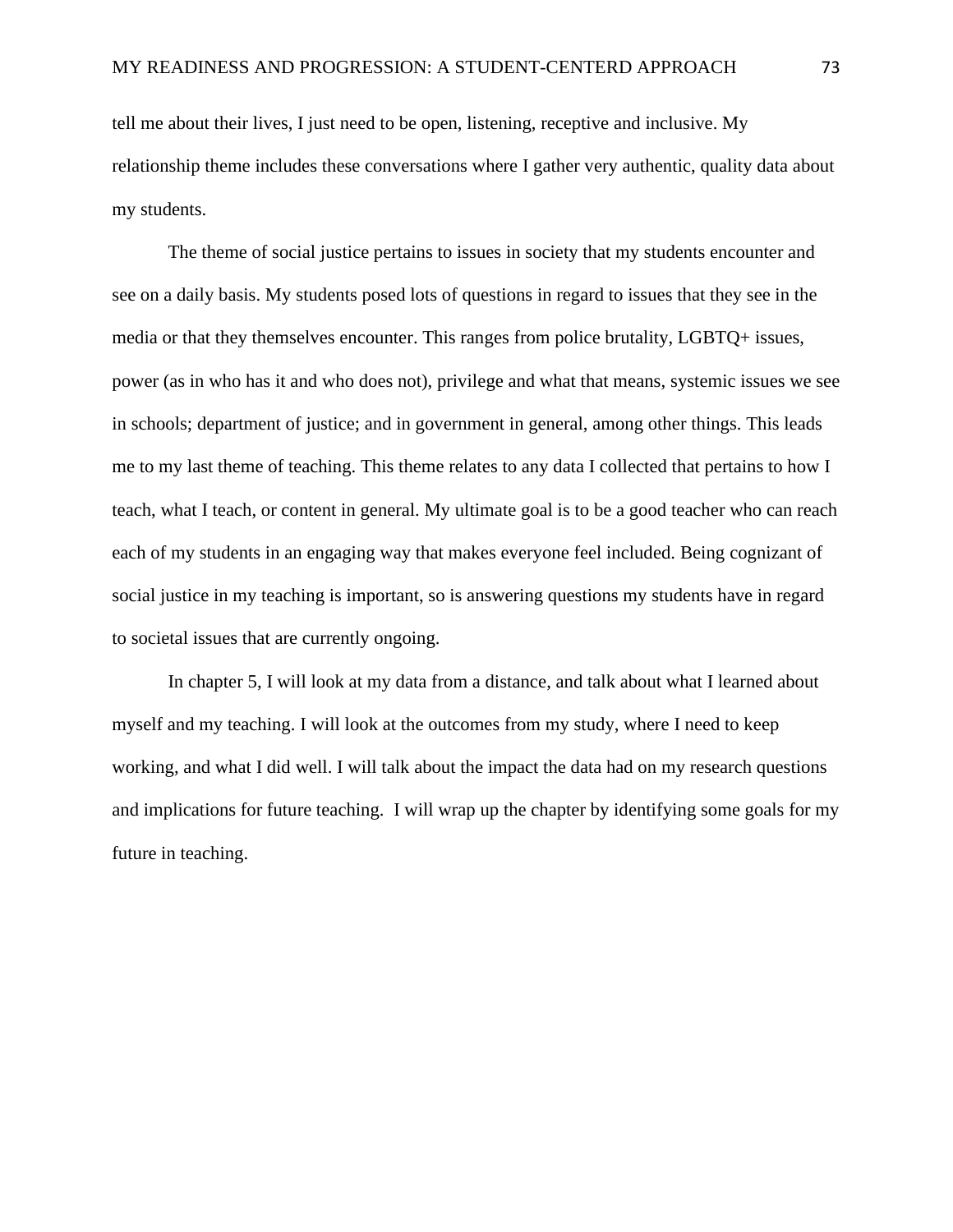### Chapter 5

## **Conclusion**

## **Significance:**

This research process has been a great experience for and has improved my teaching practice. I selected my three research questions because I believed they were areas I need to either understand the topic and my practice better, or because I wanted to make sure I was as efficient as possible in that particular area. I will address each question briefly and discuss the outcomes based on that particular question, what I learned about myself and my practice, my interpretation of what happened and why I believe it happened a particular way, the success and difficulties I encountered, and finally, what I learned from this study in regard to each question.

**Question #1:** How have I grown in my readiness to use inquiry-based instruction in my content area?

I selected this particular question because I wanted to ensure I was efficient at promoting inquiry-based learning and instruction in my classroom. I also believe that in an era where falsehoods are spewed from the media, social media, and our very own president; it is crucial to learn how to find information out on your own, and that is part of inquiry, finding answers to questions. When it comes to an outcome in terms of this particular question, I have seen myself grow immensely, and feel I have proven to myself that I am ready to create a classroom that is based on inquiry. Not only do I believe I am ready, but I have reaffirmed through my research that this is the best environment for students to learn. When I practiced strategies of inquirybased lessons, my students wanted to learn more. I deduced this conclusion because our discussions garnered great participation and prompted students to inquire about the topic through questions and answers. This occasionally included after hour emails, and one-on-one Zoom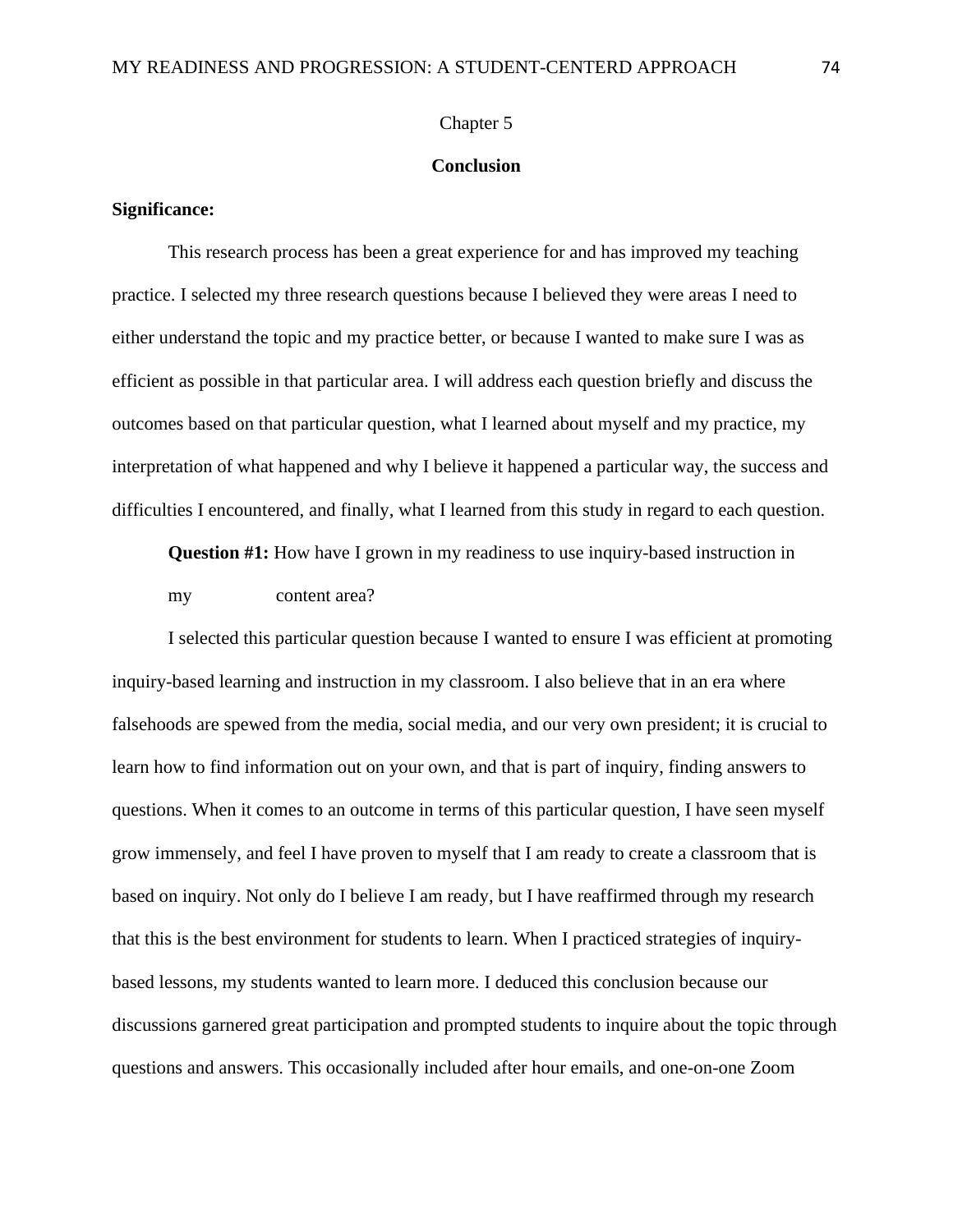meetings after class to work on assignments. Further evidence of my readiness is assessments from my mentor teacher and my university mentor, both of whom watched me teach on more than one occasion. I received high marks from both, and was told by the mentor teacher that I excwlled at designing lessons and teaching.

I learned a few things about myself and my practice through researching this specific question; first, I am becoming the teacher I envisioned myself becoming, and second, the more I work at this, the better I will become. The former of the two is one that excites me. As I discussed in my chapter one, philosophy of education, I talked about how I always wanted to be a teacher when I was growing up. When I pictured the kind of teacher I wanted to be, I decided I wanted students to have fun, and learn as much as they can while doing it. When I taught during my student teaching experience, students were interested in what I was teaching, and looked like they were having a good time when learning. I recorded in my journal on more than one occasion when students expressed that they enjoyed my class. The latter of the two is evident by my progress over the year as I worked on my practice and inquiry-based instruction. When I first started, I struggled at finding material and how to present it in a way to encourage participation. I also struggled at encouraging students to inquiry on topics on their own. Over the year, I got better and quicker at creating my lessons, and eventually I got students excited about learning.

When analyzing my data, my interpretation was that inquiry-based instruction promotes a deeper understanding of the content being taught, opposed to other forms of learning such as rote learning. I found that students were much more engaged, and raised some very good questions in regard to connections I made to current societal issues that students see and face. I had many successes during this process. My success was getting students interested and incorporating inclusiveness as soon as we got back to class from online learning. Students arrived to class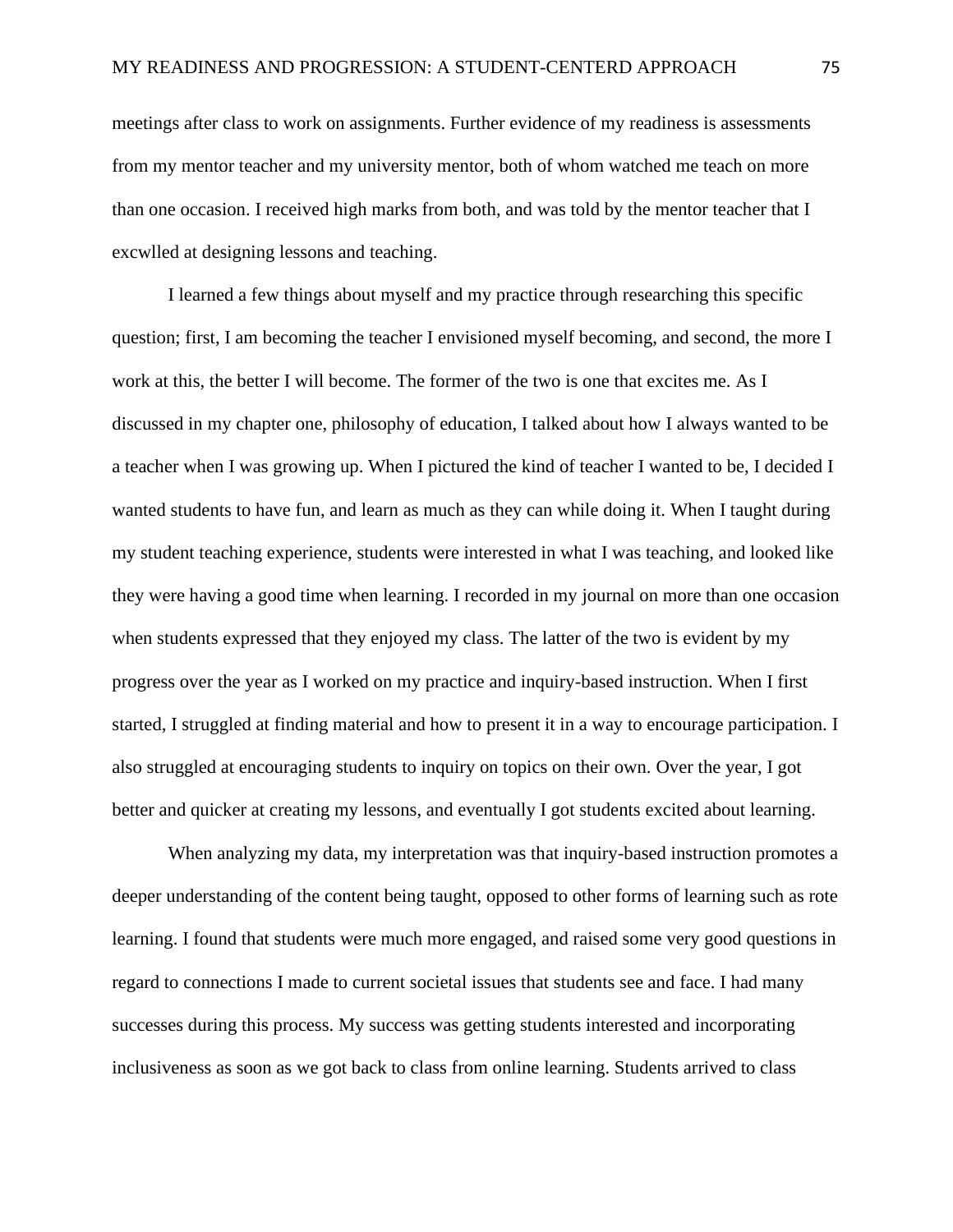nervous and afraid to participate, but through offering engaging lessons, and promoting students to research information they enjoy, they started to enjoy coming and want to do more research to cure their curiosity. Many of our lessons turned into discussion about power, privilege, and understanding what we see in the media and the streets around us. This was encouraging to me in regard to my research because our inquiry prompted students to want to know/learn more about topics that are important to them, and I was able to connect it to our lessons at hand. The only real difficulties I encountered were early on, and that was finding the information to build my lessons. As I continued teaching and building my own lessons, it became easier to build a lesson within a few hours, and sometimes less than an hour.

I learned many valuable lessons during the research of this question. One main goal I learned is that as long as I keep working toward teaching students to promote inquiry, my students will learn and be engaged in the lesson. I also learned that it takes time to create a lesson that really gets students involved. I have to make sure each section of the lesson accomplishes the goals I set out at the beginning of the lesson. Lastly, and most important, my desire to teach and inform students grew stronger throughout this process, and I learned so many new strategies to teach in an inquiry-based classroom. I look forward to learning as many new strategies as I can as I move through my career as a teacher.

**Question #2:** How have I grown in my readiness to plan for criticality in my classroom?

I selected this question to support and expand on the previous question. In the first research question, I wanted to ensure I was proficient at teaching my students how to think in a way that encourages them to find out more about whatever they are inquiring about. As Dewey puts it, "direct their instincts towards worthwhile ends." Question #2 helps them know what to do with the information once they have gained it. Criticality is "the capacity to read, write, and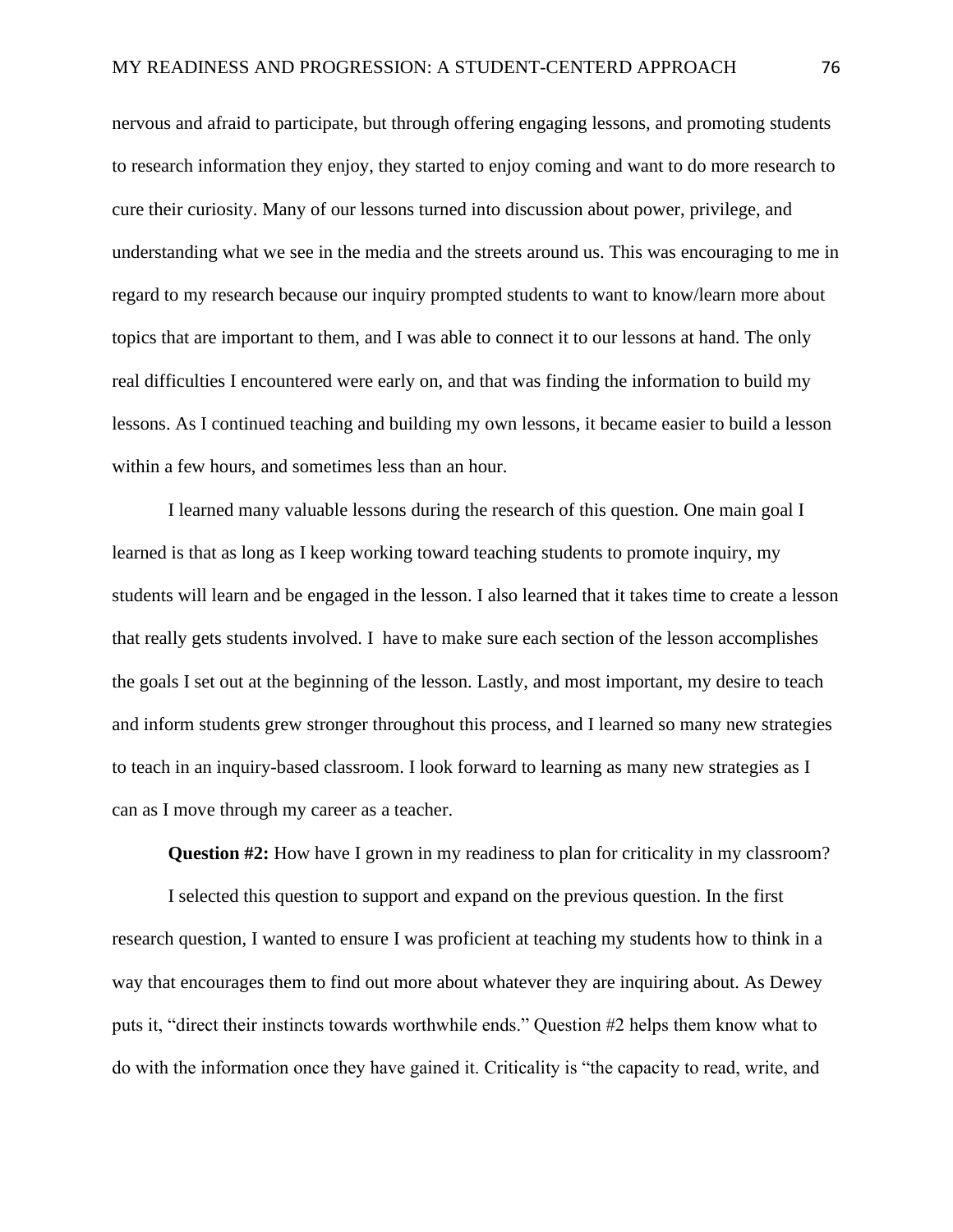think in the context of understanding power, privilege, and oppression" (Muhammad, 2020, p. 234) My goal other than to become a better teacher and more knowledgeable in the field was to select questions that I could build on each other, and could use every day in the classroom in tandem with one another.

The outcome of this particular question came to light especially when I was teaching *The Outsiders* with my class. I did an exceptional job at connecting the novel from the 1960s to real life problems that we currently see and encounter on a daily basis. We connected how the Soc's had the power and privilege in *The Outsiders* to who has power and privilege in today's society, and how the Greasers felt oppressed and had to physically fight for everything they had. We connected that to disparities in various police forces across the nation, representatives in our government, teacher to student ratios in terms of race, and many other systemic problems in our institutions. I then allowed students to freely express how they felt about particular issues by writing about them, and had constructive conversations in class. As my data in chapter 4 shows, this was a significant issue to my students. After seeing the protests over the summer in response to the murder of George Floyd, I knew this entire year would be peppered with conversation about race and police brutality. This realization is what persuaded me to study my understanding and readiness of criticality; I wanted to be ready to address these issues, and help my students understand where our country is right now in terms of progress, and how they can impact that progress in a positive way.

I learned some valuable lessons in my pursuit to expand my knowledge and ensure my readiness to teach through a lens of criticality. One thing is for sure, knowing how to explain specific events that happen in our country, and around the world is crucial, and just as crucial is knowing when to let students discuss and write about these events in meaningful ways.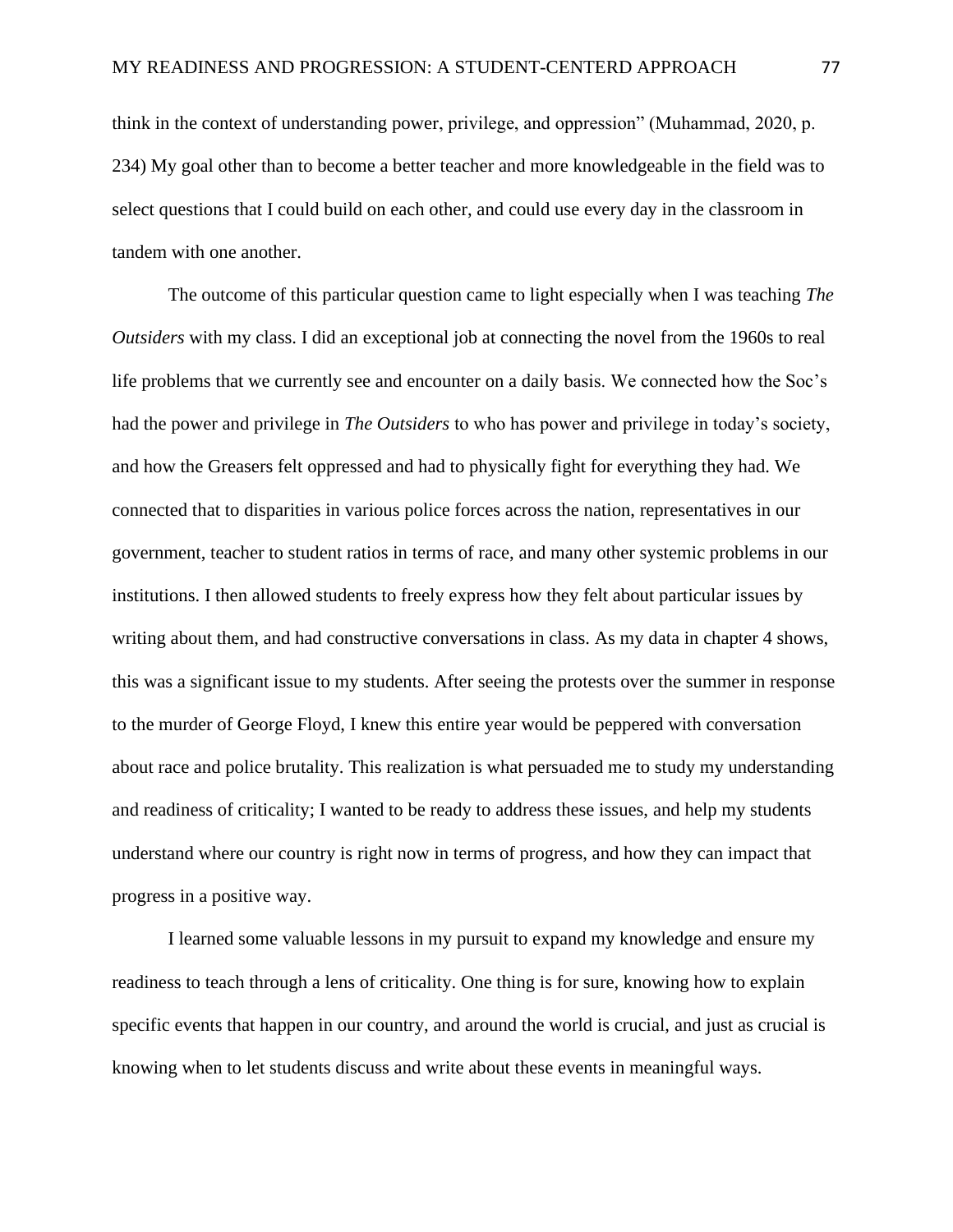Criticality goes further than just knowing how to talk about these events, you have to understand how they happen, and describe them in a way that students can understand power, privilege, and oppression, while not coming off as trying to "indoctrinate" students. I have seen exponential growth in myself in furthering my understanding of these systems, and how they impact my students, myself, and society as a whole. Reading my students' writing about specific topics has been eye-opening for me as well; hearing how certain events, such as George Floyd's death has impacted them. This is one of those skills I will continue to work on, and understanding how specific systems have or have not changed over time will be crucial to my practice going forward.

When reviewing my data, I interpret it as students successfully progressing as the year advanced. Early in the year we had discussions about race, police brutality, oppression from the founding and the progress, or lack of progress today. Students saw everything happening, but could not quite understand or articulate why some of these things were happening. As we progressed through the year and discussed various events and wrote about how we feel, and about how others might feel, my students started to gain an understanding of how the power structure in our country works. My students started to understand that privilege was not saying someone did not work hard for what they have, but rather not having to fear every time a police officer pulled them over. These in my eyes were great successes. In terms of this particular research question I did not encounter any difficulties. My students were very respectful and listened to each other during discussions. My fear was that these conversations could easily devolve into arguments that became unproductive, but fortunately, that did not happen.

**Question #3:** How have I grown in my readiness to differentiate within my classroom?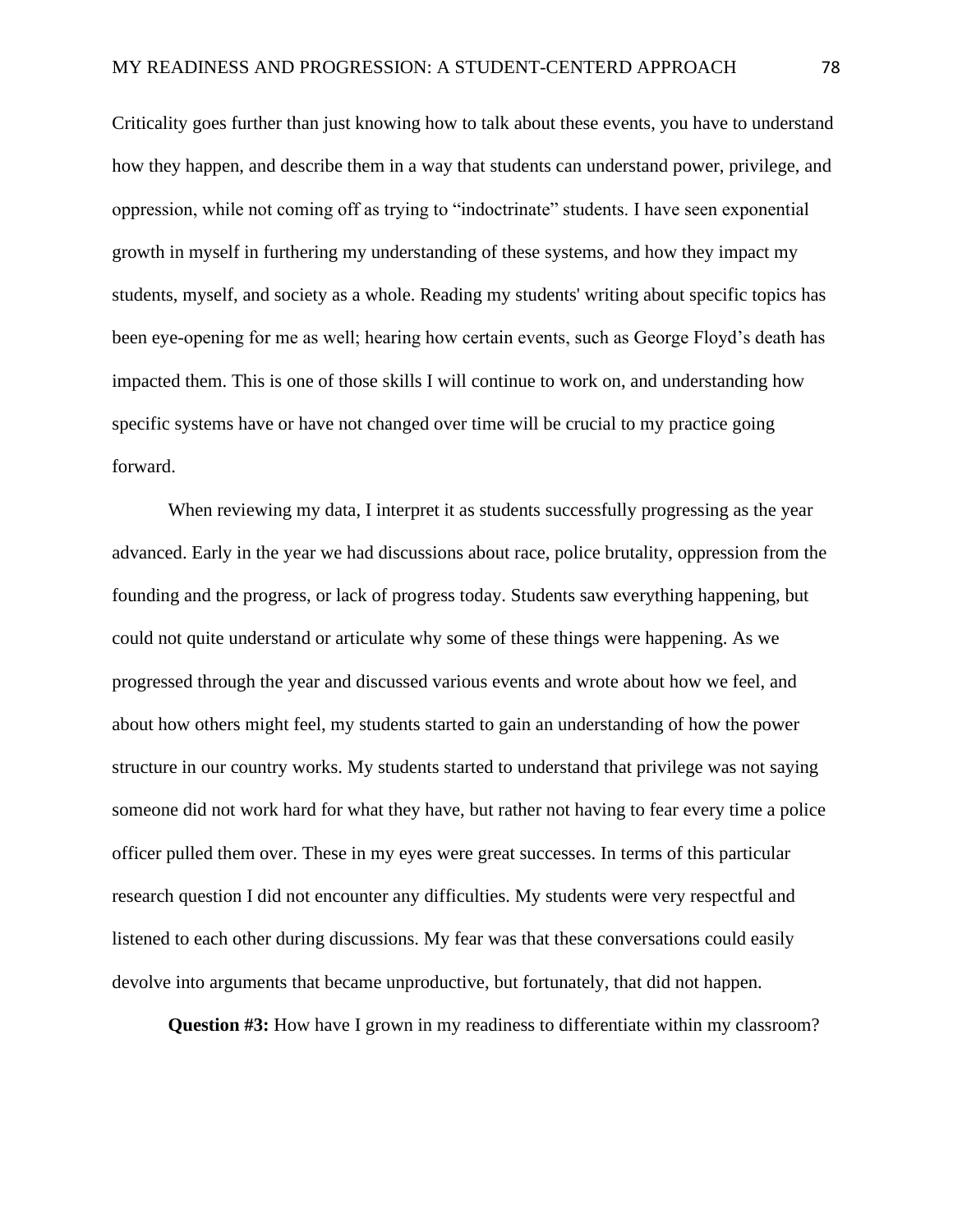Differentiation emerged as my third pillar in terms of teaching. I explained how inquirybased instruction implies that the teacher will direct students' learning in worthwhile directions, in specific; social, constructive, investigative, and expressive. With criticality, the teacher helps students understand various power, privilege, and oppression issues through reading and writing. Now, with differentiation, the teacher needs to create assignments that can meet each student's learning needs in a challenging but accessible manner. This includes adjusting, modifying, and adapting assignments to meet students where they are in an educational sense. After reviewing my data, I determined that I still need some work in terms of differentiation. My differentiation strategies were limited, and I need to research how to expand my tools when trying to differentiate. This was an important lesson that I learned about myself and my practice, and I would not have come to this realization if I had not conducted this research. This is for sure an area that I will continue to research my own practice to increase my abilities with differentiation.

Coming into my student teaching experience, I was not very strong when it comes to differentiation. Through the process of working with my mentor teacher, I learned a few strategies and strengthened my abilities. Our classes consisted of a wide range of learners, from students who are at a first grade reading level, all the way through students who are tag and read at a high school level. The need for differentiation was very much needed, but I had many supports in place, such as special education teachers, teacher aides, and other people who supported students as needed. This was good for the students, but this hindered my ability to really help students in need, and to understand where I need to work on my differentiation skills. I had some success in creating assignments that could/were modified for specific students, and adding supports, such as recording for students who do not read as well, and vocabulary lists to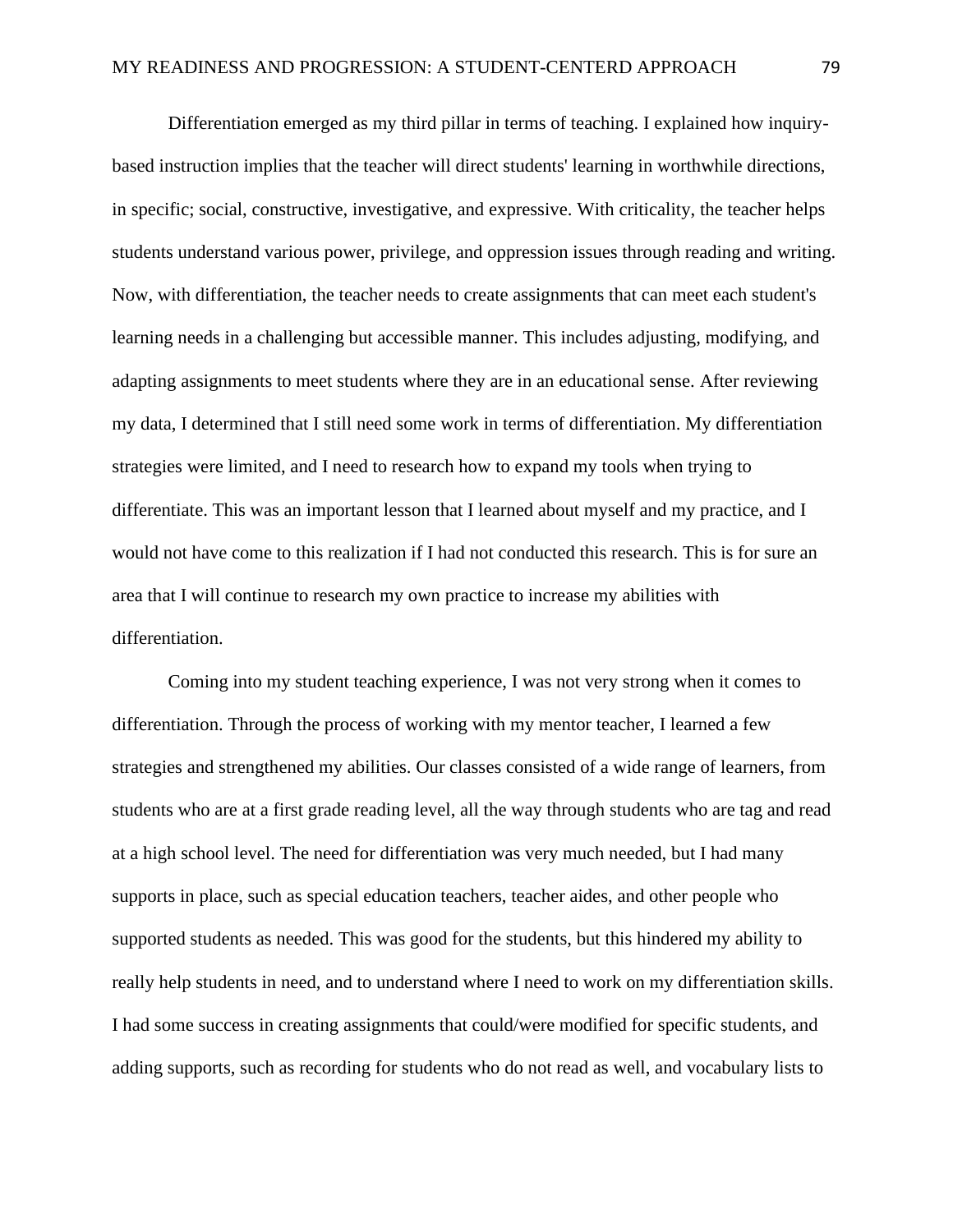the classroom home page. My difficulties were not seeing what worked and what did not. I say this because the support people would work with students who struggled and adjust assignments that I had created, and I did not always see what they adjusted or why. The reason I call this a difficulty is because I was not able to expand my strategies by seeing other teachers/aides make the adjustments. I learned that I need to research more strategies to give myself a larger variety of tools to use that will help me ensure my students are getting the most out of each assignment.

## **Implications:**

As I conducted my research, I continually referenced back to my literature review and how Dewey said that as teachers we need to, "direct student instincts in worthwhile (educative) ends." The thought of how to best do this is what led me to these specific research questions, and on this journey. I wanted to change how traditional ELA classrooms construct their lessons and go about learning. Chichekian et al. (2016) mentioned how " English Language Arts (ELA) emphasizes inquiry instruction the least" out of all the other disciplines. I believe that ELA classrooms should be utilizing inquiry just as much as any other discipline, and I think this thought would benefit other ELA teachers as well. I think the best way to accomplish both of these goals is to incorporate inquiry-based instruction as much as possible, but not just inquiry about anything. I think incorporating the criticality piece allows students to inquire about societal issues that affect each student, and how to understand them through reading and writing about the issues. This would all be for nothing if I as a teacher did not have strategies to reach each student with the content. Not everyone is at the same level, and learns the same way; this is why building relationships with students is so crucial, and learning how to teach in a way that all of my students are gaining access to in a pleasurable learning environment.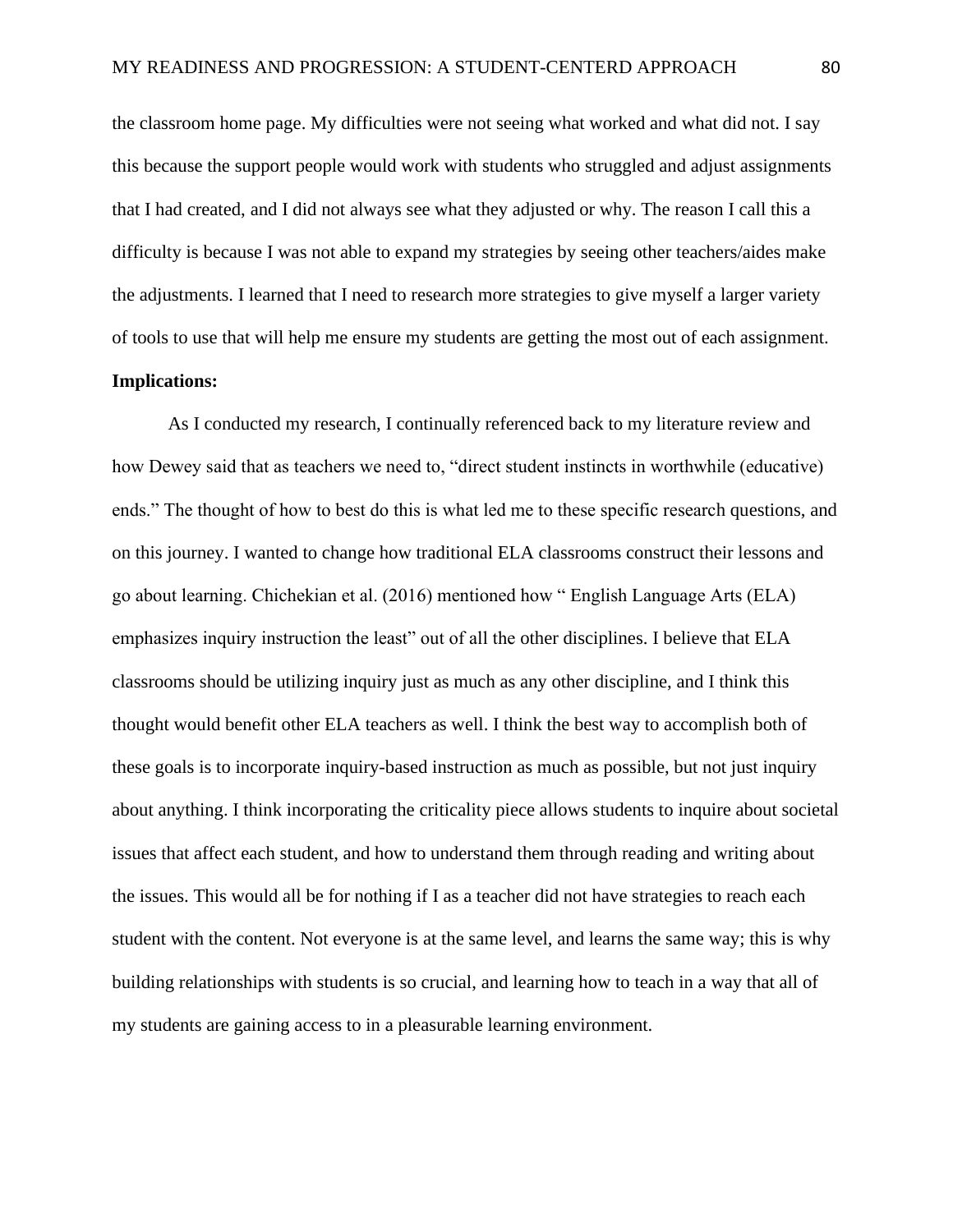It would behoove any individual who contemplates further research on these topics to conduct said research in tandem with each element (inquiry, criticality, and differentiation) I have posed. As I have stated, I am a novice teacher and am assessing my readiness to teach in this manner, and I concluded that although I am ready, I will definitely need to continue researching these topics to ensure I am the most effective teacher I can be. I believe more teacher teachers should continue to assess these specific areas of their practice, and self-study (action research) should be mandatory for all teachers. I have learned so much about myself, my practice, and what it means to be a good teacher through this process, but it can't stop there. These three pillars, as I call them, are essential, and always changing. What would have been a worthwhile (educative) direction to direct students' intrinsic habits of learning (social, constructive, investigative, and expressive) twenty years ago in an ELA classroom is very different from what students relate to today. This is why this study that I conducted, and teaching in a way that connects to what students encounter on a daily basis through inquiry-based instruction, and understanding through reading and writing about it in a way that is attainable for all students is necessary.

I had a few limitations that impacted this action research. The first, and is the Covid-19 pandemic. Due to the pandemic, the majority of my student teaching experience has been conducted via zoom. Although this has greatly affected my study, I would say I have gained valuable experience and lessons from teaching and working with students through Zoom. I have expanded my knowledge of various technology resources that are at my disposal as a teacher, and would have experience if we had to ever teach online again for whatever reason. I would consider my novice status a limitation, and the fact that I completed my study during my student teaching experience. I say this because the freedom to conduct the classroom how I want was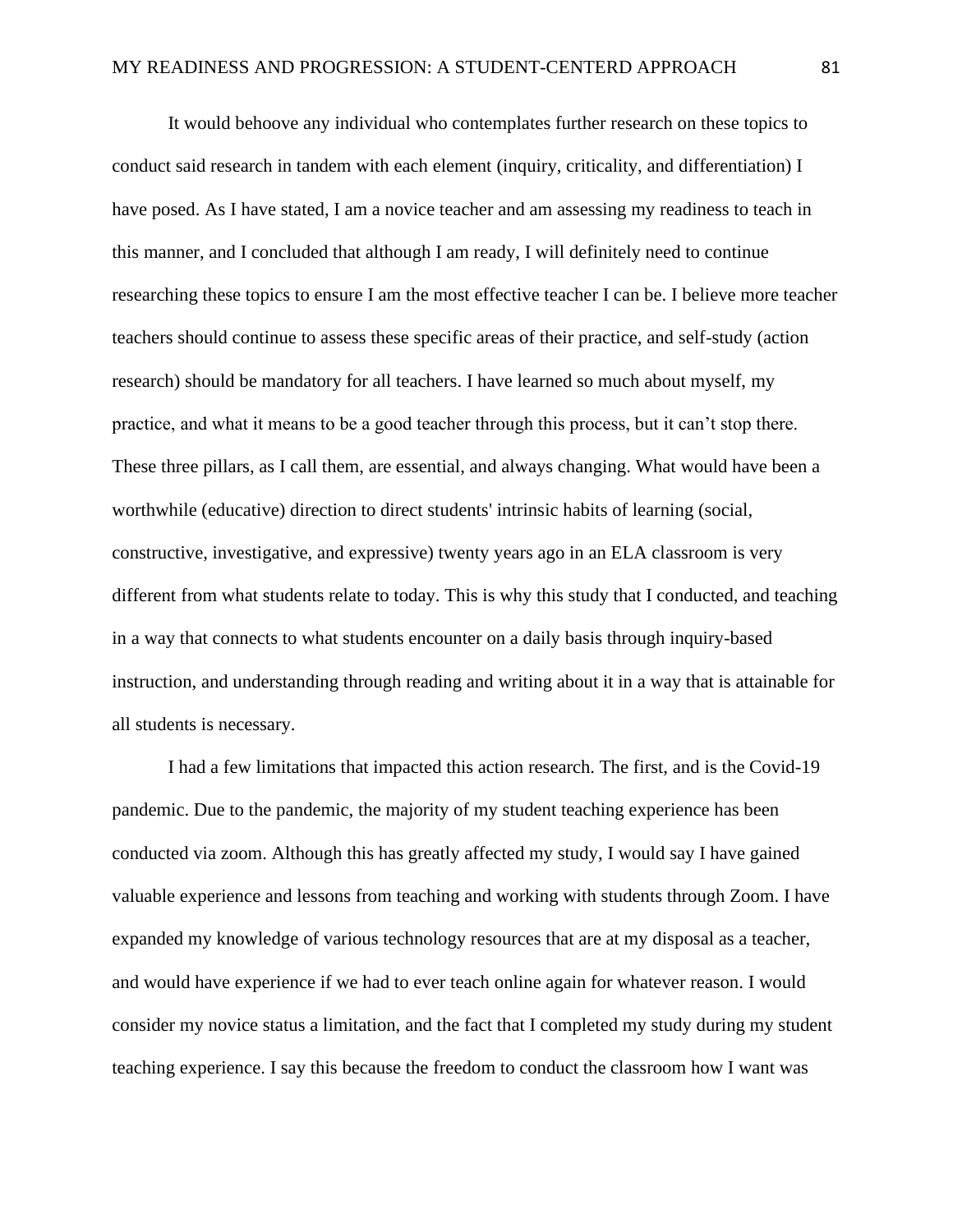limited to what I was allowed to do by my mentor teacher. I had a great mentor teacher, and learned so much, but there were specific ways she wanted me to teach and design my lessons. She and the other 8th grader ELA teacher teach the same material, so when I created lessons, it was essentially for both teachers. The last limitation I will mention that greatly affected this study was time constraints. I started my experience, and study in September, and only started to collect data for the study in January, and had to complete my study by the end of May. I would have liked to do an entire year study on myself and these particular topics.

### **Goals:**

As I stated in my chapter one, I want to be the best teacher I can be, for many reasons. One, to ensure that the up and coming generations receive a quality education that will prepare them for their role in society, their future, and to be as prosperous as they can. Another, I feel like I can reach students who might think school is not for them, as I did growing up; I wish I had a teacher that took more time to address that issue with me when I was in school. These are just two of the many reasons I became a teacher, and I believe that my research focuses on strengthening my ability to reach those reasons for why I chose the profession.

So, if I were to set two goals for myself moving forward into my first year of teaching; the first, would be to continue my research on myself. I believe the three areas that I have selected for my self-study are integral to reaching all my students with the best education I could provide, and those students who might be like me, and think school was not for them. Another reason I think continuing self-study would be beneficial, not just my first year, but every year is because it reminds me as a teacher why I am doing what I am doing. I want to make sure I do not get complacent with how things are if I could potentially improve my practice.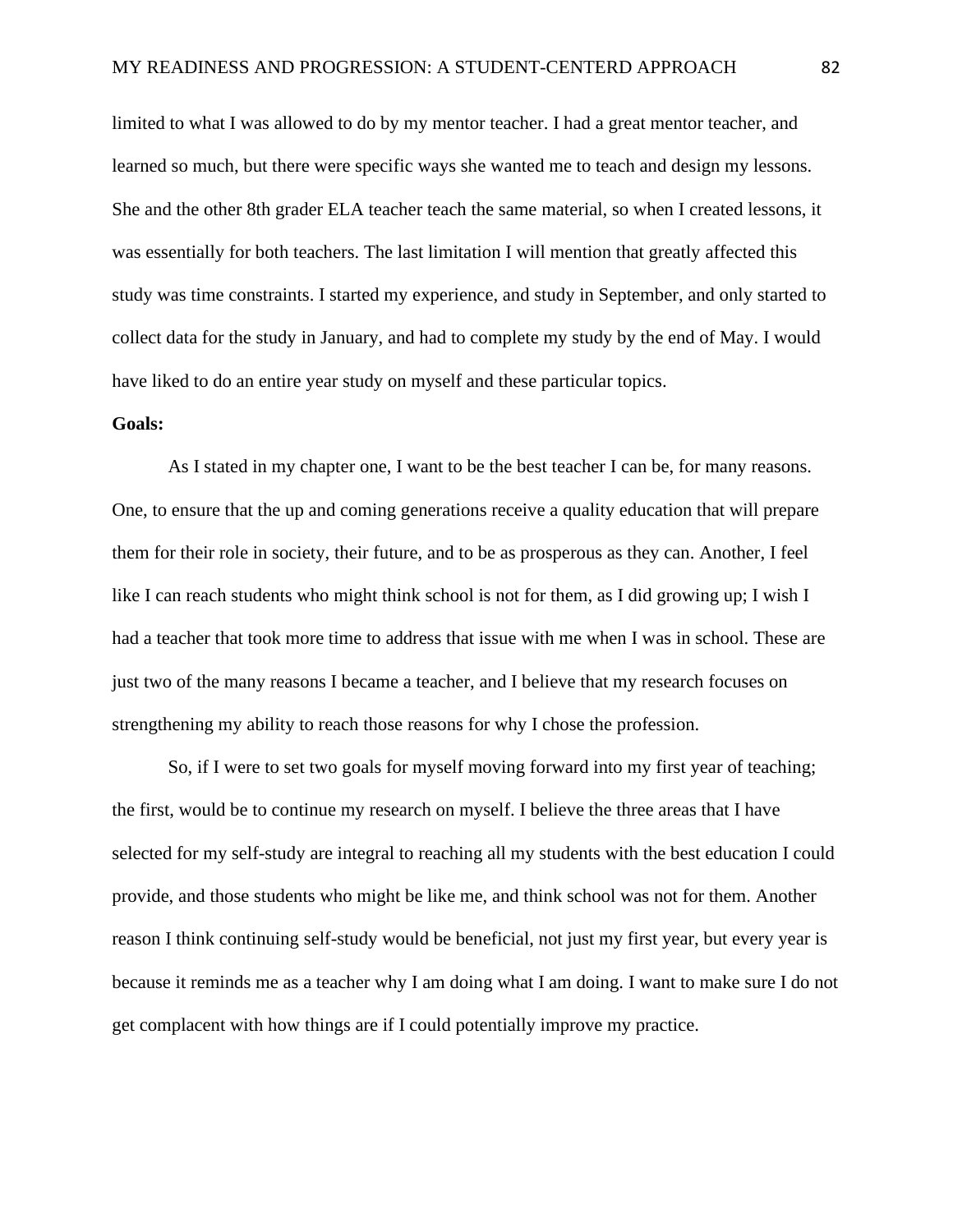Second, would be to ensure I am always finding ways to continue my education, and growing personally as a teacher. This may sound more selfish than the first goal, but it is not. I believe that as teachers, we need to stay up to date on the newest technology, newest theories in education, what our students are into and what is out of date or will not work anymore, and to keep our own minds in the education mindset. I see so many teachers pull out their calendar book, and see what they did last year, and do everything the exact same. I believe each group of students is different, each student is different, each year is different, and cookie cutter teaching will not suffice with an ever-changing world. My goal is to always find new ways to provide inquiry-based instruction that is relevant and engaging; in a way that promotes reading and writing that helps students understand the world around them and how power, privilege, and oppression affect our society; and present my lessons in a way that is accessible to every single student in my class, no matter their abilities, or lack of abilities.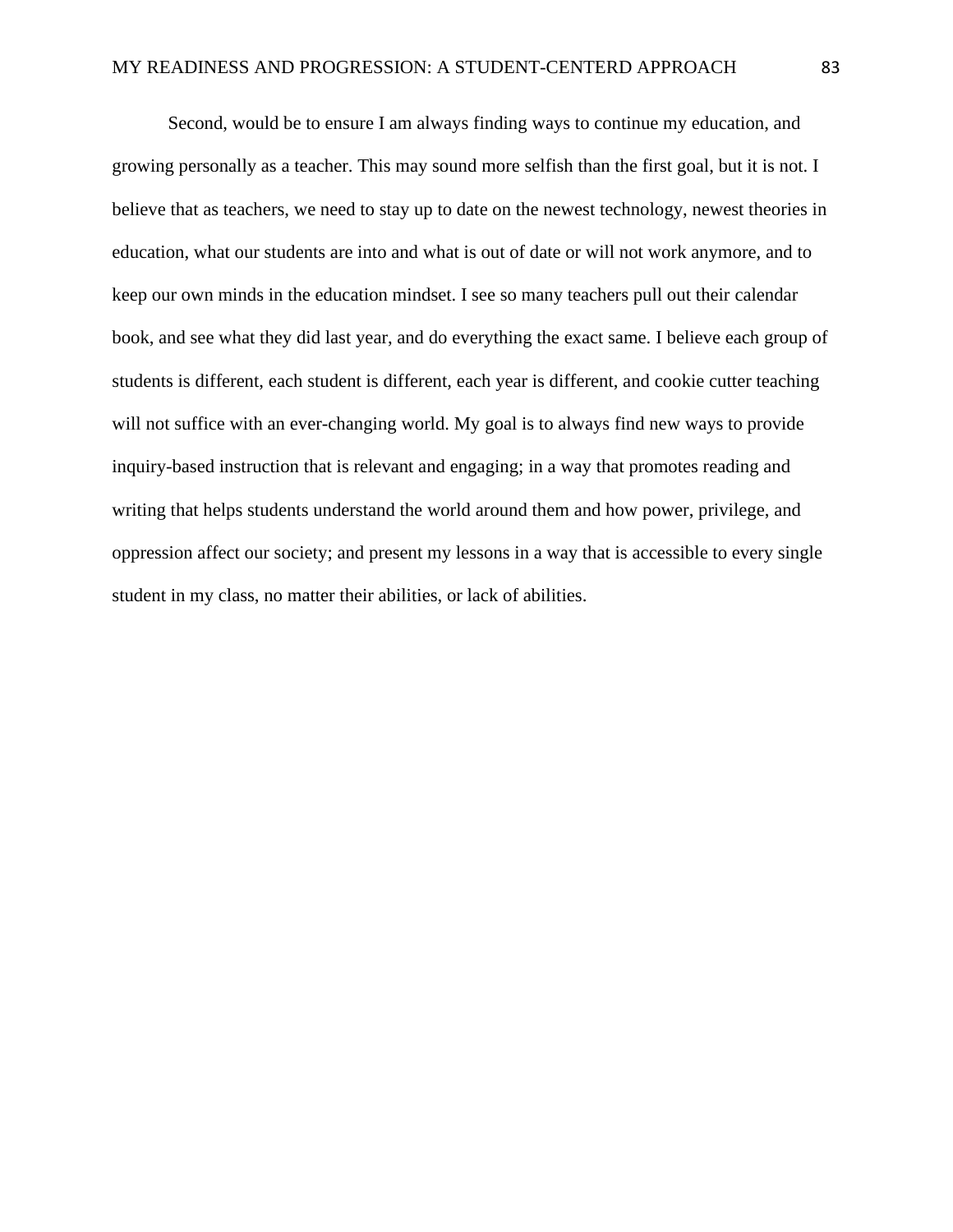### **Reference**

- Athanases, Z. S., Bennett, H. L. & Wahleithner, M. J. (2015). Adaptive teaching for English language arts: Following the pathways of classroom data in preservice teacher inquiry. Journal of literacy research, 47(1), 83-114.<https://doi.org/10.1177/1086296X15590915>
- Bandura, A. (1995). Exercising of personal and collective efficacy in changing societies. In Bandura, A. (Ed.), Self-efficacy in changing societies (pp. 1-45). Cambridge university press.
- Banegas L. D. & Castro, V. L. (2016, October). Criticality. ELT journal, 70(4), 455-457. https://doi.org/10.1093/elt/ccw048
- Berk, R., & Burbules, C. N. (1999). Critical thinking and critical pedagogy: Reactions, differences, and limits. Thomas, S. P., & Lyn, F. (Eds.), Critical theories in education: Changing terrains of knowledge and politics (45-57). Rutledge.
- Bode, S., & Sonia, N. (2018). Affirming diversity: The sociopolitical context of multicultural education (7th ed.). Pearson.
- Bourdieu, P. (1973). The three forms of theoretical knowledge. Social science information, 12(1), 53-80. https://doi.org/10.1177/053901847301200103
- Braun, V., & Clarke, V. (2006). Using thematic analysis in psychology. Qualitative research in psychology. 3(2), 77-101.
- Breunig, M. (2005). Turning Experiential Education and Critical Pedagogy Theory into Praxis. The Journal of Experiential Education, 28(2), 106–122. https://doi.org/10.1177/105382590502800205.
- Bullough, R., Pinnegar, S. (2001). Guidelines for quality in autobiographical forms of self-study research. 30(3), 13-21. [https://doi.org/10.3102/0013189X030003013](https://doi.org/10.3102%2F0013189X030003013)
- Burns, A. (2010). Doing action research in english language teaching. Routledge.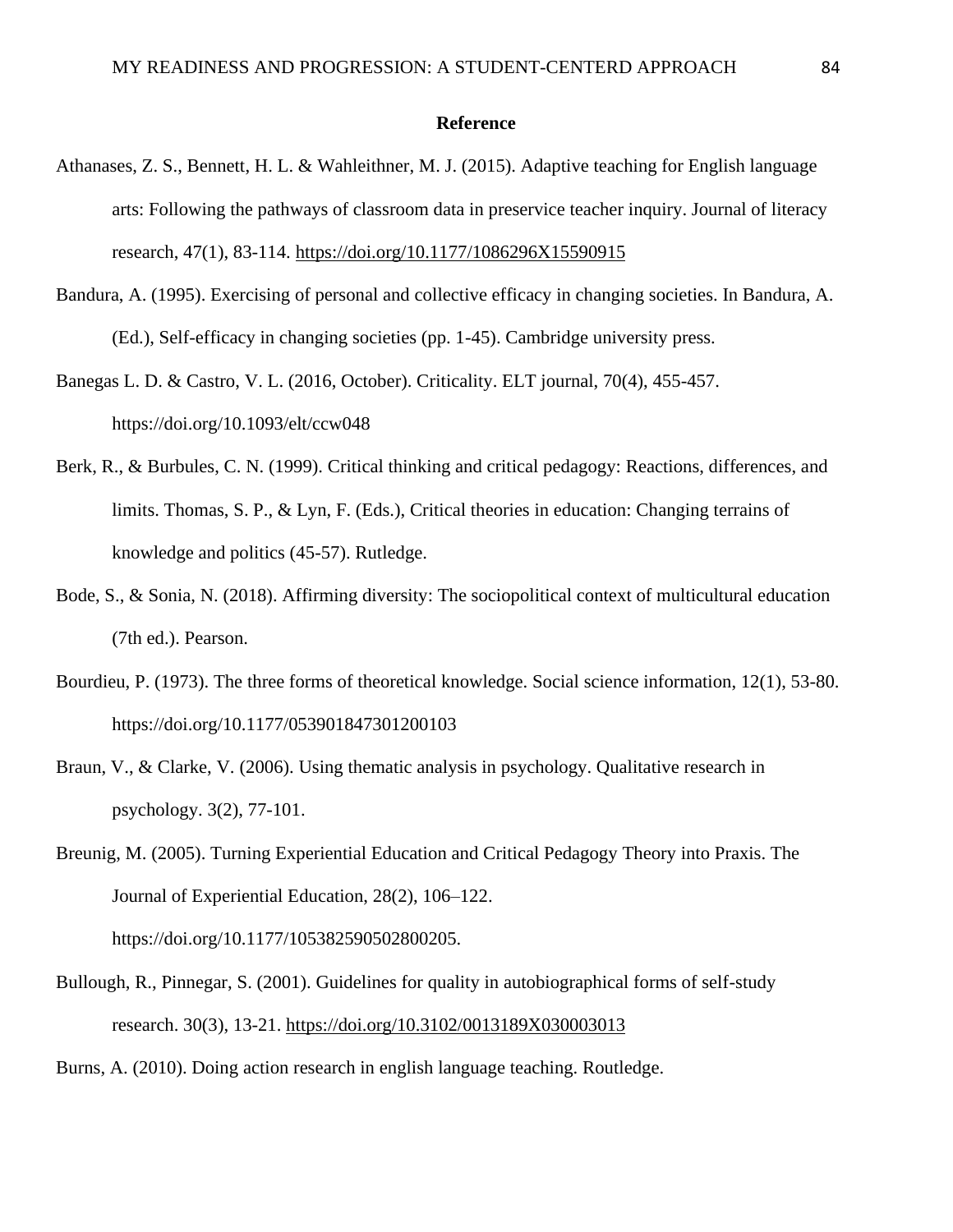Chichekian, T. & Shore, M. B. (2016, September). Preservice and practicing teachers' self-efficacy for inquiry-based instruction. Cogent education, 3(1), 1-19.

https://doi.org/10.1080/2331186X.2016.1236872

- Chichekian, T., Shore, M. B. & Tabatabai, D. (2016, April-June). First-year teachers' uphill struggle to implement inquiry instruction: Exploring the interplay among self-efficacy, conceptualization, and classroom observations of inquiry enactment. Creative commons attribution, 6(2), 1-19. https://doi.org/10.1177/2158244016649011
- Council of Chief State School Officers. (2013, April). Interstate Teacher Assessment and Support Consortium InTASC Model Core Teaching Standards and Learning Progressions for Teachers 1.0: A Resource for Ongoing Teacher Development. Washington, DC.
- Dallacqua, K. A. & Sheahan, A. (2020). Making space: Complicating a canonical text through critical, multimodal work in a secondary language arts classroom. Journal of adolescent  $\&$  adult literacy, 64(1), 67-77.<https://doi-org.ezproxy.wou.edu/10.1002/jaal.1063>

Dewey, J. (2015). Dictionary of education. Proquest ebook central. https://ebookcentral.proquest.com

Dover, A. G. (2009). Teaching for social justice and k-12 student outcomes: A conceptual framework and research review. Equity & excellence in education. 42(4), 506-524. https://doi.org/10.1080/10665680903196339

Foley, N. (2014). Mexicans in the making of america. Harvard university press.

Fowler-Amato, M., LeeKeenan, K., Warrington, A., Nash, L. B. & Brady, B., R. (2019). Working toward a socially just future in the ELA methods class. Journal of literacy and research, 51(2), 158-176. https://doi.org/10.1177/1086296X19833577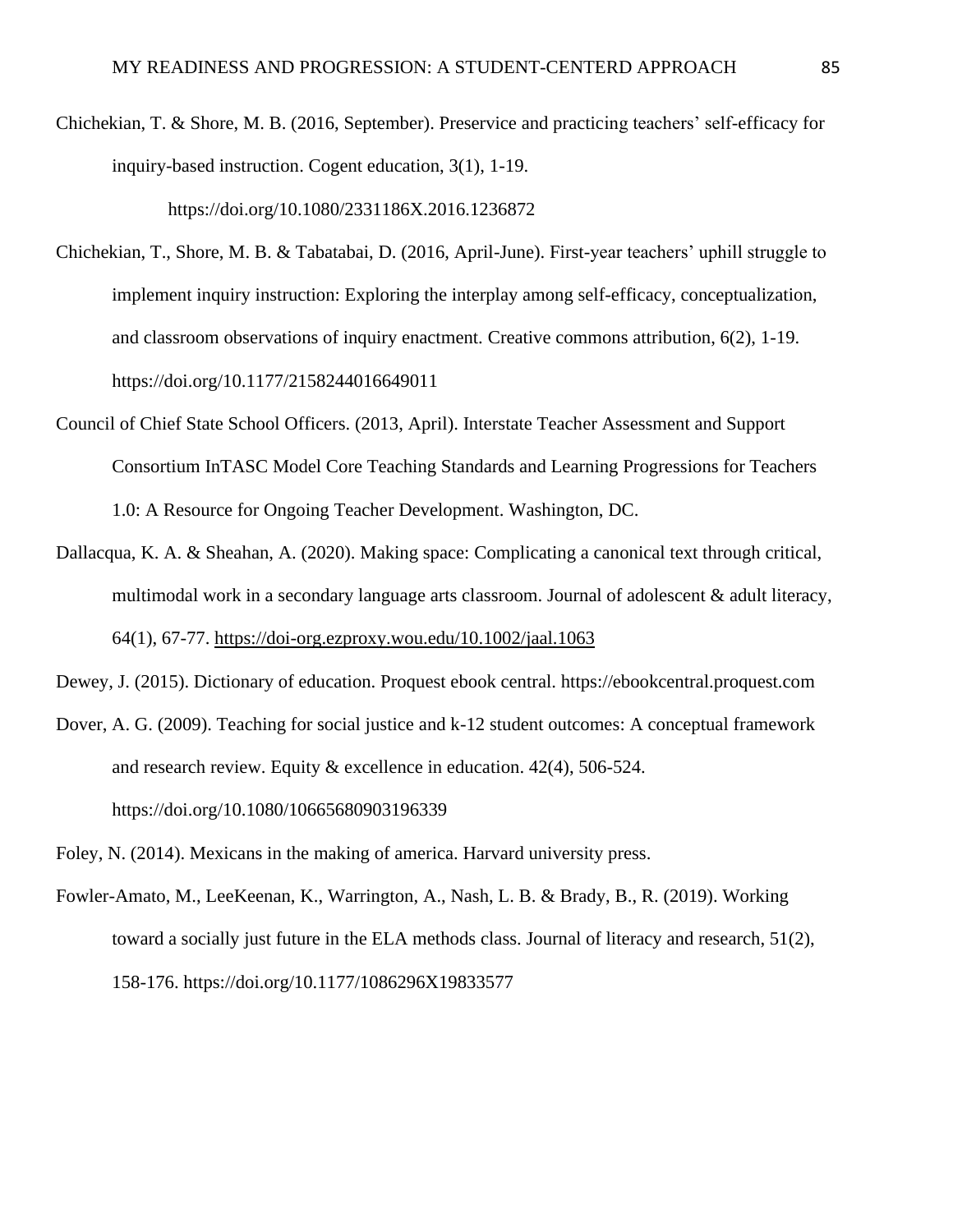- Gee, P. J. (2015). Discourse, small-d, big d. In Tracy, K., Ilie, C., & Sandel, T. (Eds.), International encyclopedia of language and social interaction: Vol. 1. Language and social interaction (pp. 418-422). Wiley blackwell.
- Gould, A. M. (2008). Teacher as researcher: A paradigm for professional development. Kappa Delta Pi Record, 45(1), 5–7. https://doi.org/10.1080/00228958.2008.10516523.
- Harackiewicz, M. J., & Hidi, S. (2000). Motivating the Academically Unmotivated: A Critical Issue for the 21st Century. 70(2), 151-179. https://doi.org/10.3102/00346543070002151
- Ho, S. (2020, Spring). Performing society: Pursuing creativity and criticality in secondary ELA. Learning landscapes, 13(1), 151-159. https://doi.org/10.36510/learnland.v13i1.1011
- Jackson, W. P. (1998, May). John Dewey's school and society revisited. The elementary school journal, 98(5), 415-426. [https://140.211.127.19](https://140.211.127.19/)
- Konstantonos, A. (2015). Being a teacher researcher: A Primer on Doing Authentic Inquiry Research on Teaching and Learning. Sense publishers.
- Kumashiro, K. K. (2015). Against common sense: Teaching and learning towards social justice (3rd ed.). Routledge.

Labaree, F. D. (2005). Progressivism, schools and schools of education: An American romance. International journal of the history of education, 41(1-2), 275-288. https://doi.org/10.1080/0030923042000335583

Levitt, R. (2017, Summer). Teachers left behind by common core and no child left behind. Forum on public policy: A journal of the oxford round tables, https://link.gale.com/apps/doc/A560312458/AONE?u=s8399535&sid=AONE&xid=40aefe71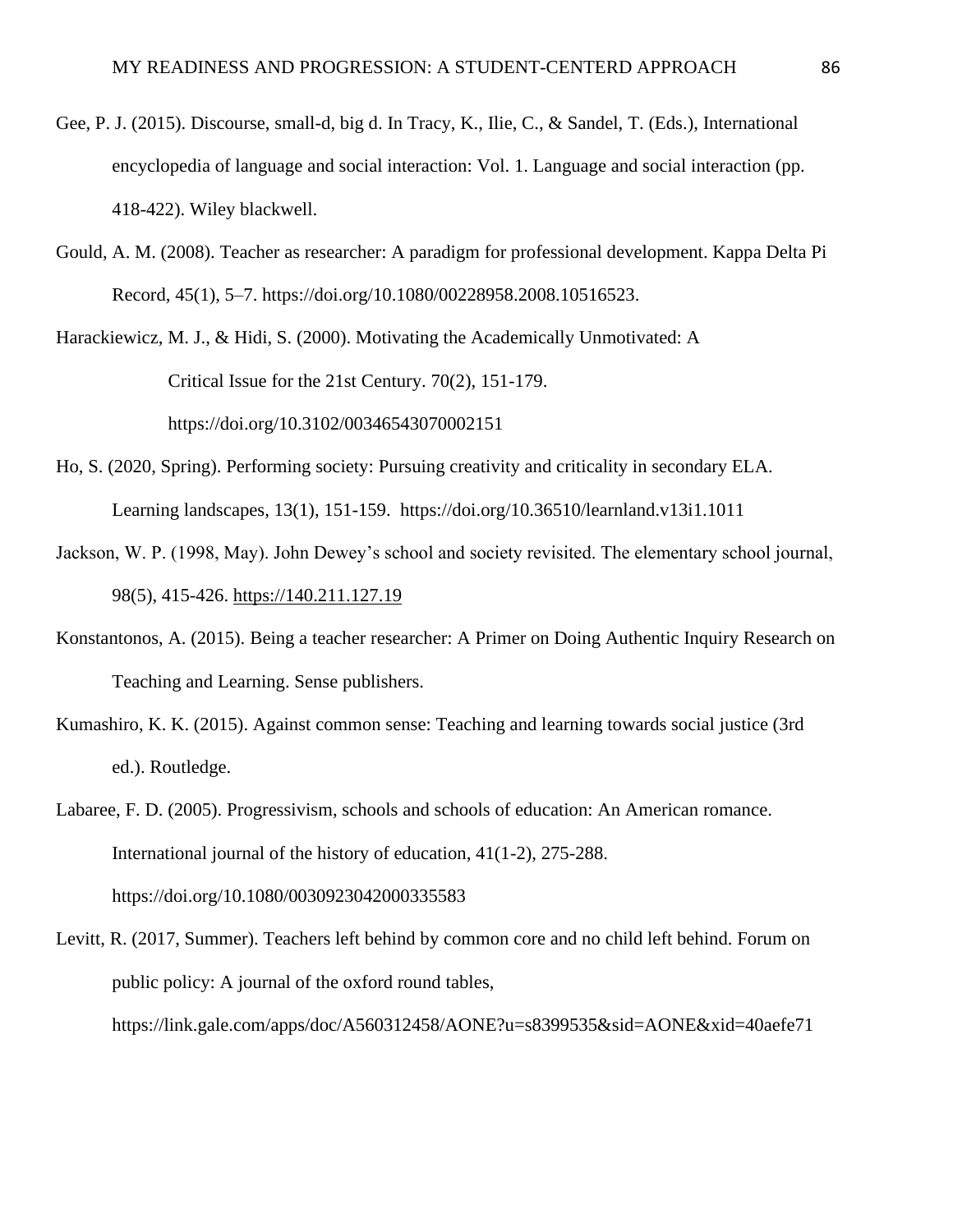- Levy, L. M. B., Thomas, E. E., Drago, K. & Rex, A. L. (2013). Examining studies of inquiry-based learning in three fields of education: Sparking generative conversation. Journal of teacher education, 64(5), 387-408. https://doi.org/10.1177/0022487113496430
- Mason, E. L. (Spring/Summer 2019). The self & political possibilities in Dewey & Foucault: Comparative implications for school  $\&$  society. Journal of thought, 53(1-2), 1-18. http://journalofthought.com/wp-content/uploads/2019/06/06mason.pdf
- McTighe, J., & Tomlinson, C. A. (2006). Integrating differentiated instruction + understanding by design: connecting content and kids. ASCD.
- Mirra, N., Coffey, J & Englander, A. (2018). Warrior scholars & bridge builders: Civic dreaming in ELA classrooms. Journal of literacy and research, 50(4), 423-445. https://doi.org/10.1177/1086296X18784335
- Muhammad, G. (2020). Cultivating genius: an equity framework for culturally and historically responsive literacy. Scholastic.
- National Education Association. (2020). 2020 NEA code of ethics. https://www.nea.org/resourcelibrary/code-ethics-educators
- National council of teachers of english. (1996). NCTE / IRA Standards for the english language arts. https://ncte.org/resources/standards/ncte-ira-standards-for-the-english-language-arts/

Ormrod, E. J. (2020). Human learning  $(8<sup>th</sup>$  ed.). Pearson.

Rahimi, A. & Sajed, A. M. (2014). The interplay between critical pedagogy and critical thinking: Theoretical ties and practicalities. Procedia: Social and behavioral sciences, 136, 41-45. http://creativecommons.org/licenses/by-nc-nd/3.0/